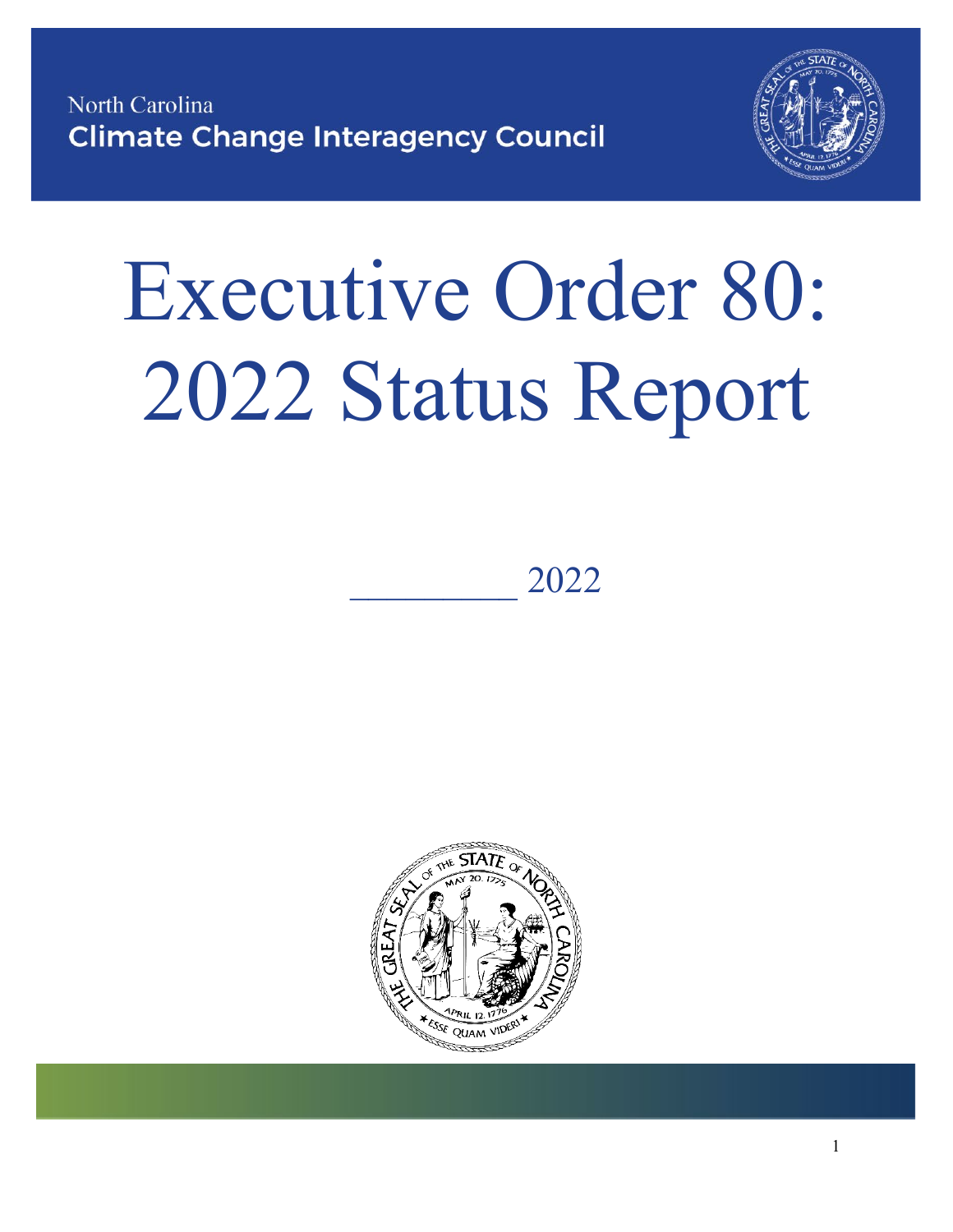# **Contents**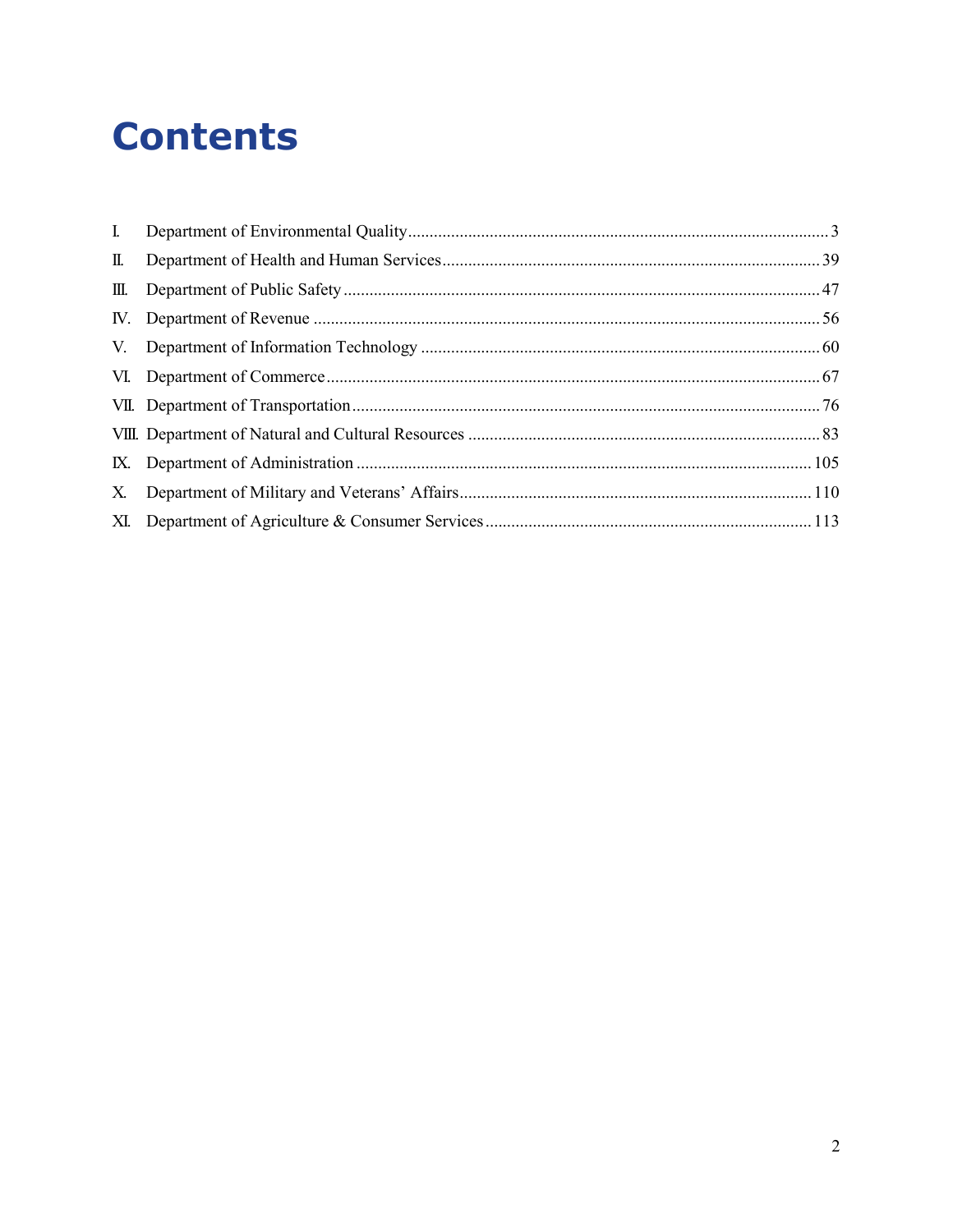# <span id="page-2-0"></span>**I. Department of Environmental Quality**

#### **A. Message from the Secretary / Chair of Interagency Climate Change Council**

The Department of Environmental Quality and the Interagency Climate Change Council focused on implementing the initiatives of the plans created in response t[o Executive Order 80,](https://deq.nc.gov/environmental-assistance-and-customer-service/climate-change/eo80-nc-s-commitment-address-climate-change-transition/download) including the Clean Energy Plan, Climate Risk Assessment and Resilience Plan, Motor Fleet ZEV Plan and Clean Energy and Clean Transportation Workforce Assessment in 2021.

At the start of the year, the stakeholder processes developed under Clean Energy Plan Recommendations (A-1 and B-1) completed and delivered their reports. In October, Governor Roy Cooper signed HB 951, the state's bipartisan energy legislation. This legislation mandates a 70% reduction in power sector carbon emissions by 2030 and sets a goal of achieving net-zero carbon emissions by 2050, which is consistent with the goals in the state's Clean Energy Plan.

Cabinet agencies also made strides in reducing carbon emissions from the transportation sector in 2021, including the promotion of sales and adoption of medium- and heavy-duty Zero Emission Vehicles (ZEVs). Here at DEQ, we installed charging stations at locations throughout the state in preparation for more ZEVs in the state fleet.

The State Energy Office successfully partnered with North Carolina A&T University, Appalachian State University and East Carolina University to support approximately 40 students in clean energy workforce development. Efforts targeted high school, community college, and university students from underserved backgrounds to complete hands-on training and education in energy efficiency, solar and battery storage occupations. We are pleased to report that student interest in these programs have tripled for 2022.

The Department continued its focus on resiliency in the face of a changing climate:

- The Division of Coastal Management awarded \$705,000 to provide planning, technical assistance, and capacity building to 26 local governments through the Resilient Coastal Communities Program to help communities with vulnerability assessment and project identification.
- DEQ updated the 2021 Coastal Habitat Protection Plan Amendment with approval from the Environmental Management Commission, Coastal Resources Commission and Marine Fisheries Commission.
- The Dam Safety program completed hydrologic and hydraulic capacity study of over 249 dams in the Neuse and Lumber River Basins.
- Staff mapped energy resilience with a focus on a replicable framework for North Carolina and studied resiliency metrics and targets appropriate for North Carolina's grid infrastructure.
- The Division of Mitigation Services began work on North Carolina's first Flood Resiliency Blueprint, a statewide watershed planning effort to establish a framework and tools to assist local communities in decision-making related to reducing flood risk and increasing resilience.

#### **Interagency Council Meetings**

The North Carolina Climate Change Interagency Council held three meetings in 2021. The February meeting included updates on transportation related initiatives as well as the results of the stakeholder processes for the Clean Energy Plan A-1 and B-1 recommendations. The May meeting focused on State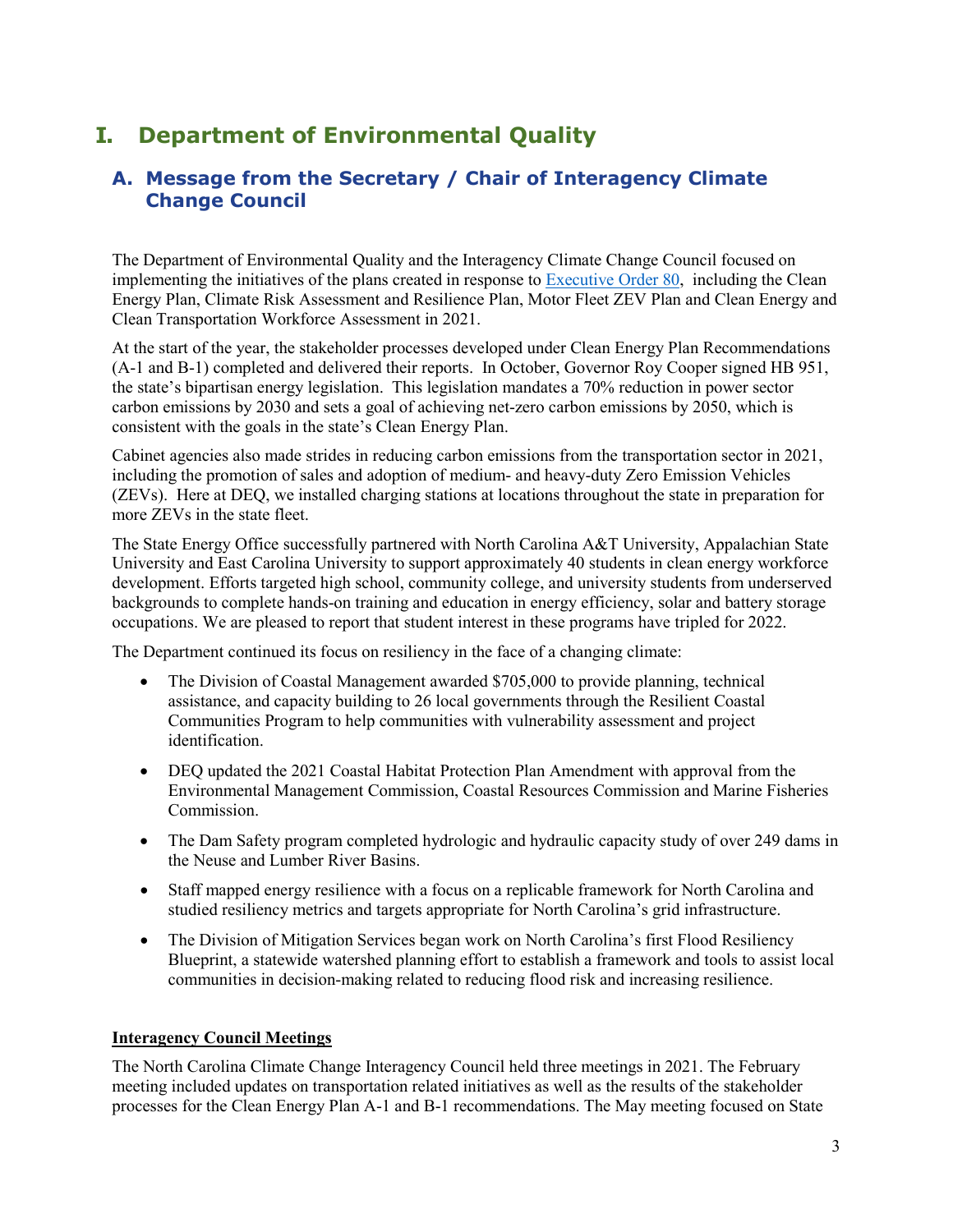Building Energy Consumption and Agency Resilience Reports. In October, the Council learned more about the passage of the Energy Solutions for North Carolina Act and the state's efforts to increase fleet EVs.

For detailed agendas and video recordings of all Climate Change Interagency Council meetings, please visit: [https://deq.nc.gov/climate-council.](https://deq.nc.gov/climate-council)

As we look ahead, 2022 promises to be a busy year. The Carbon Plan mandated by HB951 is due to the North Carolina Utilities Commission by the end of the year. Executive Order 246: North Carolina's Transformation to a Clean, Equitable Economy builds on EO80, increasing the statewide goal to a 50% reduction in greenhouse gas emissions from 2005 levels by 2030 and achieving net-zero greenhouse gas emissions as soon as possible, no later than 2050. Cabinet agencies will be focusing on the transportation sector as EO 246 also calls for an increase in registered zero-emission vehicles (ZEVs) to at least 1,250,000 by 2030 and the [2022 Greenhouse Gas Inventory Update](https://deq.nc.gov/energy-climate/climate-change/greenhouse-gas-inventory) points to transportation as the state's largest contributor to GHG emissions. Across state government, North Carolina remains committed to addressing the impacts of climate change and an equitable transition to clean energy for the benefit of our residents, our economy and our environment.

Secretary,

Elizabeth S. Biser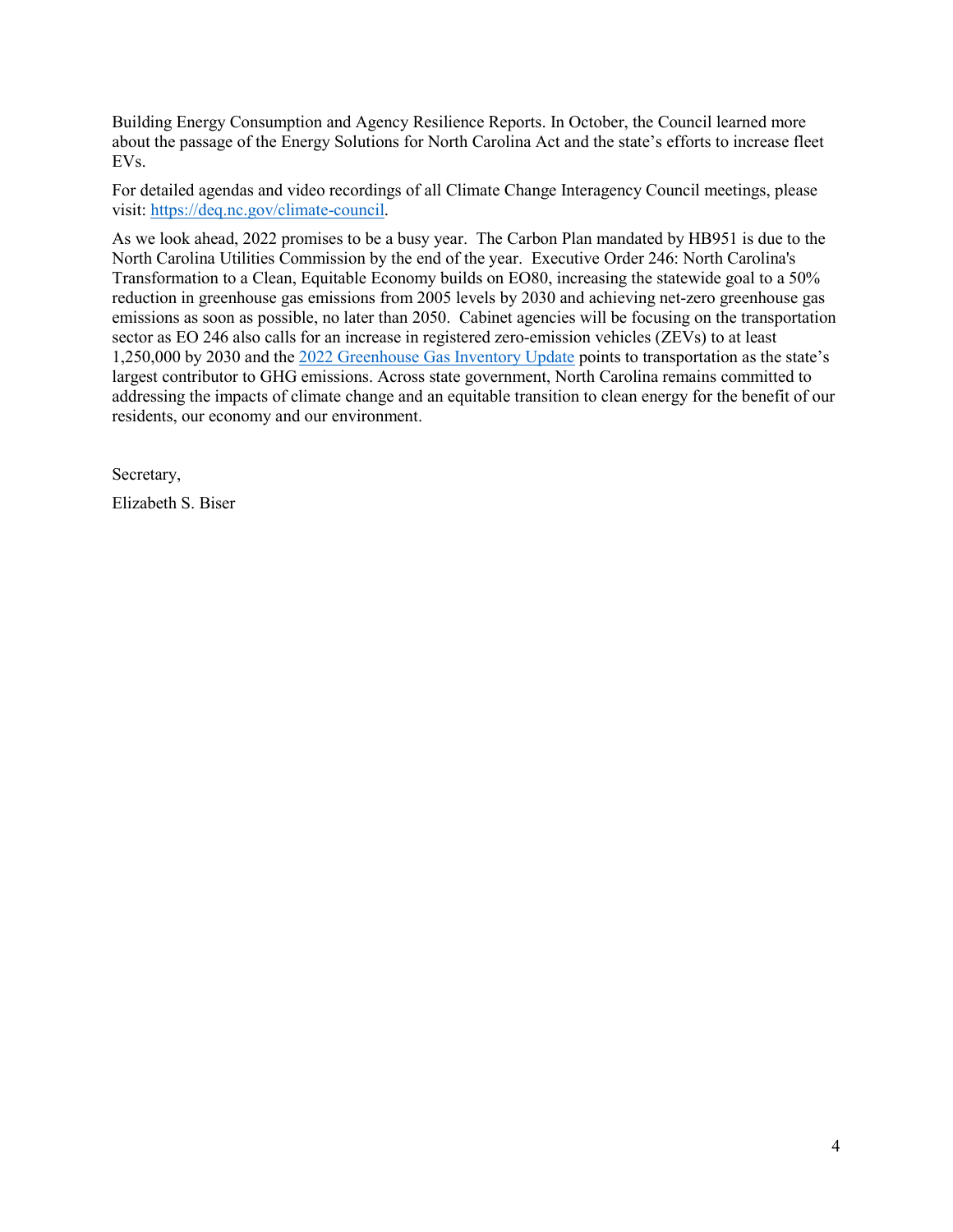### **B. DEQ Update on EO80 Climate Mitigation and Economic Development Activities**

| Category                | <b>Summary of Initiative / Accomplishments</b>                                                                                                                                                                                                                                                                                                                                                                                                                                                                                                                                                                                                                                                                                                                                                                                                                                                                                                                                                                                                                                                                                                                                                                                                                                                                                                                                                                                               | <b>Division/Program Office</b> |
|-------------------------|----------------------------------------------------------------------------------------------------------------------------------------------------------------------------------------------------------------------------------------------------------------------------------------------------------------------------------------------------------------------------------------------------------------------------------------------------------------------------------------------------------------------------------------------------------------------------------------------------------------------------------------------------------------------------------------------------------------------------------------------------------------------------------------------------------------------------------------------------------------------------------------------------------------------------------------------------------------------------------------------------------------------------------------------------------------------------------------------------------------------------------------------------------------------------------------------------------------------------------------------------------------------------------------------------------------------------------------------------------------------------------------------------------------------------------------------|--------------------------------|
| Education /<br>Outreach | <b>Tribal Coastal Resilience Connections (TCRC):</b><br>The TCRC team continued its social media (#WaterStory) campaign launched 2020 on<br>$\bullet$<br>Indigenous People's Day to share information about climate science, and resilience and<br>adaptation planning. This platform provided a way to engage virtually about climate<br>issues of concern to Tribal communities, collect stories about Indigenous connections to<br>the land and waterways of the coastal plain in Virginia and North Carolina, and share<br>resilience and adaptation work being conducted by Tribes.<br>Team members conducted outreach about the project at around fifteen events, including<br>$\bullet$<br>presentations at the NC Indian Annual Unity Conference, NC American Indian Heritage<br>Celebration, Carolinas Climate Resilience Conference (APNEP facilitated session), We<br>Still Remain (Arizona State University), Clean Air NC Breathe Conference, Choose Clean<br>Water Coalition, Chesapeake Bay Foundation, Earth Day Live, Climate Reality Project,<br>Tribal Climate Resilience Camp, APNEP Leadership Council, Southeast Climate<br>Adaptation Science Center Global Change seminar: "Stories of Culture and Adaptation,"<br>and NC Coastal Resilience Community of Practice/<br>Outreach included press releases and articles by NCSU:<br>$\bullet$<br>NC State Student Brings Indigenous Knowledge to State Climate Policies | APNEP, NCDOA NCCIA             |
|                         | Toolbox Development for Local Governments /Use of Natural and Nature Based<br>Infrastructure:<br>APNEP invited team members from the NOAA funded VIMS project discussed further<br>$\bullet$<br>below to share information about the Virginia based project and discuss the applicability<br>of developing similar tools to promote the use of natural infrastructure to mitigate storm<br>driven flooding. Presentations and discussion sessions were held with the NCCF/APNEP<br>Living Shorelines Team, Coastal Resilience Community of Practice, Water Resources<br>Improvement Team, NWL Coastal Habitats Team, and Outer Banks Community Rating<br>System Users Group.                                                                                                                                                                                                                                                                                                                                                                                                                                                                                                                                                                                                                                                                                                                                                                 | <b>APNEP</b>                   |

**Table 1. Agency Actions Related to Climate Mitigation**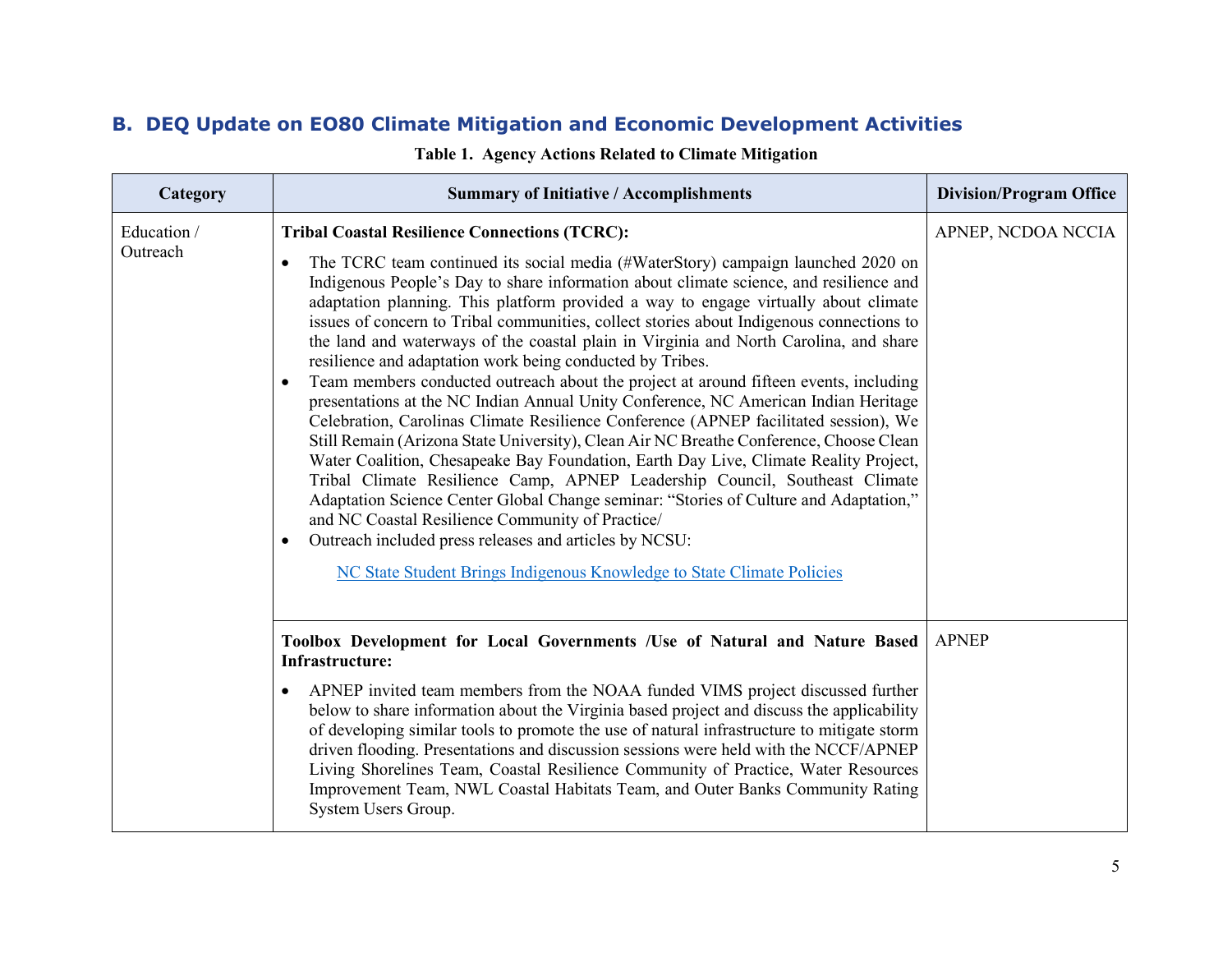| Category | <b>Summary of Initiative / Accomplishments</b>                                                                                                                                                                                                                                                                                                                                                                                                                                                                                                              | <b>Division/Program Office</b>                                                         |
|----------|-------------------------------------------------------------------------------------------------------------------------------------------------------------------------------------------------------------------------------------------------------------------------------------------------------------------------------------------------------------------------------------------------------------------------------------------------------------------------------------------------------------------------------------------------------------|----------------------------------------------------------------------------------------|
|          | APNEP has contracted with Wetlands Watch to continue outreach in NC, conduct a needs<br>assessment, and develop a template resilience toolbox/toolkit for local governments similar<br>to one created by WW for the VA Coastal Zone Management Program.                                                                                                                                                                                                                                                                                                     |                                                                                        |
|          | <b>Coastal Habitat Protection Plan:</b>                                                                                                                                                                                                                                                                                                                                                                                                                                                                                                                     | DMF, APNEP                                                                             |
|          | Numerous outreach events were held to inform the 2021 update to the CHPP and provide<br>opportunity for public comment. Some of these discussions centered around the importance<br>of protecting and restoring coastal habitat to build ecosystem and community resilience to<br>climate change.                                                                                                                                                                                                                                                           |                                                                                        |
|          | APNEP and Division of Marine Fisheries staff participated in presentations and webinars<br>hosted by Creation Justice Ministries, Pew Environment, NC Coastal Habitat Coalition,<br>Audubon North Carolina, and contributed to/interviewed for articles in Coastal Review<br>Online and NC Sea Grant Coastwatch.                                                                                                                                                                                                                                            |                                                                                        |
|          | The N.C. Air Awareness program participated in 85 education and outreach events in which<br>staff shared information about EO80, climate change, and electric vehicles reaching over<br>1,620 people while encouraging specific actions to improve air quality and the environment.<br>This effort included teaching 1,220 driver's education High School students about electric<br>vehicles and encouraging positive behavior changes for new drivers which would also<br>reduce harmful air pollution.                                                   | Division of Air Quality /<br>Planning / NC Air<br>Awareness                            |
|          | The Division of Air Quality continued increasing its communication and reach to teachers<br>through online workshops, including Energy curriculum and activities for k-12 students<br>which will further share EO80 related information with NC citizens.                                                                                                                                                                                                                                                                                                   | Division of Air Quality /<br>Planning / NC Air<br>Awareness                            |
|          | In 2021, the Division of Energy, Mineral, and Land Resources (DEMLR), conducted one<br>hybrid (In-Person/Virtual) Erosion and Sedimentation Control Design Workshop for design<br>professionals, developers and contractors with a total of 150 participants. A wide range of<br>experts presented on common E&SC and Stormwater issues and about solutions based on<br>innovative design and research. State and local program representatives provided updates on<br>the latest regulatory changes and approaches to successful plan design and approval. | Energy, Mineral, and<br>Land Resources / Erosion<br>& Sedimentation Control<br>Program |
|          | In 2021, DEMLR staff conducted an annual workshop for the delegated local erosion and<br>sediment control programs to train local government staff in erosion and sediment control                                                                                                                                                                                                                                                                                                                                                                          | Energy, Mineral, and<br>Land Resources / Erosion                                       |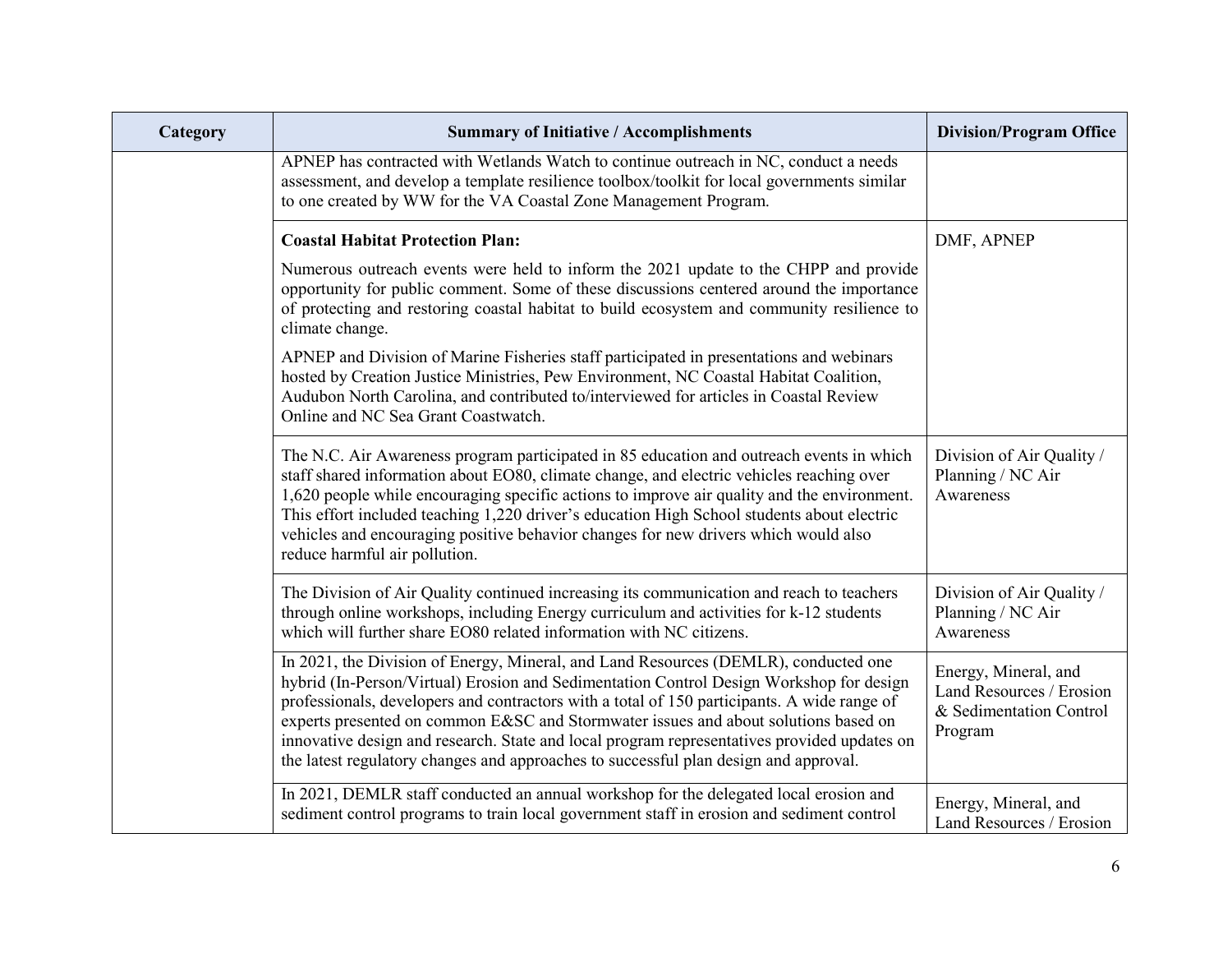| Category | <b>Summary of Initiative / Accomplishments</b>                                                                                                                                                                                                                                                                                                                                                                                                                                                                                                                                                                                                                                                                                                                                                                                 | <b>Division/Program Office</b>     |
|----------|--------------------------------------------------------------------------------------------------------------------------------------------------------------------------------------------------------------------------------------------------------------------------------------------------------------------------------------------------------------------------------------------------------------------------------------------------------------------------------------------------------------------------------------------------------------------------------------------------------------------------------------------------------------------------------------------------------------------------------------------------------------------------------------------------------------------------------|------------------------------------|
|          | related issues. The 2021 Local Program Workshop was moved to a virtual format and was<br>planned in coordination with the Water Resources Research Institute (WRRI). The<br>workshop was held from April 19th – April 22nd. The 4-days of half-day webinars focused<br>on regulatory updates, design reviews, inspection & enforcement topics, and Erosion $\&$<br>Sedimentation Control best practices. The sessions also incorporated breakout rooms,<br>roundtable discussions, and Q&A panels. The 4 sessions averaged 140 attendees each<br>session (including local program representatives, presenters, and DEQ employees), and 47<br>of the 54 local programs participated in at least one session. An awards program was<br>conducted at the annual workshop to recognize local governments that excel in erosion and | & Sedimentation Control<br>Program |
|          | sedimentation control efforts. Plaques were mailed to the two local program winners,<br>Lincoln County and The Town of Apex.                                                                                                                                                                                                                                                                                                                                                                                                                                                                                                                                                                                                                                                                                                   |                                    |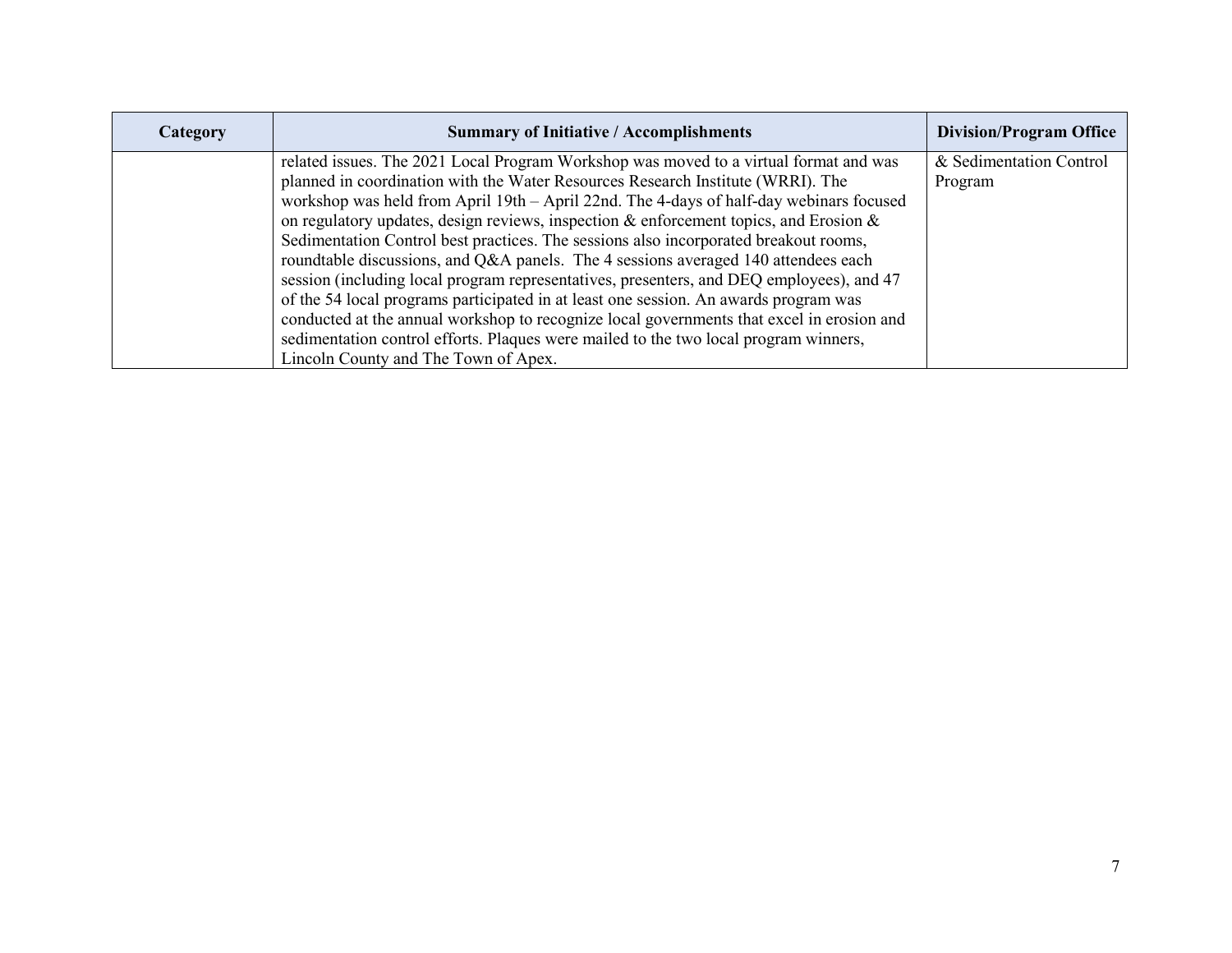| Category | <b>Summary of Initiative / Accomplishments</b>                                                                                                                                                                                                                                                                                                                                                                                                                                                                                                                                                                                                                                                                                                                                                                                                                                                                                                                                                                                                                                                                                                                                                                                                                                                                                                                                                                                                                                                                                                                                                                                                                                                                                                                             | <b>Division/Program Office</b>                                                         |
|----------|----------------------------------------------------------------------------------------------------------------------------------------------------------------------------------------------------------------------------------------------------------------------------------------------------------------------------------------------------------------------------------------------------------------------------------------------------------------------------------------------------------------------------------------------------------------------------------------------------------------------------------------------------------------------------------------------------------------------------------------------------------------------------------------------------------------------------------------------------------------------------------------------------------------------------------------------------------------------------------------------------------------------------------------------------------------------------------------------------------------------------------------------------------------------------------------------------------------------------------------------------------------------------------------------------------------------------------------------------------------------------------------------------------------------------------------------------------------------------------------------------------------------------------------------------------------------------------------------------------------------------------------------------------------------------------------------------------------------------------------------------------------------------|----------------------------------------------------------------------------------------|
|          | In addition to the NC E&SC Design Webinars and the Local Program Workshop,<br>DEMLR staff moderated/co-moderated, attended/exhibited and/or organized the<br>following workshops/conferences/webinars:<br>Moderated the 1/20/21 DEQ WOW Stormwater Webinar.<br>Organized, attended, and helped moderate the Lounge & Learn with ACF<br>Environmental sessions for DEMLR employees on 1/13/21 and 1/20/21.<br>Organized and co-hosted a Project WET virtual workshop for educators with<br>DEQ-DWR's educator Lauren Daniel on 6/14/21 & 6/15/21. Shared what<br>resources DEQ has available for teachers and students.<br>Organized and co-hosted a Project WET Facilitators' virtual workshop for<br>$\overline{\phantom{0}}$<br>educators with Lauren Daniel on $6/21/21$ & $6/22/21$ . Shared what resources<br>DEQ has available for teachers and students.<br>Participated in the Wake Ed's Summer STEM webinar for educators on 7/13/21<br>$\qquad \qquad -$<br>and shared water education resources DEQ has available for teachers.<br>Participated in SciREN Virtual Teachers Event on 9/23/21. Shared what<br>resources DEMLR has available for teachers.<br>Co-hosted a Project WET virtual workshop for educators with Lauren Daniel on<br>$\overline{\phantom{m}}$<br>10/25/21 & 10/26/21. Shared what resources DEQ has available for teachers and<br>students.<br>Starting in September and running through the beginning of December, co-<br>hosted bi-weekly Water Education Coffee Talks with DWR's water educator,<br>Lauren Daniel, for formal and non-formal educators. The purpose of these coffee<br>talks are to answer questions, showcase our education resources, facilitate<br>networking, and discover/facilitate collaboration opportunities. | Energy, Mineral, and<br>Land Resources / Erosion<br>& Sedimentation Control<br>Program |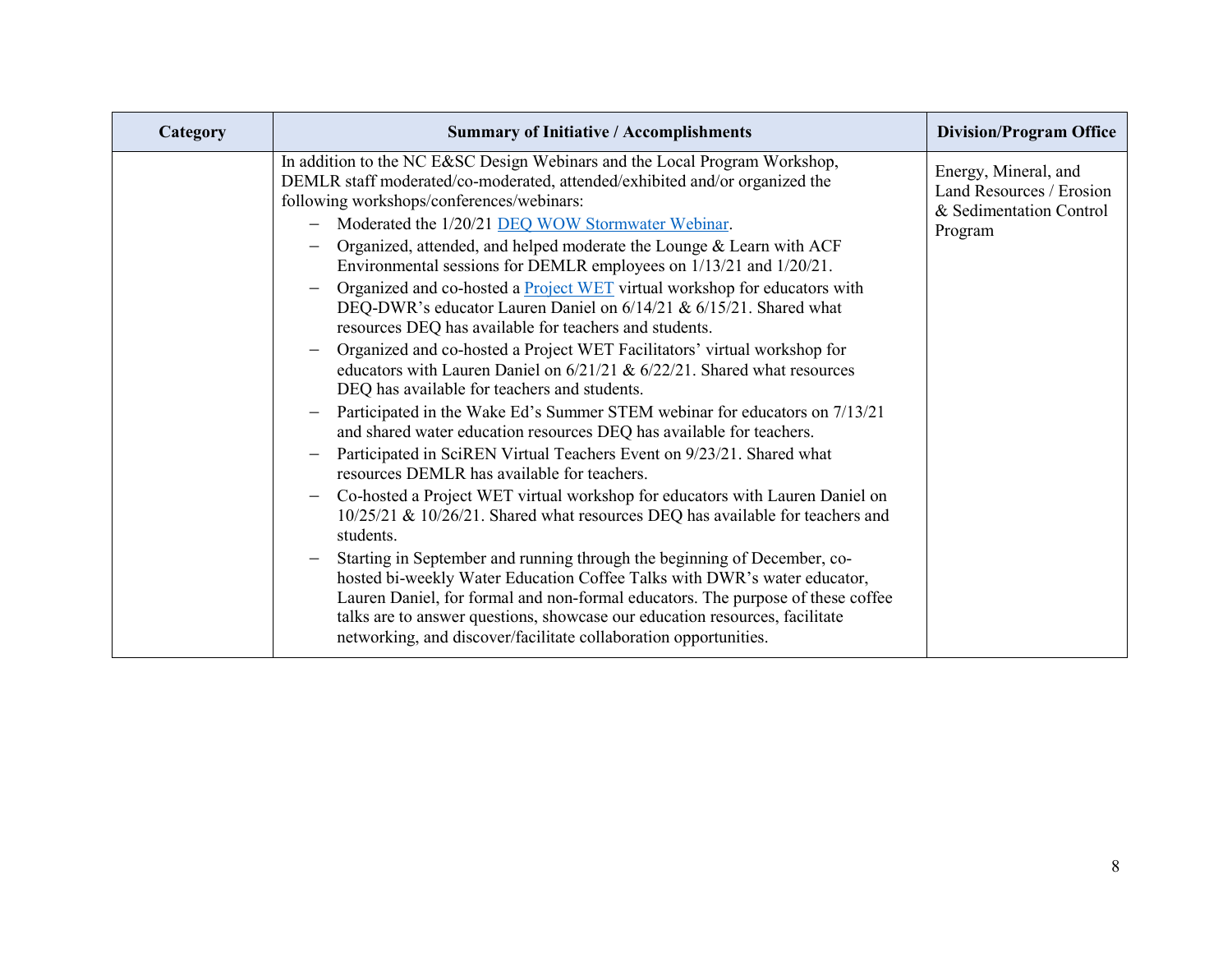| Category | <b>Summary of Initiative / Accomplishments</b>                                                                                                                                                                                                                                                                                                                                                                                                                                                                                                           | <b>Division/Program Office</b>                                                         |
|----------|----------------------------------------------------------------------------------------------------------------------------------------------------------------------------------------------------------------------------------------------------------------------------------------------------------------------------------------------------------------------------------------------------------------------------------------------------------------------------------------------------------------------------------------------------------|----------------------------------------------------------------------------------------|
|          | Conducted education outreach (preK-12 $\&$ College) at the following events/class visits:<br>Participated in River Bend's Middle School's virtual STEM Fair/Career<br>Day. Presented to 4 sessions of students, a total of 7 teachers/classes with<br>approximately 20 students per class participated over those 4 sessions 2/26/21.<br>Virtually visited one Pre-K class of ~8 students at Lincoln Heights Magnet<br>Elementary School on 4/13/21 with Lauren Daniel (DWR educator) to discuss<br>where we find water and looked for signs of erosion. | Energy, Mineral, and<br>Land Resources / Erosion<br>& Sedimentation Control<br>Program |
|          | Virtually judged the NC Envirothon on 4/16/21. Teams of high school students from<br>$\overline{\phantom{m}}$<br>across the state virtually participated in this competition. The five member<br>teams were tested on their knowledge of natural resources in the following subject<br>areas: Wildlife, Soils, Forestry, Aquatics, and Current Environmental Issues.                                                                                                                                                                                     |                                                                                        |
|          | As a part of the NC SciFest's SciMatch Program virtually presented to the NC<br>Cyber Academy's Middle School Science Class on 4/26/21 and 5/3/21; there was<br>approximately 30 6-8th graders in the class.                                                                                                                                                                                                                                                                                                                                             |                                                                                        |
|          | As part of the NC SciFest's SciMatch Program virtually visited<br>Fuquay Varina Middle School on 5/21/21 and presented to 4 8th grade classes over<br>the course of the day, with approximately 34 students per class.                                                                                                                                                                                                                                                                                                                                   |                                                                                        |
|          | Presented on the Virtual DEQ Career Panel for the NC Governor's Page Program on<br>9/30/21, 11 Pages attended the virtual panel.                                                                                                                                                                                                                                                                                                                                                                                                                         |                                                                                        |
|          | Attended NC State's ASABE (American Society of Agricultural and Biological<br>Engineers) Fall Career Fair on 11/6/21 with 3 other DEQ-DEMLR employees.                                                                                                                                                                                                                                                                                                                                                                                                   |                                                                                        |
|          | Virtually visited the Natural Resources Class $(\sim 12$ students) at JT Williams<br>Secondary Montessori School on 11/12/21 with Chris Graybeal of DEQ-DEMLR's<br>Mooresville Regional Office.                                                                                                                                                                                                                                                                                                                                                          |                                                                                        |
|          | Virtually visited a $5th$ grade classroom of $\sim$ 20 students at Dillard Drive Magnet<br>Elementary on 11/18/21 and 11/19/21 to discuss where we find water in different<br>ecosystems.                                                                                                                                                                                                                                                                                                                                                                |                                                                                        |
|          | Follow-up in-person outdoor visit with the Dillard Drive Magnet Elementary<br>$\overline{\phantom{a}}$<br>$5th$ grade class on 11/21/21 to discuss how humans can impact the water in<br>our ecosystems.                                                                                                                                                                                                                                                                                                                                                 |                                                                                        |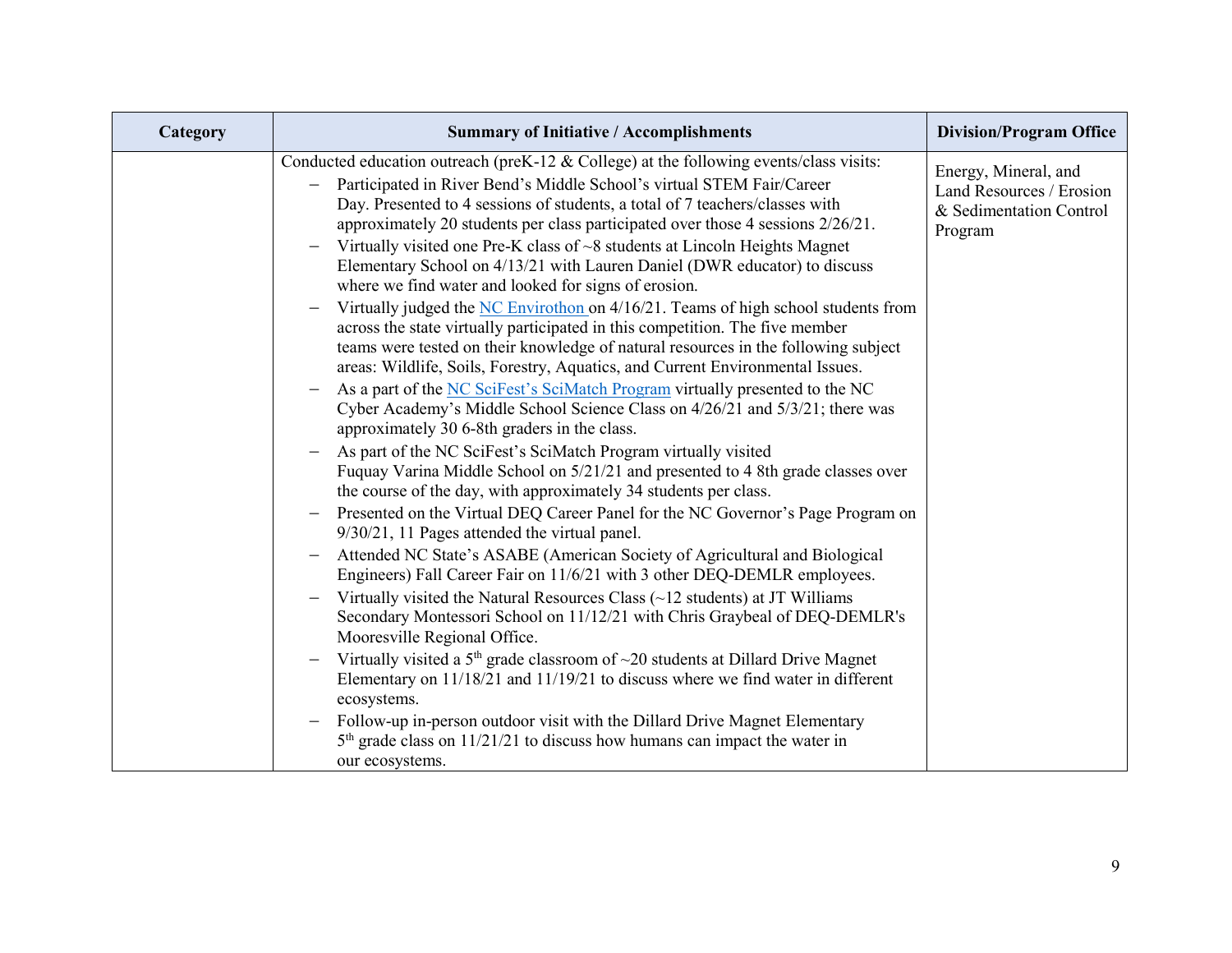| Category | <b>Summary of Initiative / Accomplishments</b>                                                                                                                                                                                                                                                                                                                                                                                                                                                                                                                                                                                                                                                                                                                                                                                                                                                                                                                                                                                                                                                                                                  | <b>Division/Program Office</b>                                         |
|----------|-------------------------------------------------------------------------------------------------------------------------------------------------------------------------------------------------------------------------------------------------------------------------------------------------------------------------------------------------------------------------------------------------------------------------------------------------------------------------------------------------------------------------------------------------------------------------------------------------------------------------------------------------------------------------------------------------------------------------------------------------------------------------------------------------------------------------------------------------------------------------------------------------------------------------------------------------------------------------------------------------------------------------------------------------------------------------------------------------------------------------------------------------|------------------------------------------------------------------------|
|          | The Dam Safety Program presented at the Southeast Regional Association of State Dam<br>Safety Officials Conference and Workshop to Design Engineers, Contractors and other State<br>Dam Safety Programs on the development of a Semi-Quantitative Risk Analysis process that<br>North Carolina is designing to use for assessing risk in conjunction with the FEMA High<br>Hazard Potential Dams program and assessing condition of dams as part of its routine<br>inspection program.                                                                                                                                                                                                                                                                                                                                                                                                                                                                                                                                                                                                                                                          | Energy, Mineral, and<br>Land Resources / Dam<br><b>Safety Program</b>  |
|          | The NC Stormwater Program has held monthly WOW Stormwater virtual seminars for<br>industry, design, development, and government interests throughout 2021. Seminars have<br>covered topics related to changes in law, general permit updates, and Best Management<br>Practices to name just a few.                                                                                                                                                                                                                                                                                                                                                                                                                                                                                                                                                                                                                                                                                                                                                                                                                                              | Energy, Mineral, and<br>Land Resources /<br><b>Stormwater Program</b>  |
|          | The Stormwater Program has also presented its overall program to the members of APWA at<br>its annual meeting in September of 2021. This covered education and outreach, website<br>updates, NPDES Construction Program, Post-Construction Program, flooding guidance<br>related to stormwater, Industrial Program, Financial Management and the MS4 Program (for<br>local governments).                                                                                                                                                                                                                                                                                                                                                                                                                                                                                                                                                                                                                                                                                                                                                        | Energy, Mineral, and<br>Land Resources /<br>Stormwater Program         |
|          | The Environmental Stewardship Initiative (ESI) program promotes and supports businesses<br>and organizations to implement environmental management systems (EMS) modeled after<br>the ISO 14001 standard, which pushes organizations to incorporate sustainability and<br>resiliency into their strategic business planning and core business functions. An EMS<br>includes the development of goals to reduce energy, water and resource consumption, as<br>well as to generate less waste. It also asks organizations to consider not only how they affect<br>the environment but also how the environment can affect them, such as through climate<br>change impacts. The ESI program offered a high-level overview training on the ISO 14001<br>EMS standard virtually twice during 2021. A total of 132 registered and the first set of<br>sessions was recorded and posted online for additional educational opportunities.<br>The program also offered five in-depth ISO 14001 training module classes in 2021 to<br>fourteen registrants.<br>Similar to ISO 14001, ISO 50001 is an international standard for establishing a management | Division of Environmental<br><b>Assistance and Customer</b><br>Service |
|          | system specific to energy. The ESI program also offered a high-level overview of this<br>standard virtually for 12 registrants. This training was recorded and posted online for<br>additional educational opportunities.                                                                                                                                                                                                                                                                                                                                                                                                                                                                                                                                                                                                                                                                                                                                                                                                                                                                                                                       |                                                                        |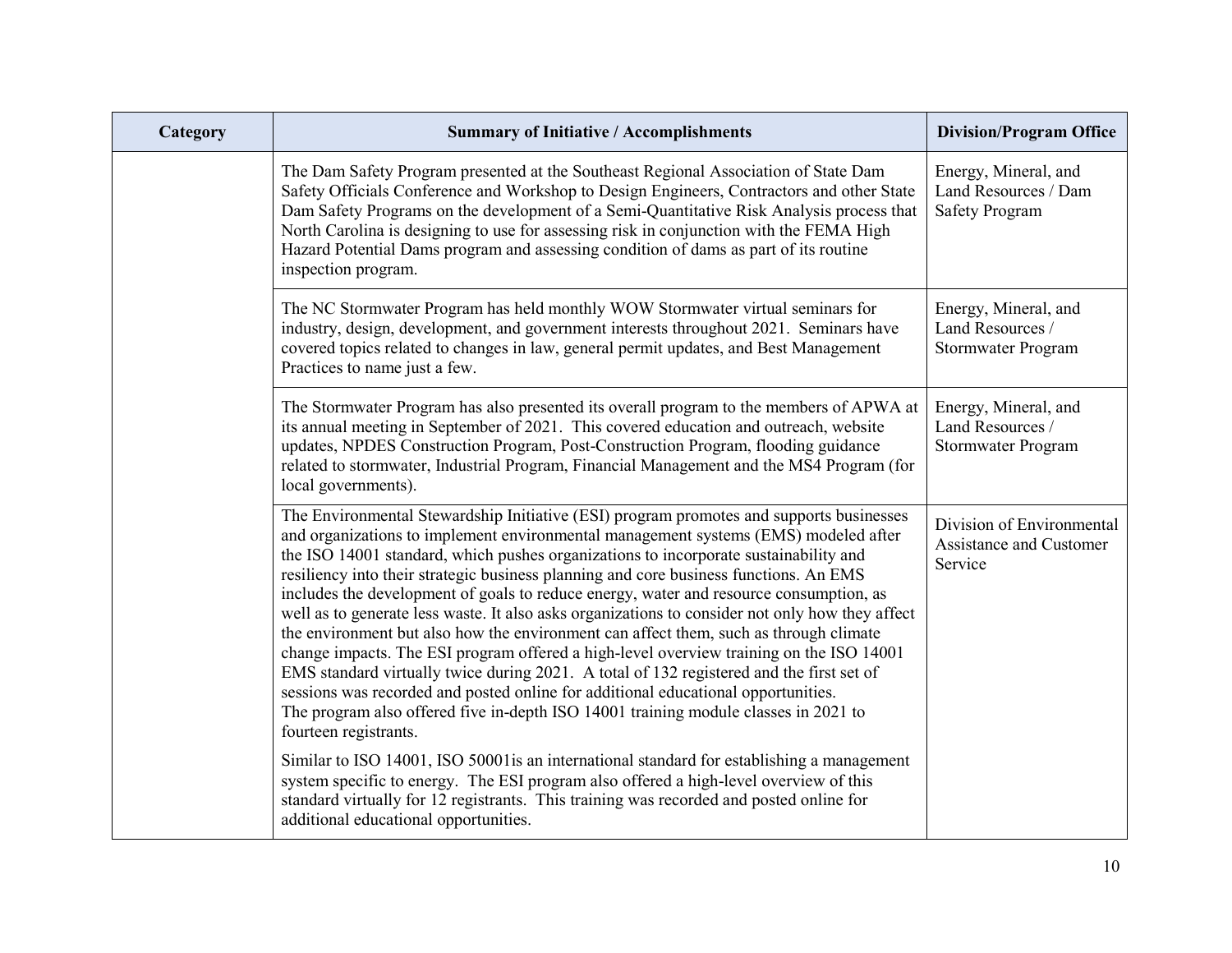| Category | <b>Summary of Initiative / Accomplishments</b>                                                                                                                                                                                                                                                                                                                                                                                                                                                                                                                                                                                                                                                                                                                                                  | <b>Division/Program Office</b>                                  |
|----------|-------------------------------------------------------------------------------------------------------------------------------------------------------------------------------------------------------------------------------------------------------------------------------------------------------------------------------------------------------------------------------------------------------------------------------------------------------------------------------------------------------------------------------------------------------------------------------------------------------------------------------------------------------------------------------------------------------------------------------------------------------------------------------------------------|-----------------------------------------------------------------|
|          | The Environmental Stewardship Initiative (ESI) facilitates benchmarking/networking events<br>hosted by members in which they share their progress on environmental goals, such as<br>energy/water usage or waste generation reductions, and their associated management<br>programs. We also partner with other organizations to provide educational opportunities on<br>relevant topics that may be hosted at member sites as well. Historically, these events have<br>been in-person educational opportunities. However, due to the COVID-19 pandemic the<br>program transitioned to providing virtual content. In 2021 we provided the following<br>webinar events in conjunction with our partners including the Land of Sky Regional<br>Council, DEQ Waste Reduction Partners, and others: | Division of Environmental<br>Assistance and Customer<br>Service |
|          | Environmental Benchmarking Session with Sierra Nevada Brewing on their<br>$\bullet$<br>sustainability initiatives. (109 registrants)<br>Environmental Benchmarking Session with Smithfield Foods in Wilson on their pre-<br>pandemic water usage reduction project. These reductions also led to reductions in<br>energy and waste. (68 registered)<br>Energy efficiency webinar on Material Handling Technology (32 registered)<br>$\bullet$<br>Energy efficiency webinar on DOE's NREL Lithium-Ion Battery Recycling Prize<br>(23 registered)                                                                                                                                                                                                                                                 |                                                                 |
|          | We also provided content regarding energy conservation, water and waste reduction<br>strategies during the virtual ESI Annual Conference in the Fall of 2021 that reached 110<br>registrants. Looking forward we will continue this EMS focus and hope to expand our<br>membership base and service offerings. ISO 50001 is becoming more widely adopted, along<br>with zero waste to landfill, resiliency, and circular economy strategies. We will continue to<br>evolve our services in order for NC organizations to operate in a more efficient and<br>optimized way enabling them to provide gainful employment, stable tax bases, robust<br>communities and healthy ecosystem foundations.                                                                                               |                                                                 |
|          | The Recycling and Materials Management Section (RMMS) promotes recycling and waste<br>reduction across the state by providing technical assistance and grant funding to local<br>governments and recycling businesses. In 2021, RMMS sought to emphasize the<br>relationship between materials management and greenhouse gas emissions through use of<br>EPA's Waste Reduction Model, which quantifies greenhouse gas emissions reductions from<br>recycling and composting as opposed to landfilling materials. RMMS included this framing<br>of recycling and greenhouse gas emissions reductions and quantified emissions reductions                                                                                                                                                         | Division of Environmental<br>Assistance and Customer<br>Service |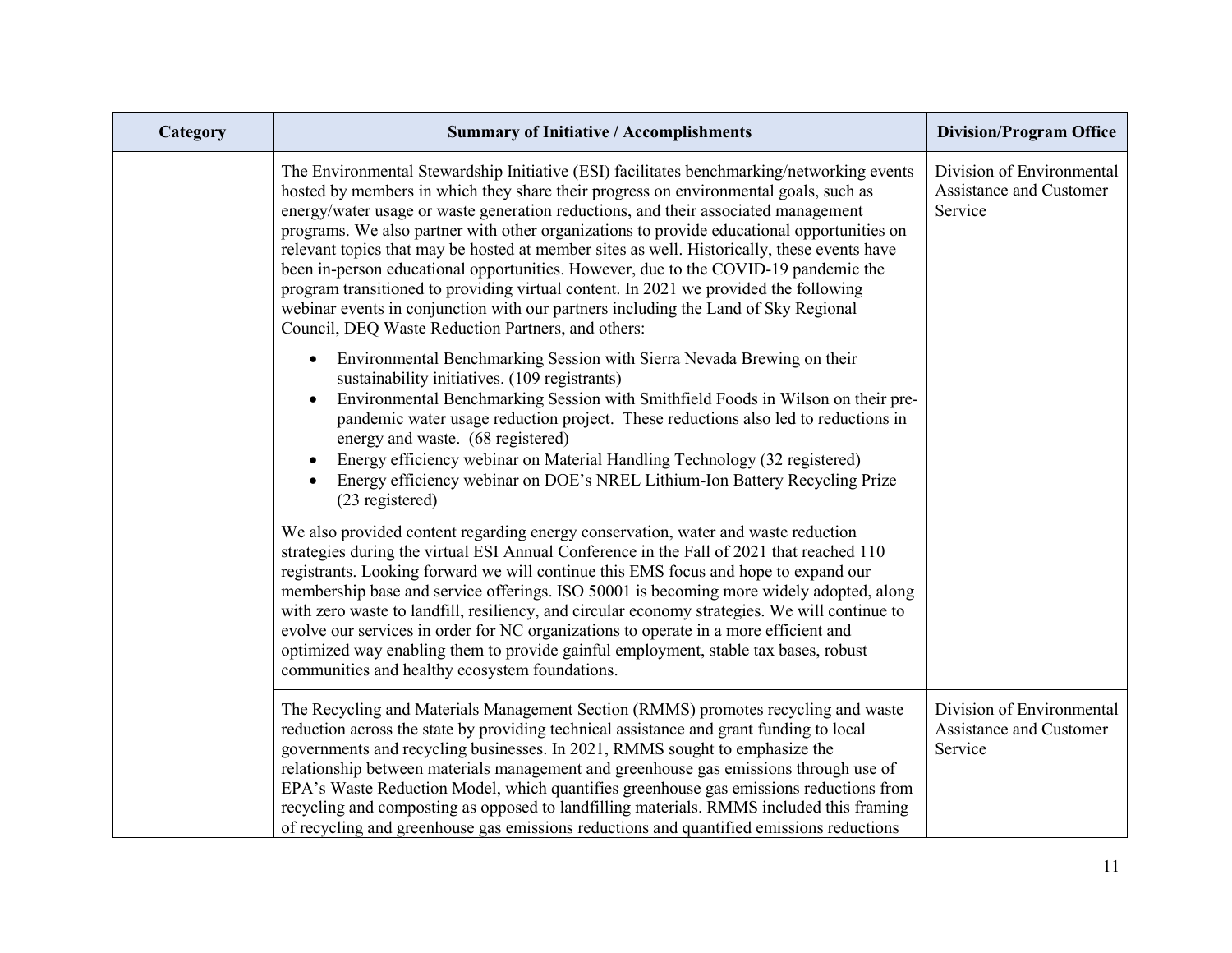| Category                               | <b>Summary of Initiative / Accomplishments</b>                                                                                                                                                                                                                                                                                                                                                                                                                                                                                                                                                                                                                                                                                                                                       | <b>Division/Program Office</b>                                 |
|----------------------------------------|--------------------------------------------------------------------------------------------------------------------------------------------------------------------------------------------------------------------------------------------------------------------------------------------------------------------------------------------------------------------------------------------------------------------------------------------------------------------------------------------------------------------------------------------------------------------------------------------------------------------------------------------------------------------------------------------------------------------------------------------------------------------------------------|----------------------------------------------------------------|
|                                        | from North Carolina's public recycling programs in a report to local governments and in<br>conference presentations to the Carolina Recycling Association. Information about the<br>circular economy and greenhouse gas emissions will soon be posted to DEACS' website and<br>will continue to be promoted across the state in presentations, publications, and other<br>communications.                                                                                                                                                                                                                                                                                                                                                                                            |                                                                |
|                                        | DEQ Public Affairs staff have discussed with a researcher on development of a video about<br>the challenges climate change brings to fisheries management. Due to COVID-19<br>restrictions and staff shortages, the project has been delayed.                                                                                                                                                                                                                                                                                                                                                                                                                                                                                                                                        | Division of Marine<br>Fisheries/Communications                 |
| NC Clean Energy<br>Plan Implementation | As part of the NC Clean Energy Plan, the Division of Air Quality developed revisions to the<br>North Carolina Greenhouse Gas (GHG) Emissions Inventory Report during the latter half of<br>2021. The focus was on updating emissions for the largest sources of GHG emissions for<br>which historical activity data have been published since the previous report was prepared.                                                                                                                                                                                                                                                                                                                                                                                                      | Division of Air Quality /<br>Planning / Attainment<br>Planning |
|                                        | As part of the federal Coronavirus Aid, Relief, and Economic Security (CARES) Act<br>funding opportunity, the State Energy Office (SEO) received approximately \$4 million to<br>support the Department of Health and Human Services' (DHHS) Low Income Home Energy<br>Assistance Program (LIHEAP) objectives. As such, the SEO worked with private, academic,<br>and non-profit partners during federal fiscal year 2020-21 to create and manage programs<br>aligning with the Clean Energy Plan (CEP) that benefited low-to-moderate income<br>households. In addition, the projects targeted the following focus areas: (1) solar and<br>community solar [i.e., clean energy]; (2) workforce development; (3) energy resilience; and<br>(4) energy efficiency and weatherization. | <b>State Energy Office</b>                                     |
|                                        | Environmental Benefits: Collectively, the SEO's energy projects were estimated to reduce<br>North Carolina's annual electricity sector emissions of carbon dioxide, sulfur dioxide, and<br>oxides of nitrogen by 1,461 tons/year, 0.6 tons/year, and 0.9 tons/year, respectively.                                                                                                                                                                                                                                                                                                                                                                                                                                                                                                    |                                                                |
|                                        | Economic Benefits: Between October 1, 2020, through September 30, 2021, collective<br>efforts supported approximately 350 positions across North Carolina in the following 2017<br>North American Industry Classification System sectors: (1) Utilities; (2) Construction; (3)<br>Manufacturing; (4) Information; (5) Professional, Scientific and Technical Services; (6)<br>Educational Services; and (7) Public Administration.                                                                                                                                                                                                                                                                                                                                                   |                                                                |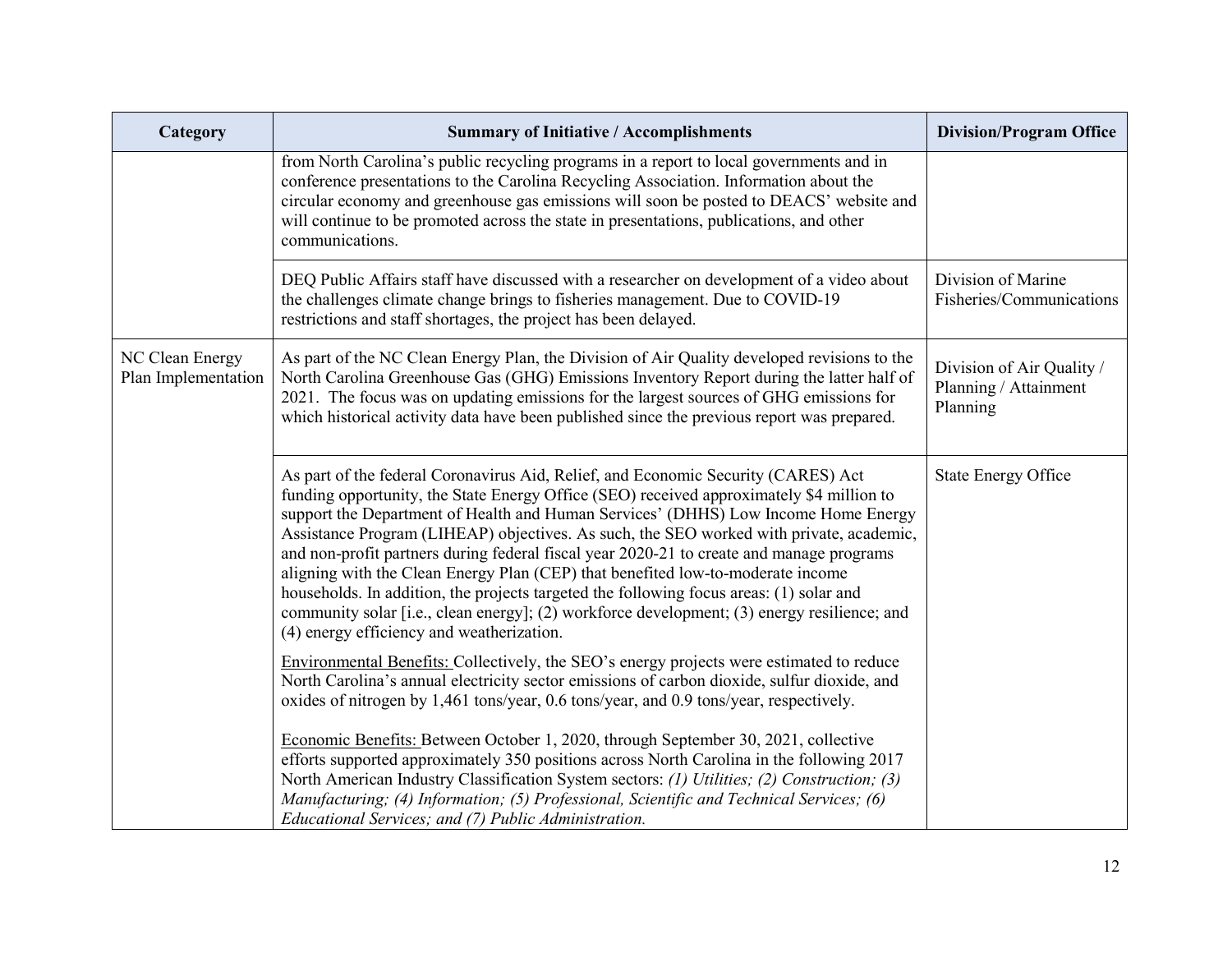| Category                             | <b>Summary of Initiative / Accomplishments</b>                                                                                                                                                                                                                                                                                                                                                                                                                                                                                                                                                                                                                                                                                                                                                                                                                                                                                                                                           | <b>Division/Program Office</b>                                                   |
|--------------------------------------|------------------------------------------------------------------------------------------------------------------------------------------------------------------------------------------------------------------------------------------------------------------------------------------------------------------------------------------------------------------------------------------------------------------------------------------------------------------------------------------------------------------------------------------------------------------------------------------------------------------------------------------------------------------------------------------------------------------------------------------------------------------------------------------------------------------------------------------------------------------------------------------------------------------------------------------------------------------------------------------|----------------------------------------------------------------------------------|
|                                      | The SEO and North Carolina Agricultural and Technical State University (NC A&T)<br>launched pilot efforts in Guilford, Wake, and Halifax counties to support approximately 30<br>students in clean energy workforce development. Efforts targeted high school, community<br>college, and university students from underserved backgrounds to complete hands-on<br>training and education in energy efficiency or solar occupations. Due to strong collaborative<br>efforts between the SEO and partners, ApprenticeshipNC has fully-approved the following<br>four apprenticeships as of January 2022: (1) Apprenticeship for Solar Energy; (2)<br>Apprenticeship for Energy Efficiency/HVAC; (3) Pre-Apprenticeship for Solar Energy; and<br>(4) Pre-Apprenticeship for Energy Efficiency/HVAC. This aligns with North Carolina's<br>Clean Energy Plan recommendation to create a statewide clean energy workforce<br>development program with regionally-based learning opportunities. | <b>State Energy Office</b>                                                       |
|                                      | Clean Energy Plan Recommendations A-1 and B-1 Stakeholder Process Leads to HB951.<br>In October of 2021, the NC Legislature passed HB951 impacting the electricity sector. This<br>legislation is significant in that it enables several key recommendations in the Clean Energy<br>Plan including significant carbon reductions in the power sector by 2030 and net-zero by<br>2050; facilitating coal retirements through securitization; allowing the use of performance-<br>based rate making; and decoupling of revenues from electricity use; and promoting the<br>growth of solar power plants.                                                                                                                                                                                                                                                                                                                                                                                   | <b>State Energy Office</b>                                                       |
| <b>NC ZEV Plan</b><br>Implementation | Using Volkswagen Settlement funds, the Division of Air Quality (DAQ) awarded funding<br>for electric school and transit buses in addition to light duty electric charging stations as<br>summarized below.<br>School Bus Program: DAQ awarded funding for the purchase of six electric school buses for<br>deployment in six counties in North Carolina. During the initial stakeholder consultation for<br>developing North Carolina's VW mitigation plan, 5% of the available funds for Phase 1<br>were allocated to school bus electrification. The NC Department of Public Instruction plans<br>a pilot program with five of the six electric buses while the sixth bus was awarded to the<br>Eastern Band of Cherokees.<br>Transit Program: DAQ awarded funding for the purchase of eleven electric transit buses.<br>Funding was awarded for transit buses to several regional and local transportation authorities<br>and one for a university electric shuttle bus.              | Division of Air Quality /<br>Technical Services /<br>Mobile Source<br>Compliance |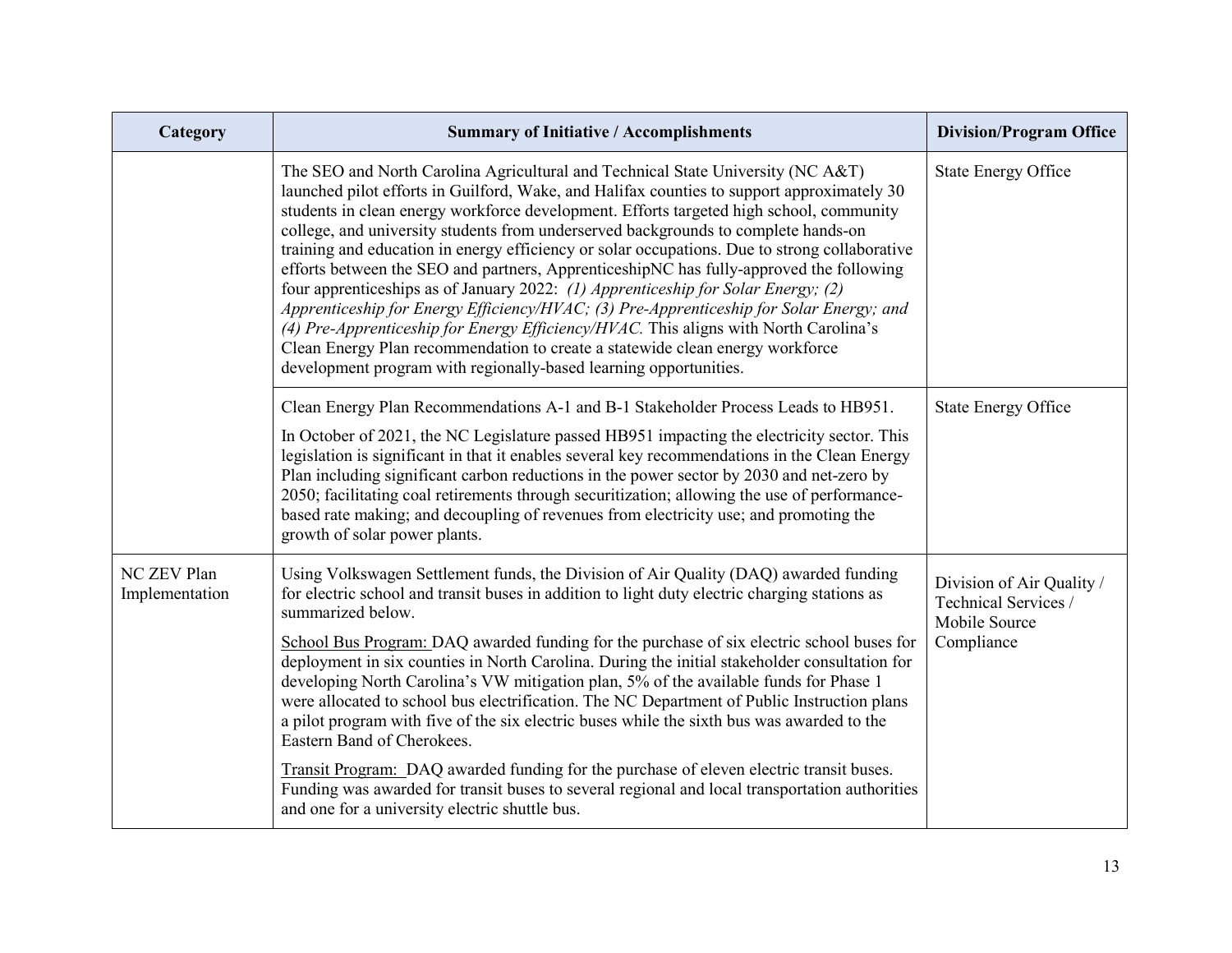| Category                                            | <b>Summary of Initiative / Accomplishments</b>                                                                                                                                                                                                                                                                                                                                                                                                                                                                                                                                                                                                              | <b>Division/Program Office</b>                                                                                                              |
|-----------------------------------------------------|-------------------------------------------------------------------------------------------------------------------------------------------------------------------------------------------------------------------------------------------------------------------------------------------------------------------------------------------------------------------------------------------------------------------------------------------------------------------------------------------------------------------------------------------------------------------------------------------------------------------------------------------------------------|---------------------------------------------------------------------------------------------------------------------------------------------|
|                                                     | DC Fast Program: DAQ award funding for the purchase and installation of 27 light duty DC<br>Fast electric vehicle charging stations along priority corridors across the state. The charging<br>kilowatt (kW) capacity of the selected projects range from a low of 50kW to a high of<br>200kW, most of the projects selected are of 62kW capacity. Once the projects are<br>completed a total of 39 charging ports that will be added to the state EV fast charging<br>network.                                                                                                                                                                             |                                                                                                                                             |
|                                                     | Level 2 Charging Program: DAQ awarded funding for the purchase and installation of 77<br>light duty Level 2 electric vehicle charging stations across the state including publicly<br>accessible, workplace, and multi-unit dwelling charging stations. The charging kilowatt<br>(kW) capacity of the selected projects range from a low of 6.6kW to a high of 14.4kW, most<br>of the projects selected are of 7.2kW capacity. Once projects are completed a total of 269<br>charging ports will be added to the state EV level 2 charging network.                                                                                                         |                                                                                                                                             |
|                                                     | Using FY2020 EPA Diesel Emission Reduction Act (DERA) program funds using the<br>DERA Option from the Volkswagen Settlement eligible mitigation actions, DAQ awarded<br>funding for two electric refuse trucks and one electric transit bus.                                                                                                                                                                                                                                                                                                                                                                                                                |                                                                                                                                             |
|                                                     | The Division of Air Quality is part of an Interagency Taskforce working towards promoting<br>sales and adoption of medium- and heavy-duty Zero Emission Vehicles (MHD ZEV) in NC.<br>DAQ is the lead agency for the Department of Environmental Quality for this effort. The<br>work is being coordinated through the Governor's office and includes collaboration with NC<br>DOT, NC DOA, and Commerce. This work is an outgrowth of a MOU signed by NC with<br>several other states and directs those sales of MHD vehicles switch to electric by 2050. The<br>overarching goals of this effort will reduce GHG emissions from MHD vehicles in the state. | Division of Air Quality /<br>Planning / Allied Programs<br>and Attainment Planning  <br>Technical Services /<br>Mobile Source<br>Compliance |
|                                                     | The State Energy Program funded approximately \$104,000 for two electric vehicle charging<br>infrastructure projects in Warren and Scotland counties. Collectively, the DC fast charging<br>stations will provide access to 62.5 kilowatts of capacity for motorists in these Tier 1<br>counties. This closely aligns with North Carolina's Clean Energy Plan recommendation to<br>accelerate statewide electrification of the transportation sector.                                                                                                                                                                                                       | State Energy Office -<br><b>State Energy Program</b>                                                                                        |
| NC Motor Fleet<br><b>ZEV Plan</b><br>Implementation | The State Energy Program supported the adoption of electric transportation and charging<br>infrastructure by participating in the Southeast Regional Electric Vehicle Information<br>Exchange. This collaborative effort between multiple Southeastern states identifies<br>opportunities to promote electric transportation, build resiliency into power supply delivery,                                                                                                                                                                                                                                                                                  | State Energy Office -<br><b>State Energy Program</b>                                                                                        |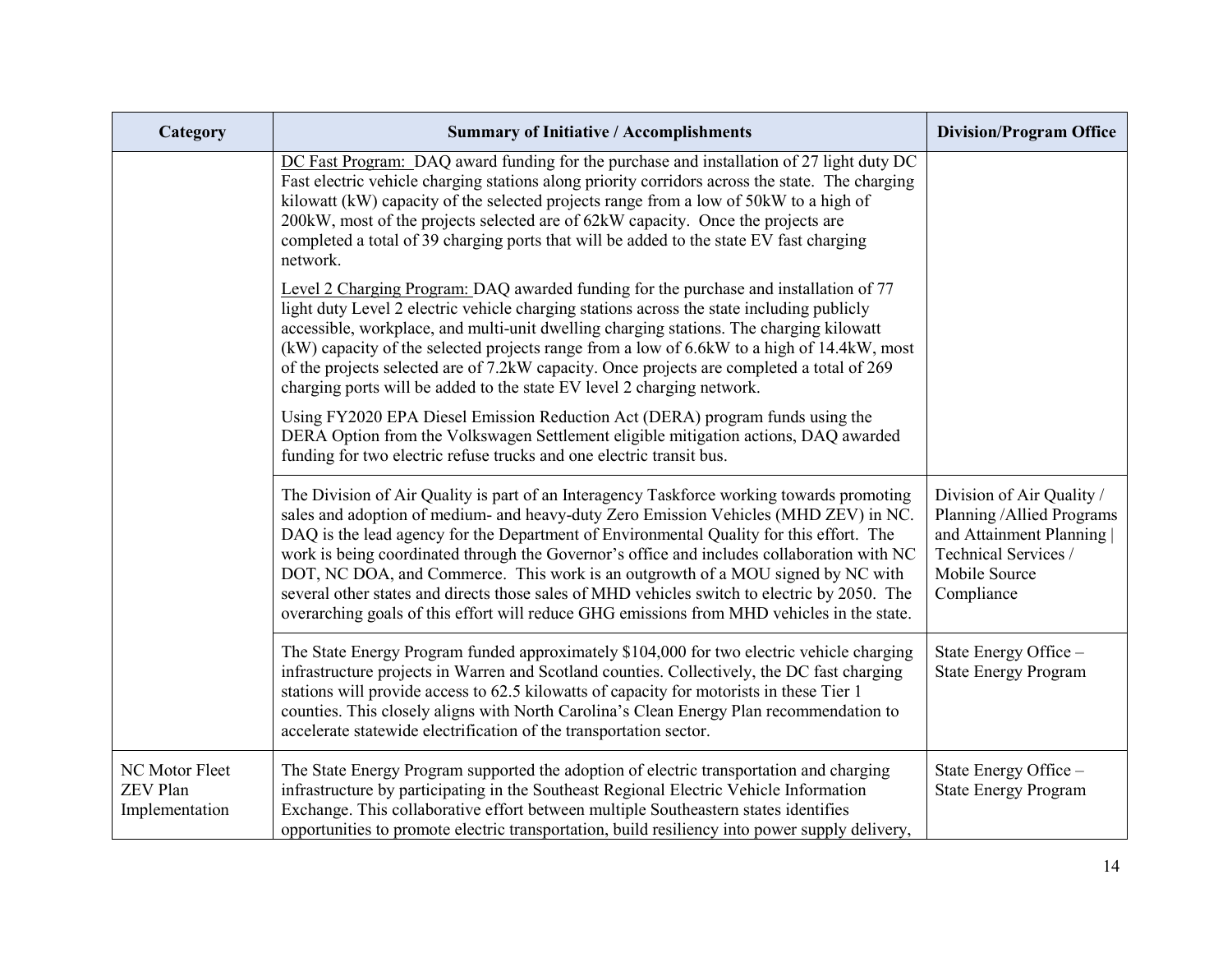| Category                                                                                  | <b>Summary of Initiative / Accomplishments</b>                                                                                                                                                                                                                                                                                                                                                                                                                                                                                                                                                                                                                                                                                             | <b>Division/Program Office</b>                                                        |
|-------------------------------------------------------------------------------------------|--------------------------------------------------------------------------------------------------------------------------------------------------------------------------------------------------------------------------------------------------------------------------------------------------------------------------------------------------------------------------------------------------------------------------------------------------------------------------------------------------------------------------------------------------------------------------------------------------------------------------------------------------------------------------------------------------------------------------------------------|---------------------------------------------------------------------------------------|
|                                                                                           | and implement infrastructure solutions that provide equitable access for all communities. As<br>part of the initiative, the State Energy Program assisted with the following for North<br>Carolina in 2021: (1) coordinated stakeholder meetings with public and private<br>organizations to further reinforce the adoption of electric transportation; (2) provided<br>technical support for developing a guidance document of best practices to support electric<br>transportation; (3) funded projects that accelerate the adoption of electric vehicles; and (4)<br>contributed information for an interactive online planning map that shows alternative fuel<br>corridors and existing charging infrastructure across the Southeast. |                                                                                       |
| Agency Fleet Zero<br>Emission Vehicle /<br>Electric<br>Infrastructure (EO80<br>Section 7) | Implementation of a DEQ Internal EV Charging Network that includes eight chargers at the<br>Morehead City Campus and six at the Reedy Creek Lab Campus. We are working with our<br>landlords through lease renewals and amendments to install chargers at leased sites,<br>including two at the Winston-Salem Regional Office, four at the Asheville Regional Office,<br>and a number to be determined and the Wilmington Regional Office.                                                                                                                                                                                                                                                                                                 | <b>Financial Services</b><br>Division/DEQ Facilities<br><b>Services Section</b>       |
|                                                                                           | Financial Services is actively managing the fleet vehicle inventory to downsize overall and<br>to exchange gasoline powered vehicles to hybrid or electric at every opportunity when<br>feasible to meet the operational needs of the divisions.                                                                                                                                                                                                                                                                                                                                                                                                                                                                                           | <b>Financial Services</b><br>Division/DEQ Facilities<br><b>Services Section</b>       |
|                                                                                           | A total of eight electric vehicle charging stations are planning to be installed at the division's<br>headquarters office in Morehead City. The first pre-bid meeting for installation is scheduled<br>for 1/7/2022 with the bid opening date of 1/18/2022. Project anticipated to begin in February<br>2022.                                                                                                                                                                                                                                                                                                                                                                                                                              | Division of Marine<br>Fisheries/Administrative<br>and Maintenance Services<br>Section |
|                                                                                           | The State Energy Program allocated approximately \$75,000 to install eight electric vehicle<br>charging stations at the Department of Environmental Quality's Morehead City campus.<br>This action assisted with reducing the number of conventionally fueled state-owned vehicles<br>to support the electrification of North Carolina's cabinet agency motor fleet.                                                                                                                                                                                                                                                                                                                                                                       | State Energy Office -<br><b>State Energy Program</b>                                  |
|                                                                                           | The division headquarters building, hangar, warehouse, net shed as well as the South River<br>facility have been converted to LED lighting. The division also drafted the "DMF HQ<br>Campus Resilience Plan" that includes recommendations to incorporate alternative energy<br>sources (i.e., solar panels) when resources are available.                                                                                                                                                                                                                                                                                                                                                                                                 | Division of Marine<br>Fisheries/Administrative<br>and Maintenance Services<br>Section |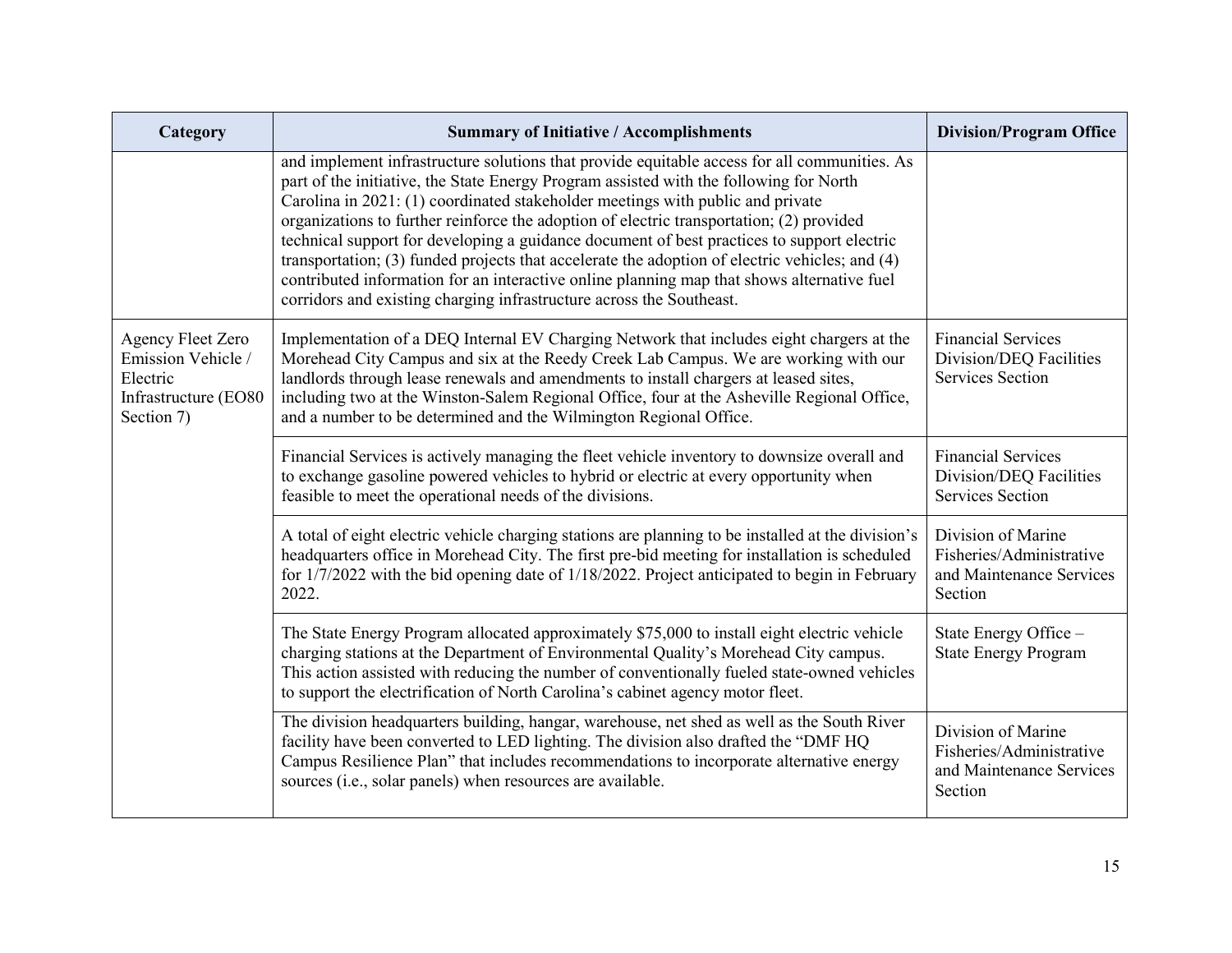| Category                                                                              | <b>Summary of Initiative / Accomplishments</b>                                                                                                                                                                                                                                                                                                                                                                                                                                                                                                                                                                                                                                                                                                                                                                                                                                                                                                 | <b>Division/Program Office</b>                      |
|---------------------------------------------------------------------------------------|------------------------------------------------------------------------------------------------------------------------------------------------------------------------------------------------------------------------------------------------------------------------------------------------------------------------------------------------------------------------------------------------------------------------------------------------------------------------------------------------------------------------------------------------------------------------------------------------------------------------------------------------------------------------------------------------------------------------------------------------------------------------------------------------------------------------------------------------------------------------------------------------------------------------------------------------|-----------------------------------------------------|
| <b>Agency Building</b><br><b>Utility Consumption</b><br>Reduction (EO80<br>Section 8) | The Utility Savings Initiative (USI) is leading the effort to encourage State-owned buildings<br>collectively to reduce energy consumption per square foot by at least 40% of fiscal year<br>(FY) 2002-2003 levels by 2025. In addition, the Utility Savings Initiative encourages and<br>assists, upon request, the UNC System, K-12 schools, and local governments in reducing<br>energy consumption. The USI program annually updates the Comprehensive Energy, Water,<br>and Utility Use Conservation Program and provides strategies that assist State-owned<br>buildings in reducing energy consumption to meet the 40% goal.                                                                                                                                                                                                                                                                                                            | State Energy Office -<br>Utility Savings Initiative |
|                                                                                       | Through coordination with the Office of State Budget and Management, \$30 million dollars<br>in funding was set aside for energy efficiency projects in FY2021-22. These funds are in<br>support Agency Building Utility Consumption Reduction (EO80 Section 8) of EO80 and will<br>be allocated to agencies that need funding for upgrades to meet the 40% goal by 2025.                                                                                                                                                                                                                                                                                                                                                                                                                                                                                                                                                                      |                                                     |
|                                                                                       | The USI program provides preliminary audits, project evaluations, and implements strategy<br>assistance to meet the EO80 goals. The program also reviews utility bills for clients in all<br>sectors and encourages participants to engage in current programs to reduce energy<br>consumption. A core component of the USI program provides relevant energy efficiency<br>training to local and State government facility managers. This training includes items such<br>as creating an Agency Utility Management Plan, analyses of utility bills, and various<br>building systems and programs to increase energy efficiency.                                                                                                                                                                                                                                                                                                                | State Energy Office -<br>Utility Savings Initiative |
|                                                                                       | The USI program strongly encourages all energy managers to conduct regularly scheduled<br>meetings with colleagues to share best practices and opportunities for energy savings. The<br>USI program facilitates this by scheduling monthly teleconference meetings with cabinet<br>agency energy managers. Various subject-matter experts from the public and private sectors<br>are invited to discuss tested approaches that may assist in meeting EO80 goals. These<br>meetings provide the necessary tools and training foundation to improve energy efficiency,<br>to promote sustainability, to increase resiliency, and to reduce operating costs within current<br>State budgetary constraints. For example, due to this initiative, several cabinet agencies<br>pursued utility management software in 2021 that will assist with maximizing resources and<br>identifying key areas to prioritize for energy efficiency improvements. | State Energy Office -<br>Utility Savings Initiative |
|                                                                                       | The USI program provided guidance for the Department of Natural and Cultural Resources<br>(DNCR) and Department of Public Safety (DPS) to pursue Guaranteed Energy Savings<br>Contracts (GESCs) to finance energy efficiency upgrades that will assist with meeting the<br>EO80 40% reduction goal by 2025. For example, DNCR is targeting significant<br>improvements at three aquariums, five museums, and the North Carolina Zoo. In addition,                                                                                                                                                                                                                                                                                                                                                                                                                                                                                              | State Energy Office -<br>Utility Savings Initiative |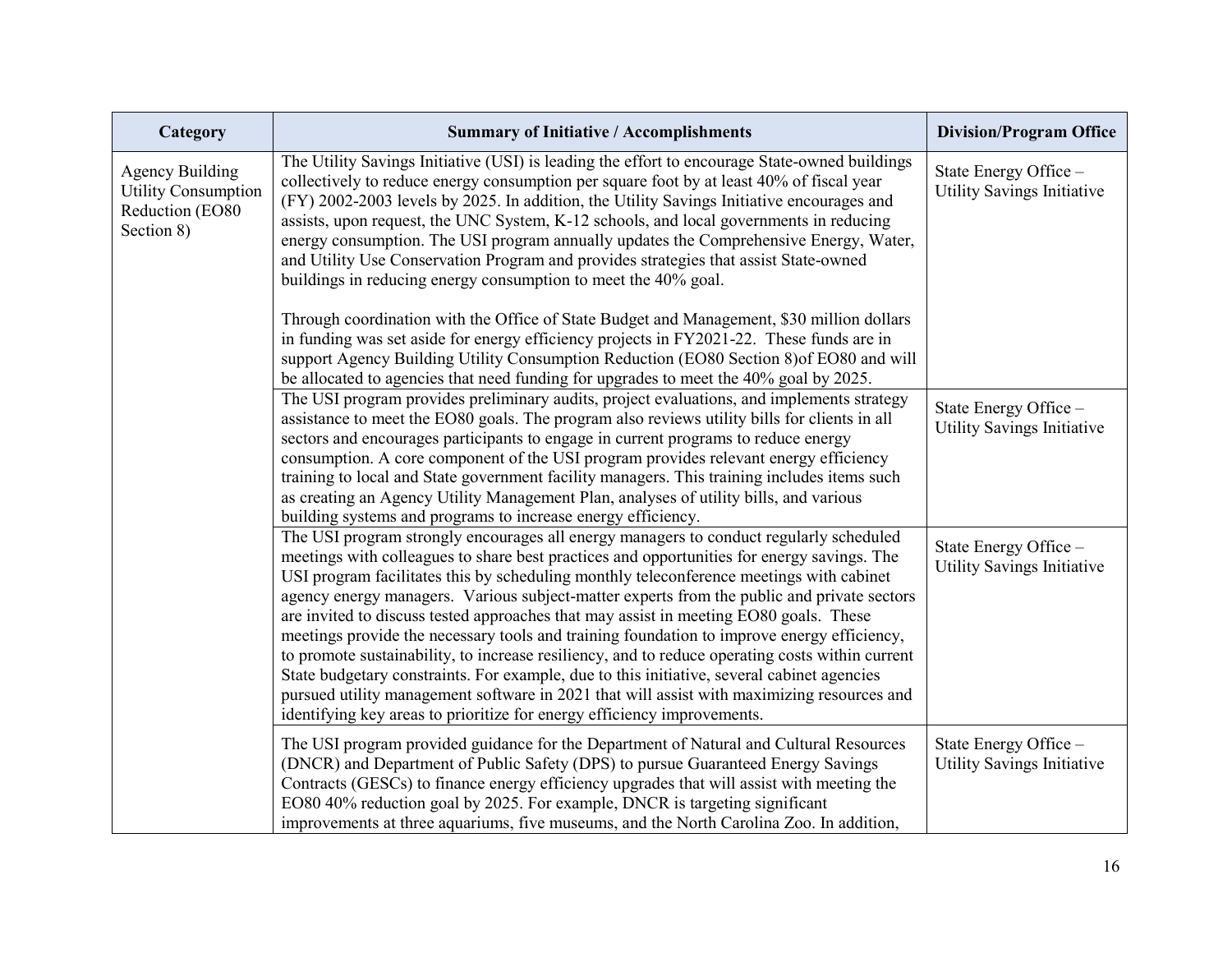| Category | <b>Summary of Initiative / Accomplishments</b>                                                                                                                                                                                                                                                                                                                                                                                                                                                                                                                                                                                                                                                                                                                                                                                                                                                                                                                                                                                                                                                                                                                                                                                                            | <b>Division/Program Office</b>                                                  |
|----------|-----------------------------------------------------------------------------------------------------------------------------------------------------------------------------------------------------------------------------------------------------------------------------------------------------------------------------------------------------------------------------------------------------------------------------------------------------------------------------------------------------------------------------------------------------------------------------------------------------------------------------------------------------------------------------------------------------------------------------------------------------------------------------------------------------------------------------------------------------------------------------------------------------------------------------------------------------------------------------------------------------------------------------------------------------------------------------------------------------------------------------------------------------------------------------------------------------------------------------------------------------------|---------------------------------------------------------------------------------|
|          | DPS is focusing on energy efficiency upgrades at six correctional facilities that each contain<br>over one thousand inmate cells. Collectively, these projects are expected to achieve a<br>guaranteed savings of over \$3 million per year.                                                                                                                                                                                                                                                                                                                                                                                                                                                                                                                                                                                                                                                                                                                                                                                                                                                                                                                                                                                                              |                                                                                 |
|          | The Facilities Services Section has made great strides in improving building utility<br>consumption to maximize efficiency in several DEQ locations. With \$1.5M in repair and<br>renovation funding from OSBM, the 31-year-old HVAC equipment and controls were<br>replaced at the Reedy Creek Lab Campus, reducing usage annually by 219,000 kwh and<br>10,000 therms, for an annual savings of \$26,000. Further, building analytics were installed<br>and implemented to track, measure and keep the buildings systems in peak maximum<br>efficiency, achieving real time identification and tracking of major HVAC issues and<br>providing remote support capability that reduces the number of on-site services calls needed<br>and minimizes downtime at the labs. The team also performed retro-commissions of the lab<br>buildings' HVAC systems, as well as the Green Square HVAC system, to ensure proper air<br>flow, system efficiency, and that these systems operate as designed.<br>To further achieve energy reduction at the labs, the team is scheduled to perform building<br>envelope sealing on all three lab campus buildings. A goal with this project is to attain the<br>Department of Energy Building Envelope Campaign Award. | <b>Financial Services</b><br>Division/DEQ Facilities<br><b>Services Section</b> |
|          | Another major HVAC replacement occurred at the DMF Morehead City Campus this year.<br>The replacement of this old equipment and campus main chiller with highly efficient units is<br>estimated to save \$10,000 annually.                                                                                                                                                                                                                                                                                                                                                                                                                                                                                                                                                                                                                                                                                                                                                                                                                                                                                                                                                                                                                                |                                                                                 |
|          | Conversion of lighting to LED at DEQ locations has been and remains a high priority. In<br>addition to DMF's LED lighting replacement, a 5000-square-foot warehouse, including<br>offices that DEMLR uses has been converted.                                                                                                                                                                                                                                                                                                                                                                                                                                                                                                                                                                                                                                                                                                                                                                                                                                                                                                                                                                                                                             | <b>Financial Services</b><br>Division/DEQ Facilities<br><b>Services Section</b> |
|          | As infrastructure needs and funding dictates, the Division of Air Quality is endeavoring to<br>purchase modern, more energy efficient ambient monitoring shelters capable of<br>withstanding winds more than 140 mph. These shelters should reduce energy consumption<br>and consequently reduce the CO2 (greenhouse gas) emitted by electric generating facilities<br>as well. One of these shelters that was purchased in early 2020, was put into service during<br>the fall of 2021.                                                                                                                                                                                                                                                                                                                                                                                                                                                                                                                                                                                                                                                                                                                                                                  | Division of Air Quality /<br><b>Ambient Monitoring</b>                          |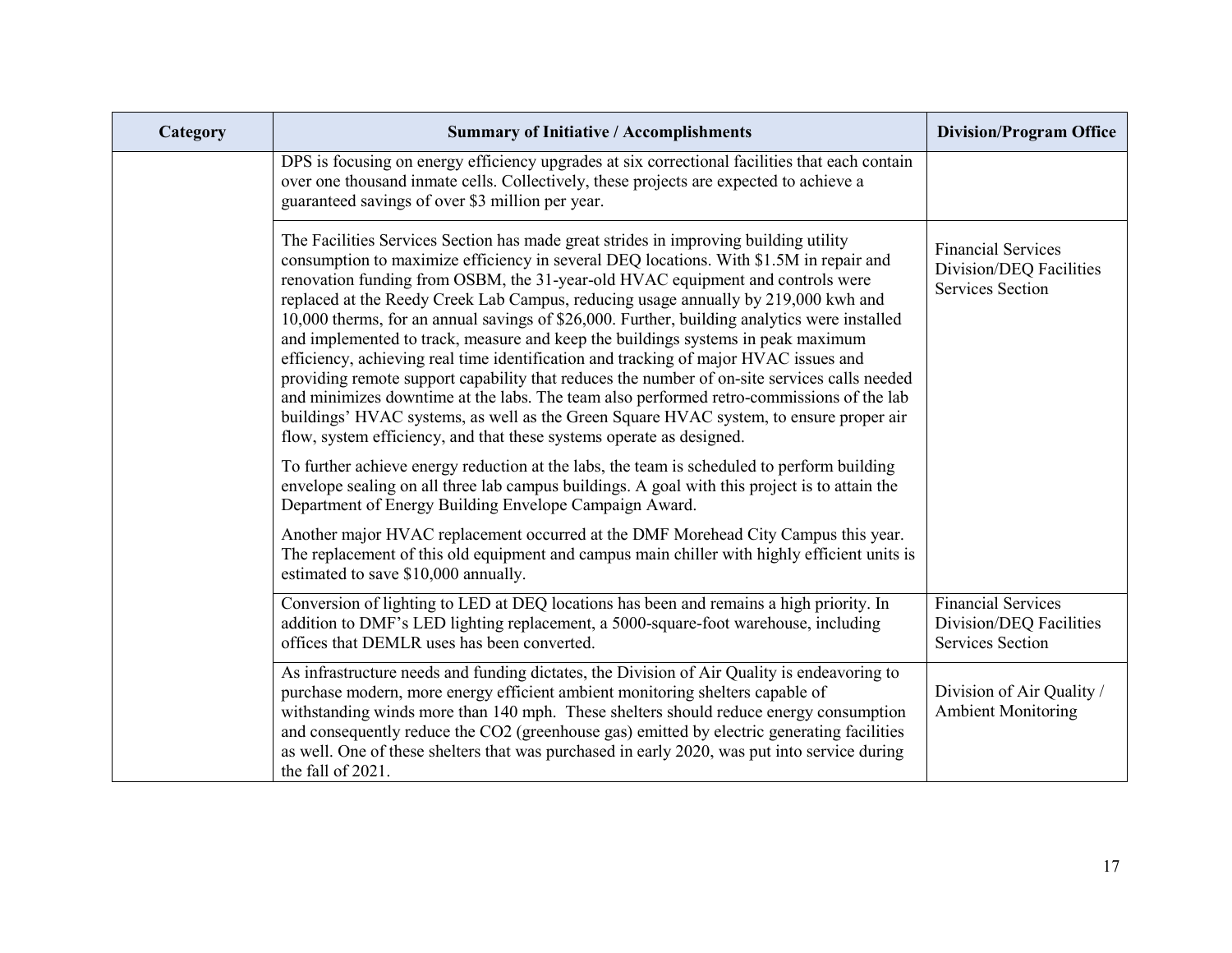| Category | <b>Summary of Initiative / Accomplishments</b>                                                                                                                                                                                                                                                                                                                                                                                                                                                                                                                                                                                                                                                                                                                                                                                                                                                                                                                                                                                                                                                                                                                                                                                                                                                                                                                                                                 | <b>Division/Program Office</b>                                  |
|----------|----------------------------------------------------------------------------------------------------------------------------------------------------------------------------------------------------------------------------------------------------------------------------------------------------------------------------------------------------------------------------------------------------------------------------------------------------------------------------------------------------------------------------------------------------------------------------------------------------------------------------------------------------------------------------------------------------------------------------------------------------------------------------------------------------------------------------------------------------------------------------------------------------------------------------------------------------------------------------------------------------------------------------------------------------------------------------------------------------------------------------------------------------------------------------------------------------------------------------------------------------------------------------------------------------------------------------------------------------------------------------------------------------------------|-----------------------------------------------------------------|
|          | Reduction of Methane-Producing Organic Waste Disposal and Increase of Carbon<br>Sequestration through the Application of Finished Compost:<br>DEACS works with stakeholders including private businesses, local governments and higher<br>education institutions to reduce the amount of food waste and organics entering North<br>Carolina landfills by encouraging less generation of waste in the first place, donation of<br>edible food, and composting of inedible food scraps. These efforts help reduce the amount of<br>methane generation and facilitate increased carbon sequestration through the application of<br>finished compost.<br>DEACS enhances the state's growing organic waste recycling economy by connecting<br>producers and consumers of compost products, helping businesses and local governments<br>grow their recycling capacity, and demonstrating why NC is the ideal place to establish new<br>green enterprises.<br>DEACS Waste Reduction Partner program, working in a funding partnership with the State<br>Energy Office, provides no-cost energy efficiency assessments to any business or institution<br>requesting assistance. Last year, the program provided energy assessments to 37<br>organizations helping to reduce energy use by 23,619 MMBtu, cut CO2e emissions by 1,570<br>metric tons which had net annual cost savings to these businesses of \$230,000. | Division of Environmental<br>Assistance and Customer<br>Service |
|          | The State Energy Program allocated approximately 75,000 to provide LED lighting<br>upgrades for the Department of Environmental Quality's Morehead City campus.<br>Collectively, the projected energy savings are expected to be over \$\$9,000 per year.                                                                                                                                                                                                                                                                                                                                                                                                                                                                                                                                                                                                                                                                                                                                                                                                                                                                                                                                                                                                                                                                                                                                                      | State Energy Office -<br><b>State Energy Program</b>            |
|          | North Carolina has been a participant in the United States Department of Energy's (DOE)<br>Better Building Challenge (BBC) since 2012. The BBC is an initiative to improve the<br>energy efficiency of all manmade buildings. North Carolina was one of the first states to<br>enroll all state-owned buildings into this challenge. In 2018, North Carolina achieved the<br>original goal of a 20% energy reduction from the challenge's 2008-09 baseline. Later, in<br>2021, that goal was extended to a 30% reduction by 2028. USI's preliminary estimates<br>indicate that the state is currently at a 22% reduction relative to the BBC baseline and is on<br>track to meet the revised goal.                                                                                                                                                                                                                                                                                                                                                                                                                                                                                                                                                                                                                                                                                                             | State Energy Office -<br>Utility Savings Initiative             |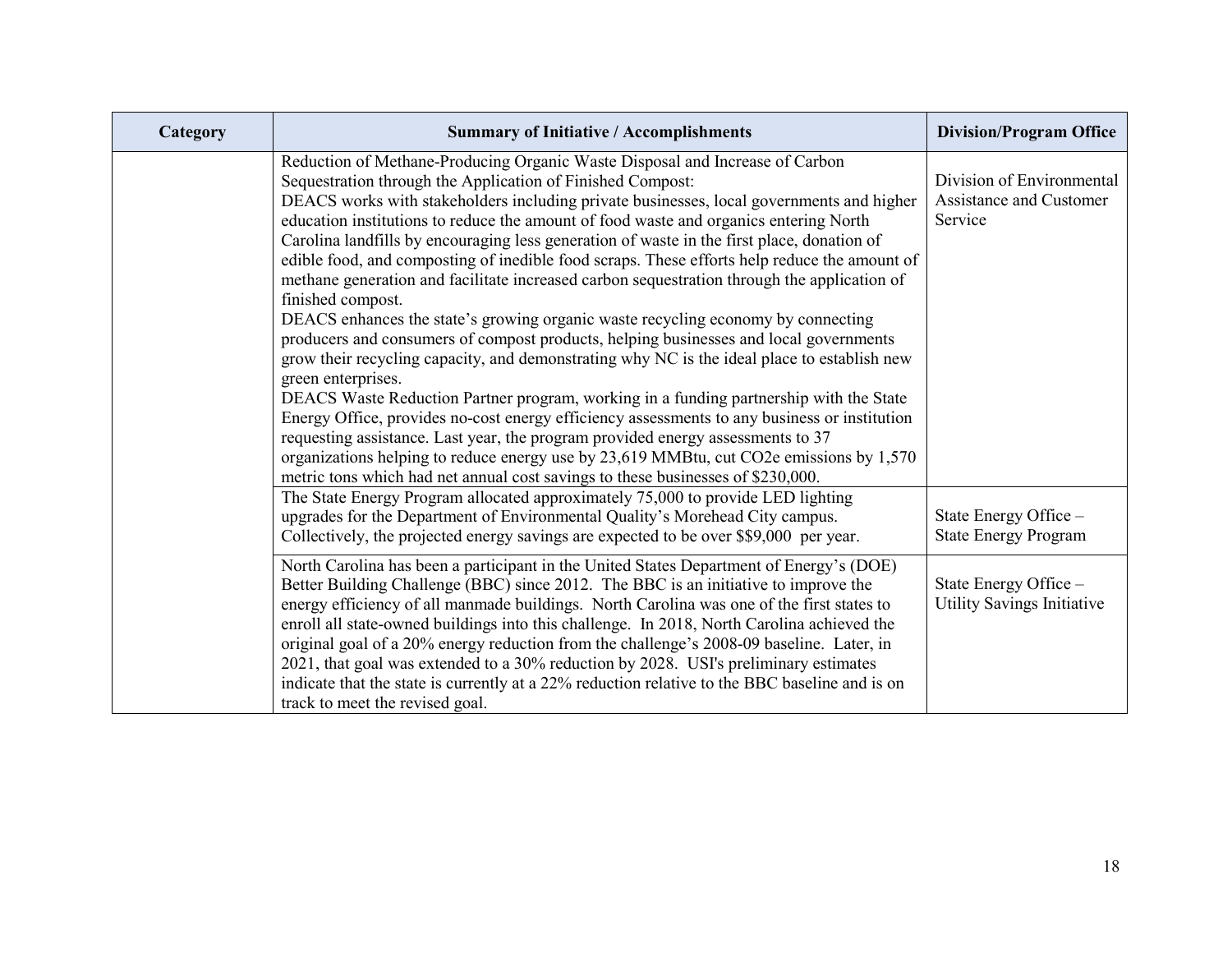#### **C. Update on DEQ Climate Resilience Activities**

a. **Hazards Identification, Vulnerability Assessments, and/or Resilience Actions Taken Since October 15, 2019** *(Chapter 5 of the Climate Risk Assessment and Resilience Plan & Element 2 of the North Carolina Resilience Strategy)*

| <b>Initiative Title</b>                                                | <b>Description</b>                                                                                                                                                                                                                                                                                                                                                                                                                                                                                                                                                                                                                                                                                                                                                                                                                                                                                                                                                                                                                                                                                                                                                                                                                                                                                                                                                                                                                                                        | Division/Lead<br><b>Program Office</b>                  |
|------------------------------------------------------------------------|---------------------------------------------------------------------------------------------------------------------------------------------------------------------------------------------------------------------------------------------------------------------------------------------------------------------------------------------------------------------------------------------------------------------------------------------------------------------------------------------------------------------------------------------------------------------------------------------------------------------------------------------------------------------------------------------------------------------------------------------------------------------------------------------------------------------------------------------------------------------------------------------------------------------------------------------------------------------------------------------------------------------------------------------------------------------------------------------------------------------------------------------------------------------------------------------------------------------------------------------------------------------------------------------------------------------------------------------------------------------------------------------------------------------------------------------------------------------------|---------------------------------------------------------|
| EO80 Risk and Resiliency<br>Plan Implementation                        | APNEP staff continue to participate in state agency led activities stemming from<br>implementation of the N.C. Climate Risk and Resiliency Plan (2020), including the Natural<br>and Working Lands Stakeholder Team, Coastal Habitats and Pocosin Wetlands<br>Subcommittees, and the Coastal Resilience Community of Practice. APNEP's involvement<br>in these efforts have led to identification of regional gaps and needs and integrating<br>resilience activities with existing programs and initiatives, including working closely with<br>N.C. Division of Marine Fisheries staff to develop actions that complement the goals and<br>objectives of both APNEP's CCMP and N.C. Coastal Habitat Protection Plan, developing<br>tools for local governments to incentivize the use of natural infrastructure to build resilience<br>to storm driven flooding, and incorporating resilience as an overarching theme for our MOU<br>with Virginia. In addition, the Tribal Coastal Resilience Project stemmed from APNEP<br>participation on various workgroups and committees and identifying gaps in participation<br>in resilience planning from underserved and under-represented communities. Staff continue<br>to explore options to assist with implementation of the actions recommended in the Risk<br>and Resiliency Plan and will be integrating recommendations into updates to the APNEP<br>Comprehensive Conservation and Management Plan (CCMP) in 2022. | NCDEQ, NCORR                                            |
| <b>APNEP Air Resources</b><br>Monitoring & Assessment<br>Team (AR-MAT) | The APNEP Air Resources Monitoring & Assessment Team (AR-MAT) continue to work<br>toward producing their monitoring and assessment deliverables. Two ad-hoc working<br>groups (chemical deposition and climate) have been convening between meetings to address<br>tasks within their respective topic areas. The chemical deposition group has proposed<br>"ammonia deposition" as their initial featured parameter for an APNEP Air Resources<br>monitoring plan. An ammonia deposition (based on modeling) and monitoring station<br>location map, presented at the meeting, revealed that all operational stations are located<br>along the outer APNEP boundary and none located within the region's interior or coastal                                                                                                                                                                                                                                                                                                                                                                                                                                                                                                                                                                                                                                                                                                                                             | APNEP, facilitated<br>by a team lead from<br><b>EPA</b> |

|  |  |  |  |  | <b>Table 2. Agency Actions Related to Resilience</b> |
|--|--|--|--|--|------------------------------------------------------|
|--|--|--|--|--|------------------------------------------------------|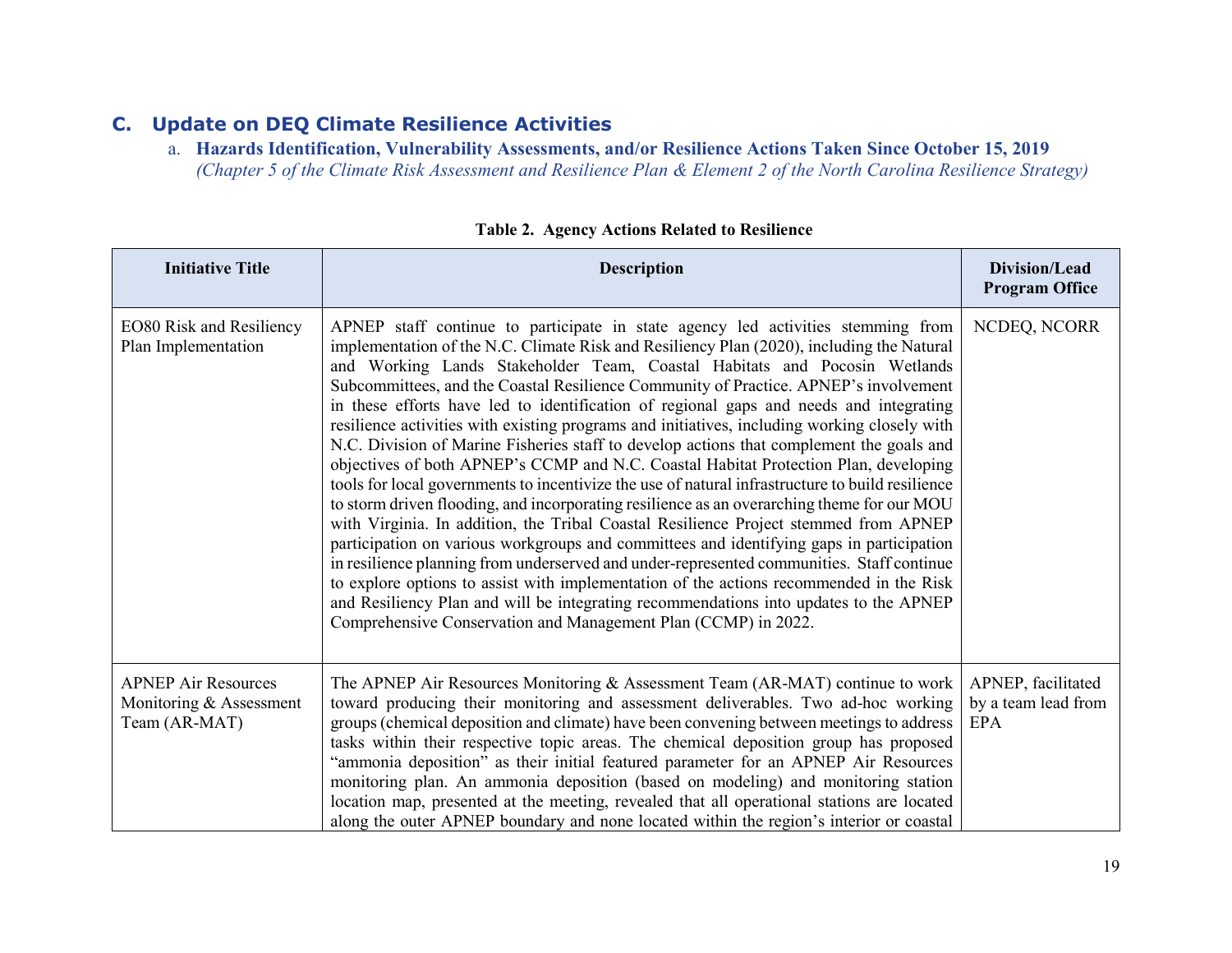| <b>Initiative Title</b>                                            | <b>Description</b>                                                                                                                                                                                                                                                                                                                                                                                                                                                                                                                                                                                                                                                                                                                                                                                                                                                                                                                                                                                            | <b>Division/Lead</b><br><b>Program Office</b> |
|--------------------------------------------------------------------|---------------------------------------------------------------------------------------------------------------------------------------------------------------------------------------------------------------------------------------------------------------------------------------------------------------------------------------------------------------------------------------------------------------------------------------------------------------------------------------------------------------------------------------------------------------------------------------------------------------------------------------------------------------------------------------------------------------------------------------------------------------------------------------------------------------------------------------------------------------------------------------------------------------------------------------------------------------------------------------------------------------|-----------------------------------------------|
|                                                                    | areas. This suggests the need for an additional station(s) to detect whether a deposition<br>gradient exist in non-monitored areas. The chemical deposition group also has plans to<br>finalize a draft metric (assessment) report for total nitrogen deposition during spring 2022.<br>The climate group has proposed "annual and seasonal series of daily precipitation maxima"<br>as the initial climate parameter featured in a metric report and presented some preliminary<br>analysis at the meeting. They envision that this precipitation parameter will be reported at<br>two scales: region/basin-wide and individual basins or sub-basins. At this time is likely that<br>the insights of data gaps gained in this assessment will lead to this parameter also being<br>featured as the initial climate parameter in the Air Resources monitoring plan. The team is<br>facilitated by US EPA and includes members from NC Air Quality, State Climate office,<br>APNEP, NCSU, CASC, NOAA NWS, EPA. |                                               |
| North Carolina - Virginia<br>Memorandum of<br>Understanding (2020) | APNEP facilitated a Memorandum of Understanding (MOU) between six environmental<br>and natural resources agencies from N.C. and Virginia. The MOU, released in September<br>2020, builds upon the MOU signed in 2017 and re-affirms the agencies' commitment to<br>foster interstate collaboration within the shared waterways of the Albemarle-Pamlico<br>region. The MOU required a report on coordination, data-sharing, and assessment of<br>interstate initiatives by March 2021, which was circulated to the agency designees summer<br>2021. The designees agreed upon climate resilience as an overarching theme for MOU<br>implementation, with an initial focus on working together in the Chowan River Basin. A<br>final recommendation regarding interstate joint-management strategies will be delivered to<br>the signatories by Spring 2022.                                                                                                                                                   | APNEP; NCDEQ,<br>NCWRC,<br>NCDACS, NCDCR      |
| Water Level Monitoring<br><b>Stations</b>                          | APNEP funded placement of additional N.C. Flood Inundation Mapping and Alert Network<br>(FIMAN) remote monitoring stations in Newport, Carteret County and Slocum Creek near<br>Havelock, Craven County, through the N.C. Division of Emergency Management. Data<br>from gauges located within the Albemarle-Pamlico watershed increases real-time<br>knowledge of flood conditions in the region, as well as contributing to knowledge that can<br>be used to address future water management actions in the watershed. Learn more.                                                                                                                                                                                                                                                                                                                                                                                                                                                                          | APNEP, NC DPS                                 |
| EO80 Natural and Working<br>Lands                                  | APNEP staff continue to participate in the Natural and Working Lands Stakeholder Team<br>and Coastal Habitats and Pocosin Wetlands Subcommittees. Staff worked closely with DMF                                                                                                                                                                                                                                                                                                                                                                                                                                                                                                                                                                                                                                                                                                                                                                                                                               | NCDEQ Energy,<br>DMF, NCDCR                   |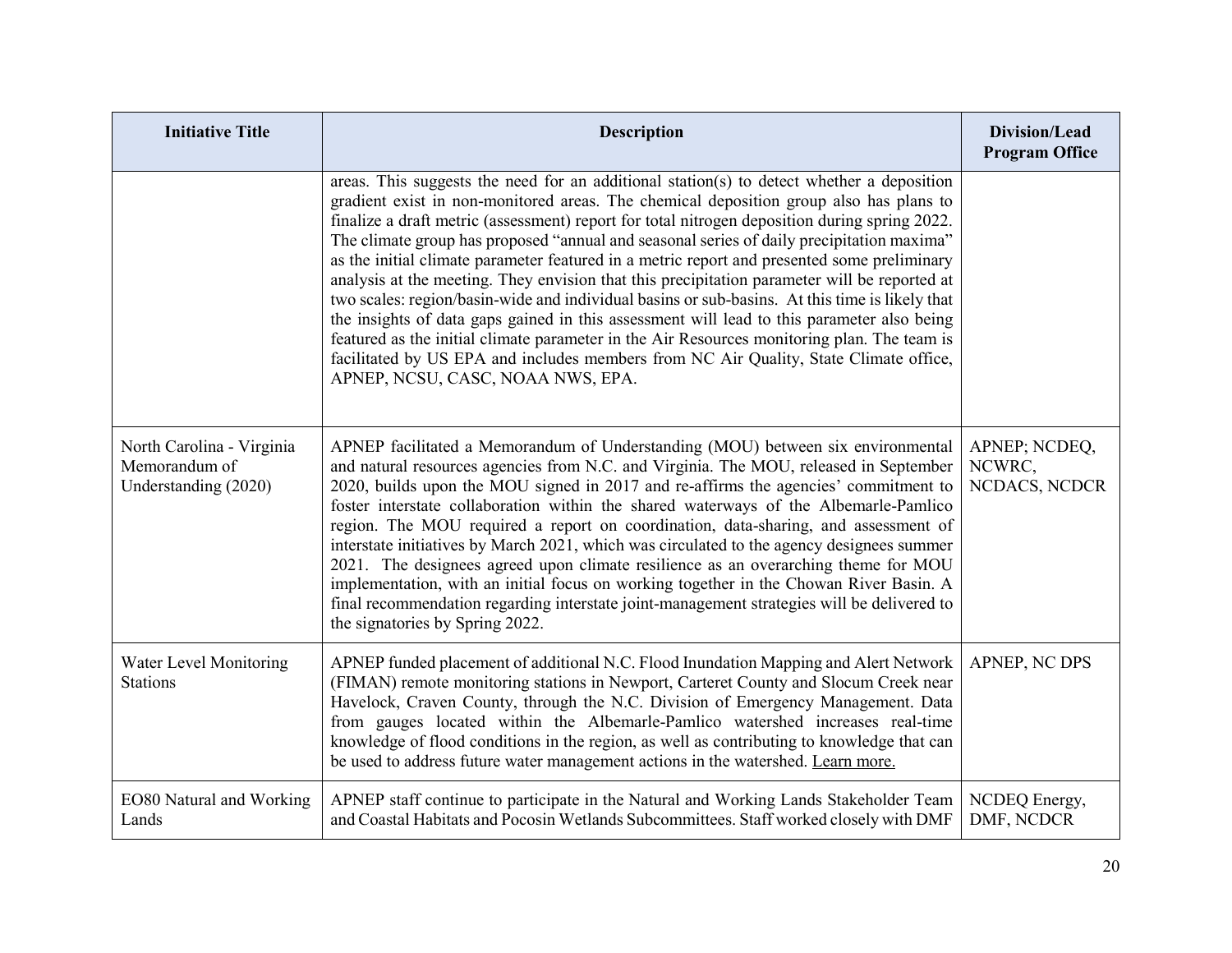| <b>Initiative Title</b>                                                        | <b>Description</b>                                                                                                                                                                                                                                                                                                                                                                                                                                                                                                                                                                                                                                                                                                                                                                                                                                                 | Division/Lead<br><b>Program Office</b> |
|--------------------------------------------------------------------------------|--------------------------------------------------------------------------------------------------------------------------------------------------------------------------------------------------------------------------------------------------------------------------------------------------------------------------------------------------------------------------------------------------------------------------------------------------------------------------------------------------------------------------------------------------------------------------------------------------------------------------------------------------------------------------------------------------------------------------------------------------------------------------------------------------------------------------------------------------------------------|----------------------------------------|
|                                                                                | staff to develop actions that complement the goals and objectives of both the CCMP and<br>Coastal Habitat Protection Plan (CHPP). Staff continue to explore options to assist with<br>implementation of the NWL plan and through integration with APNEP and partner<br>initiatives. Also see more information below on the SOW developed by APNEP for the<br>VIMS NNBF/Wetlands Watch project to assist in implementing actions identified by the<br>NWL Coastal Habitats Team and recommendations in the Climate Risk and Resilience Plan<br>(development of resilience toolbox).                                                                                                                                                                                                                                                                                 |                                        |
| Resilience Clearinghouse<br><b>Steering Committee</b>                          | APNEP is participating in a group convened to consolidate various efforts around the state<br>to compile information related to resilience, reduce redundancies, promote information,<br>stemming from recommendations in both the NWL plan and Climate Risk and Resilience<br>Plan to develop resilience toolboxes (including interstate toolboxes for shared waterways).                                                                                                                                                                                                                                                                                                                                                                                                                                                                                         | DEQ / DMF /<br><b>NCORR</b>            |
|                                                                                | APNEP developed a scope of work to assist in implementing toolbox recommendations in<br>both plans as part of the VIMS NOAA Natural and Nature Based Features project for coastal<br>local governments, in addition to coordinating with the various resilience groups mentioned<br>here and other committees including the DEQ led interagency Watershed Restoration<br>Implementation Team. The needs assessment and template resilience tools database being<br>built through APNEP's contract with Wetlands Watch as part of the NNBF project is of<br>interest to the team.                                                                                                                                                                                                                                                                                   |                                        |
| Assessment of Climate<br>Change Impacts to APNEP<br><b>CCMP</b> Implementation | During fall 2019, APNEP staff conducted a climate change vulnerability assessment to<br>determine the risks from relevant climate stressors to implementation of APNEP's<br>Comprehensive Conservation and Management Plan (CCMP) actions. Identifying risks<br>associated with climate change and managing them to reduce their impacts is essential for<br>implementation of the CCMP actions. The CCMP was developed with the potential impacts<br>of a changing climate in mind, thus the reassessment was a way to confirm and update<br>APNEP's perception of risks to implementation of the CCMP actions. APNEP initiated<br>updates to the CCMP in 2021 and will continue to incorporate consideration of climate<br>impacts when assessing actions needed to identify, protect, and restore the significant<br>resources of the Albemarle-Pamlico region. | <b>APNEP</b>                           |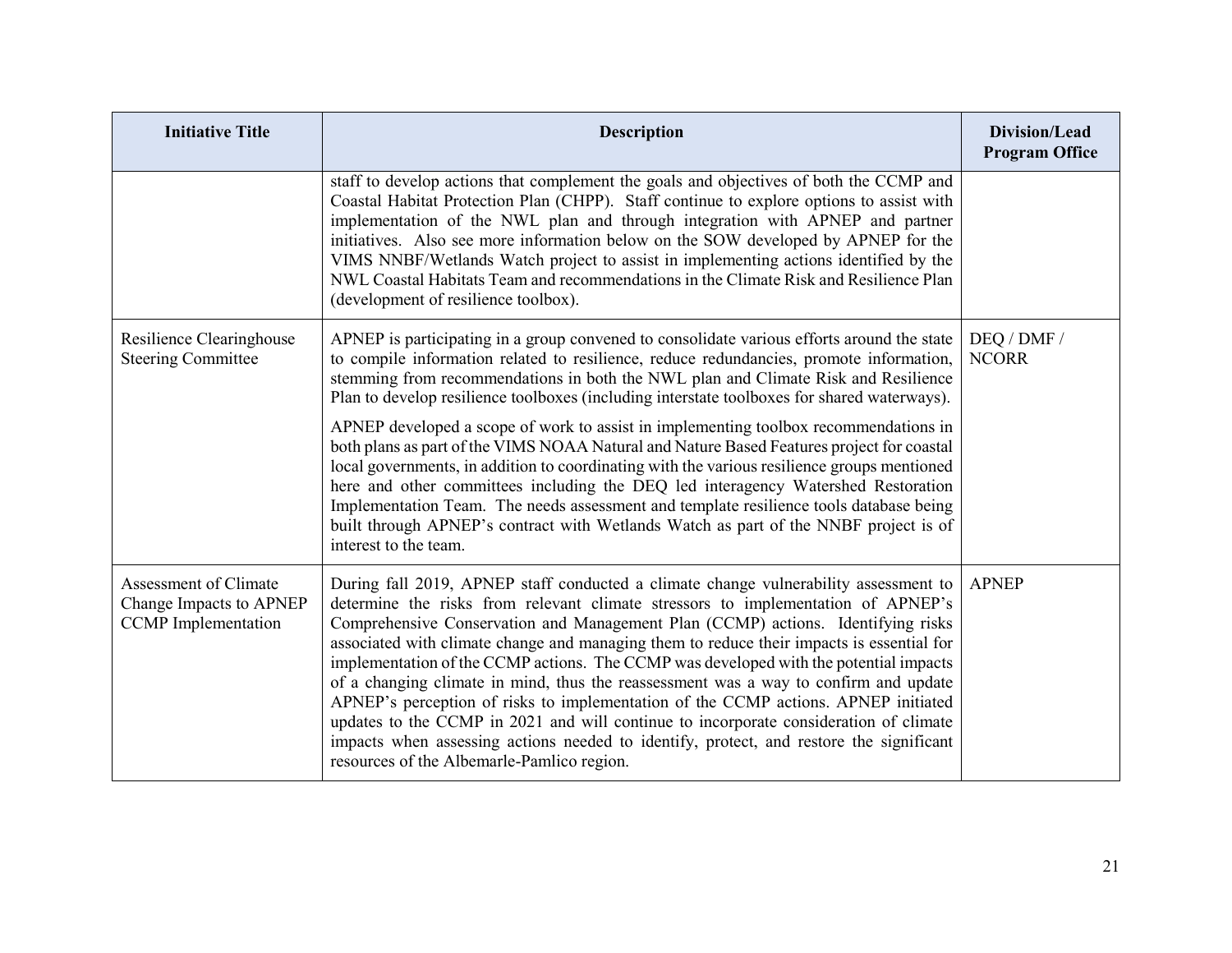| <b>Initiative Title</b>                                               | <b>Description</b>                                                                                                                                                                                                                                                                                                                                                                                                                                                                                                                                                                                                                                                                                                                                                                                                                                                                                                                                                                                                                                                                                                                                                                                                                                                                                                                                                                                                                                                                                                                                                | Division/Lead<br><b>Program Office</b>               |
|-----------------------------------------------------------------------|-------------------------------------------------------------------------------------------------------------------------------------------------------------------------------------------------------------------------------------------------------------------------------------------------------------------------------------------------------------------------------------------------------------------------------------------------------------------------------------------------------------------------------------------------------------------------------------------------------------------------------------------------------------------------------------------------------------------------------------------------------------------------------------------------------------------------------------------------------------------------------------------------------------------------------------------------------------------------------------------------------------------------------------------------------------------------------------------------------------------------------------------------------------------------------------------------------------------------------------------------------------------------------------------------------------------------------------------------------------------------------------------------------------------------------------------------------------------------------------------------------------------------------------------------------------------|------------------------------------------------------|
| 2021 Amendment to the<br>NC Coastal Habitat<br>Protection Plan (CHPP) | The Department's Coastal Habitat Protection Plan was amended in 2021 and adopted by the<br>three regulatory commissions with coastal jurisdiction. Throughout the amendment, EO80<br>and climate change impacts were considered. This quote from chapter 3 highlights much of<br>the thought process involved in the amendment. "Impacts from climate change including<br>SLR will affect all coastal habitats and species throughout NC. Therefore, actions should<br>be taken to make them more resilient to these disturbances and ensure coastal habitats and<br>their valuable ecosystem services continue to persist. Changes to environmental variables,<br>such as increased water temperatures due to warmer air temperatures and salinity due to<br>increased freshwater runoff or breached inlets from hurricanes, will impact the distribution,<br>range, and abundance of coastal habitats and the species that use them for nursery, forage,<br>spawning, and refuge. Impacts can be minimized, and coastal resilience can be increased by<br>conserving, protecting, and restoring coastal habitats that provide valuable ecosystem<br>services and using natural and nature-based infrastructure wherever possible."                                                                                                                                                                                                                                                                                                                              | APNEP, DCM,<br>DEMLR, DMF,<br>DMS, DWR,              |
| Submerged Aquatic<br>Vegetation (SAV) Team                            | Resilience strategies listed in Chapter 5F (p. 5F-19) (Ecosystems) of the Climate Risk<br>Assessment and Resilience Plan for Submerged Aquatic Vegetation (SAV) include mapping<br>and monitoring, water quality improvement and protection, and protection from physical<br>disturbance. APNEP's SAV Team continued to lead efforts to map and monitor SAV,<br>which significantly contribute to the recommendations in the Resilience Plan. A summary<br>of efforts conducted in 2021 is highlighted below; more details and information can be<br>found in APNEP's annual workplan and report to EPA:<br>https://apnep.nc.gov/resources/publications-and-reports/governance-guiding-documents<br>SAV Integrated Monitoring Plan: With the input of APNEP's Science and<br>$\bullet$<br>Technical Advisory Committee (STAC), APNEP staff developed a proof-of-<br>concept Integrated Monitoring Plan whose initial scope focused on coastal<br>submerged aquatic vegetation (SAV) and estuarine water quality factors that impact<br>coastal SAV. The plan was accepted by the Leadership Council on March 11, 2021.<br>SAV Metric Report: APNEP published a report showing a net loss in the extent<br>$\bullet$<br>of high-salinity submerged aquatic vegetation (SAV) habitat in North Carolina's<br>sounds between 2006-2008 and 2013. While the data also confirm that the state<br>possesses the largest acreage of seagrass along the east coast of the United States,<br>around 100,000 acres, the overall extent of seagrass meadows in the Albemarle- | APNEP, DMF,<br>multiple agencies<br>and stakeholders |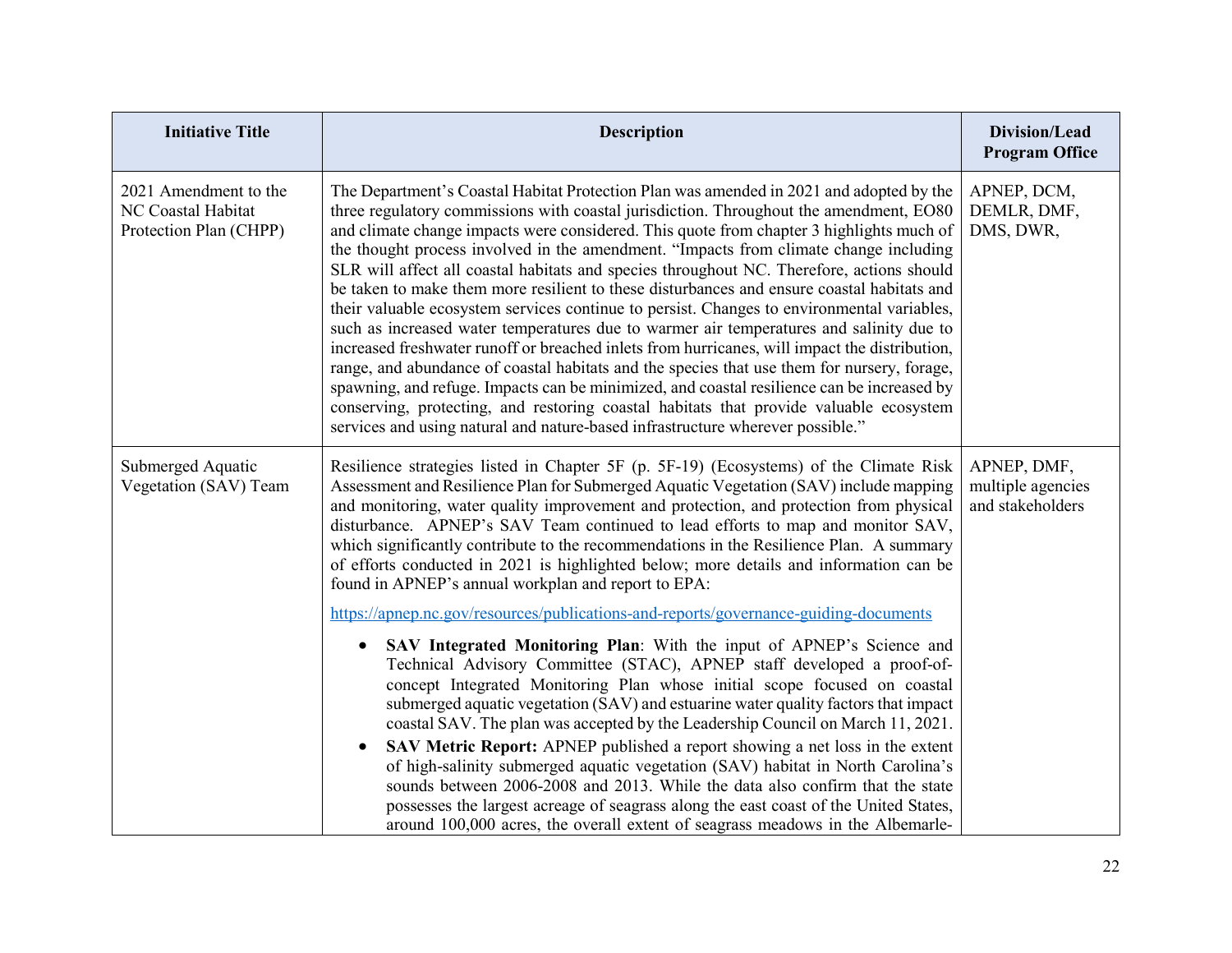| <b>Initiative Title</b> | <b>Description</b>                                                                                                                                                                                                                                                                                                                                                                                                                                                                                                                                                                                                                                                                                                                                                                                                                                                                                                                                                                                                                                                                                                                                                                                                                                                                                                                                                                                                                                                                                                                                                                                                                                                                                                                                                                                                                                                                                                                                                                                                                                                                                                                                                                                                                                                                                                                                          | Division/Lead<br><b>Program Office</b> |
|-------------------------|-------------------------------------------------------------------------------------------------------------------------------------------------------------------------------------------------------------------------------------------------------------------------------------------------------------------------------------------------------------------------------------------------------------------------------------------------------------------------------------------------------------------------------------------------------------------------------------------------------------------------------------------------------------------------------------------------------------------------------------------------------------------------------------------------------------------------------------------------------------------------------------------------------------------------------------------------------------------------------------------------------------------------------------------------------------------------------------------------------------------------------------------------------------------------------------------------------------------------------------------------------------------------------------------------------------------------------------------------------------------------------------------------------------------------------------------------------------------------------------------------------------------------------------------------------------------------------------------------------------------------------------------------------------------------------------------------------------------------------------------------------------------------------------------------------------------------------------------------------------------------------------------------------------------------------------------------------------------------------------------------------------------------------------------------------------------------------------------------------------------------------------------------------------------------------------------------------------------------------------------------------------------------------------------------------------------------------------------------------------|----------------------------------------|
|                         | Pamlico estuary decreased by 5,686 acres or 5.6% despite the availability of suitable<br>habitat for expansion of the resource. Seagrass is declining worldwide; North<br>Carolina is experiencing annual rates of seagrass loss at or below the global average.<br>Learn more.<br>SAV Map Data Collection: During 2020-2021 APNEP coordinated with the N.C.<br>Department of Transportation and other partners on the APNEP SAV Team to<br>gather SAV data via aerial imagery and boat-based surveys. In addition to this<br>information supporting the creation of an updated map of high-salinity SAV<br>(seagrass) for the Albemarle-Pamlico Estuarine System, this effort in 2021 marked<br>the initial implementation of APNEP's monitoring plan by focusing on several<br>indicator metrics reflecting the condition of the region's coastal SAV resource.<br>Learn more.<br>SAV Economic Valuation: APNEP also provided funding for an interdisciplinary<br>team of researchers at NC State University and Duke University to research and<br>publish a report that estimated the market and nonmarket economic losses from<br>declines in submerged aquatic vegetation in the Albemarle-Pamlico estuary.<br>Focusing on the losses to commercial and recreational fisheries, residential property<br>values, and carbon sequestration, the team conservatively estimates aggregate<br>losses of \$1,290 per acre over the next decade. The report can be found here:<br>https://apnep.nc.gov/documents/files/publications/2021-economic-valuation-sav-<br>albemarle-pamlico-estuary<br>Research Study to Support Chlorophyll-a Standards for SAV Protection: To<br>set SAV protection and restoration goals for the Albemarle-Pamlico Estuarine<br>System and make the connection to needed nutrient and sediment load reductions,<br>quantitative linkages between chlorophyll-a concentrations and SAV light<br>requirements are needed. Under APNEP contract, UNC Institute of Marine<br>Sciences staff has developed scientifically -defensible chlorophyll-a and turbidity<br>threshold concentrations that when considered together are protective of SAV in<br>high-salinity zones. This information will help guide the decisions made through<br>the NC Nutrient Criteria Development Plan and the NC Coastal Habitat Protection<br>Plan. |                                        |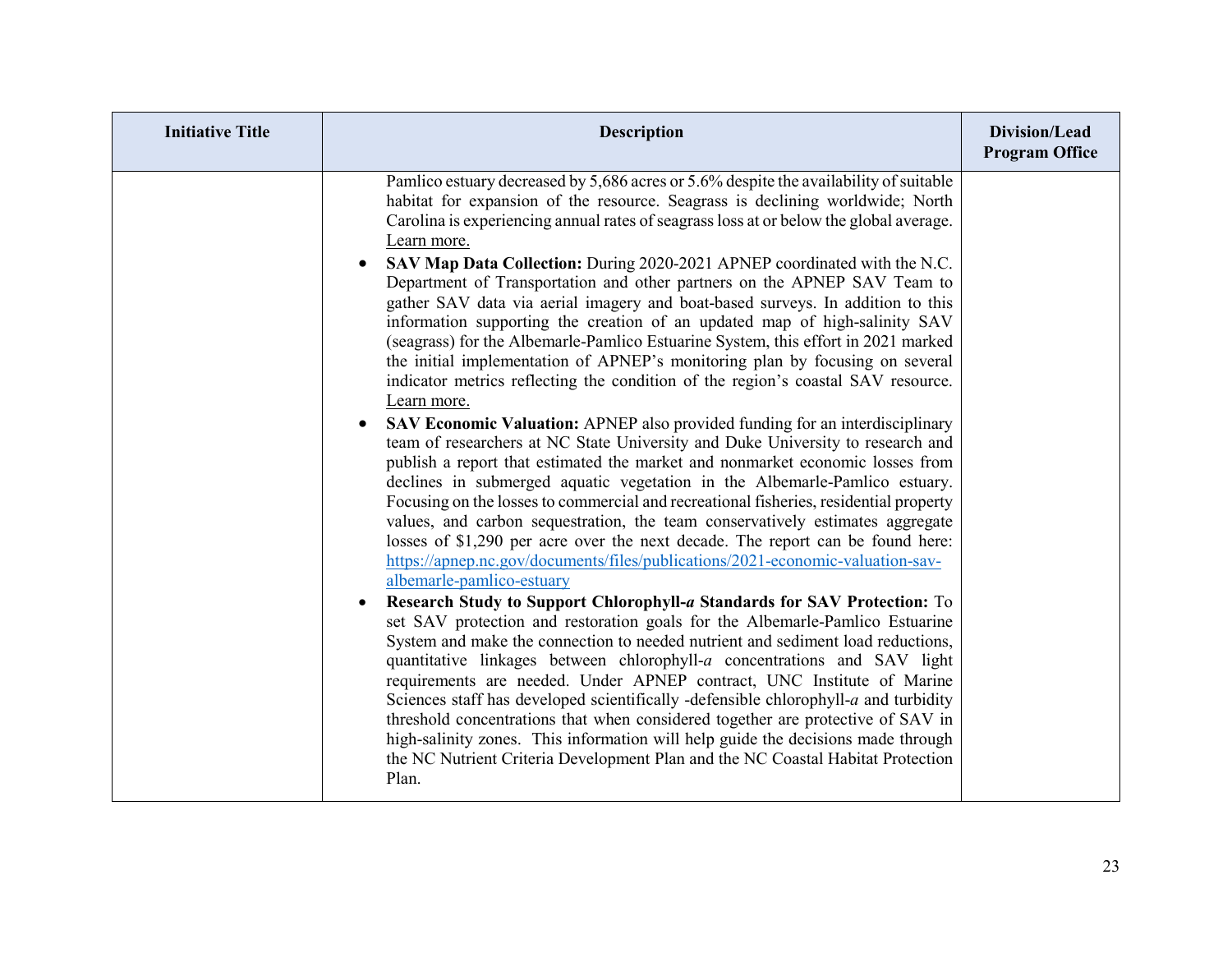| <b>Initiative Title</b>                                   | <b>Description</b>                                                                                                                                                                                                                                                                                                                                                                                                                                                                                                                                                                                                                                       | Division/Lead<br><b>Program Office</b> |
|-----------------------------------------------------------|----------------------------------------------------------------------------------------------------------------------------------------------------------------------------------------------------------------------------------------------------------------------------------------------------------------------------------------------------------------------------------------------------------------------------------------------------------------------------------------------------------------------------------------------------------------------------------------------------------------------------------------------------------|----------------------------------------|
|                                                           | SAV Greenhouse Gas Inventory: Select members of the SAV team and APNEP Science<br>and Technical Advisory Committee (STAC) participated in a workgroup led by NWL<br>Coastal Habitat workgroup member Paul Cough (APNEP Leadership Council member):<br>Greenhouse Gas Inventories for Coastal Habitats: Submerged Aquatic Vegetation and<br>Subaerial Wetlands. This project is reported on in more detail by the NWL Coastal Habitats<br>Committee.                                                                                                                                                                                                      |                                        |
| Prioritizing Coastal<br>Habitats and Carbon<br>Resilience | APNEP participated on a United States Climate Alliance (USCA) project led by Duke<br>University. The USCA grant was awarded in 2019 and is a multi-state effort that builds on<br>North Carolina's Executive EO80 Natural and Working Lands Initiative (see above). The<br>project involved spatial analysis to map and prioritize coastal habitats that store carbon,<br>enhance natural and human community resilience to coastal hazards, and support a variety<br>of species. It is designed to support Atlantic Coast states that are engaged in resilience<br>planning and working to incorporate blue carbon into their climate mitigation plans. | Duke                                   |
|                                                           | The project included funds for a pilot project within a six-state region, and APNEP led<br>development of a proposal, in coordination with VIMS, Old Dominion University (ODU),<br>The Nature Conservancy, Chowan University, and Audubon, for an interstate pilot project<br>with partners in Virginia and North Carolina. This project resulted in a GIS-based modeling<br>tool tailored to the that can be utilized by the Currituck Sound Coalition to assist in future<br>planning reflect local community restoration priorities and goals. Learn more.                                                                                            |                                        |
| <b>CAMA</b> Oceanfront<br><b>Setbacks</b>                 | The Division of Coastal Management worked with the Coastal Resources Commission to<br>update the rules for siting oceanfront development. The setback rules now reference the<br>long-term annual average erosion rates contained in DCM's 2019 report.                                                                                                                                                                                                                                                                                                                                                                                                  | DCM/Policy &<br>Planning               |
| <b>Estuarine Shoreline</b><br><b>Strategy Update</b>      | The Division's Estuarine Shoreline Workgroup finalized an update to its estuarine<br>shoreline strategy for 2022 through 2026. Through implementation of this strategy, the<br>Division will continue to better understand and manage estuarine shorelines through an<br>integrated approach of planning, permitting, education, and research. This includes<br>promoting the use of living shorelines for shoreline stabilization, understanding shoreline<br>change through mapping, and exploring implementation of resilience strategies including<br>thin-layer deposition and protection of marsh migration pathways.                              | <b>DCM</b>                             |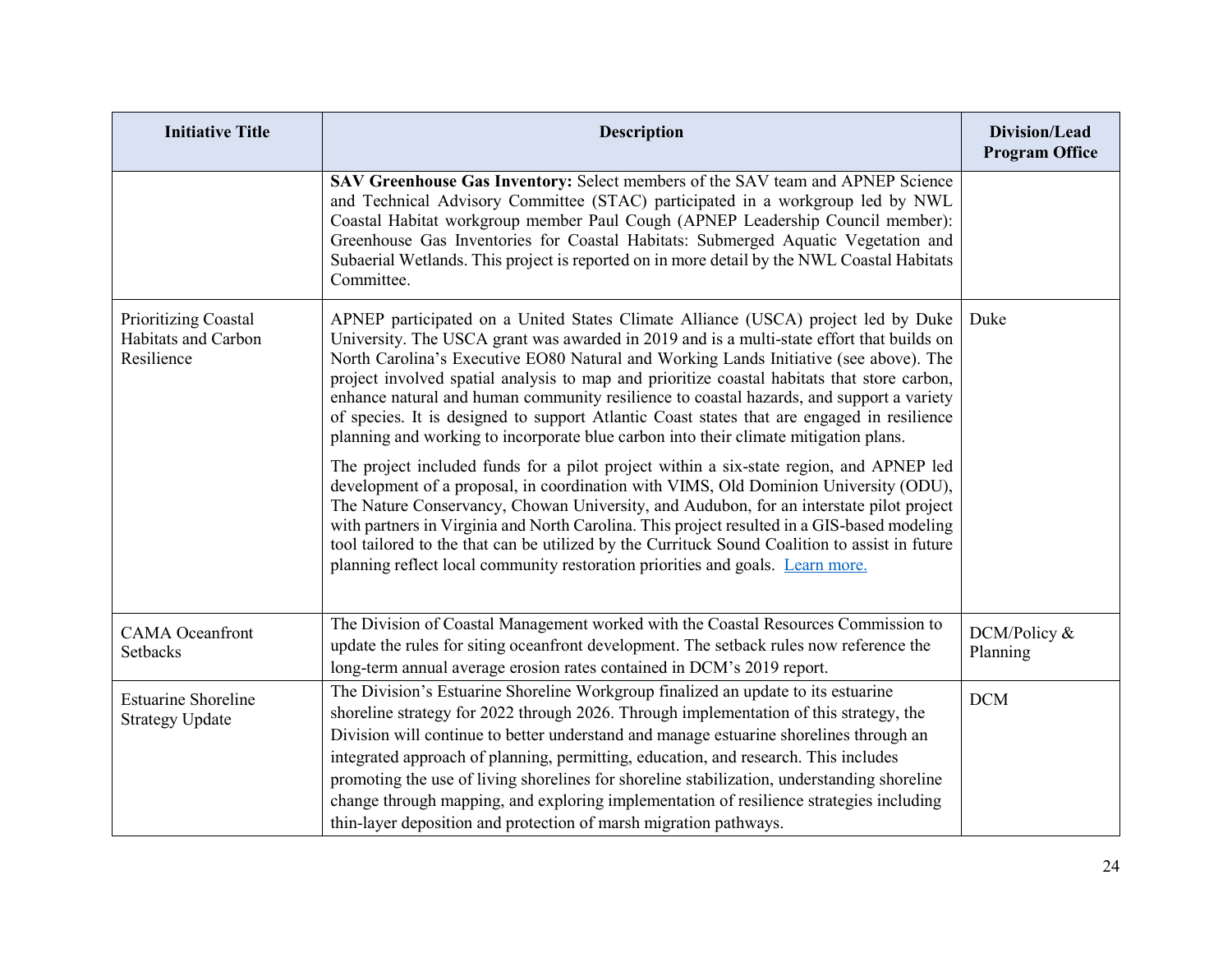| <b>Initiative Title</b>                          | <b>Description</b>                                                                                                                                                                                                                                                                                                                                                                                                                                                                                                                                                                                                                                                                                                                                                                                                                                                                                                                            | Division/Lead<br><b>Program Office</b> |
|--------------------------------------------------|-----------------------------------------------------------------------------------------------------------------------------------------------------------------------------------------------------------------------------------------------------------------------------------------------------------------------------------------------------------------------------------------------------------------------------------------------------------------------------------------------------------------------------------------------------------------------------------------------------------------------------------------------------------------------------------------------------------------------------------------------------------------------------------------------------------------------------------------------------------------------------------------------------------------------------------------------|----------------------------------------|
| Research and Monitoring                          | The Division of Coastal Management conducted applied research on techniques to<br>enhance resiliency at Coastal Reserve sites and in coastal N.C. such as thin layer<br>deposition and living shorelines, and continued monitoring environmental conditions,<br>species, and habitats at Coastal Reserve sites to better understand change. The Reserve's<br>NOAA Margaret A. Davidson Fellow is researching the impacts of sea level rise on<br>wintering populations of vulnerable saltmarsh sparrows to inform future habitat and<br>species management strategies. Staff, in partnership with UNCW, compiled five decades<br>of data to assess the impacts of increasing sea surface temperature on a seagrass at its<br>southern range limit. Importantly, the research highlighted the importance of good water<br>quality and clarity, as well as seagrass species diversity on the resilience and persistence<br>of seagrass meadows. | DCM/Coastal<br>Reserve                 |
| <b>Education and Training</b>                    | The Division of Coastal Management's Coastal Training Program delivered resilience-<br>related trainings to coastal decision-makers on nature-based solutions to reduce coastal<br>hazards, barrier island development, and low impact development basics for water quality<br>protection. This includes three living shorelines trainings: a living shoreline pilot training<br>for marine construction professionals was offered in spring 2021 reaching 35 participants<br>in partnership with NC Sea Grant and NC Coastal Federation, and two virtual real estate<br>professional trainings were offered in September 2021 reaching 161 participants.                                                                                                                                                                                                                                                                                     | DCM/Coastal<br>Reserve                 |
| Rachel Carson Reserve<br>Habitat Resilience Plan | The Division of Coastal Management is developing a habitat resilience plan for its Rachel<br>Carson Reserve that identifies and prioritizes areas for resilience projects based on known<br>vulnerabilities and hazards, and engineers two shovel-ready projects. The plan is funded<br>by the National Fish & Wildlife Foundation with match from the NC General Assembly.<br>The project team and local partners conducted risk and vulnerability assessments,<br>identified priority areas for shovel-ready projects, and identified other management<br>actions (e.g., research, education, and stewardship activities) to be conducted as part of the<br>resilience plan.                                                                                                                                                                                                                                                                | DCM/Coastal<br>Reserve                 |
| Acquisition                                      | The Division of Coastal Management acquired 25 acres to protect coastal wetland and<br>beach habitats in perpetuity at its Masonboro Island Reserve. The parcel was donated by<br>the Broussard/Stich family with funding for closing costs provided by the former NC<br>Clean Water Management Trust Fund.                                                                                                                                                                                                                                                                                                                                                                                                                                                                                                                                                                                                                                   | DCM/Coastal<br>Reserve                 |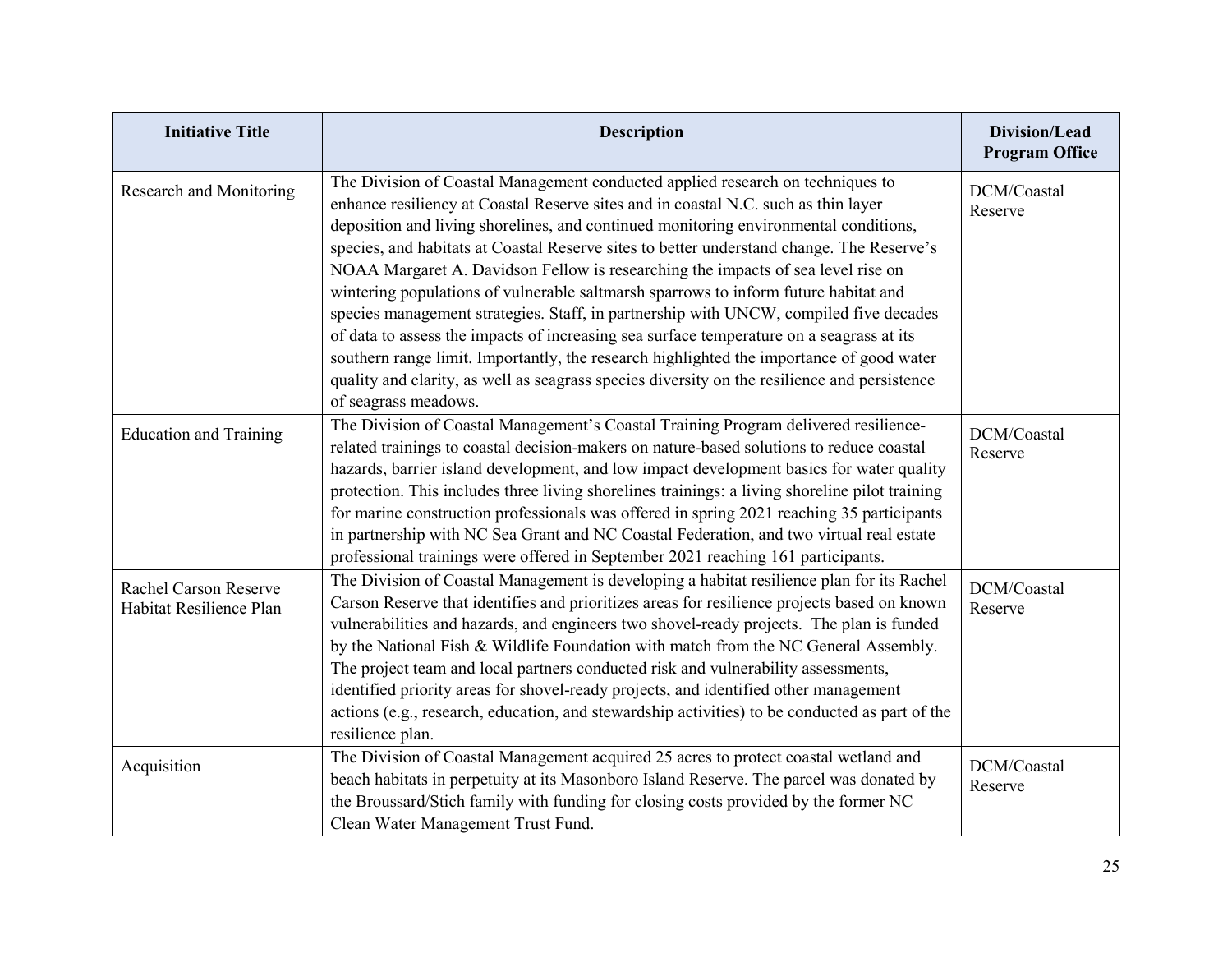| <b>Initiative Title</b>                                                                                        | <b>Description</b>                                                                                                                                                                                                                                                                                                                                                                                                                                                                                                                                                                                                                                                                                                                                                                                                                                                                                                                                                                                                                                                                                                                                                                                                                                                                                                                                 | Division/Lead<br><b>Program Office</b>                                 |
|----------------------------------------------------------------------------------------------------------------|----------------------------------------------------------------------------------------------------------------------------------------------------------------------------------------------------------------------------------------------------------------------------------------------------------------------------------------------------------------------------------------------------------------------------------------------------------------------------------------------------------------------------------------------------------------------------------------------------------------------------------------------------------------------------------------------------------------------------------------------------------------------------------------------------------------------------------------------------------------------------------------------------------------------------------------------------------------------------------------------------------------------------------------------------------------------------------------------------------------------------------------------------------------------------------------------------------------------------------------------------------------------------------------------------------------------------------------------------|------------------------------------------------------------------------|
| Hydrology and Hydraulics<br><b>Study for Dam Overtopping</b><br>in the Neuse and Lumber<br><b>River Basins</b> | Study of the hydrology and hydraulic capacity of large and very large dams identified in<br>the Neuse, Lumber and Cape Fear River Basins. The DEMLR Dam Safety Program<br>developed and completed hydrology and hydraulic models to determine storm sizes (the<br>amount of rain) that would cause $\sim 261$ dams in the Neuse and Lumber River Basins to<br>overtop. The program likewise began an identical study for the Cape Fear basin to study<br>over 300 dams. This part of the study should be completed in July of 2022. Dam<br>overtopping is a sign of inadequate spillway capacity but more importantly is a<br>characteristic of dams in stress which could lead to failure of the dam and possibly cause<br>life safety and flooding impacts. The information gained in this study will allow State and<br>Local governments to set priorities on responses to dams given limited personnel<br>resources as well as monitor the need for dam modifications in the future. This<br>information will also be placed into use with DamWatch software used in partnership with<br>NCEM to further enhance state and local capabilities. The published reports of the Neuse<br>and Lumber project population in the study from SL 2016-124 4.1 (9) have been provided<br>to DEQ, DPS/EM and to Local Emergency Management and Planning. | Energy, Mineral,<br>and Land<br>Resources/Dam<br><b>Safety Program</b> |
| Dam Breach Modeling                                                                                            | The DEMLR Dam Safety Program continues to perform Dam Breach Models as needed of<br>High and Intermediate Hazard dams in North Carolina to confirm hazard classifications<br>but more importantly to determine the hazard impacts if dam failure were to occur. These<br>breach models are used by NCDEQ, NCDPS and Local Emergency Management to<br>identify property and infrastructure subject to impact, residences that could be impacted as<br>well as to develop access and evacuation routes. This information will also be shared with<br>NCDOT as state-maintained roads and highways are subject to flooding and damage<br>impacts from dam failure.                                                                                                                                                                                                                                                                                                                                                                                                                                                                                                                                                                                                                                                                                    | Energy, Mineral,<br>and Land<br>Resources/Dam<br><b>Safety Program</b> |
| High Hazard Dam<br><b>Rehabilitation Grant</b><br>(HHPD)                                                       | The DEMLR Dam Safety Program has administered a FEMA Grant for the rehabilitation<br>of High Hazard Dams. There were three local government sub-grantees this year that<br>shared in the receipt of \$169,000 used to develop plans to determine dam risk and repair<br>needs to address deficiencies to ensure improved infrastructure and reduce risk and<br>increase resilience within their communities.                                                                                                                                                                                                                                                                                                                                                                                                                                                                                                                                                                                                                                                                                                                                                                                                                                                                                                                                       | Energy, Mineral,<br>and Land<br>Resources/Dam<br><b>Safety Program</b> |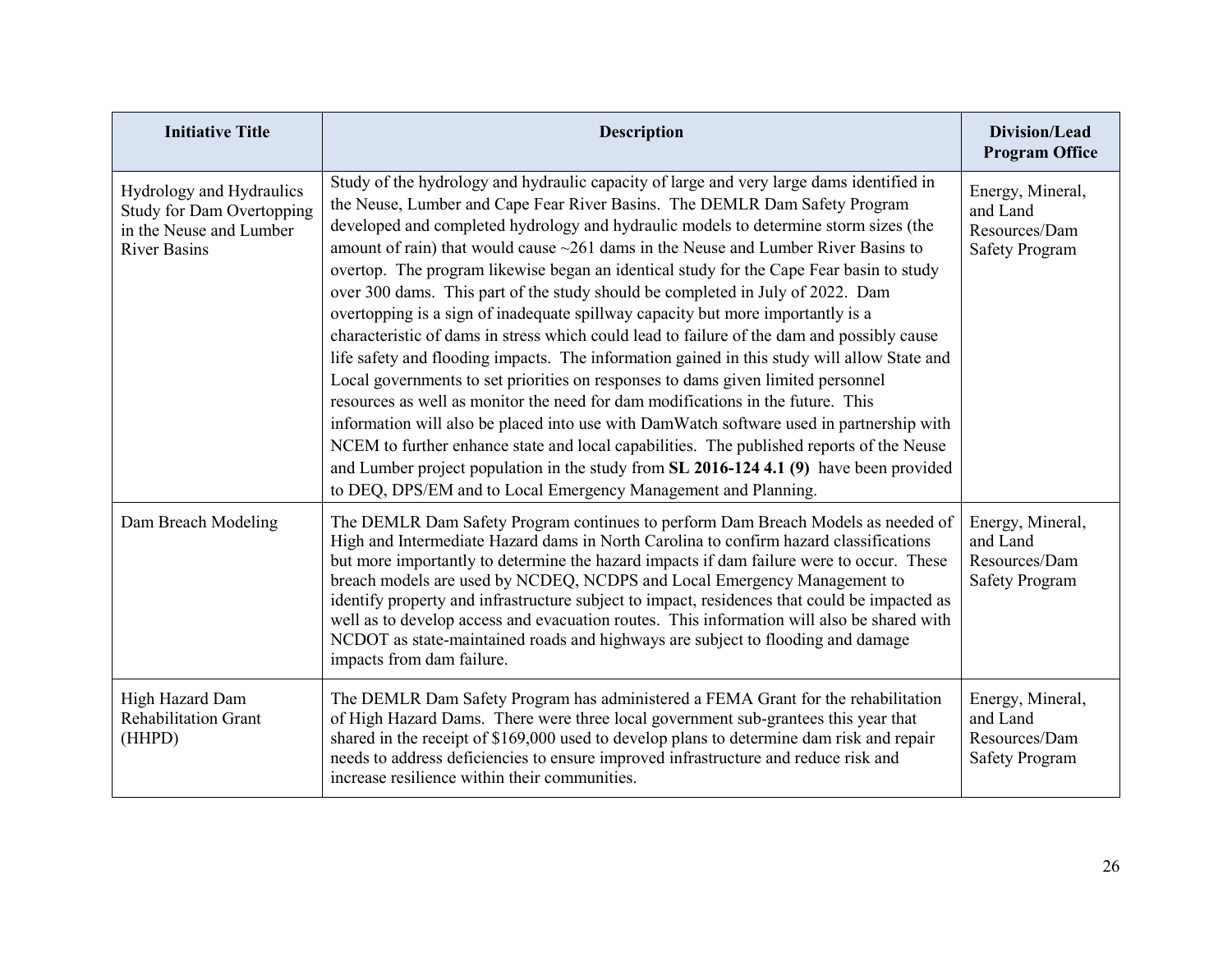| <b>Initiative Title</b>                                                          | <b>Description</b>                                                                                                                                                                                                                                                                                                                                                                                                                                                                                                                                                                                                                                                                                                                                                                                                                                                                                                                                                                                                                                                                                                                                                                                       | Division/Lead<br><b>Program Office</b>                                 |
|----------------------------------------------------------------------------------|----------------------------------------------------------------------------------------------------------------------------------------------------------------------------------------------------------------------------------------------------------------------------------------------------------------------------------------------------------------------------------------------------------------------------------------------------------------------------------------------------------------------------------------------------------------------------------------------------------------------------------------------------------------------------------------------------------------------------------------------------------------------------------------------------------------------------------------------------------------------------------------------------------------------------------------------------------------------------------------------------------------------------------------------------------------------------------------------------------------------------------------------------------------------------------------------------------|------------------------------------------------------------------------|
| Risk-Informed<br>Prioritization of North<br>Carolina High Hazard<br>Dams         | The DEMLR Dam Safety Program recently completed a study and assessment of 56 dams<br>to develop risk-informed Prioritization of the High Hazard Dams in North Carolina. This<br>pilot study of five dams will help us to develop a screening level risk assessment protocol<br>for all High Hazard Dams. These assessments will allow our program, other State<br>agencies including NCEM & NCDOT, local governments and dam owners to set priorities<br>for these dams and the areas in breach inundation zones in setting repair/maintenance/<br>resilience plans and identifying resource needs for risk, resilience and emergency<br>response. This study will also qualify North Carolina and its dams for future FEMA<br>grants such as the HHPD grant previously described.                                                                                                                                                                                                                                                                                                                                                                                                                       | Energy, Mineral,<br>and Land<br>Resources/Dam<br><b>Safety Program</b> |
| Semi-Quantitative Risk<br>Analysis                                               | The DEMLR Dam Safety Program is currently developing a process for semi-quantitative<br>risk analysis to be used on a state level and may possibly be evaluated for use on a<br>national level with other states for assessing risk of dams in order to prioritize or more<br>appropriately rank them for evaluation of need of repair and possible federal funding for<br>that purpose. This process is also being developed more importantly to update training<br>and inspection practices that will provide for more long-term consistency of inspection<br>and regulation of all dams in North Carolina. This process will allow for determining an<br>updated condition assessment of the dams following a complete inspection.                                                                                                                                                                                                                                                                                                                                                                                                                                                                    | Energy, Mineral,<br>and Land<br>Resources/Dam<br><b>Safety Program</b> |
| <b>Environmental Preservation</b><br><b>Recovery Support Function</b><br>Group 7 | DEQ has led and hosted monthly meetings of this RSF7 group with NCORR and other<br>State and Federal agency members which include the North Carolina Wildlife Resources<br>Commission, NC Department of Agriculture and Consumer Services, NC Department of<br>Health and Human Services, NC Cooperative Extension, NC Emergency Management,<br>NC Department of Natural and Cultural Resources, USDA, local government<br>representation by NC association of County Commissioners & NC League of<br>Municipalities, and non-governmental interest groups including The Conservation<br>Network, Mountain True, SELC, NC Foundation for Soil and Water Conservation,<br>Coastal Federation, and NC Land Trust Federation among others. This group provided<br>recommendations to NCEM/NCORR and received resilience funding support for needs<br>identified in the North Carolina Climate Risk Assessment and Resilience Plan. Those<br>recommendations include funding for updating NOAA's Atlas 14, Development of pilot<br>projects to use climate scenarios to establish future rainfall statistics, Updating the<br>Probable Maximum Precipitation (PMP) Model for NC, Development of Middle Neuse | <b>DEQ/DEMLR</b>                                                       |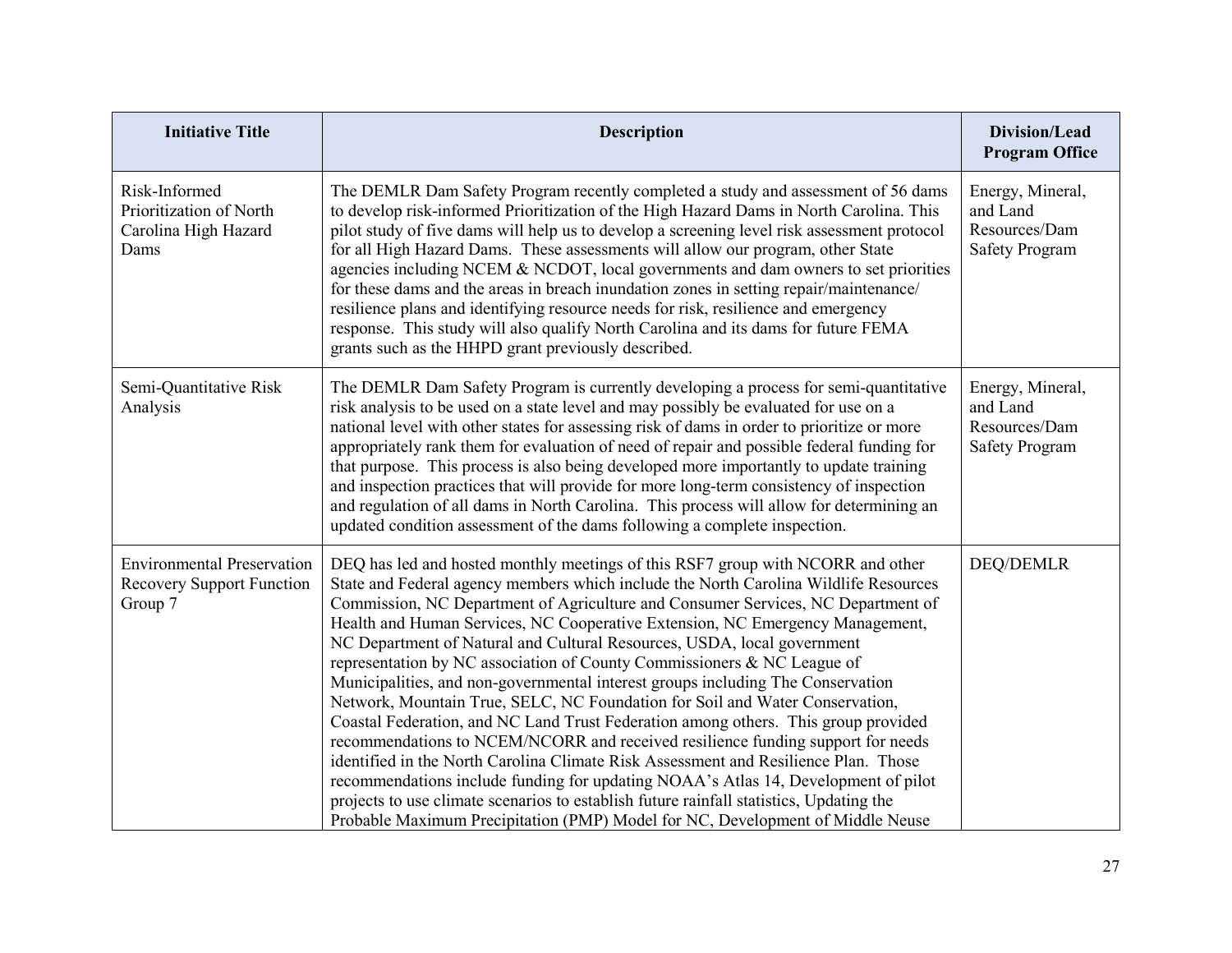| <b>Initiative Title</b>           | <b>Description</b>                                                                                                                                                                                                                                                                                                                                                                                                                                                                                                                                                                                                                                                                                                                                                                                                                                                                                                                                                                                                                                                                                                                                                                                                                                                                                                                                                                                                                                                                                                                                                                                                                                                                                                                                                                                                                                                                                                                                                                                                                                                                                                           | Division/Lead<br><b>Program Office</b>    |
|-----------------------------------|------------------------------------------------------------------------------------------------------------------------------------------------------------------------------------------------------------------------------------------------------------------------------------------------------------------------------------------------------------------------------------------------------------------------------------------------------------------------------------------------------------------------------------------------------------------------------------------------------------------------------------------------------------------------------------------------------------------------------------------------------------------------------------------------------------------------------------------------------------------------------------------------------------------------------------------------------------------------------------------------------------------------------------------------------------------------------------------------------------------------------------------------------------------------------------------------------------------------------------------------------------------------------------------------------------------------------------------------------------------------------------------------------------------------------------------------------------------------------------------------------------------------------------------------------------------------------------------------------------------------------------------------------------------------------------------------------------------------------------------------------------------------------------------------------------------------------------------------------------------------------------------------------------------------------------------------------------------------------------------------------------------------------------------------------------------------------------------------------------------------------|-------------------------------------------|
|                                   | Basin Flood Capacity Planning Project, DCM's Resilient Coastal Communities Program<br>among others and a NC Low Flow Study for DWR to take over quantifying<br>responsibilities of stream low flow statistics in NC.                                                                                                                                                                                                                                                                                                                                                                                                                                                                                                                                                                                                                                                                                                                                                                                                                                                                                                                                                                                                                                                                                                                                                                                                                                                                                                                                                                                                                                                                                                                                                                                                                                                                                                                                                                                                                                                                                                         |                                           |
| Landslide Mapping and<br>Modeling | The landslide mapping program is funded by appropriations in SL 2018-5 5.6(b)(2) a. and<br>most recently with permanent funding for 4 FTEs for the State Landslide Program. The<br>program is implemented now by one Geologist Supervisor and 4 permanent Geologist<br>staff positions in the Geological Survey Section's (GSS) Asheville Regional Office.<br>Additional support for the program has been through contracts for landslide mapping<br>(Appalachian Landslide Consultants, PLLC); and, for geospatial data support and<br>technology transfer (UNC-Asheville National Environmental Modeling and Analysis<br>Center). The GSS maintains a landslide geodatabase, and these data are accessible in<br>public web map viewer developed through the UNCA-NEMAC contract. The landslide<br>program collects landslide data and conducts landslide modeling on a county-wide basis to<br>identify areas vulnerable to landslides, especially those triggered by excessive rainfall<br>events. Field mapping of landslides in Polk County is complete and released, Rutherford<br>County is complete but undergoing QA/QC of 1,607 landslides and 603 deposits prior to<br>release. Field mapping of landslides in Transylvania County is underway. Preliminary<br>landslide susceptibility modelling is complete for 22 western NC counties. The GSS<br>responds to requests for technical assistance on landslides from emergency mangers, local<br>government agencies, the private sector, and the public. Since the program was fully<br>staffed in June 2019, the GSS has responded to 100+ landslides in 13 counties throughout<br>western NC. The GSS has implemented Unmanned Aerial Systems (UAS) technology for<br>routine use in landslide mapping and analysis. Collaborative research with U.S.<br>Geological Survey, UNC-Institute for the Environment, and the USDA-Forest Service is<br>underway on landslides related to drought-induced wildfires. The GSS operates 9<br>landside-rainfall monitoring sites in cooperation with the U.S. Geological Survey and the<br><b>USDA-Forest Service.</b> | DEMLR/Geological<br><b>Survey Section</b> |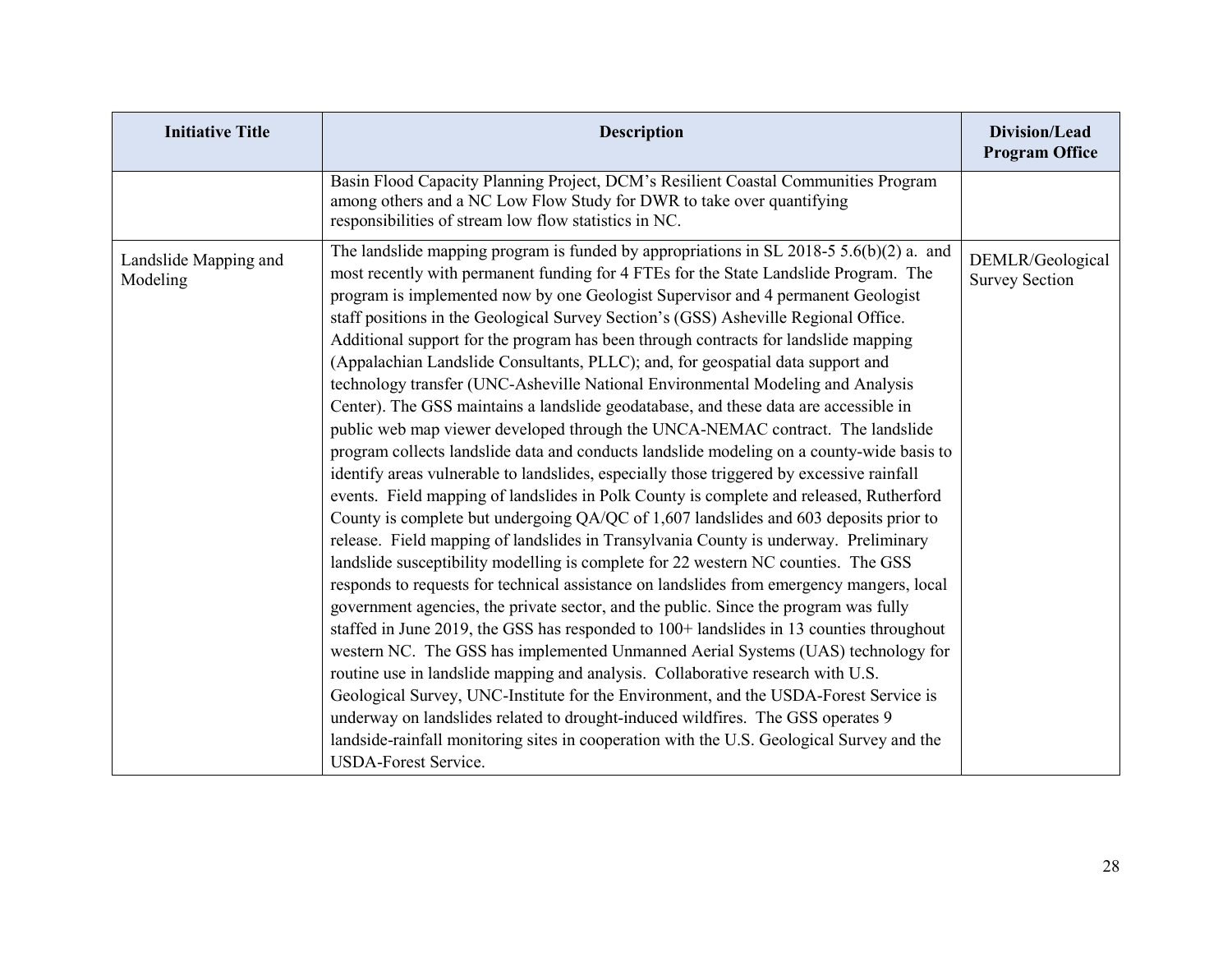| <b>Initiative Title</b>                                                   | <b>Description</b>                                                                                                                                                                                                                                                                                                                                                                                                                                                                                                                                                                                                                                                                                                                                                                                                                                                                                                                                                      | Division/Lead<br><b>Program Office</b>                                                                             |
|---------------------------------------------------------------------------|-------------------------------------------------------------------------------------------------------------------------------------------------------------------------------------------------------------------------------------------------------------------------------------------------------------------------------------------------------------------------------------------------------------------------------------------------------------------------------------------------------------------------------------------------------------------------------------------------------------------------------------------------------------------------------------------------------------------------------------------------------------------------------------------------------------------------------------------------------------------------------------------------------------------------------------------------------------------------|--------------------------------------------------------------------------------------------------------------------|
| <b>Coastal Habitat Protection</b><br>Plan (CHPP) Resilience<br>Strategies | The division completed the 2021 CHPP Amendment which was approved by the three<br>regulatory commissions at their business meetings in November 2021 and included<br>resilience strategies with priority issues including: 1) Environmental Rule Compliance to<br>Protect Habitat; 2) Habitat Monitoring to Assess Status and Regulatory Effectiveness; 3)<br>Submerged Aquatic Vegetation Protection and Restoration, with Focus on Water Quality<br>Improvements; 4) Wetland Protection and Enhancement, with Focus on Nature-Based<br>Methods; and 5) Reducing Inflow and Infiltration associated with Wastewater<br>Infrastructure to Improve Coastal Water Quality. A chapter on Climate Change and<br>Coastal Resilience is included in the CHPP Amendment. This chapter references the<br>Climate Science Report, the Risk Assessment and Resilience Plan 2020, and the Natural<br>and Working Lands Action Plan including the recommendations from the reports. | Division of Marine<br>Fisheries/Habitat<br>and Enhancement<br>Section                                              |
| <b>Coastal Habitat Restoration</b>                                        | Continued oyster restorations at Cedar Island Oyster Sanctuary (6.3 acres built with<br>approximately 18,500 tons of material) to help offset habitat loss and water quality<br>degradation expected from climate change, increase ecosystem and community resilience,<br>and improve water quality.                                                                                                                                                                                                                                                                                                                                                                                                                                                                                                                                                                                                                                                                    | Division of Marine<br>Fisheries/Habitat<br>and Enhancement<br>Section                                              |
| Wastewater                                                                | The division has pursued staff training (delayed due to COVID travel restrictions) to allow<br>for improved assessment of the potential impacts of wastewater treatment plant failures on<br>surrounding shellfish harvesting and recreational swimming areas. Staff have also been<br>working to develop protocols for integrating the division's drone fleet into these pollution<br>source assessments to provide improved data collection and more effective visual<br>representation of impacts for public education purposes.                                                                                                                                                                                                                                                                                                                                                                                                                                     | Division of Marine<br>Fisheries/Shellfish<br>Sanitation and<br><b>Recreational Water</b><br><b>Quality Section</b> |
| Stormwater                                                                | Continued to enhance the division's ability to address potential public health impacts of<br>increased stormwater runoff through research and development of updated shellfish<br>growing area management plans. Staff have also worked with local municipalities to help<br>develop town- and city-wide stormwater management plans that effectively balance public<br>health considerations alongside concerns about safety and property damage due to<br>flooding.                                                                                                                                                                                                                                                                                                                                                                                                                                                                                                   | Division of Marine<br>Fisheries/Shellfish<br>Sanitation and<br><b>Recreational Water</b><br><b>Quality Section</b> |
| Shellfish Aquaculture<br>Storm Management Plan                            | The division partnered with NC Sea Grant to host a session at the 2021 NC Aquaculture<br>Development Conference on March 20, 2021 which included a panel discussion titled                                                                                                                                                                                                                                                                                                                                                                                                                                                                                                                                                                                                                                                                                                                                                                                              | Division of Marine<br>Fisheries/Habitat                                                                            |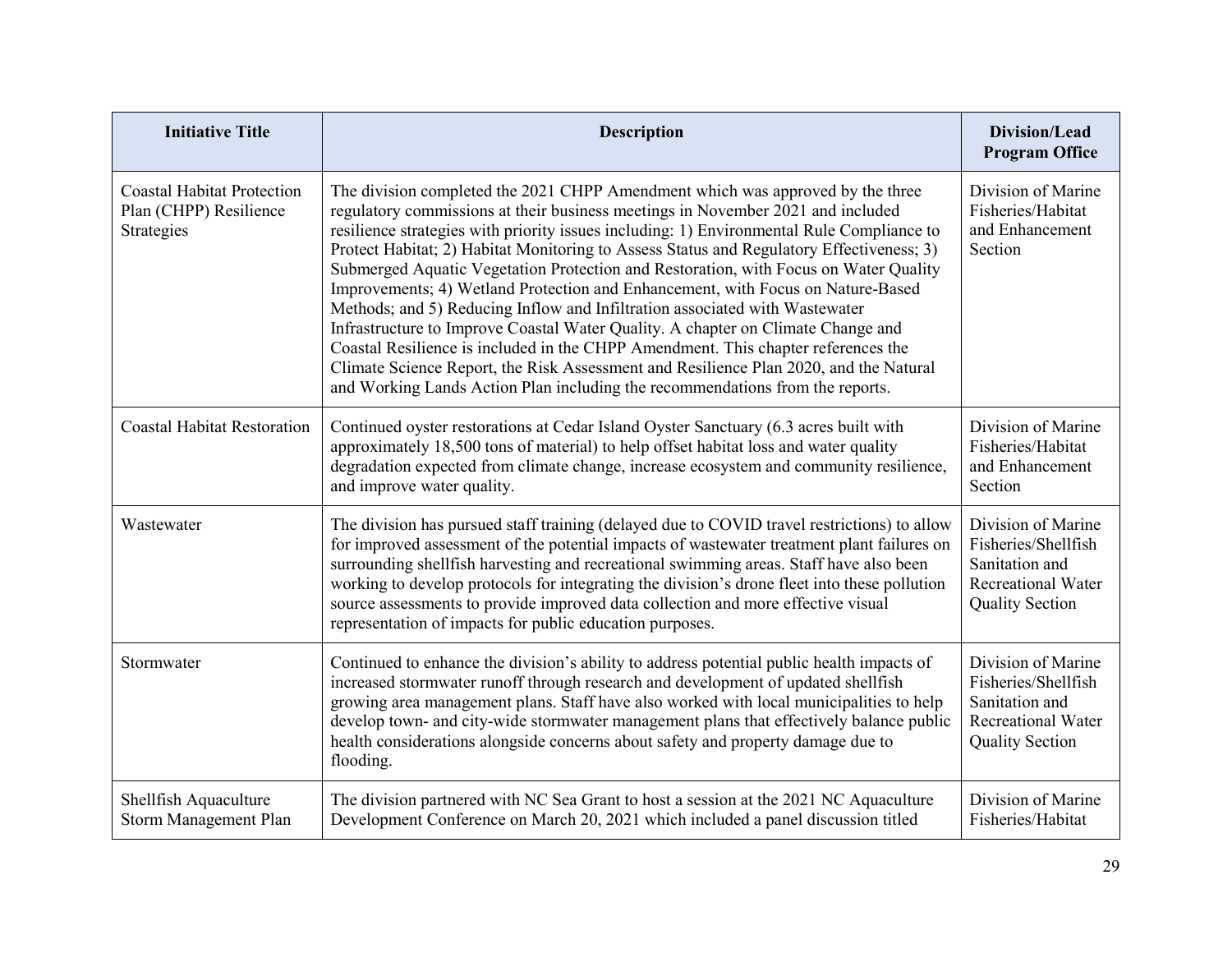| <b>Initiative Title</b>                                                                         | <b>Description</b>                                                                                                                                                                                                                                                                                                                                                                                                                                                                                                                                                                                                                                                                                                                                                    | Division/Lead<br><b>Program Office</b>                             |
|-------------------------------------------------------------------------------------------------|-----------------------------------------------------------------------------------------------------------------------------------------------------------------------------------------------------------------------------------------------------------------------------------------------------------------------------------------------------------------------------------------------------------------------------------------------------------------------------------------------------------------------------------------------------------------------------------------------------------------------------------------------------------------------------------------------------------------------------------------------------------------------|--------------------------------------------------------------------|
|                                                                                                 | "Shellfish Aquaculture Gear Management and Storm Preparedness". The division also<br>partnered with NC Sea Grant and the NOAA Office of Response and Restoration's<br>Disaster Preparedness Program to develop a Shellfish Aquaculture Storm Management<br>Plan for shellfish growers throughout North Carolina and held a virtual workshop on April<br>8, 2021, with over 60 individuals in attendance.                                                                                                                                                                                                                                                                                                                                                              | and Enhancement<br>Section                                         |
| <b>Fisheries Management</b>                                                                     | The division continues to address climate change impacts as fishery management<br>opportunities allow through the development fishery management strategies that are<br>flexible and support easier entry and exit into new fisheries and out of those that are<br>declining, to prevent overfishing. The division continues to support interstate and federal<br>cooperative management, stock assessments, and fishery management plan guidelines by<br>incorporating climate change in vision statements and/or strategic plans and fishery<br>management plans.                                                                                                                                                                                                   | Division of Marine<br>Fisheries/Fisheries<br>Management<br>Section |
| Division Headquarters<br>Campus Resilience Plan                                                 | The division drafted the "DMF HQ Campus Resilience Plan" that includes<br>recommendations to enhance community and ecosystem resilience through building a<br>living shoreline, rain gardens, and other Nature-Based Solutions to help mitigate impacts<br>of storms, floods, and other natural hazards to state property/infrastructure and the<br>surrounding environment. Initial phases of the Plan were approved through the Office of<br>State Construction and the division is in the process of applying for state and federal<br>funding to complete the project.                                                                                                                                                                                            | Division of Marine<br>Fisheries                                    |
| Mapping Energy Resilience<br>in New Hanover County<br>with a Focus on a<br>Replicable Framework | The SEO partnered with New Hanover County, UNC Asheville, and FernLeaf Interactive<br>to conduct a pilot project that assesses community vulnerabilities and potential impacts<br>from extreme flooding, heat events, and storm-related disruptions to energy assets.<br>Specifically, this project focused on identifying disproportionate impacts to households<br>with low-to-moderate incomes, communities of color, and other overburdened or under-<br>resourced groups in North Carolina's coastal communities. These efforts provided the<br>foundation for a replicable resilience framework that identifies areas that may experience<br>disproportionate impacts from extreme weather events and should be prioritized for<br>energy resilience solutions. | <b>State Energy Office</b>                                         |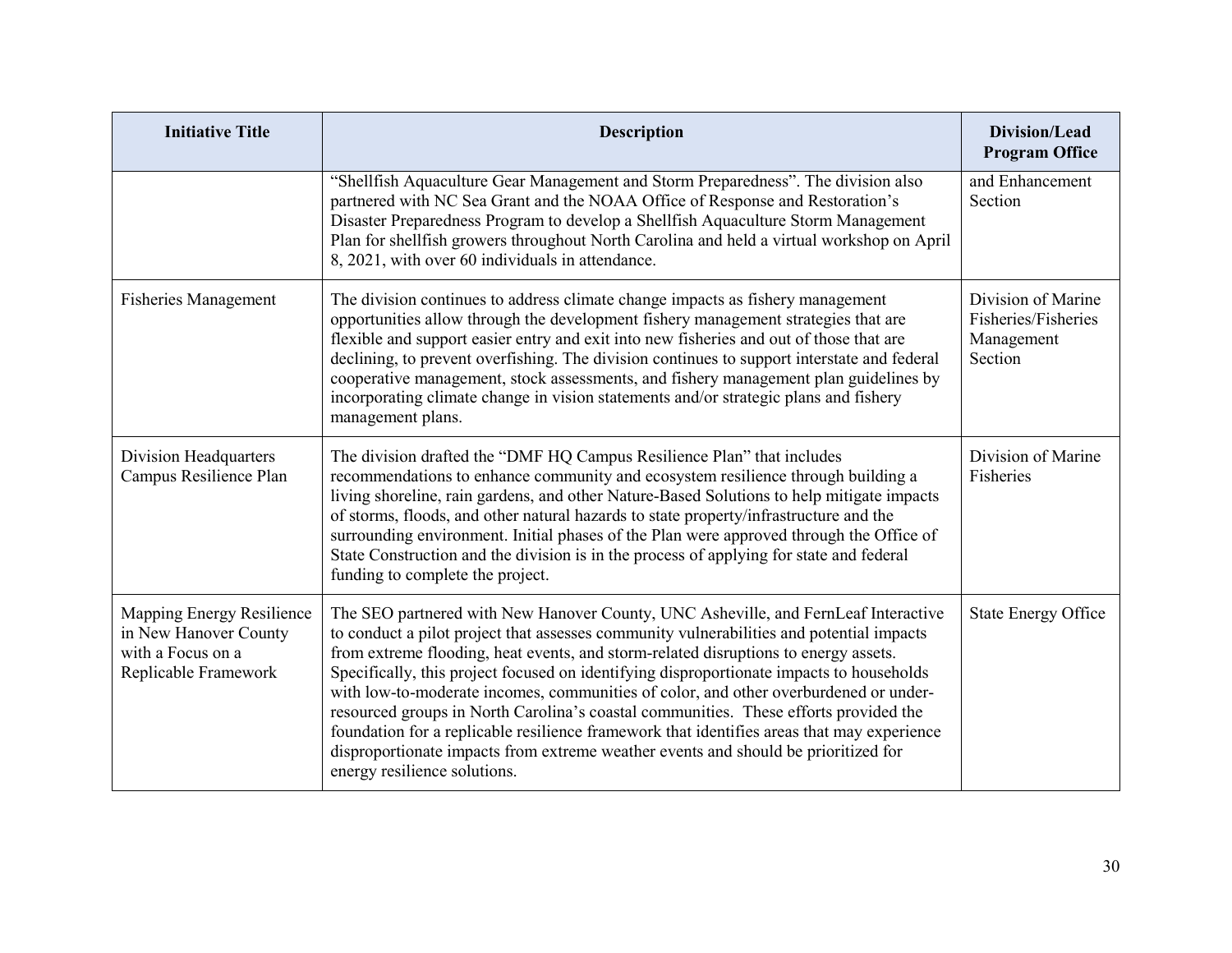| <b>Initiative Title</b>                                                             | <b>Description</b>                                                                                                                                                                                                                                                                                                                                                                                                                                                                                                                                                                                                                                                                                                                                                                                                                           | Division/Lead<br><b>Program Office</b>                  |
|-------------------------------------------------------------------------------------|----------------------------------------------------------------------------------------------------------------------------------------------------------------------------------------------------------------------------------------------------------------------------------------------------------------------------------------------------------------------------------------------------------------------------------------------------------------------------------------------------------------------------------------------------------------------------------------------------------------------------------------------------------------------------------------------------------------------------------------------------------------------------------------------------------------------------------------------|---------------------------------------------------------|
| Planning an Affordable,<br>Resilient, and Sustainable<br>Grid                       | The SEO continued its partnership with UNC Charlotte's Energy Production and<br>Infrastructure Center and North Carolina State University's Clean Energy Technology<br>Center on this competitive project from the U.S. Department of Energy seeking to develop<br>an affordable, resilient, and sustainable Grid Roadmap to inform key energy planning<br>processes. Ultimately, development of new social and cultural metrics would assist state<br>officials, utility providers, and other stakeholders with evaluating modern resiliency<br>options. In 2021, the project conducted its final stakeholder meetings where SEO staff<br>facilitated discussions with approximately 48 stakeholders on community engagement<br>needs and methods for valuing greater resilience.                                                           | <b>State Energy Office</b><br>- State Energy<br>Program |
| Solar Energy Technologies<br>Office Community<br>Microgrids                         | The SEO provided matching funds and personnel support to project steering and<br>community engagement for "Resilient Community Microgrids with Dynamic<br>Reconfiguration to Serve Critical Loads in the Aftermath of Severe Events." UNC<br>Charlotte's Energy Production and Infrastructure Center led the project team, which<br>included Duke Energy, NC Electric Membership Corporation, the National Renewable<br>Energy Laboratory, Southern Methodist University, Clemson University, NC Clean<br>Energy Technology Center, and NCDEQ. The project goal was to design and test an<br>advanced microgrid solution using a variety of utility-owned and behind-the-meter<br>distributed energy resources that reduces customer outage time and enhances resiliency of<br>the grid.                                                     | <b>State Energy Office</b>                              |
| Carolina Alternative Fuel<br>Infrastructure Planning for<br><b>Storm Resilience</b> | The State Energy Office is a project partner along with multiple private, academic,<br>governmental, and utility stakeholders on a competitively funded project by the United<br>States Department of Energy to analyze storm-induced disruptions to alternative fuel<br>infrastructure. During 2021, the project team inventoried the incidence of storm-induced<br>disruptions for petroleum, alternative fuel, and utility infrastructure in the Carolinas. In<br>addition, partners conducted surveys with stakeholders to assist with developing the initial<br>draft of the "Carolina Alternative Fuel Infrastructure for Storm Resilience Plan". This<br>plan will provide the roadmap to reduce the impacts of disruptions to key infrastructure,<br>transportation operations, utility restoration, and other recovery initiatives. | <b>State Energy Office</b><br>- State Energy<br>Program |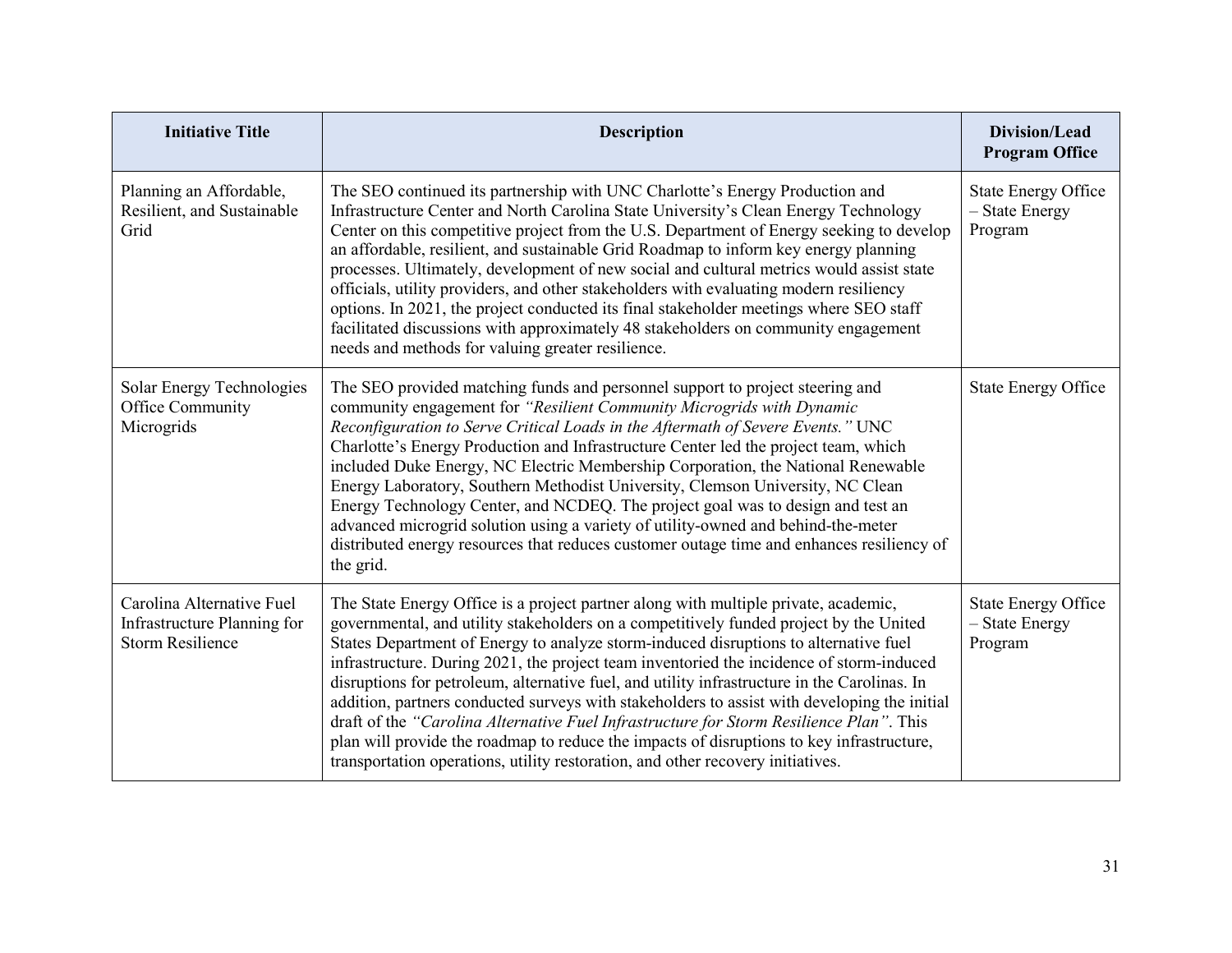## **b. Actions taken or planned to address Climate Justice and Equity**

| <b>Initiative Title</b>                                                                                        | <b>Description</b>                                                                                                                                                                                                                                                                                                                                                                                                                                                                                                                                                                                                                                                                                                                                                                                                                                                                                                                                                                                                                                                                                                                                                                                                                                                                                                                                                                                                                                                                                                                                                                                                                         | Division/Lead<br><b>Program Office</b>                                      |
|----------------------------------------------------------------------------------------------------------------|--------------------------------------------------------------------------------------------------------------------------------------------------------------------------------------------------------------------------------------------------------------------------------------------------------------------------------------------------------------------------------------------------------------------------------------------------------------------------------------------------------------------------------------------------------------------------------------------------------------------------------------------------------------------------------------------------------------------------------------------------------------------------------------------------------------------------------------------------------------------------------------------------------------------------------------------------------------------------------------------------------------------------------------------------------------------------------------------------------------------------------------------------------------------------------------------------------------------------------------------------------------------------------------------------------------------------------------------------------------------------------------------------------------------------------------------------------------------------------------------------------------------------------------------------------------------------------------------------------------------------------------------|-----------------------------------------------------------------------------|
| <b>Building Capacity for</b><br>Climate Resilience in<br>Albemarle-Pamlico Region<br><b>Tribal Communities</b> | APNEP partnered with the North Carolina Commission of Indian Affairs (NCCIA), NC<br>State University, and Virginia Coastal Policy Center to work with tribal communities in the<br>Albemarle-Pamlico region to develop a strategy for incorporating resilience into tribal<br>planning and community engagement processes. The Tribal Coastal Resilience Team has<br>been successful in generating research on tribal engagement in climate and resilience<br>planning efforts throughout the U.S., launching a social media campaign, conducting<br>outreach at conferences and events, and creating partnerships and building the groundwork<br>for a sustainable program.<br>A final report, which will document engagement, partnership building, and lessons<br>$\bullet$<br>learned during the first phase, include the results of the Tribal coastal adaptation<br>plans analysis conducted by NCSU, and recommendations for the project's second<br>phase, is being finalized by the team.<br>It is anticipated that Phase II will utilize funds from APNEP to narrow the scope<br>and focus on engagement with Tribal communities in the shared waterways of the<br>APNEP region between Virginia and North Carolina (also supporting<br>implementation of APNEP's MOU), building upon a Climate Risk Analysis<br>conducted by the Climate Service for the NCCIA in Phase I with the Nottoway<br>Indian Tribe of Virginia and Meherrin Indian Nation, and utilizing a geospatial<br>mapping platform to collect water stories and present climate threats and<br>vulnerabilities identified by Tribal communities in this region. | APNEP, DOA NC<br>Commission of<br>Indian Affairs,<br>NCSU, VCPC             |
| Low-Income Energy<br><b>Assistance Programs</b>                                                                | In FY2021, the N.C. Weatherization Assistance Program (NCWAP) dispersed more than<br>\$19 million in federal grants, allowing more than 1,250 homes to be weatherized and more<br>than 800 Heating, Ventilation and Air Conditioning (HVAC) units in homes to be repaired<br>or replaced throughout the state. The program helps low-income residents save energy and<br>reduce their utility bills. NCWAP CARES ACT grant funding provided an additional 69<br>HVAC units to low-income households.                                                                                                                                                                                                                                                                                                                                                                                                                                                                                                                                                                                                                                                                                                                                                                                                                                                                                                                                                                                                                                                                                                                                       | <b>State Energy Office</b><br>- Weatherization<br><b>Assistance Program</b> |

#### **Table 3. Agency Actions Related to Climate Justice and Equity**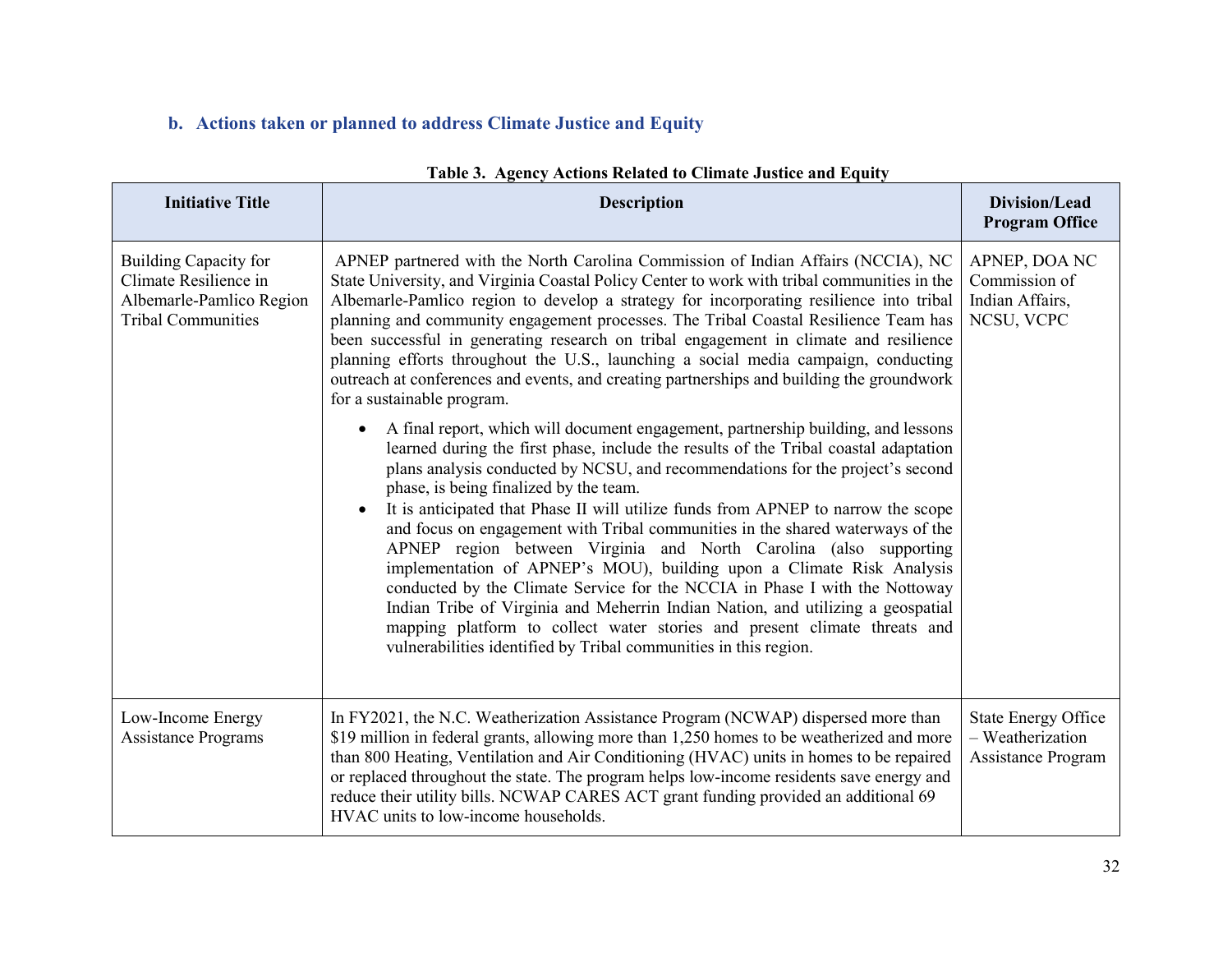| <b>Initiative Title</b>                                         | <b>Description</b>                                                                                                                                                                                                                                                                                                                                                                                                                                                                                                                                                                                                                                                                                                                                                                                                                                                                                                                                                                                                                                                                                                                                        | Division/Lead<br><b>Program Office</b>                                      |
|-----------------------------------------------------------------|-----------------------------------------------------------------------------------------------------------------------------------------------------------------------------------------------------------------------------------------------------------------------------------------------------------------------------------------------------------------------------------------------------------------------------------------------------------------------------------------------------------------------------------------------------------------------------------------------------------------------------------------------------------------------------------------------------------------------------------------------------------------------------------------------------------------------------------------------------------------------------------------------------------------------------------------------------------------------------------------------------------------------------------------------------------------------------------------------------------------------------------------------------------|-----------------------------------------------------------------------------|
| Community Solar for Low<br>Income Households                    | In combination with federal NCWAP and CARES Act grant funding, the SEO awarded<br>\$211,400 to provide community solar resources for qualified low-income residents. The<br>funding allowed 94 households to participate in the community solar programs of electric<br>utilities for a 10-year period.                                                                                                                                                                                                                                                                                                                                                                                                                                                                                                                                                                                                                                                                                                                                                                                                                                                   | <b>State Energy Office</b><br>- Weatherization<br><b>Assistance Program</b> |
| Justice, Equity, Diversity<br>and Inclusion (JEDI)<br>Resources | The Office of Environmental Education and Public Affairs has incorporated<br>environmental justice, equity, diversity and inclusion (JEDI) into its environmental<br>education certification program and resources for educators. The office has created a<br>website for providing JEDI resources to educators which includes professional<br>development opportunities, stories about people working in the field and tools, resources<br>and research. The office will include climate related JEDI topics on this site and highlights<br>similar efforts by other agencies and organizations on social media.<br>https://www.eenorthcarolina.org/resources/justice-equity-diversity-and-inclusion. The<br>office has added a search feature to its online database of resources so that educators can<br>quickly access JEDI resources. The office's popular Lunchtime Discovery Series that is<br>streamed live in partnership with the N.C. Museum of Natural Sciences features speakers<br>on JEDI topics. The office will continue to focus on increasing access of diverse<br>communities to natural areas and environmental education programs. | Office of<br>Environmental<br><b>Education</b> and<br>Public Affairs        |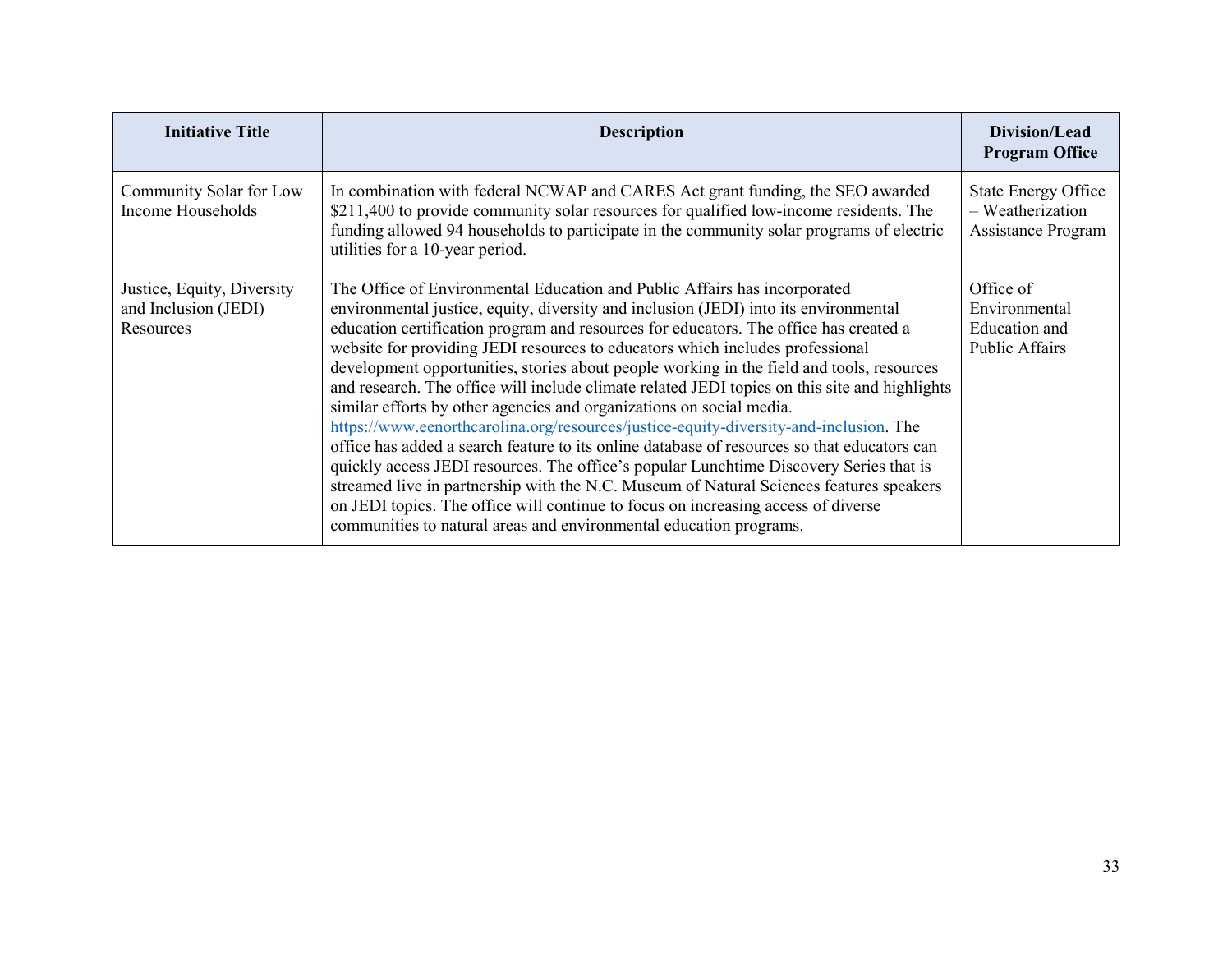#### **c. Actions taken or planned to take to assist communities served**

| тарк - песнеу пеноня кенией го соннишнеу газывансе                                                    |                                                                                                                                                                                                                                                                                                                                                                                                                                                                                                                                                                                                                                                                                                                                                                                                                                                                                     |                                                                                               |
|-------------------------------------------------------------------------------------------------------|-------------------------------------------------------------------------------------------------------------------------------------------------------------------------------------------------------------------------------------------------------------------------------------------------------------------------------------------------------------------------------------------------------------------------------------------------------------------------------------------------------------------------------------------------------------------------------------------------------------------------------------------------------------------------------------------------------------------------------------------------------------------------------------------------------------------------------------------------------------------------------------|-----------------------------------------------------------------------------------------------|
| <b>Initiative Title</b>                                                                               | <b>Description</b>                                                                                                                                                                                                                                                                                                                                                                                                                                                                                                                                                                                                                                                                                                                                                                                                                                                                  | Division/Lead<br><b>Program Office</b>                                                        |
| <b>Coastal Resilience</b><br>Community of Practice                                                    | APNEP participates in the Coastal Resilience Community of Practice led by the NC<br>Division of Coastal Management. The workgroup consists of diverse coastal stakeholders,<br>including agency representatives, local governments, and non-profit organizations who<br>have agreed to focus on how ecosystem resiliency can help build local community<br>resilience. APNEP staff assist with meeting logistics and developing meeting content,<br>inviting partners to present and share information, and are working with a subgroup to<br>update and include resilience measures in the WRC Green Growth Toolbox.                                                                                                                                                                                                                                                               | N.C. Division of<br>Coastal<br>Management,<br>N.C. Coastal<br>Reserve, APNEP,<br><b>NCWRC</b> |
| Using Natural and Nature-<br><b>Based Features to Build</b><br>Resilience to Storm-Driven<br>Flooding | APNEP continued to participate on a Virginia Institute of Marine Sciences (VIMS)-led team<br>on a NOAA-funded Coastal Resilience project which began in 2017. The project team<br>developed a spatial analysis tool for Virginia local governments to identify opportunities<br>and criteria for using Natural and Nature Based Features (NNBFs) that increase resilience<br>to storm driven flooding. The project is designed to incentivize the use by NNBFs by<br>identifying co-benefits of different coastal habitat types by highlighting their ability to<br>generate credits for local governments in water quality and hazard mitigation (FEMA CRS)<br>programs. APNEP is working with the project team and other partners to evaluate the tool's<br>applicability in N.C. coastal localities as a possible extension of the guidance to areas<br>beyond coastal Virginia. | {non-agency led}<br>APNEP, VIMS,<br>Wetlands, Watch,<br><b>VCPC</b>                           |
|                                                                                                       | APNEP developed a scope of work to assess N.C. locality needs, build a template tool<br>comparison database, and develop outreach materials and resources that N.C. local<br>government staff can use to compare tools and the types of NNBFs that can meet their<br>needs. These outreach materials will promote the use of natural infrastructure to build<br>community and ecosystem resilience, and also complement outreach being conducted for<br>the CHPP and by the Living Shorelines Committee. APNEP has developed a contract with<br>Wetlands Watch to complete this remaining phase of the project which will be completed<br>in 2022.                                                                                                                                                                                                                                  |                                                                                               |

#### **Table 4. Agency Actions Related to Community Assistance**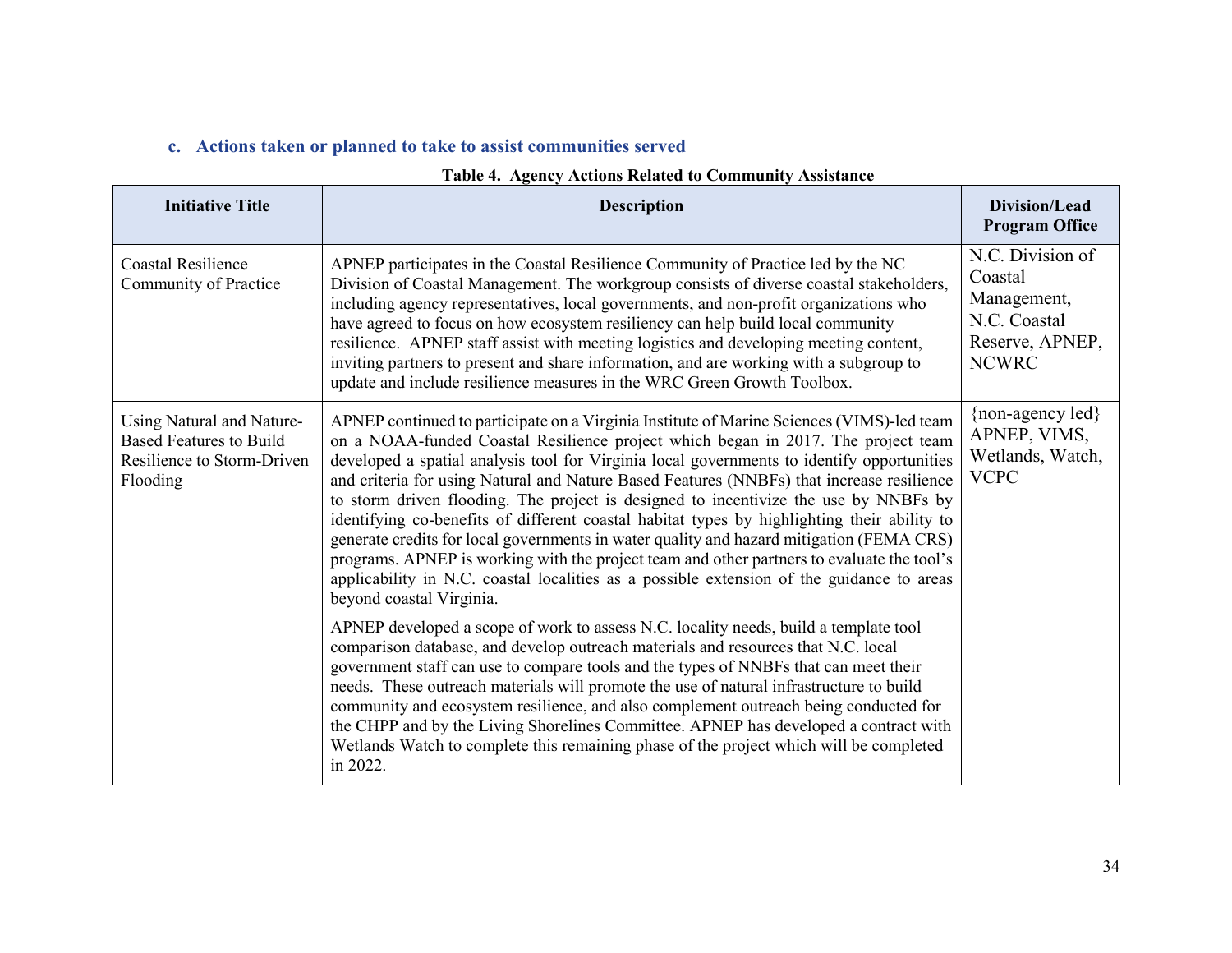| <b>Initiative Title</b>                                                                                        | <b>Description</b>                                                                                                                                                                                                                                                                                                                                                                                                                                                                                                                                                                                                                                                                                                                                                                                                               | Division/Lead<br><b>Program Office</b>                                 |
|----------------------------------------------------------------------------------------------------------------|----------------------------------------------------------------------------------------------------------------------------------------------------------------------------------------------------------------------------------------------------------------------------------------------------------------------------------------------------------------------------------------------------------------------------------------------------------------------------------------------------------------------------------------------------------------------------------------------------------------------------------------------------------------------------------------------------------------------------------------------------------------------------------------------------------------------------------|------------------------------------------------------------------------|
| Scuppernong Regional<br>Water Management Study                                                                 | APNEP has partnered with NC State Parks, NC Soil and Water Conservation, US Fish and<br>Wildlife Service, and Washington and Tyrell Counties on a hydrologic study of the northern<br>Albemarle-Pamlico peninsula. Washington County was awarded a planning grant from the<br>Water Resources Development Fund to conduct the study. APNEP is assisting with<br>convening technical partners and stakeholders, grant application preparation, and securing<br>partners and match for the project. APNEP will continue working with these local<br>governments, who have requested assistance from the state with technical and grant<br>administrative capacity to address flooding and resilience planning, to conduct a hydrologic<br>study of the headwaters of the Scuppernong River, Lake Phelps, and the surrounding land. | APNEP, DWR,<br>DPR, SWCD,<br><b>USFWS</b>                              |
|                                                                                                                | The outcomes from the study will be utilized to build a more comprehensive approach to<br>regional water management in order to create a water budget for the northern Albemarle-<br>Pamlico peninsula, which has been experiencing cycles of flooding and drought in an area<br>that is highly vulnerable to sea level rise. APNEP is participating in NCORR's RISE<br>program and also anticipates this type of project will be of interest to the group which is<br>working on developing local and regional approaches to building climate resilience.                                                                                                                                                                                                                                                                       |                                                                        |
| <b>Resilient Coastal</b><br><b>Communities Program</b><br>(RCCP)                                               | The Division of Coastal Management funded 10 organizations for a total of \$705,000, to<br>provide planning, technical assistance, and capacity building to 26 local governments (8)<br>counties, 18 municipalities), through the Resilient Coastal Communities Program.<br>Planning, technical assistance, and engagement are conducted as called for in the RCCP<br>Planning Handbook, and includes standards for vulnerability assessment, critical asset<br>mapping, community engagement, and the incorporation of nature-based features in<br>project identification.                                                                                                                                                                                                                                                      | DCM/Policy &<br>Planning                                               |
|                                                                                                                | The program is funded by the NC General Assembly and the National Fish & Wildlife<br>Foundation. DCM is continuing to implement the RCCP in partnership with the NC Office<br>of Recovery & Resiliency, NC Sea Grant, and The Nature Conservancy.                                                                                                                                                                                                                                                                                                                                                                                                                                                                                                                                                                                |                                                                        |
| Hydrology and Hydraulics<br><b>Study for Dam Overtopping</b><br>in the Neuse and Lumber<br><b>River Basins</b> | Study of the hydrology and hydraulic capacity of large and very large dams identified in<br>the Neuse and Lumber River Basins. The information gained in this study will allow State<br>and Local governments to set priorities on responses to dams given limited personnel<br>resources as well as monitor the need for dam modifications in the future. DEMLR Dam<br>Safety is in the process of completing study of 326 dams in the Cape Fear River Basin                                                                                                                                                                                                                                                                                                                                                                    | Energy, Mineral,<br>and Land<br>Resources/Dam<br><b>Safety Program</b> |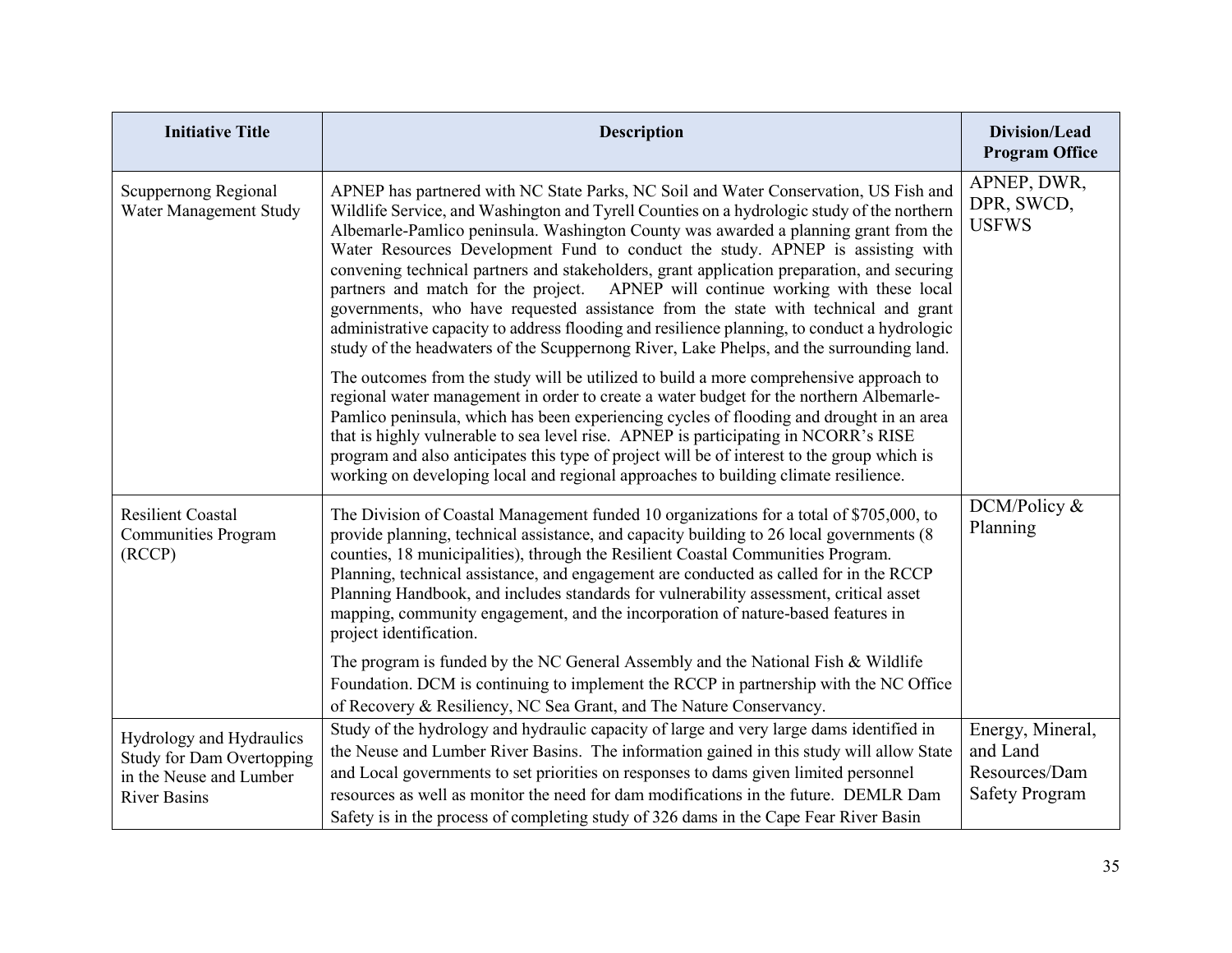| <b>Initiative Title</b>                                                                                                                      | <b>Description</b>                                                                                                                                                                                                                                                                                                                                                                                                                                                                                                                                                                                                                                                                                                                                  | Division/Lead<br><b>Program Office</b>                                    |
|----------------------------------------------------------------------------------------------------------------------------------------------|-----------------------------------------------------------------------------------------------------------------------------------------------------------------------------------------------------------------------------------------------------------------------------------------------------------------------------------------------------------------------------------------------------------------------------------------------------------------------------------------------------------------------------------------------------------------------------------------------------------------------------------------------------------------------------------------------------------------------------------------------------|---------------------------------------------------------------------------|
|                                                                                                                                              | under SL $2019-224$ 2.1(3) to supplement the already completed 261 dams in the Neuse<br>and Lumber River Basins.                                                                                                                                                                                                                                                                                                                                                                                                                                                                                                                                                                                                                                    |                                                                           |
| Dam Breach Modeling                                                                                                                          | The DEMLR Dam Safety Program has performed over 300 Dam Breach Models of High<br>and Intermediate Hazard dams in North Carolina to confirm hazard classifications but<br>more importantly to determine the hazard impacts if dam failure were to occur. These<br>breach models are used by NCDEQ, NCDPS and Local Emergency Management to<br>identify property and infrastructure subject to impact, residences that could be impacted as<br>well as to develop access and evacuation routes. This information will also be shared with<br>NCDOT as state maintained roads and highways are subject to flooding and damage<br>impacts from dam failure.                                                                                             | Energy, Mineral,<br>and Land<br>Resources/Dam<br><b>Safety Program</b>    |
| High Hazard Dam<br><b>Rehabilitation Grant</b><br>(HHPD)                                                                                     | The DEMLR Dam Safety Program has administered a FEMA Grant for the rehabilitation<br>of High Hazard Dams. There were four local government sub-grantees this year that<br>shared in the receipt of \$664,000 used to develop plans to determine dam risk and repair<br>needs to address deficiencies to ensure improved infrastructure and reduce risk and<br>increase resilience within their communities. The DEMLR has also just been awarded<br>\$670,000 to continue these efforts in the coming year including the development of a<br>Semi-Quantitative Risk Analysis Process of High Hazard Dams.                                                                                                                                           | Energy, Mineral,<br>and Land<br>Resources/Dam<br><b>Safety Program</b>    |
| Reduce Methane-Producing<br>Organic Waste Disposal<br>and Increase Carbon<br>Sequestration through the<br>Application of Finished<br>Compost | According to the EPA, 17 percent of U.S. methane emissions (a greenhouse gas with a<br>global warming potential 84 times more potent than carbon dioxide over a 20-year period)<br>came from organic waste decomposing in landfills in 2019. DEACS works with<br>stakeholders including private businesses, local governments and higher education<br>institutions to reduce the amount of food waste and organics entering North Carolina<br>landfills by encouraging less generation of waste in the first place, donation of edible<br>food, and composting of inedible food scraps. These efforts help reduce the amount of<br>methane generation and facilitate increased carbon sequestration through the application<br>of finished compost. | Division of<br>Environmental<br>Assistance and<br><b>Customer Service</b> |
|                                                                                                                                              | DEACS enhances the state's growing organic waste recycling economy by connecting<br>producers and consumers of compost products, helping businesses and local governments<br>grow their recycling capacity, and demonstrating why NC is the ideal place to establish<br>new green enterprises.                                                                                                                                                                                                                                                                                                                                                                                                                                                      |                                                                           |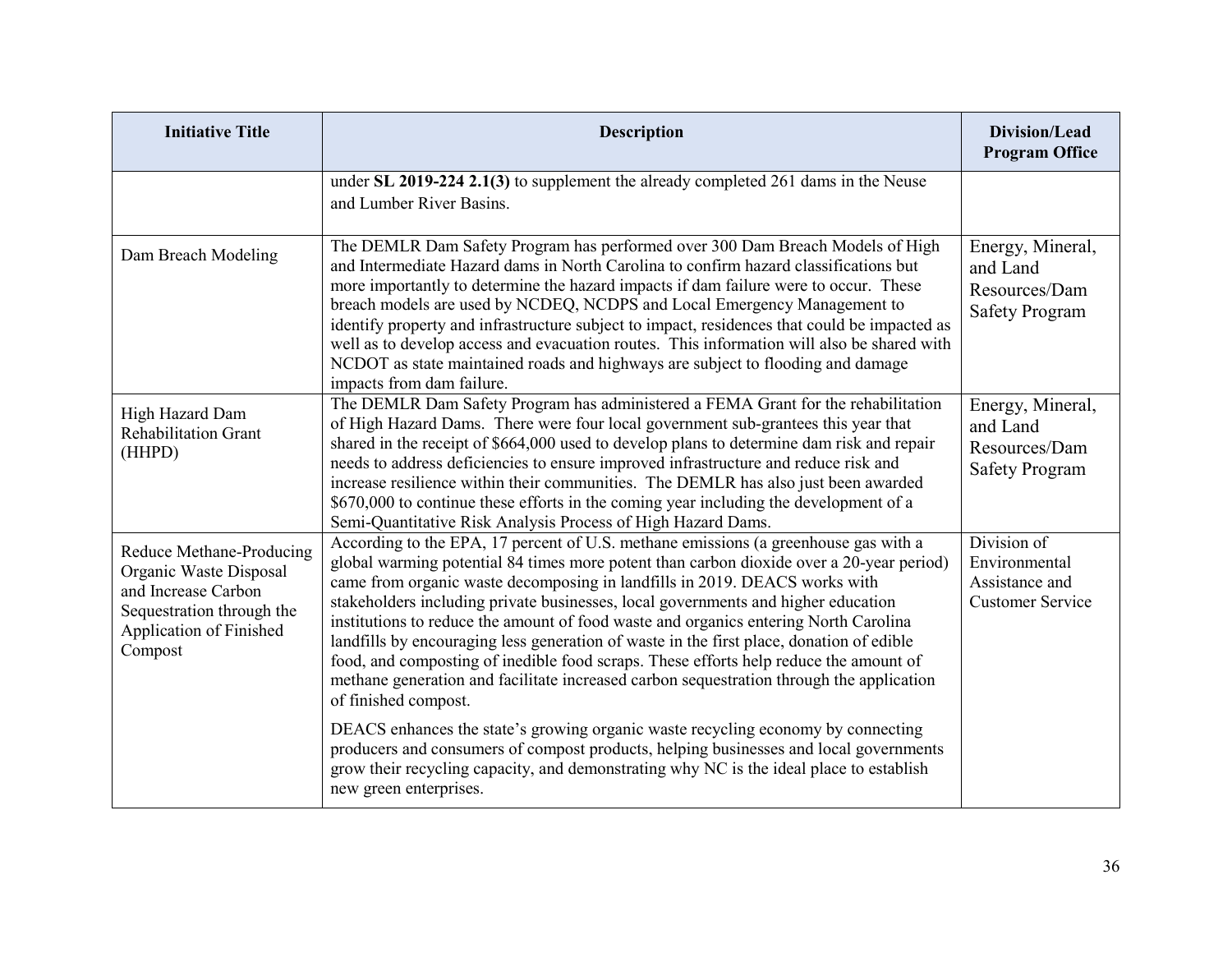| <b>Initiative Title</b>                                                                                                           | <b>Description</b>                                                                                                                                                                                                                                                                                                                                                                                                                                                                                                                                                                                                                                                                                                                                                                                                                            | Division/Lead<br><b>Program Office</b>                                                                             |
|-----------------------------------------------------------------------------------------------------------------------------------|-----------------------------------------------------------------------------------------------------------------------------------------------------------------------------------------------------------------------------------------------------------------------------------------------------------------------------------------------------------------------------------------------------------------------------------------------------------------------------------------------------------------------------------------------------------------------------------------------------------------------------------------------------------------------------------------------------------------------------------------------------------------------------------------------------------------------------------------------|--------------------------------------------------------------------------------------------------------------------|
| Reduce the Burden on the<br><b>State's Disposal Resources</b><br>and Increase Recycling and<br>Sustainable Material<br>Management | Increased frequency and intensity of storm events will result in increased storm debris that<br>will place a burden on the state's disposal resources and will require appropriate<br>management options, including recycling, composting, and other waste reduction<br>strategies. Communities and other entities with strong, robust waste reduction and<br>recycling programs will be less dependent upon disposal options and more resilient to the<br>impacts of climate change and significant storm events.                                                                                                                                                                                                                                                                                                                            | Division of<br>Environmental<br>Assistance and<br><b>Customer Service</b>                                          |
|                                                                                                                                   | The promotion and support of recycling and sustainable materials management in NC has<br>been ongoing since the start of the state's recycling assistance program in 1989. However,<br>DEACS has begun to emphasize the importance of waste reduction, recycling, and<br>composting to reduce greenhouse gas emissions. In most cases, manufacturing products<br>from recycled material uses less energy than manufacturing products from raw materials.<br>Through recovering raw materials through recycling, communities and businesses reduce<br>energy consumption and greenhouse gas production. DEACS encourages the expansion<br>and implementation of waste reduction and diversion programs through outreach,<br>technical assistance, and awarding \$1.1 million annually in grant funding to local<br>governments and industries. |                                                                                                                    |
| <b>Energy Efficiency</b><br>Assessments for<br>Communities                                                                        | DEACS' Waste Reduction Partners program provides direct energy efficiency and<br>renewable energy technical assistance to businesses, farms, community facilities, water<br>and wastewater systems, and manufacturers. For example, WRP engineers worked with<br>poultry processors to develop preliminary feasibility studies of renewable natural gas<br>projection anaerobic digestion lagoons and net zero greenhouse gas emissions plans.                                                                                                                                                                                                                                                                                                                                                                                                | Division of<br>Environmental<br>Assistance and<br><b>Customer Service</b>                                          |
| Harmful Algal Blooms<br>(HAB)                                                                                                     | Implemented sentinel site monitoring, collection, and processing for harmful algae species<br>in shellfish growing waters throughout the coast. Continued to enhance division<br>monitoring capacity through equipment acquisition, staff training, and more formalized<br>collaboration with other state and federal entities with responsibilities in this field. Began<br>development of standard protocol and contingency plans for HAB response to integrate<br>not only Shellfish Sanitation and Recreational Water Quality staff, but also the division<br>drone fleet to allow for more rapid response to reported issues.                                                                                                                                                                                                            | Division of Marine<br>Fisheries/Shellfish<br>Sanitation and<br><b>Recreational Water</b><br><b>Quality Section</b> |
| Northern Lab                                                                                                                      | Continued to pursue acquisition of a facility to house the northern regional Shellfish<br>Sanitation and Recreational Water Quality lab. State Properties Office is prepared to sign                                                                                                                                                                                                                                                                                                                                                                                                                                                                                                                                                                                                                                                          | Division of Marine<br>Fisheries/Shellfish                                                                          |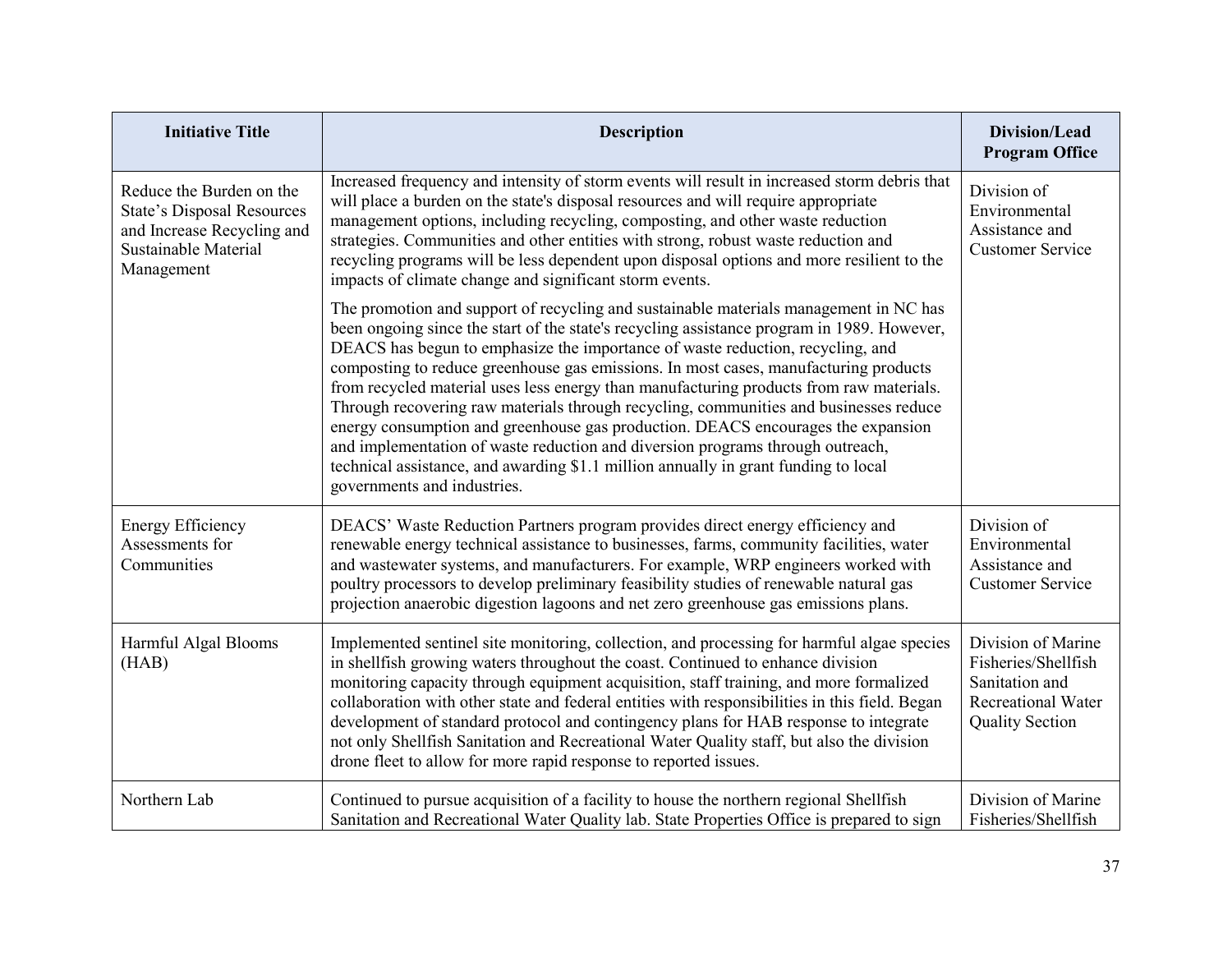| <b>Initiative Title</b>                                                         | <b>Description</b>                                                                                                                                                                                                                                                                                                                                                                                                                                                                                                                                                                    | Division/Lead<br><b>Program Office</b>                                |
|---------------------------------------------------------------------------------|---------------------------------------------------------------------------------------------------------------------------------------------------------------------------------------------------------------------------------------------------------------------------------------------------------------------------------------------------------------------------------------------------------------------------------------------------------------------------------------------------------------------------------------------------------------------------------------|-----------------------------------------------------------------------|
|                                                                                 | the lease with a projected opening in Spring/Summer 2022. Acquisition of lab space will<br>help to increase the division's ability to respond to water quality issues that may impact<br>the suitability of shellfish for harvest, particularly following storm impacts.                                                                                                                                                                                                                                                                                                              | Sanitation and<br>Recreational Water<br><b>Quality Section</b>        |
| <b>Coastal Habitat Protection</b><br>Plan (CHPP) Outreach Plan                  | The division drafted the CHPP Outreach Plan with strategies for increased public<br>understanding of NC's important coastal habitats, community engagement, and habitat<br>protection and restoration benefits including enhancing ecosystem and community<br>resilience. This includes the formation of a private public partnership for further<br>community engagement.                                                                                                                                                                                                            | Division of Marine<br>Fisheries/Habitat<br>and Enhancement<br>Section |
| <b>Upgrade and Save Program</b><br>for Energy Star<br><b>Manufactured Homes</b> | The State Energy Program and East Carolina University partnered to provide rebates that<br>assist with the sale and installation of high-efficiency heat pumps in newly sited ENERGY<br>STAR-certified manufactured homes. Efforts served low-to-moderate income<br>communities east of the I-95 corridor and typically provide an annual energy savings of<br>\$630 for each manufactured home. During FY2020-21, 435 manufactured homeowners<br>obtained high-efficiency heat pumps in rural North Carolina <i>(approximately 75% were</i><br>sited in Tier 1 and Tier 2 counties). | <b>State Energy Office</b><br>- State Energy<br>Program               |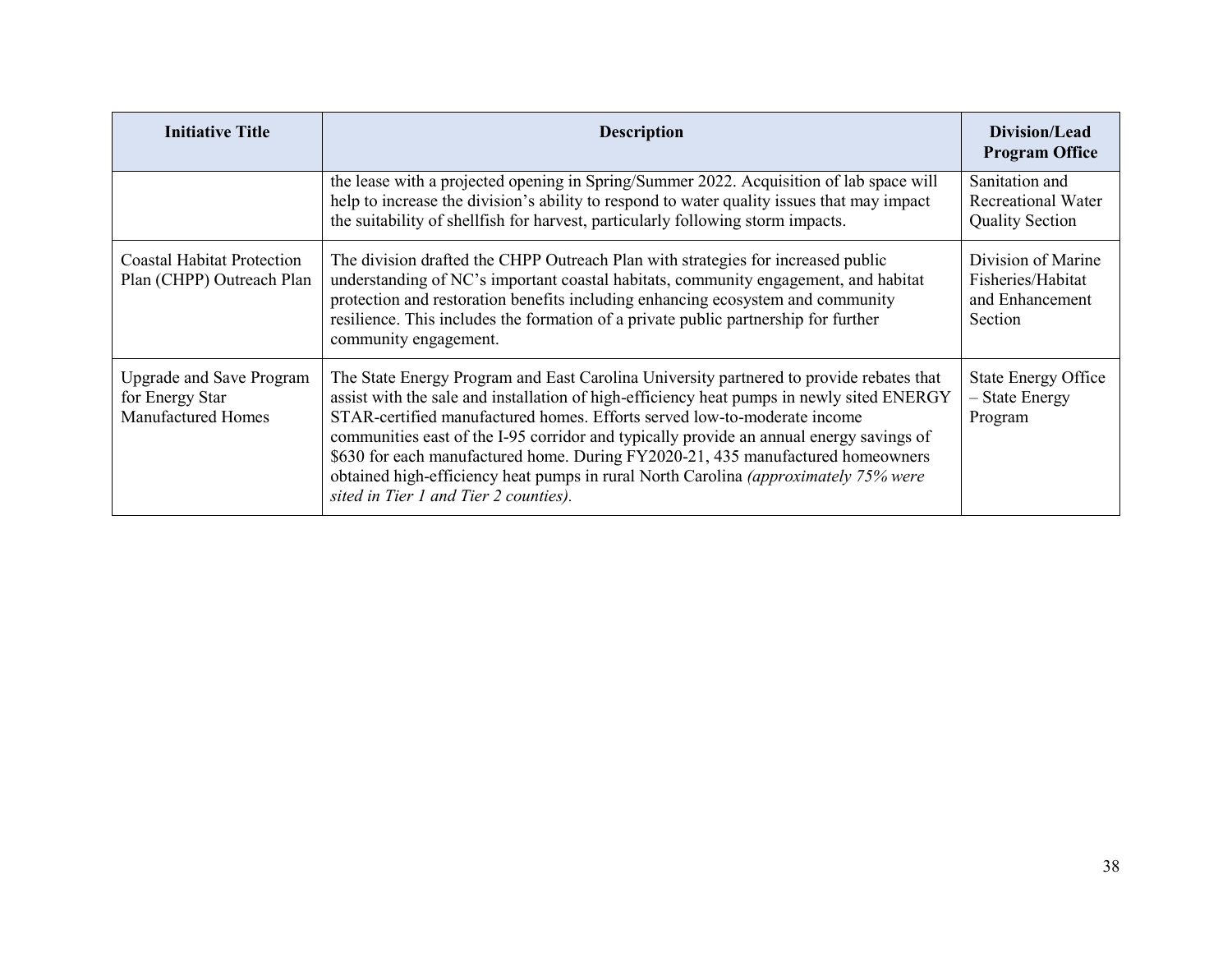# **II. Department of Health and Human Services**

## **A. Summary Message Regarding EO80 Implementation**

Due to pervasive systemic injustices, historically marginalized populations too often live in environments that jeopardize their health and well-being. For decades, the same policies and pollutants that we now recognize as causing climate change have been wreaking havoc on communities of color, resulting in higher rates of asthma, heart disease, cancer, and other preventable diseases. At the Department of Health and Human Services, we have continued to use our mission and position to raise the alarm on the disparate health impacts of climate change; provide healthcare, resources, and support to those most affected; and create lasting systemic change.

Nowhere in recent memory has the impact of these inequities been more evident and more urgent than in the current and ongoing pandemic. Historically marginalized populations have been disproportionately impacted by COVID-19, no doubt made worse by the higher prevalence of diseases that increase the risk of serious illness from the virus. With this data in hand, DHHS has led its COVID-19 response with an intentional focus on historically marginalized populations, thereby addressing both the health impacts of environmental injustice and building a stronger framework for engaging with historically marginalized communities beyond the pandemic. We continue to build trust by engaging local leaders to guide our policies and practices, investing in partners on the ground, using culturally and linguistically appropriate strategies, and working tirelessly to ensure contractors and other trusted partners look like the communities served.

The Department's primary responsibility continues to be responding to the COVID pandemic.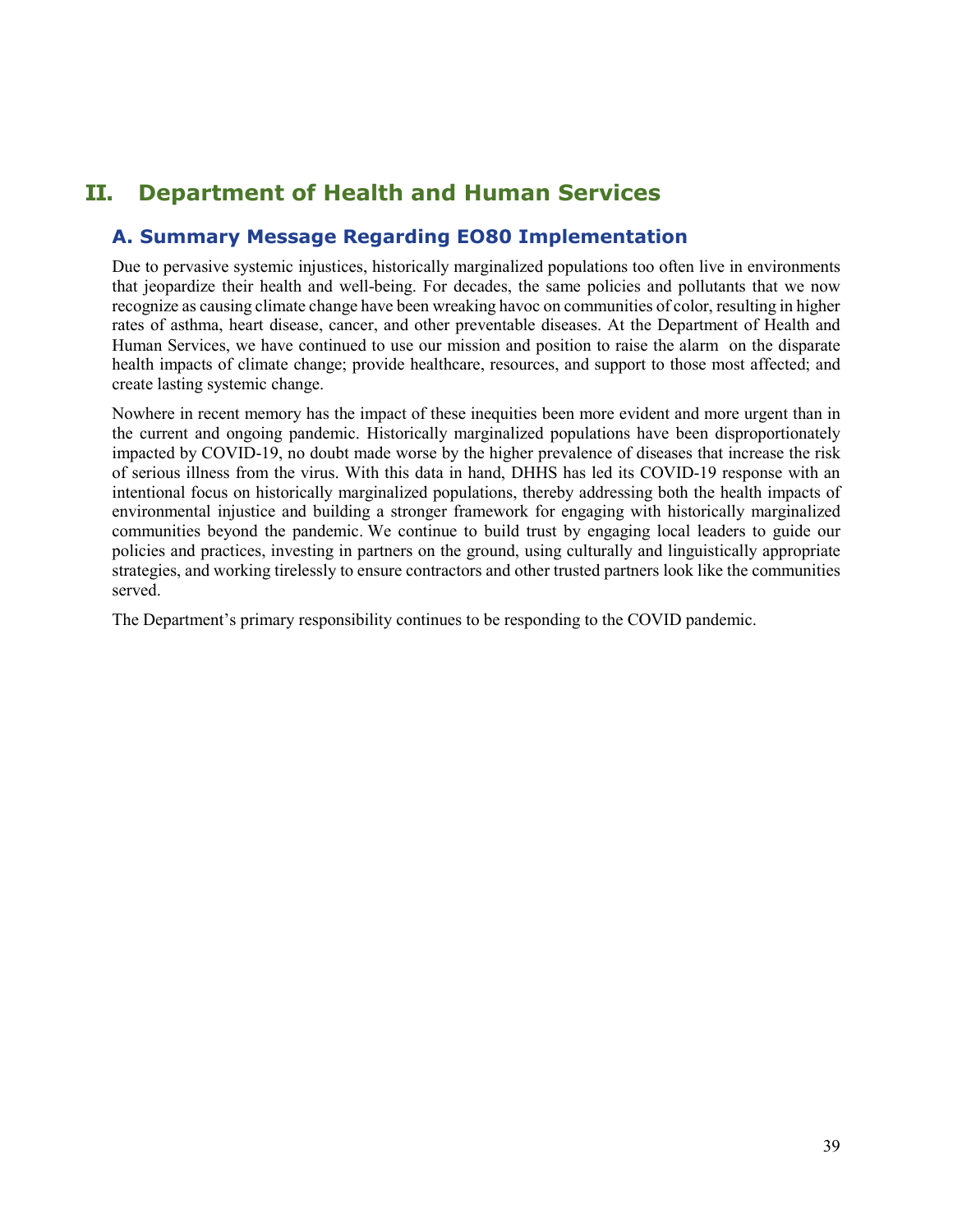| Category                | <b>Summary of Initiative / Accomplishments</b>                                                                                                                                                                                                                                                                                                                                                                                                                                                                                                                                                                                                                                                                                  | <b>Division/Program Office</b>                                                                            |
|-------------------------|---------------------------------------------------------------------------------------------------------------------------------------------------------------------------------------------------------------------------------------------------------------------------------------------------------------------------------------------------------------------------------------------------------------------------------------------------------------------------------------------------------------------------------------------------------------------------------------------------------------------------------------------------------------------------------------------------------------------------------|-----------------------------------------------------------------------------------------------------------|
| Education /<br>Outreach | Awarded \$2.5 million Building Resilience Against Climate Effects (BRACE) grant from CDC to<br>continue climate and health adaptation work in the state through 2026.                                                                                                                                                                                                                                                                                                                                                                                                                                                                                                                                                           | Division of Public Health<br>(DPH)/Occupational and<br><b>Environmental Epidemiology</b><br>Branch (OEEB) |
|                         | Continued Building Resilience Against Climate Effects (BRACE) adaptation projects in heat-health<br>alert systems, heat-health surveillance, and wildfire elementary education in the Sandhills and<br>expanded work to incorporate impacts from flooding and climate injustice.                                                                                                                                                                                                                                                                                                                                                                                                                                                | <b>DPH/OEEB</b>                                                                                           |
|                         | Completed a pilot of an Environmental Health data dashboard, based on the framework for CDC's<br>Environmental Public Health Tracking Network. The dashboard includes environmental exposure and<br>health outcome data including, chemical releases, private well water, childhood lead poisoning, and<br>carbon monoxide poisonings. It incorporates critical climate change indicators including flooding, air<br>quality and population demographics important to climate justice, such as race and socioeconomic<br>status. Upon completion, this tool will be publicly accessible for communities to explore the numerous<br>relationships among environment, communities, and health. Expected to launch in Summer 2022. | <b>DPH/OEEB</b>                                                                                           |
|                         | Provided interview on heat-health and NC farmworkers for NC News Service radio series on climate<br>change.                                                                                                                                                                                                                                                                                                                                                                                                                                                                                                                                                                                                                     | <b>DPH/OEEB</b>                                                                                           |
|                         | Presented on the impact of climate on health to the:<br>1. NC BREATHE Conference<br><b>SR AHEC</b><br>2.<br>National Adaptation Forum<br>3.<br>Southeast Climate Adaptation Science Center<br>4.                                                                                                                                                                                                                                                                                                                                                                                                                                                                                                                                | <b>DPH/OEEB</b>                                                                                           |
|                         | The Division of Health Benefits (DHB) continued to expand reimbursement for clinical services<br>delivered via telehealth, potentially reducing transportation burdens on patients accessing health care.                                                                                                                                                                                                                                                                                                                                                                                                                                                                                                                       | <b>DHHS/DHB</b>                                                                                           |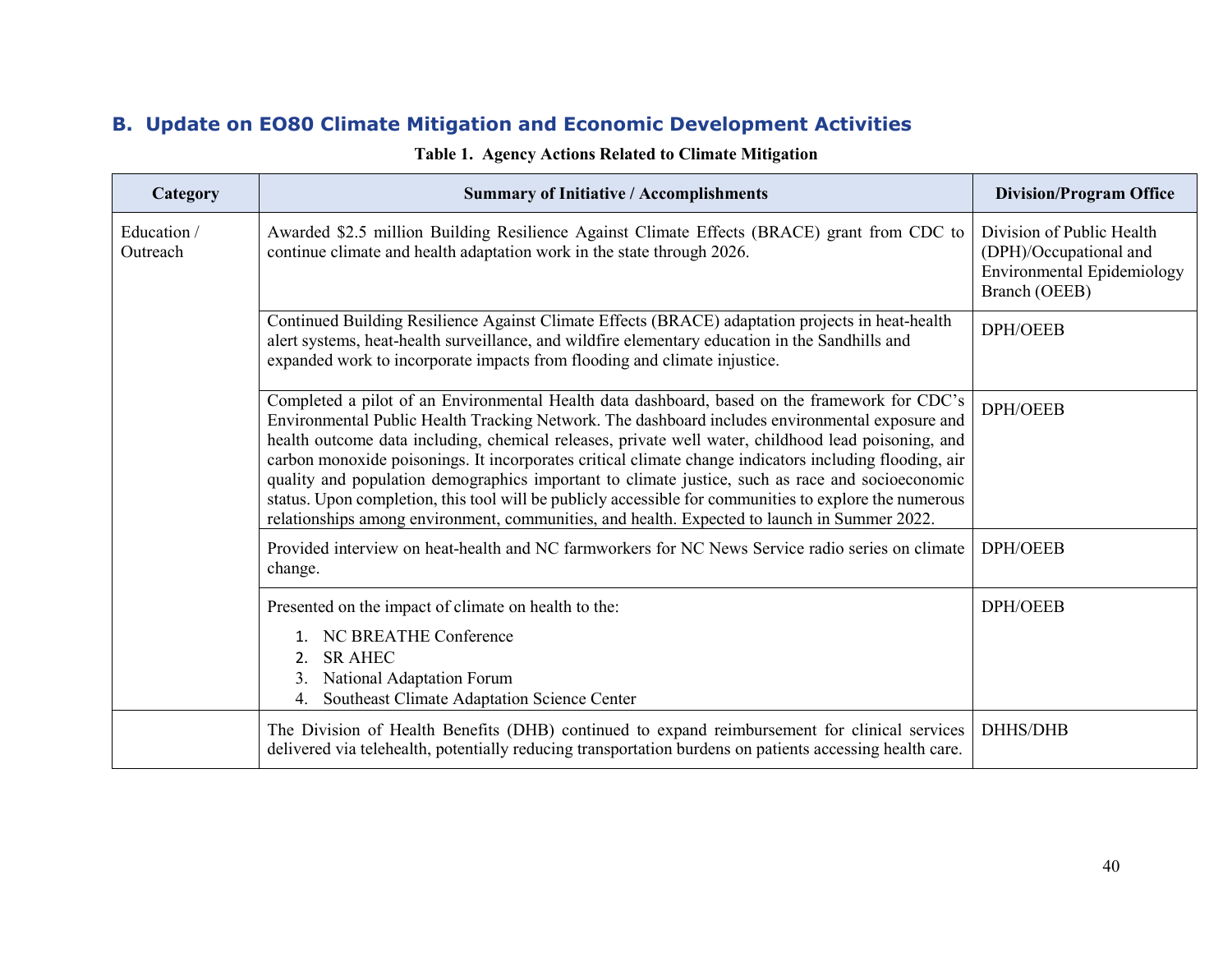| Category                                                                                                | <b>Summary of Initiative / Accomplishments</b>                                                                                                                                                                                                                                                                                                                                                                                                                                     | <b>Division/Program Office</b>  |
|---------------------------------------------------------------------------------------------------------|------------------------------------------------------------------------------------------------------------------------------------------------------------------------------------------------------------------------------------------------------------------------------------------------------------------------------------------------------------------------------------------------------------------------------------------------------------------------------------|---------------------------------|
| NC Clean Energy<br>Plan<br>Implementation                                                               | Teleworking has continued to be part of the pandemic response, and this dramatically reduces earth<br>warming air pollution. Building energy costs and vehicle miles traveled for commute continue to be<br>dramatically reduced.                                                                                                                                                                                                                                                  | <b>DHHS</b>                     |
|                                                                                                         | Expanded the use of electronic signing via Adobe and DocuSign leading to significant paper reduction.                                                                                                                                                                                                                                                                                                                                                                              | <b>DHHS</b>                     |
|                                                                                                         | Transitioning from paper documents to electronic documents, including the management and award of<br>solicitations (e.g., RFA, RFP, RFI, RFQ, IFB), has significantly reduced paper use and the need for<br>brick-and-mortar storage capacity.                                                                                                                                                                                                                                     | <b>DHHS</b>                     |
| NC ZEV Plan<br>Implementation                                                                           | The DHHS is implementing the ZEV initiative through a two (2) pronged approach:                                                                                                                                                                                                                                                                                                                                                                                                    | DHHS/Property &<br>Construction |
|                                                                                                         | 1. Vehicular asset needs are reviewed in a timely manner to address departmental needs with the goal<br>of utilizing a ZEV or hybrid vehicle unless the particular situation determines another vehicle type<br>is absolutely required                                                                                                                                                                                                                                             | DHHS/Property &<br>Construction |
|                                                                                                         | The DHHS is approaching property acquisitions and maintenance with the goal of making all<br>2.<br>DHHS properties EV (ZEV) capable with the inclusion of EV (ZEV) infrastructure. This is<br>inclusive of working with the NC DOA to incorporate EV (ZEV) infrastructure language into lease<br>acquisition documents.                                                                                                                                                            | DHHS/Property &<br>Construction |
| NC Motor Fleet<br><b>ZEV Plan</b><br>Implementation                                                     | DHHS works diligently with the NC DOA MFM to fully vet all vehicular asset situations whether for<br>a new or replacement vehicle. All new or replacement vehicular asset deployments are evaluated for<br>potential EV (ZEV) utilization. Vehicle utilization, in order to provide direct client services, are the<br>final arbiter of the make and model requested and deployed, but always in the most economical yet<br>environmentally sustainable manner, be it EV or hybrid | DHHS/Property &<br>Construction |
| <b>Agency Fleet Zero</b><br><b>Emission Vehicle</b><br>/ Electric<br>Infrastructure<br>(EO80 Section 7) | DHHS has undertaken supportive measures at DHHS allocations (state owned properties and leased<br>properties) to augment electrical services to support EV (ZEV) vehicles in service and to handle<br>additional EV (ZEV) units as they come online with DHHS.                                                                                                                                                                                                                     | DHHS/Property &<br>Construction |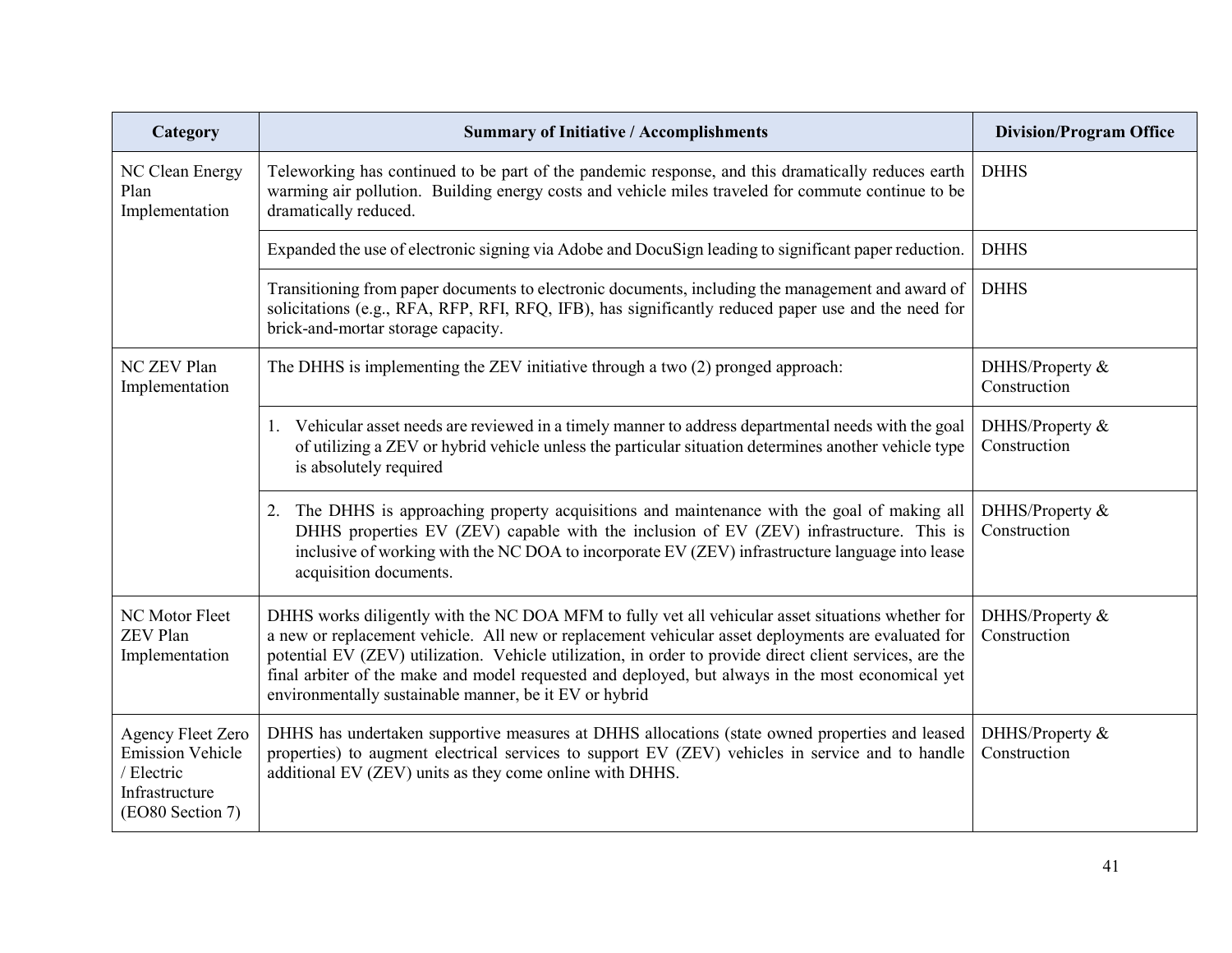| Category                                     | <b>Summary of Initiative / Accomplishments</b>                                                                                                                                                                                                                                                                                                                                                                                                                                                                                           | <b>Division/Program Office</b>  |
|----------------------------------------------|------------------------------------------------------------------------------------------------------------------------------------------------------------------------------------------------------------------------------------------------------------------------------------------------------------------------------------------------------------------------------------------------------------------------------------------------------------------------------------------------------------------------------------------|---------------------------------|
| <b>Agency Building</b><br>Utility            | DHHS Facility Managers have been instructed to take several initiatives on their campuses to reduce<br>energy and water usage when these opportunities are available. These initiatives include the following:                                                                                                                                                                                                                                                                                                                           | DHHS/Property &<br>Construction |
| Consumption<br>Reduction (EO80<br>Section 8) | 1. Consolidating building occupants in buildings with a high square foot per person so that buildings<br>may be closed off and HVAC system temperatures set back or turned off completely.<br>Recommissioning existing HVAC control systems to optimize energy savings. Verification of<br>2.<br>proper outdoor air set points on HVAC systems.<br>Survey each campus for energy savings opportunities. Identify system leaks and repair them.<br>3.<br>Replace existing lighting (incandescent or fluorescent) with LED lighting.<br>4. |                                 |
|                                              | Install lighting occupancy sensors in appropriate areas/rooms.<br>5.<br>Implement temperature setbacks for non-occupied time periods for non-patient areas. Provide<br>6.<br>proper deadband between heating and cooling setpoints in all occupancies.<br>7. Prohibit personal space heaters and mini refrigerators.                                                                                                                                                                                                                     |                                 |
|                                              | Repair and caulk leaks in windows and doors. Add building insulation where needed or where it<br>does not exist.                                                                                                                                                                                                                                                                                                                                                                                                                         |                                 |
|                                              | Several projects have been completed or are in construction which help in the reduction of energy<br>usage. These projects include the following:                                                                                                                                                                                                                                                                                                                                                                                        |                                 |
|                                              | 1. At the majority of DHHS facilities, existing incandescent and fluorescent lighting fixtures have<br>been replaced with LED fixtures.                                                                                                                                                                                                                                                                                                                                                                                                  |                                 |
|                                              | 2. Broughton Hospital: Replacement of the domestic water heaters with semi-instantaneous water<br>heaters.                                                                                                                                                                                                                                                                                                                                                                                                                               |                                 |
|                                              | 3. J. Iverson Riddle Developmental Center: Replaced aging domestic water heater at the Mulberry<br>Building with more efficient water heater.                                                                                                                                                                                                                                                                                                                                                                                            |                                 |
|                                              | J. Iverson Riddle Developmental Center: Reduced aging domestic water and sewer piping which<br>4.<br>has reduced water leakage.                                                                                                                                                                                                                                                                                                                                                                                                          |                                 |
|                                              | 5. J. Iverson Riddle Developmental Center: Replaced an aging air-cooled chiller at the Birch Cottage<br>serving three buildings with a more efficient chiller.                                                                                                                                                                                                                                                                                                                                                                           |                                 |
|                                              | 6. J. Iverson Riddle Developmental Center: Replaced the roof on the Maple Building including<br>additional roof insulation.                                                                                                                                                                                                                                                                                                                                                                                                              |                                 |
|                                              | John Umstead Campus: Replace the aging HVAC system including leaking steam piping in<br>7.<br>Building 27A with a new HVAC system.                                                                                                                                                                                                                                                                                                                                                                                                       |                                 |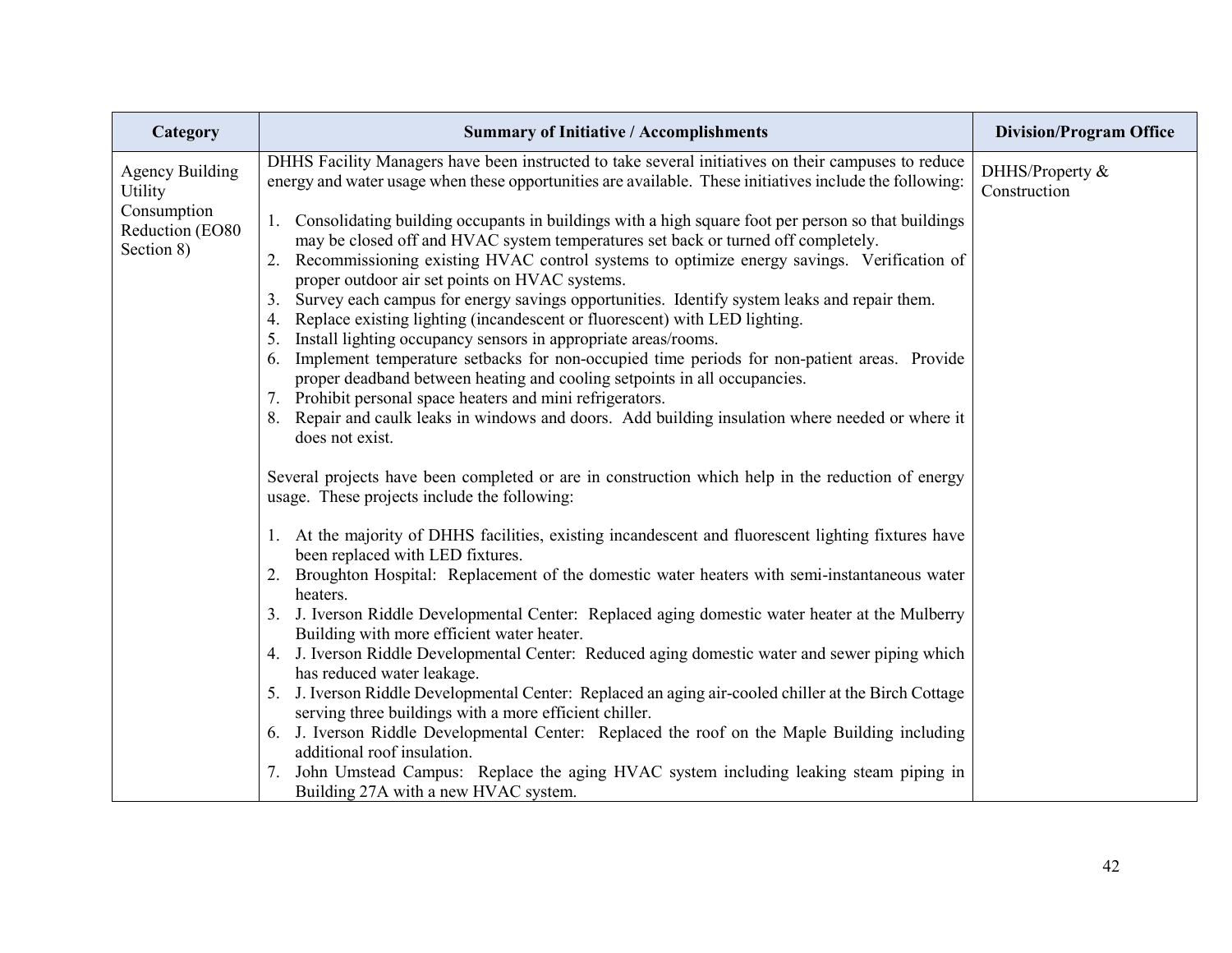| Category                                               | <b>Summary of Initiative / Accomplishments</b>                                                                                                                                                                                                                                                                                                                                                                                                                                                                                                                                                                                                                                                                                                                                                                                                                                                                                                                                                                                  | <b>Division/Program Office</b>  |
|--------------------------------------------------------|---------------------------------------------------------------------------------------------------------------------------------------------------------------------------------------------------------------------------------------------------------------------------------------------------------------------------------------------------------------------------------------------------------------------------------------------------------------------------------------------------------------------------------------------------------------------------------------------------------------------------------------------------------------------------------------------------------------------------------------------------------------------------------------------------------------------------------------------------------------------------------------------------------------------------------------------------------------------------------------------------------------------------------|---------------------------------|
| Other<br>Conversation and<br>Efficiency<br>Initiatives | Julian F. Keith ADATC: Upgraded Dorms 1 & 2 with new windows, new plumbing piping and<br>8.<br>fixtures new HVAC system upgraded electrical system including new LED lighting.<br>Julian F. Keith ADATC: Replaced aging condensing unit at the Activities/Gym Building.<br>9.<br>10. O'Berry NMTC: Upgraded the HVAC system serving the Administration Building and Human<br>Resources Building.<br>11. O'Berry NMTC: Replaced windows at ELC-2.<br>DHHS has contracted with Capturis, a utilities management consultant in order to document utility<br>usage and costs. With this information, DHHS can more easily detect abnormalities in energy and<br>water use and take measures to identify the sources of abnormal energy and water use and make<br>adjustments or repairs as needed.<br>In order to reduce overall energy consumption, DHHS is in the process of consolidating partially used<br>buildings so that some buildings can be closed off and utilities usage for these buildings reduced<br>significantly. | DHHS/Property &<br>Construction |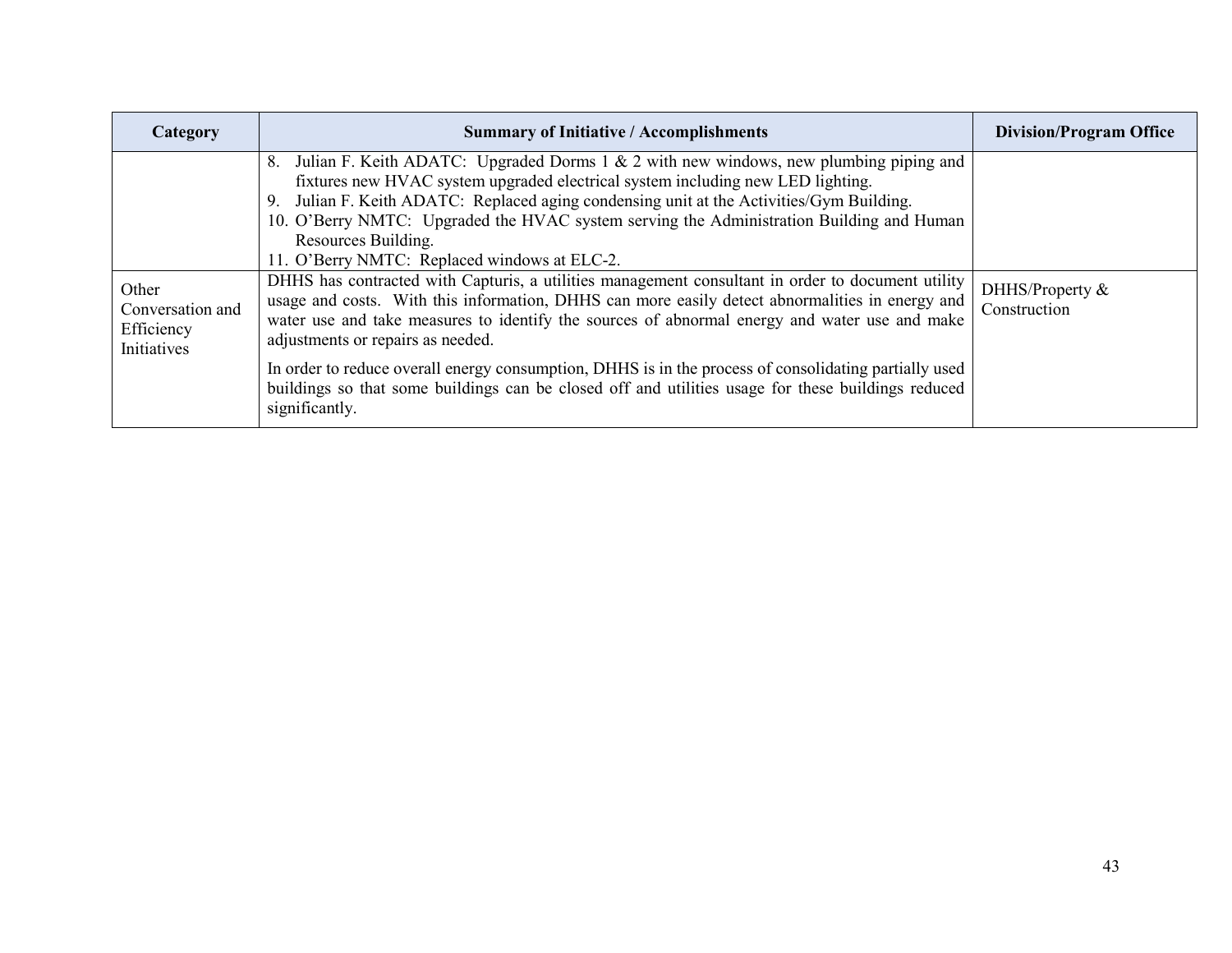**a. Hazards Identification, Vulnerability Assessments, and/or Resilience Actions Taken Since October 15, 2020**  *(Chapter 5 of the Climate Risk Assessment and Resilience Plan & Element 2 of the North Carolina Resilience Strategy)*

| <b>Initiative Title</b>                      | <b>Description</b>                                                                                                                                                                                                                                                                                                                                                                                                                                                                                                                                                                                                                                                                                                                                                                                                                                                                                                                                                                                                                                          | Division/Lead<br><b>Program Office</b> |
|----------------------------------------------|-------------------------------------------------------------------------------------------------------------------------------------------------------------------------------------------------------------------------------------------------------------------------------------------------------------------------------------------------------------------------------------------------------------------------------------------------------------------------------------------------------------------------------------------------------------------------------------------------------------------------------------------------------------------------------------------------------------------------------------------------------------------------------------------------------------------------------------------------------------------------------------------------------------------------------------------------------------------------------------------------------------------------------------------------------------|----------------------------------------|
| Climate Risk Assessment &<br>Resilience Plan | Developed a resilience framework for public health and human services in partnership with<br>the Department of Environmental Quality, Division of Air Quality (NCDAQ), DHHS. From<br>February 2019 through March 2020, NCDEQ and NCDHHS participated in 12 statewide<br>resilience planning meetings and 7 regional workshops. As a result, DHHS developed<br>multiple recommendations including:<br>1. Address existing toxic exposures in low-income communities and communities of<br>color<br>2. Provide information on minimizing effects of moisture and mold<br>Incentivize housing integration & reduce substandard housing and increase access<br>to cooling<br>Increase social and behavioral health support in vulnerable communities<br>4.<br>Expand tracking of epidemiological health impacts of climate change in NC<br>5.<br>Increased investment in Back@Home disaster recovery rapid rehousing initiative<br>6.<br>Offer adequate social services support to North Carolinians navigating<br>government processes during disaster recover | <b>DHHS</b>                            |
|                                              |                                                                                                                                                                                                                                                                                                                                                                                                                                                                                                                                                                                                                                                                                                                                                                                                                                                                                                                                                                                                                                                             |                                        |

**Table 2. Agency Actions Related to Resilience**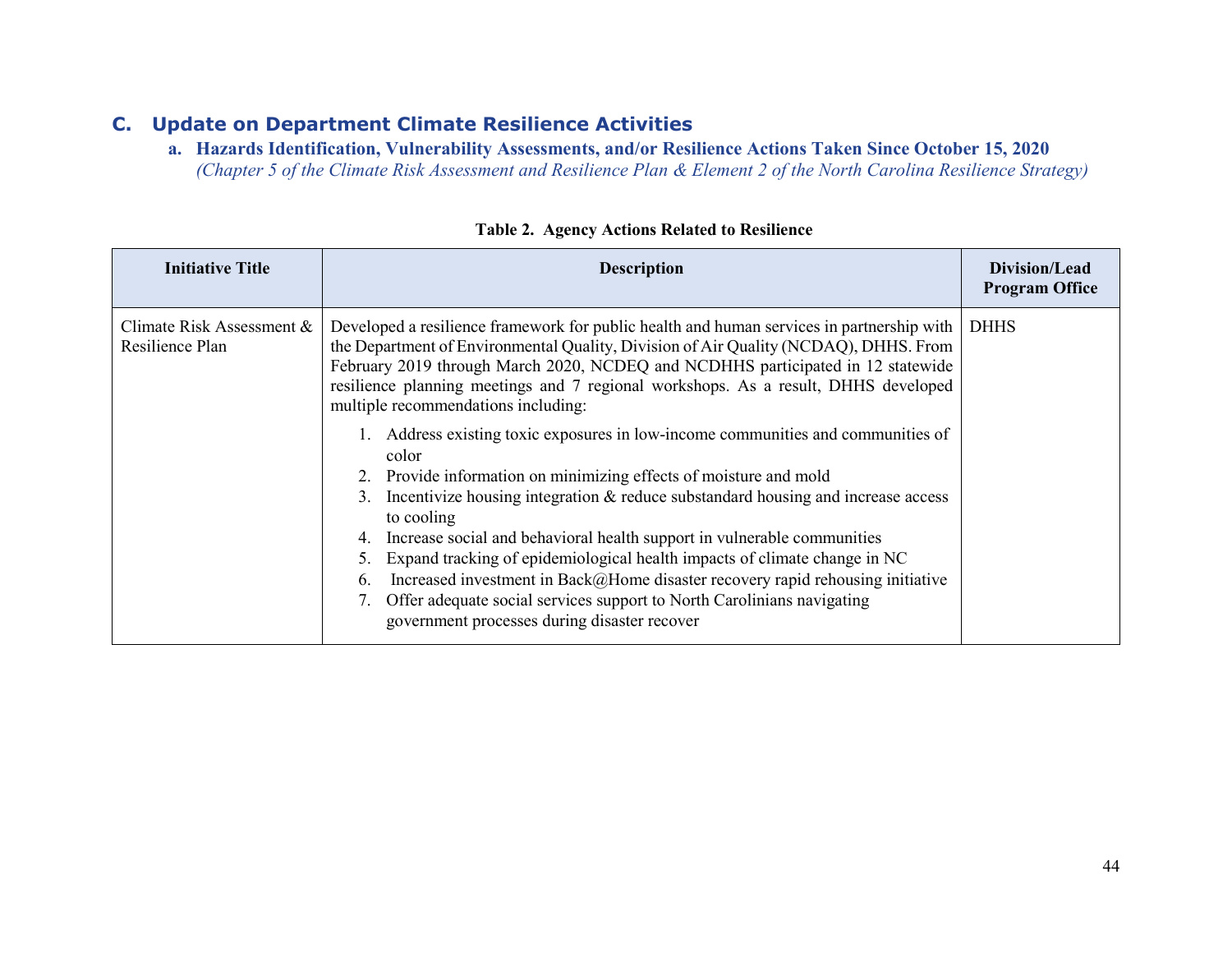# **b. Actions taken or planned to address Climate Justice and Equity**

| <b>Initiative Title</b>           | <b>Description</b>                                                                                                                                                                                                                                                                                                                                                                                                                          | <b>Division/Lead</b><br><b>Program Office</b> |
|-----------------------------------|---------------------------------------------------------------------------------------------------------------------------------------------------------------------------------------------------------------------------------------------------------------------------------------------------------------------------------------------------------------------------------------------------------------------------------------------|-----------------------------------------------|
| Climate Justice and Equity        | Continued conversations and work to build resilience in the context of addressing existing<br>toxic exposures, such as hazardous waste in water or homes, in low-income communities<br>and communities of color. Provided content to and shared EO 246 on environmental justice.<br>Identified environmental justice leadership within DHHS.                                                                                                | <b>DHHS</b>                                   |
| Equity in Response to<br>COVID-19 | DHHS continues to serve as the lead agency for the COVID-19 pandemic and uses a data<br>driven approach to address the inequitable impacts we see from COVID-19. Closing these<br>disparity gaps is important to mitigating the impacts of climate change on our most<br>vulnerable communities.                                                                                                                                            | <b>DHHS</b>                                   |
|                                   | DHHS continues to provide increased social and behavioral supports across communities<br>during COVID-19 response. Provided unprecedented health guidance to protect a wide<br>array of North Carolinians in the pandemic,                                                                                                                                                                                                                  |                                               |
|                                   | DHHS created a COVID workgroup during 2020, and this work has continued into 2022.<br>This workgroup focuses on HMPs and includes internal DHHS staff and contractors and<br>external partners from community groups, advocacy organizations, health care providers<br>and academic institutions.                                                                                                                                           |                                               |
|                                   | DHHS hired a Chief Health Equity Officer, the new Interagency Leadership Team<br>representative, and pledged to support health equity by using and sharing high-level data<br>about race, ethnicity, language, and gender to inform best practices to promote health equity,<br>reporting race and ethnicity data for all COVID-19 vaccinations, and establishing<br>accountability mechanisms to strategically address health disparities. |                                               |
|                                   | DHHS's Office of Procurement, Contracts and Grants has reached out to virtually educate<br>the vendor community in efforts to expand the Department's reach given the unique needs<br>of the pandemic and its work to ensure vendors reflect the communities served:                                                                                                                                                                        |                                               |
|                                   | 1. A virtual educational session on understanding contracting with the State of NC;<br>and                                                                                                                                                                                                                                                                                                                                                  |                                               |

#### **Table 3. Agency Actions Related to Climate Justice and Equity**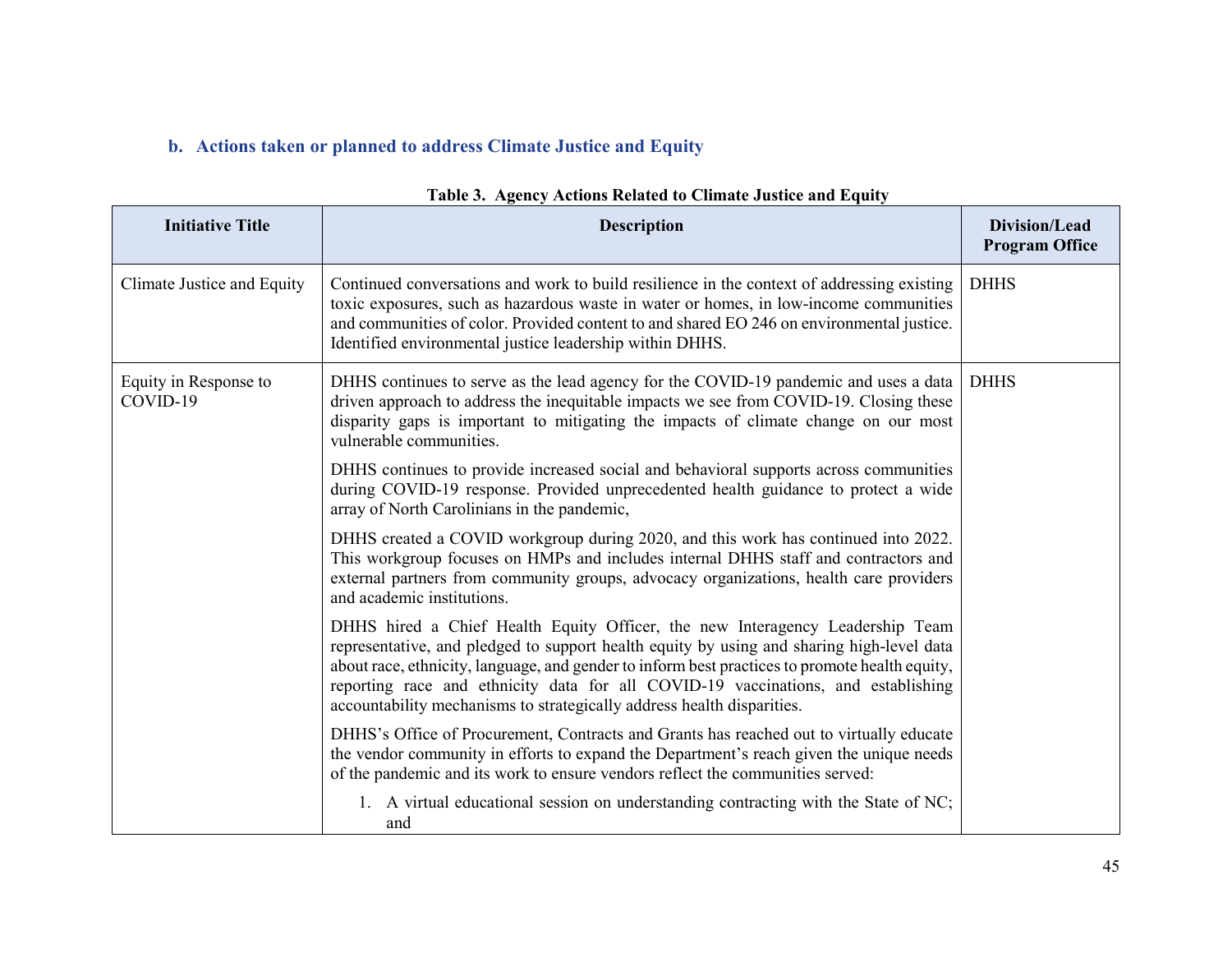| <b>Initiative Title</b> | <b>Description</b>                                                                                                                                                                                                                                                                                                      | Division/Lead<br><b>Program Office</b> |
|-------------------------|-------------------------------------------------------------------------------------------------------------------------------------------------------------------------------------------------------------------------------------------------------------------------------------------------------------------------|----------------------------------------|
|                         | Virtual preproposal conferences to walk through the competitive solicitation<br>document and offer attendees an opportunity to ask questions; and<br>3. Begin drafting debriefing procedures and an implementation strategy to allow<br>unsuccessful vendors to understand why its proposal was not selected for award. |                                        |

### **c. Actions taken or planned to take to assist communities served**

| <b>Initiative Title</b>          | <b>Description</b>                                                                                                                                                                                                                                                                                                      | Division/Lead<br><b>Program Office</b> |
|----------------------------------|-------------------------------------------------------------------------------------------------------------------------------------------------------------------------------------------------------------------------------------------------------------------------------------------------------------------------|----------------------------------------|
| Seeking additional support       | Continue to educate on benefits of additional support for DHHS programs below.<br>Additional funding for infectious disease tracking has been obtained for COVID-19.<br>Building Resilience Against Climate Effects program<br>Back@Home program<br>3. Mold and moisture education<br>Infectious disease tracking<br>4. | <b>DHHS</b>                            |
| Climate and health<br>adaptation | Continued adaptation projects in heat-related illness surveillance, heat-health alert systems,<br>and wildland fire elementary education                                                                                                                                                                                | DHHS/DPH/OEEB                          |
| Disaster Response Efforts        | The DHHS has continued to respond to disasters facing the State, addresses their impact<br>and provides staff in a variety of public services. DHHS has continued its lead agency role<br>with primary responsibility for the COVID-19 pandemic.                                                                        | <b>DHHS</b>                            |

### **Table 4. Agency Actions Related to Community Assistance**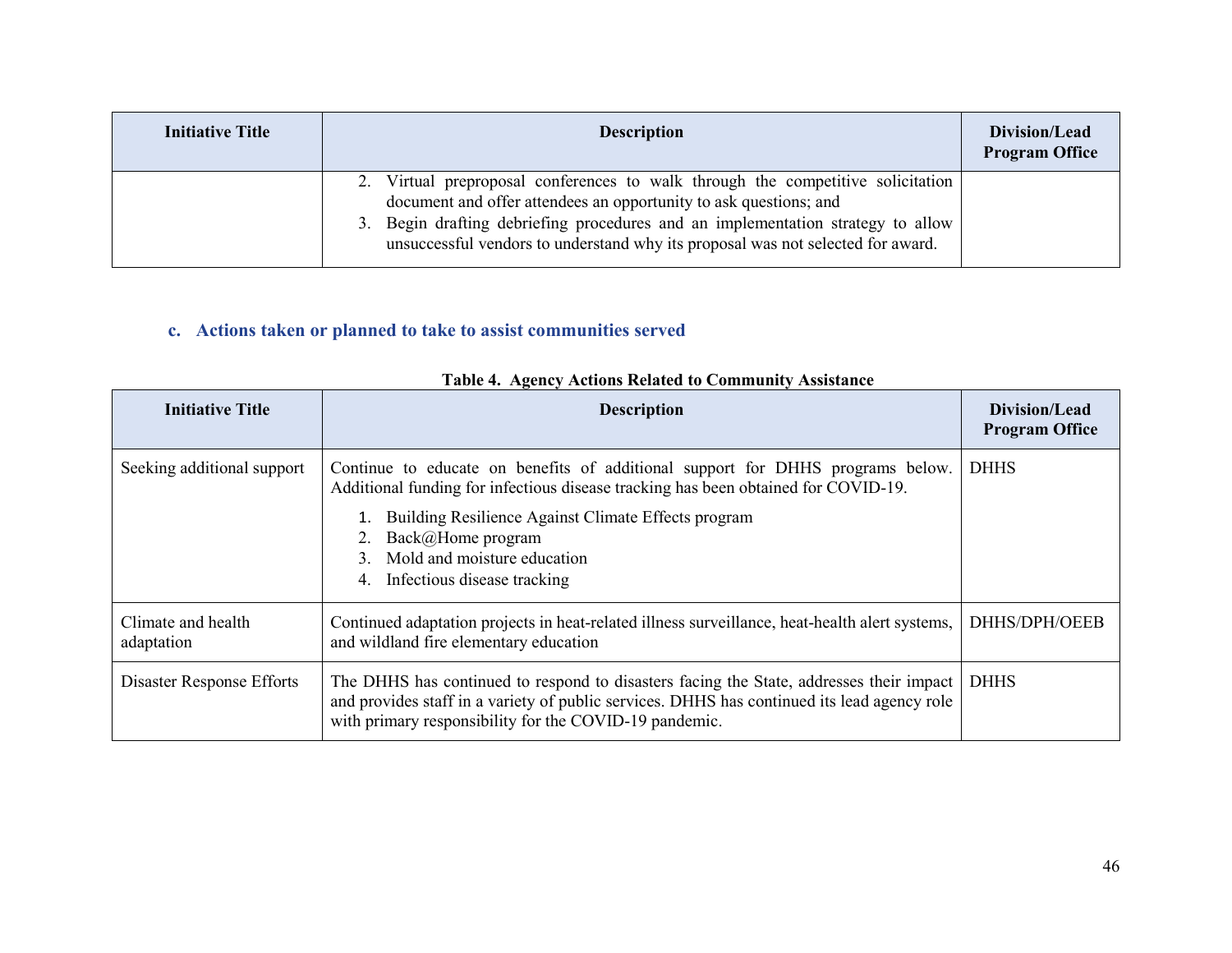# **III. Department of Public Safety**

## **A. Message from the Secretary**

The Department of Public Safety continues to prioritize all facets of Governor Cooper's Executive Order 80 that are related to our mission, and to expand our vision to achieve new success in delivering on the Order's promise. The divisions of this agency work to reduce their carbon footprint by producing energy and water savings in facilities, reducing dependence on internal combustion vehicles, managing the natural resources in our possession, and promoting resiliency in communities across the State.

#### **Energy and Water Savings – Prison Facilities**

Our Utility Consumption Reduction plan includes converting all our interior and exterior lighting to LED via our "LED in '23!" campaign. We are on track to complete this task by the end of fiscal year 2023- 2024. The Division of Prisons' largest utility spend is for water and sewer. Water management systems for use in correctional facility settings can reduce water waste and abuse by over 50%. To this end we are pursuing a performance contract for six of our largest correctional facilities with a focus on these systems as well as LED lighting. Funding has always been a challenge for energy and water efficiency projects, but OSBM's decision to set aside \$30 million of the Repair and Renovation budget for projects to meet this goal will help tremendously. We are aggressively seeking our share of those funds to make our vision of energy efficiency a reality.

With more technical and engineering staff we will be able to take our vision to the next level. We intend to take our part in the efforts in EO 246 to develop a clean energy-focused workforce.

#### **Fleet Electrification**

Electrification of the Public Safety fleet is challenging given our mission. The ZEVs currently available through State Term Contract are not feasible for law enforcement purposes because there are no commercially available cages for transporting individuals under arrest, and our employees' safety is a paramount concern for us. We are meeting regularly with Divisions of Motor Fleet Management and Purchase and Contract in the Department of Administration to expand the offerings on the State Term Contract.

Motor Fleet Management identified approximately 175 assigned vehicles in our fleet that could be replaced with a ZEV based on utilization, but due to the nature of our work, often transporting offenders, we were not able to place those ZEVs. However, in offering a hybrid alternative, we successfully replaced over 300 gas-powered vehicles with Toyota Camry hybrids cutting our carbon emissions for those vehicles by half.

#### **Managing Natural Resources**

The Department owns approximately 36,000 acres in North Carolina. Through the work of the Governor's Climate Council, our agency has learned about ways that land can be used to absorb carbon, making as much of a contribution to reducing greenhouse gases in our atmosphere as electric vehicles. We have worked closely with the Natural Heritage Program in the Department of Natural and Cultural Resources to create a strategy to leverage our property to maximize carbon sequestration. We have dedicated over 40 acres of swampland in Robeson County as a natural heritage preserve that will absorb carbon and protect species of wildlife unique to the Lumber River. We are engaged in ongoing efforts to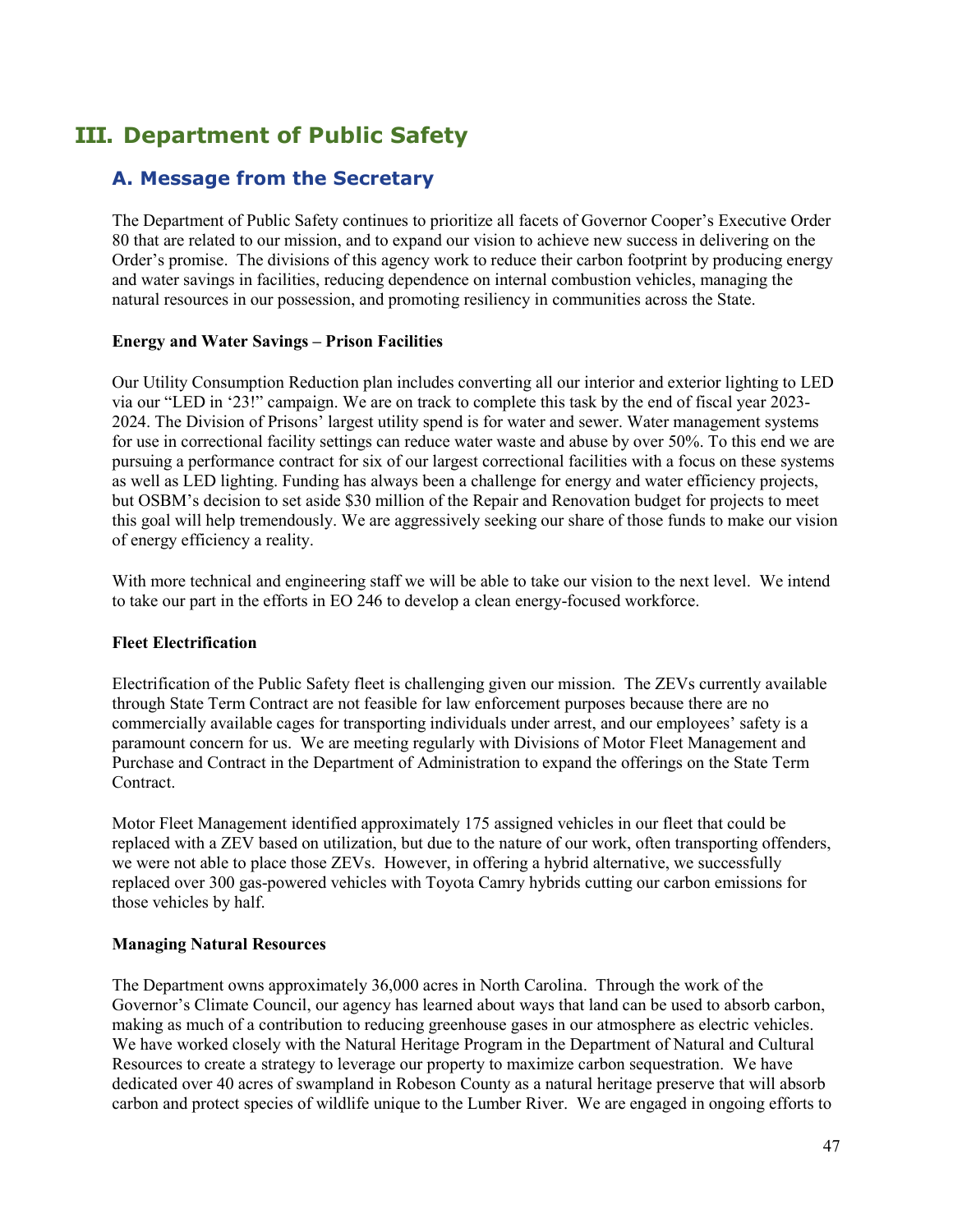work with specialists in forest management to ensure maximum advantage from our acres of deciduous forest. Our learning and commitment will only expand as we continue to interact with our partners in the Departments of Environmental Quality and Natural and Cultural Resources.

#### **Office of Recovery and Resiliency**

DPS also contains the NC Office of Recovery and Resiliency (NCORR), which has primary responsibility for ensuring that federal disaster recovery dollars, specifically Community Development Block Grant – Disaster Recovery (CDBG-DR) and CDBG – Mitigation (CDBG-MIT) funds from the U.S. Department of Housing and Urban Development, are invested in ways that make our communities less vulnerable and more prepared to bounce back from future disasters. NCORR's Resilience Team staffs the State Disaster Recovery Task Force (SDRTF), the Interagency Resilience Team, and the newly created Stream Management and Flood Reduction Interagency Working Group. As part of that work, NCORR is leading various subcommittees of the SDRTF through developing recommendations for how to administer CDBG-DR and CDBG-MIT planning funds to support state-wide climate resilience,

The Resilience Team, in partnership with NC Rural Center and various councils of government, launched a program under the NC Resilient Communities umbrella—Regions Innovating for Strong Economies and Environment (RISE) Program this year, working with nine regions in the eastern half of the state to complete climate vulnerability assessments and identify priority projects to reduce risk and increase resilience to hurricanes, flooding, and other extreme weather events. The Resilience Team is also developing a guide for building community resilience, and continues to advise all branches of state government, including the Governor's Office, on climate adaptation and resilience.

In addition to supporting local governments, NCORR's programs serve residents, helping communities rebuild in a safe, equitable manner. NCORR's housing recovery programs are especially designed to serve low- and moderate-income households. The agency has committed to funding more than 1,000 new affordable housing units in regions of the state hit by Hurricanes Matthew and Florence. In addition, NCORR has a partnership with the North Carolina Housing Finance Agency to construct affordable housing outside the floodplain in several counties.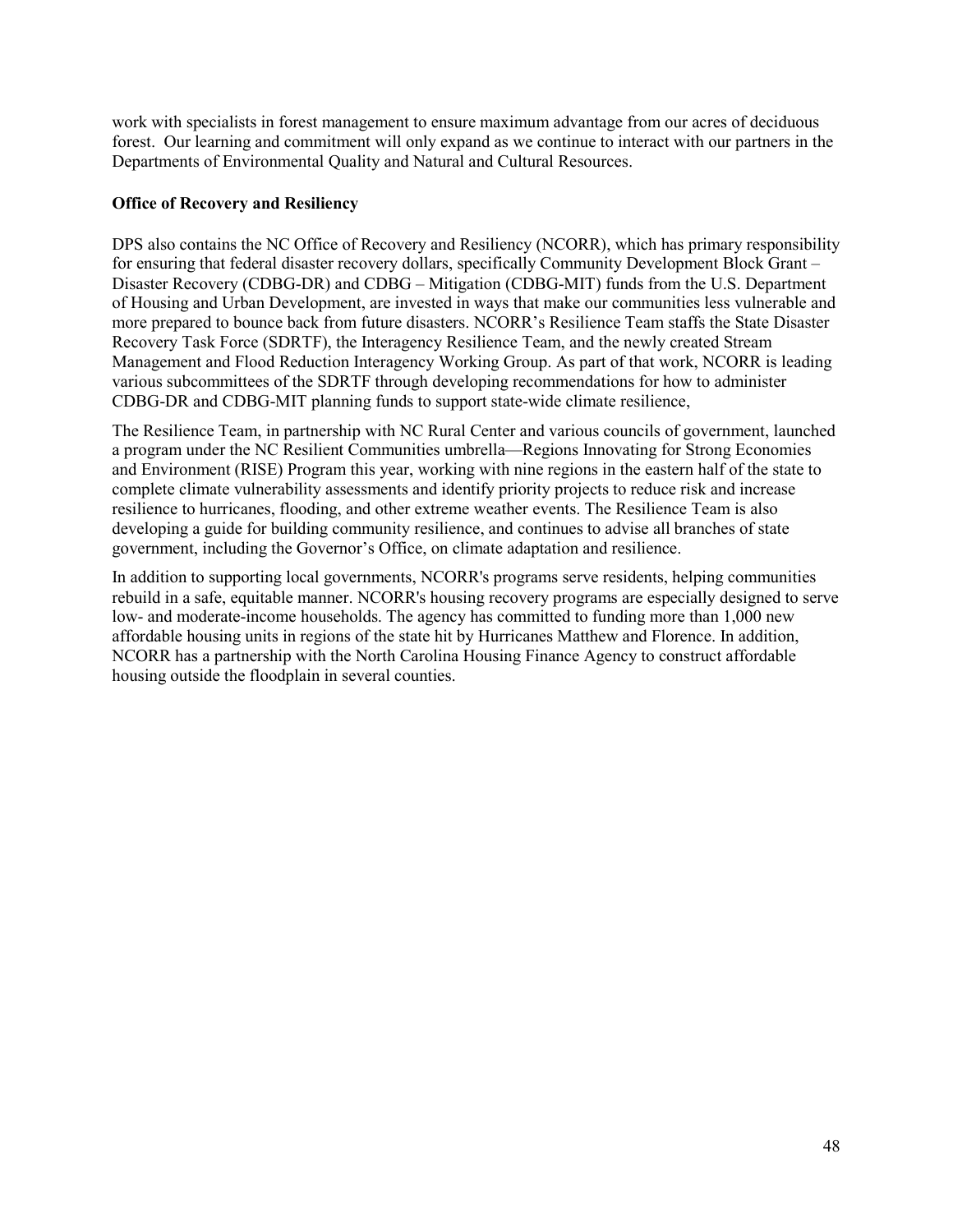| Category                                                                                  | <b>Summary of Initiative / Accomplishments</b>                                                                                                                                                                                                                                                                                                                                                                                                                                                                                                                                                                                                                                                                                                                                                            | <b>Division/Program Office</b>                                             |
|-------------------------------------------------------------------------------------------|-----------------------------------------------------------------------------------------------------------------------------------------------------------------------------------------------------------------------------------------------------------------------------------------------------------------------------------------------------------------------------------------------------------------------------------------------------------------------------------------------------------------------------------------------------------------------------------------------------------------------------------------------------------------------------------------------------------------------------------------------------------------------------------------------------------|----------------------------------------------------------------------------|
| Agency Fleet Zero<br>Emission Vehicle /<br>Electric<br>Infrastructure (EO80<br>Section 7) | Transition 25% of Prison's fleet convertible vehicles to zero emission vehicles by<br>$\bullet$<br>2025. Out of 1600 vehicles, 1000 could be substituted. This amount to approximately<br>250 vehicles we will need to convert to EV.<br>By 2022, increase Prison owned Level 2 and DC Fast charging infrastructure to 25%<br>$\bullet$<br>of Prison owned Facilities to include Regional Offices and Regional Maintenance<br>yard.<br>Deploy ZEV Security Patrol vehicles at no less than (5) facilities by the end of 2022.<br>$\bullet$<br>Deploy EV Transit passenger vans and maintenance vans when available.<br>Advocate for greater diversity of available electric vehicles on state contract.                                                                                                   | <b>NCDPS Adult</b><br>Corrections                                          |
| <b>Agency Building</b><br><b>Utility Consumption</b><br>Reduction (EO80<br>Section 8)     | FY 2017-2018 to FY 2020-2021:<br><b>Exterior Lighting:</b><br>Replaced ~62% of all our exterior lights. Exterior lighting at<br>correctional facilities have a significant impact on our energy costs and<br>usage and can be over 10% of our overall site energy costs<br>Invested over \$2.9M (\$2.6M Opt-out funds, \$.3M in department<br>funds) in wholesale replacement of outdoor lighting, impacting 48 DOP<br>correctional facilities resulting in an annual reduction of 28,600<br>MMBTUs and annual savings of over \$640k<br>Interior Lighting:<br>Invested over \$280K of Opt-out and department funds towards<br>interior lighting resulting in wholesale lighting replacements at five<br>facilities resulting in an annual reduction of 8,220 MMBTUs and annual<br>savings of over \$195k | <b>NCDPS</b> and Adult<br>Corrections (Prisons and<br>Central Engineering) |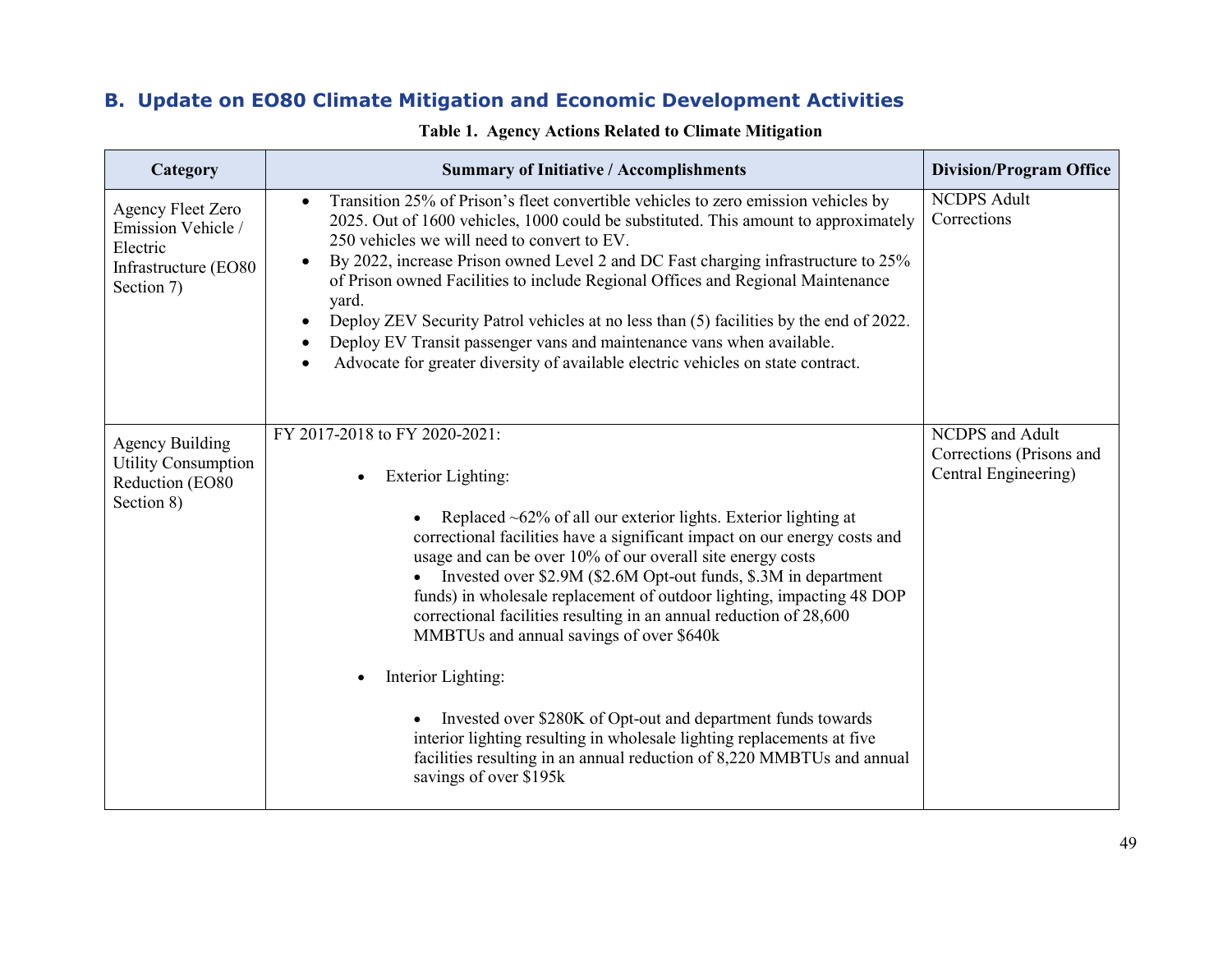| Category                                                   | <b>Summary of Initiative / Accomplishments</b>                                                                                                                                                                                                                                                                                                                                                                                                                                                                                                                    | <b>Division/Program Office</b>                                             |
|------------------------------------------------------------|-------------------------------------------------------------------------------------------------------------------------------------------------------------------------------------------------------------------------------------------------------------------------------------------------------------------------------------------------------------------------------------------------------------------------------------------------------------------------------------------------------------------------------------------------------------------|----------------------------------------------------------------------------|
|                                                            | <b>Water Leaks</b><br>Repaired water leaks resulting in $\sim$ 45,500 kgals per year and $\sim$ \$735k<br>in yearly savings                                                                                                                                                                                                                                                                                                                                                                                                                                       |                                                                            |
|                                                            | FY 2021-2022:<br>Investing over \$400k for additional exterior LED lighting retrofits.<br>Investing over \$125k for additional interior LED lighting retrofits<br>Investing over \$250k in building management system (BMS upfits)<br>RFP for performance contracting for our six Thousand Cell Correctional<br>facilities with a focus on water management systems and LED lighting<br>retrofits/replacements<br>Monthly facilities management roundtables to discuss Performance Driven<br>Maintenance topics.                                                  |                                                                            |
| <b>Other Conversation</b><br>and Efficiency<br>Initiatives | In the process of hiring a water manager to oversee our water management<br>and leak program.<br>In the process of hiring a building management systems manager<br>North Carolina Clean Energy and Technology Center has partnered with<br>NCDPS to complete a comprehensive solar assessment of all possible sites.<br>Primary for is to obtain meaningful GHG reduction at an acceptable payback<br>(Simple payback, SIR, ROI) to assist with meeting Executive 80 requirements-<br>40% by 2025 compared with 2005 levels and bring solar to Adult Corrections. | <b>NCDPS</b> and Adult<br>Corrections (Prisons and<br>Central Engineering) |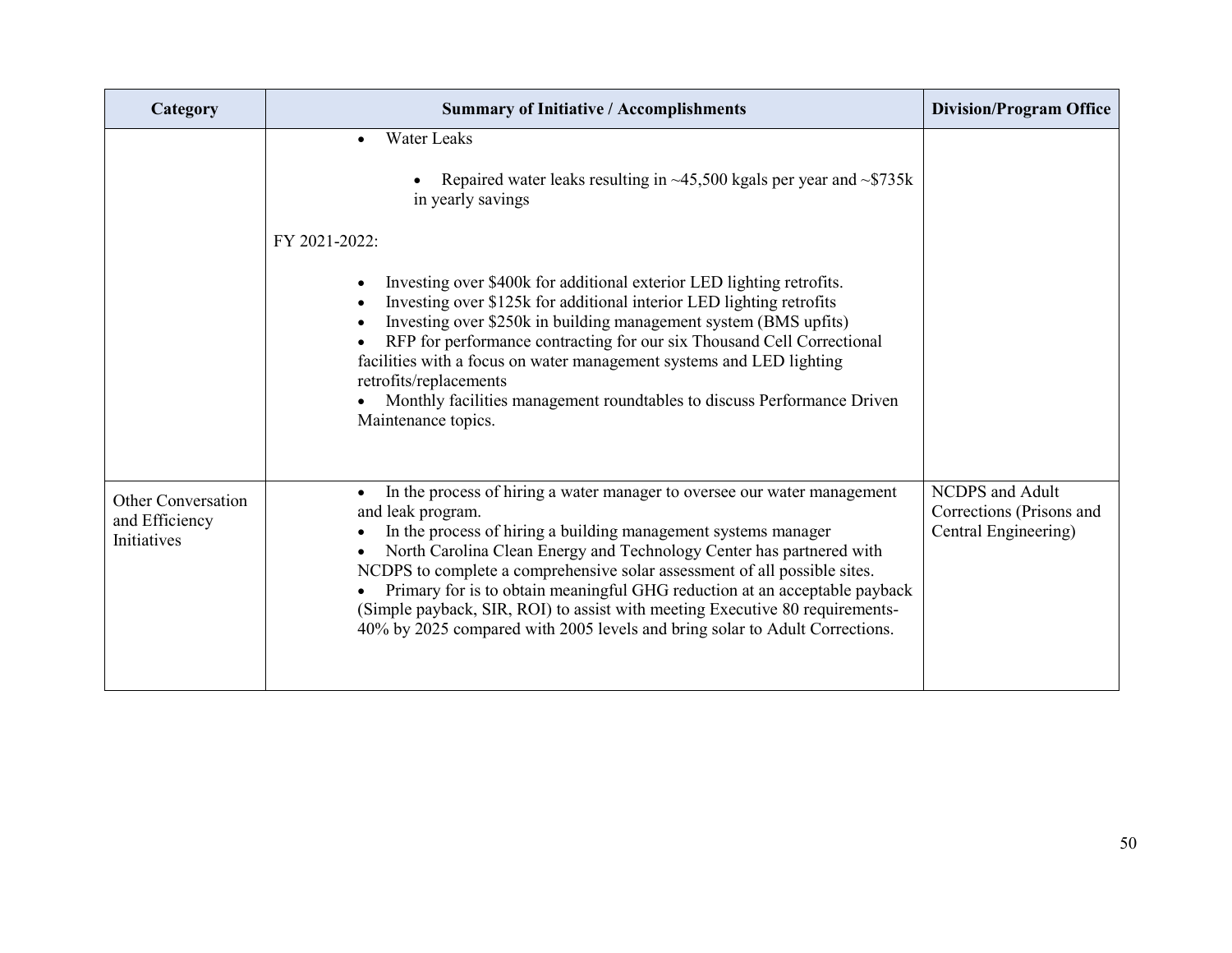**a. Hazards Identification, Vulnerability Assessments, and/or Resilience Actions Taken Since October 15, 2020** *(Chapter 5 of the Climate Risk Assessment and Resilience Plan & Element 2 of the North Carolina Resilience Strategy)*

| <b>Initiative Title</b>                                                    | <b>Description</b>                                                                                                                                                                                                                                                                                                                                                                                                                                                                                                                                                                                          | Division/Lead<br><b>Program Office</b>     |
|----------------------------------------------------------------------------|-------------------------------------------------------------------------------------------------------------------------------------------------------------------------------------------------------------------------------------------------------------------------------------------------------------------------------------------------------------------------------------------------------------------------------------------------------------------------------------------------------------------------------------------------------------------------------------------------------------|--------------------------------------------|
| Interagency Resilience<br>Team                                             | NCORR regularly convenes the Interagency Resilience Team, pursuant to Chapter 7 of the<br>2020 North Carolina Climate Risk Assessment and Resilience Plan, to facilitate<br>interagency communication on building resilience internally and statewide.                                                                                                                                                                                                                                                                                                                                                      | NC Office of<br>Recovery and<br>Resiliency |
| <b>Agency Resilience Strategy</b><br>Reports                               | NCORR guides State agencies as they submit their annual Agency Resilience Strategy<br>reports, which are called for in the 2020 Climate Risk Assessment and Resilience Plan<br>(2020 Plan). The reports outline agencies' current and planned actions to increase<br>resilience and describes progress on implementing strategies identified in the 2020 Plan.                                                                                                                                                                                                                                              | NC Office of<br>Recovery and<br>Resiliency |
| Stream Management and<br><b>Flooding Reduction</b><br><b>Working Group</b> | NCORR is in the process of establishing an intergovernmental working group composed<br>of representatives from DEQ and other relevant state agencies, local governments, and<br>other stakeholders to identify legislative, economic, jurisdictional, and other challenges<br>related to stream management and flooding reduction. NCORR will report biannually to<br>the Joint Legislative Commission on Governmental Operations and the Fiscal Research<br>Division regarding the findings and recommendations of the working group. These actions<br>fulfill § 143B-1041 of the 2021 Appropriations Act. | NC Office of<br>Recovery and<br>Resiliency |

#### **Table 2. Agency Actions Related to Resilience**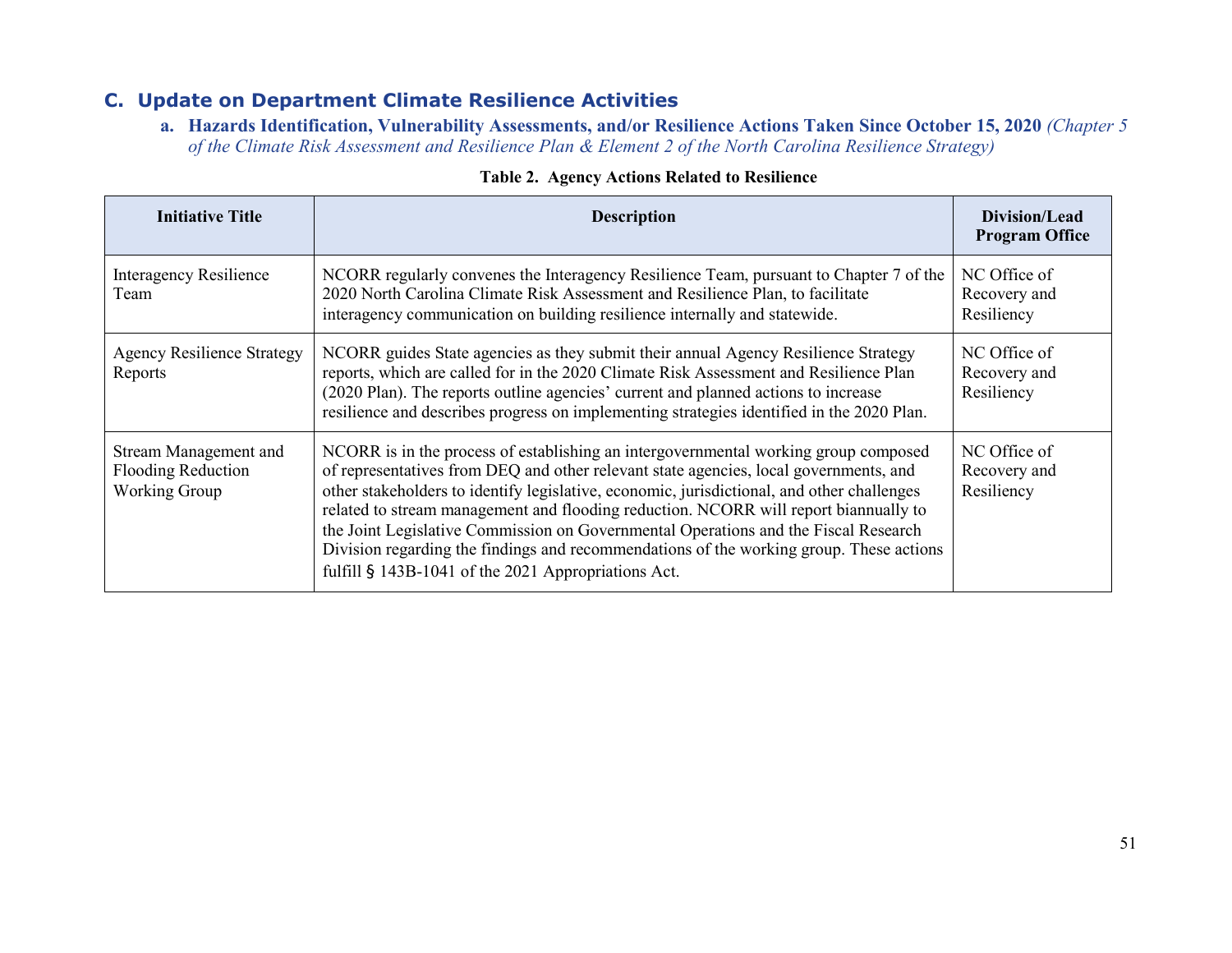## **b. Actions taken or planned to address Climate Justice and Equity**

### **Table 3. Agency Actions Related to Climate Justice and Equity**

| <b>Initiative Title</b>                   | <b>Description</b>                                                                                                                                                                                                                                                                                                                                                                                                                                                                                                                                                                                                                                                                                                           | Division/Lead<br><b>Program Office</b>     |
|-------------------------------------------|------------------------------------------------------------------------------------------------------------------------------------------------------------------------------------------------------------------------------------------------------------------------------------------------------------------------------------------------------------------------------------------------------------------------------------------------------------------------------------------------------------------------------------------------------------------------------------------------------------------------------------------------------------------------------------------------------------------------------|--------------------------------------------|
| Affordable Housing<br>Planning Initiative | NCORR has partnered with the University of North Carolina's Development Finance<br>Initiative to help identify locations across the sixteen counties most impacted and<br>distressed by Hurricane Matthew and Florence impacts. The study will inform NCORR's<br>affordable housing strategy as it seeks to locate housing that addresses the critical<br>affordable housing need and creates housing that suites the character of the impacted area<br>and ensures sustainable, resilient affordable housing stock.                                                                                                                                                                                                         | NC Office of<br>Recovery and<br>Resiliency |
| <b>Infrastructure Recovery</b><br>Program | NCORR works with local municipalities impacted by Hurricane Matthew to restore<br>damaged critical infrastructure. These projects include flood gates, drainage repairs,<br>access roads, water tanks, generators, and various other improvements identified by the<br>city or county as a critical need. The program also includes significant site development<br>on a 53-acre site in Princeville, NC, to help establish long-term resilience and community<br>viability.                                                                                                                                                                                                                                                 | NC Office of<br>Recovery and<br>Resiliency |
| Multi-Family Rental<br>Housing            | In 2021, NCORR committed to funding more than 1,000 new affordable housing units in<br>regions of the state hit by Hurricanes Matthew and Florence. Approximately \$53.5 million<br>of the state's HUD Community Development Block Grant-Disaster Recovery funds are<br>being used in partnership with the N.C. Housing Finance Agency, public housing<br>authorities in the cities of Lumberton and Wilson, and Cumberland County government to<br>increase safe, affordable housing opportunities for low-to-moderate income households.<br>The agency has committed to building additional units in Fayetteville, Goldsboro,<br>Brunswick County, Columbus County, Craven County, Edgecombe County, and Onslow<br>County. | NC Office of<br>Recovery and<br>Resiliency |
| <b>Public Housing Restoration</b><br>Fund | Through this fund, NCORR repairs and replaces affordable housing that was impacted by<br>Hurricane Matthew and Hurricane Florence. The intent of this program is to provide<br>recovery funding to storm-impacted public housing authorities to relocate public housing<br>units out of harm's way.                                                                                                                                                                                                                                                                                                                                                                                                                          | NC Office of<br>Recovery and<br>Resiliency |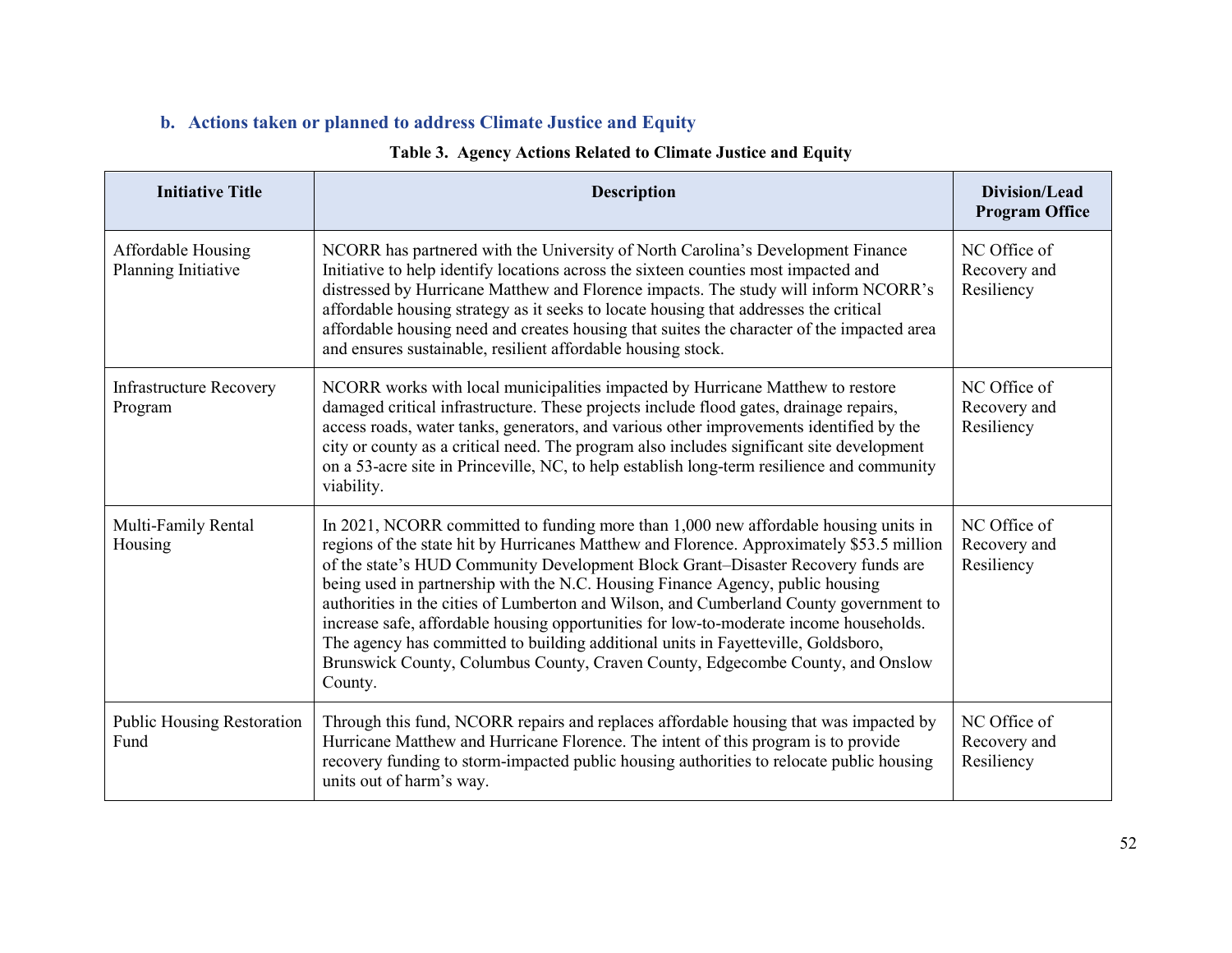| <b>Initiative Title</b>                    | <b>Description</b>                                                                                                                                                                                                                    | Division/Lead<br><b>Program Office</b>     |
|--------------------------------------------|---------------------------------------------------------------------------------------------------------------------------------------------------------------------------------------------------------------------------------------|--------------------------------------------|
| ReBuild NC – Homeowner<br>Recovery Program | NCORR administers the ReBuild NC Homeowner Recovery Program, North Carolina's<br>long-term disaster recovery program, to repair and elevate storm-damaged homes. This<br>effort primarily serves low- and moderate-income homeowners. | NC Office of<br>Recovery and<br>Resiliency |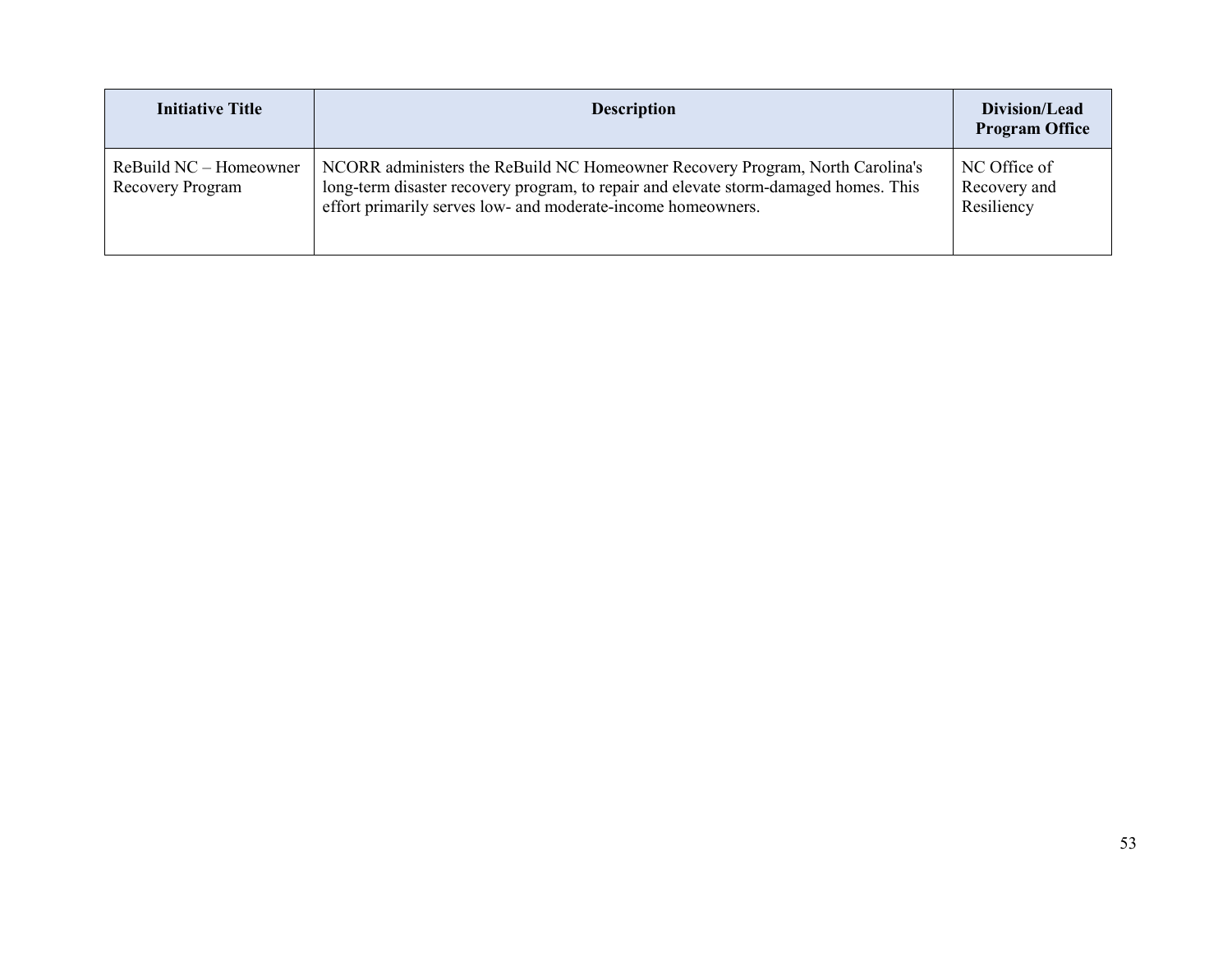## **c. Actions taken or planned to take to assist communities served**

| <b>Initiative Title</b>                                                         | <b>Description</b>                                                                                                                                                                                                                                                                                                                                                                                                                                                                                     | Division/Lead<br><b>Program Office</b>     |
|---------------------------------------------------------------------------------|--------------------------------------------------------------------------------------------------------------------------------------------------------------------------------------------------------------------------------------------------------------------------------------------------------------------------------------------------------------------------------------------------------------------------------------------------------------------------------------------------------|--------------------------------------------|
| NC Resilient Communities<br>Planning Guide                                      | The guide will empower local and regional leaders, including government officials as well<br>as business, nonprofit, and community leaders, to understand their climate vulnerabilities<br>and develop shared priorities for action. This project is also part of RISE, within the North<br>Carolina Resilient Communities program.                                                                                                                                                                    | NC Office of<br>Recovery and<br>Resiliency |
| <b>Online Resilience Resource</b><br>Center                                     | NCORR, in partnership with DEQ and several environmental nonprofits, is developing an<br>online climate resilience clearinghouse for local governments and community leaders. The<br>tool is called for in Chapters 4, 6, and 7 of the 2020 North Carolina Climate Risk<br>Assessment and Resilience Plan (2020 Plan) and in the North Carolina Natural and<br>Working Lands Action Plan.                                                                                                              | NC Office of<br>Recovery and<br>Resiliency |
| ReBuild $NC -$ Transition to<br>Modular Homes from<br><b>Manufactured Homes</b> | NCORR transitioned its home replacement program from providing manufactured housing<br>to providing modular housing. Modular housing is more durable and resilient to climate<br>hazards; solid foundations also increase the durability of the housing units.                                                                                                                                                                                                                                         | NC Office of<br>Recovery and<br>Resiliency |
| ReBuild NC - Strategic<br><b>Buyout Program</b>                                 | NCORR administers the ReBuild NC Strategic Buyout Program, which is a voluntary<br>program that purchases properties that are at-risk for flooding, turning them into deed-<br>restricted greenspace. The Strategic Buyout Program engages closely with local<br>governments and communities to identify contiguous areas that are good fits for the<br>program, and the program offers generous financial incentives to encourage applicants to<br>move to places that are less at-risk for flooding. | NC Office of<br>Recovery and<br>Resiliency |
| <b>RISE Regional Resilience</b><br>Portfolio Program                            | In partnership with NC Rural Center, NCORR launched the Regions Innovating for Strong<br>Economies and Environment (RISE) Regional Resilience Portfolio Program to address the<br>need for local capacity building around long-term disaster recovery and resilience<br>planning and implementation. With input from local stakeholders, the program will<br>produce climate vulnerability assessments and priority resilience project portfolios in nine                                              | NC Office of<br>Recovery and<br>Resiliency |

### **Table 4. Agency Actions Related to Community Assistance**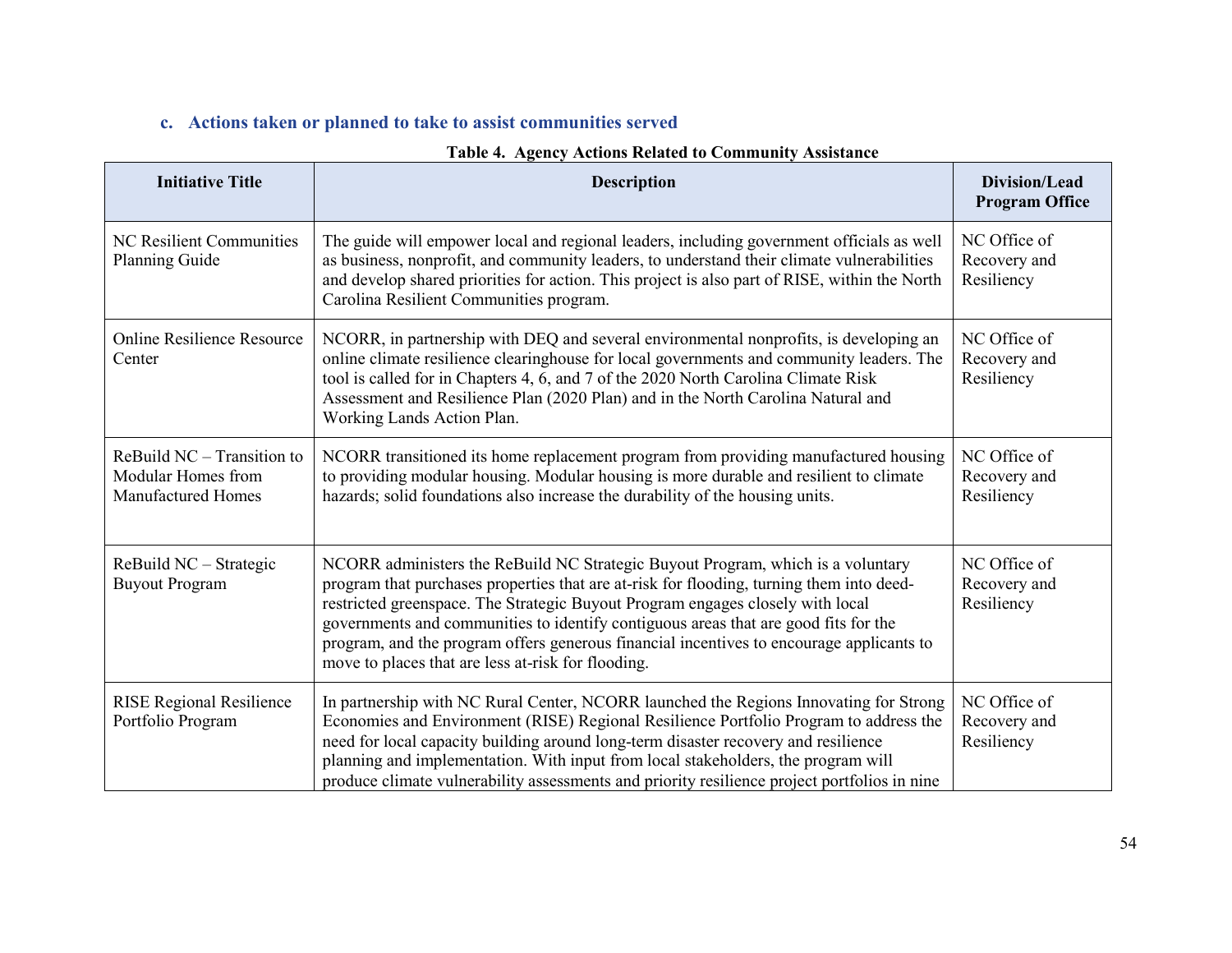| <b>Initiative Title</b> | <b>Description</b>                                                                                                                               | Division/Lead<br><b>Program Office</b> |
|-------------------------|--------------------------------------------------------------------------------------------------------------------------------------------------|----------------------------------------|
|                         | regions across the eastern half of the state. RISE is part of the North Carolina Resilience<br>Communities program, run in partnership with DEQ. |                                        |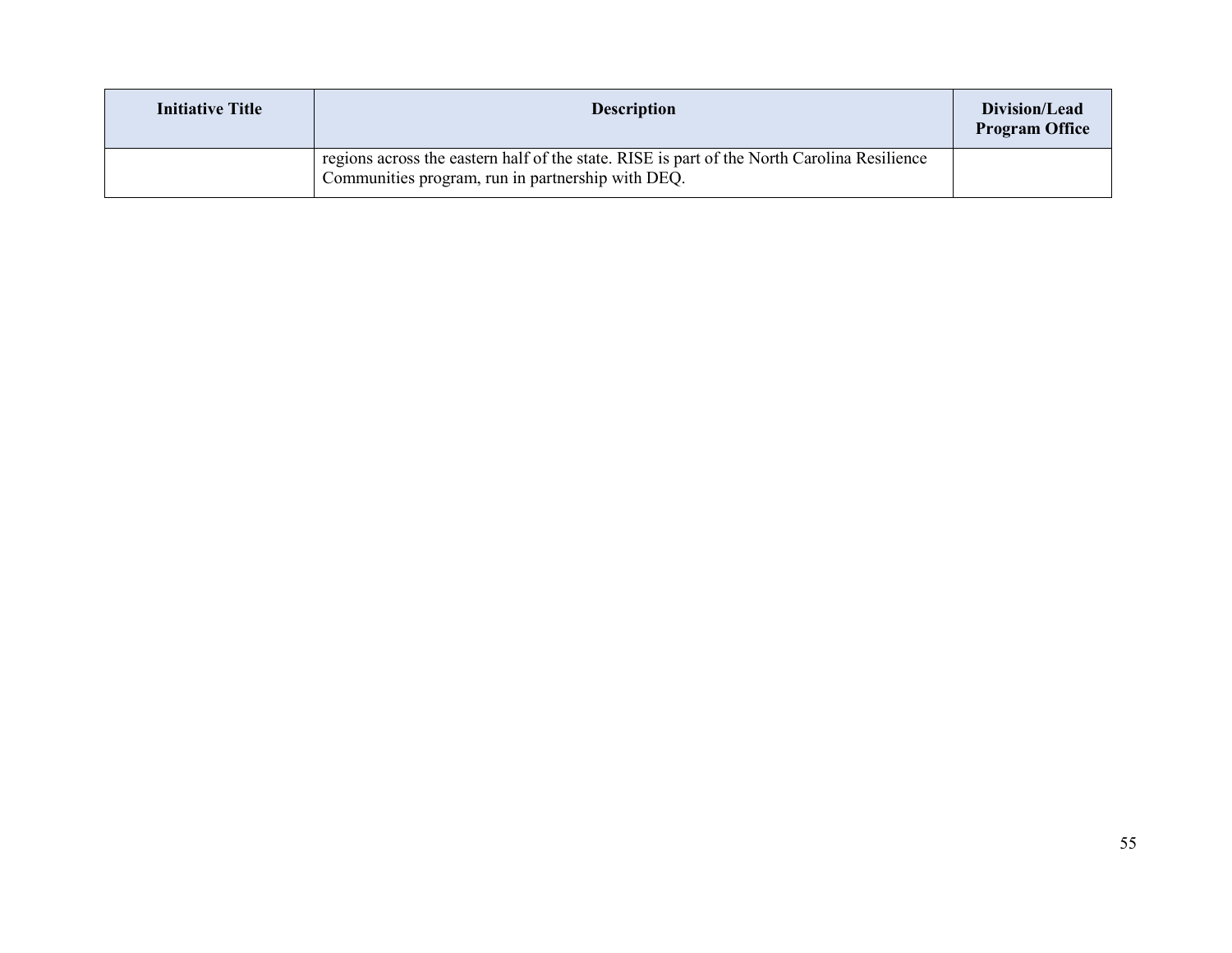# **IV. Department of Revenue**

## **A. Message from the Secretary**

The Department of Revenue (DOR) administers the tax laws and collects taxes due in an impartial, consistent, secure, and efficient manner to fund public services benefitting the people of North Carolina. As a cabinet agency, the Department is fully committed to supporting Executive Order 80 and working with other agencies to meet the established goals:

- Reduce statewide greenhouse gas emissions to 40% below 2005 levels
- Increase the number of registered, zero-emission vehicles to at least 80,000
- Reduce energy consumption per square foot in state-owned buildings by at least 40% from fiscal year 2002-2003 levels

The agency has focused on several areas in support of Executive Order 80 to include promoting electronic filing, replacing older equipment, analyzing officespace requirements, analyzing long term vehicle leases and identifying opportunities for increased teleworking.

In March 2020, an estimated 5% of the agency was part-time or full time teleworking. As a result of COVID19, the agency had to quickly take action to move employees to teleworking while maintaining agency operations and service levels. To date, approximately 90% of employees are teleworking. At this point the agency plans to continue offering teleworking to employees due to the positive impact on the environment as well as providing an added benefitfor the employee.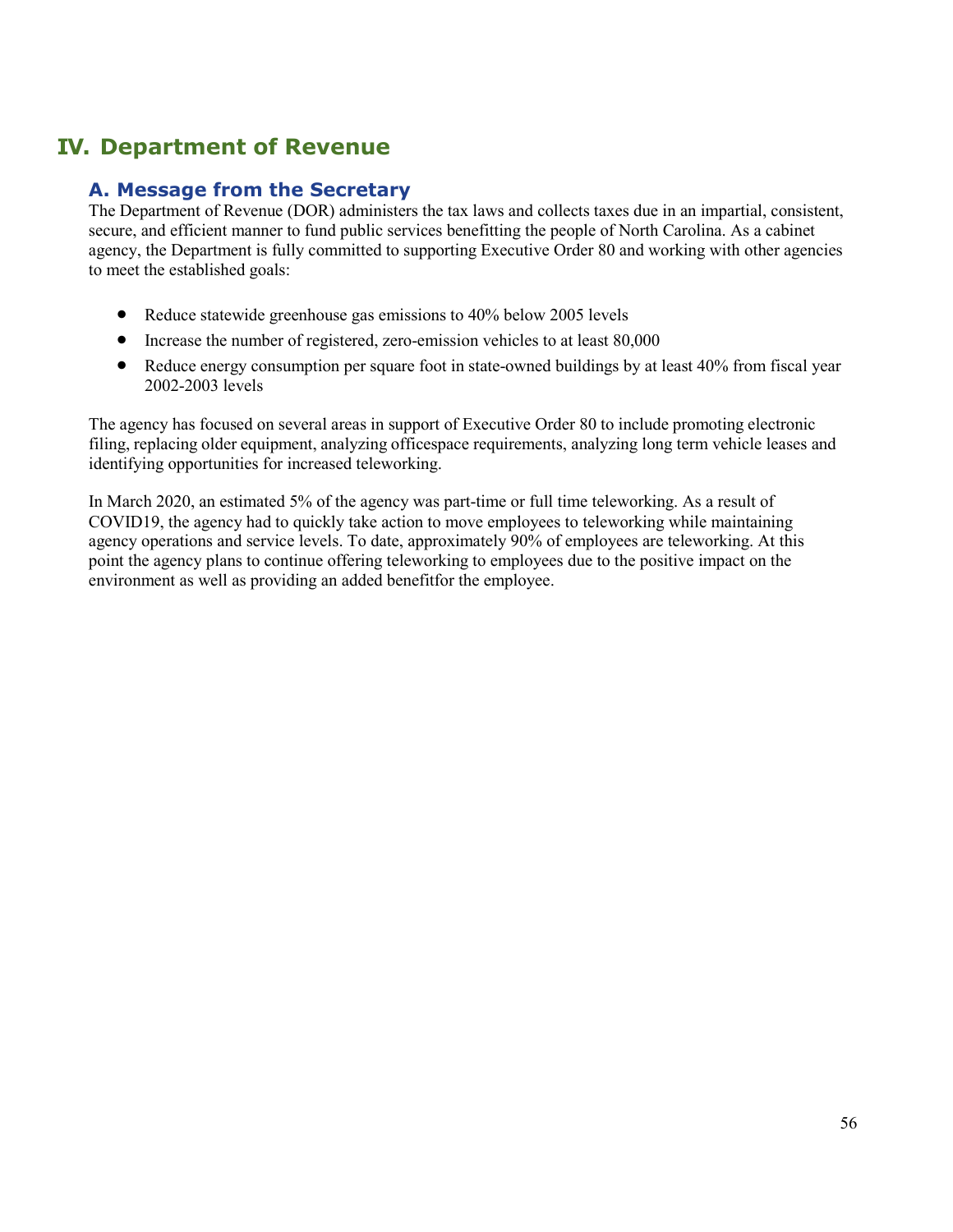| Category                                                                              | <b>Summary of Initiative / Accomplishments</b>                                                                                                                                                                                                                                                                                                                                                                                                                                                                                                                                                                     | <b>Division/Program Office</b>                                      |
|---------------------------------------------------------------------------------------|--------------------------------------------------------------------------------------------------------------------------------------------------------------------------------------------------------------------------------------------------------------------------------------------------------------------------------------------------------------------------------------------------------------------------------------------------------------------------------------------------------------------------------------------------------------------------------------------------------------------|---------------------------------------------------------------------|
| Education /<br>Outreach                                                               | Electronic Filing Marketing Plan. Updated and implemented the marketing plan in support of<br>increasing electronic filing for business taxes. For tax year 2020, electronic filing data as of<br>July 30, 2021:                                                                                                                                                                                                                                                                                                                                                                                                   | Tax Schedule<br>Implementation and<br><b>Digital Communications</b> |
|                                                                                       | Corporate Tax 77% - 2% increase                                                                                                                                                                                                                                                                                                                                                                                                                                                                                                                                                                                    |                                                                     |
|                                                                                       | Partnership 87% - 5% increase                                                                                                                                                                                                                                                                                                                                                                                                                                                                                                                                                                                      |                                                                     |
|                                                                                       | Added electronic filing option for Estates and Trust income taxes for tax year 2020.<br>Approximately 60% adoption rate in the first year.<br>Expanded ability to file NC-3s and W2s electronically by partnering with two software<br>providers to create a Server to Server solution that allows filers to submit the forms directly<br>through their software product. 23,733 NC-3s and 232,364 W2s were filed using the service.<br>This contributed to a 15% increase in NC-3s filed electronically. Note: W2s filed did not<br>increase due to a lower volume of W2s issued for TY 2020 due to the pandemic. |                                                                     |
| NC ZEV Plan<br>Implementation                                                         | Transition to Hybrid Vehicles. Switched the majority of long term rental vehicles to hybrid<br>vehicles prior to COVID19. Currently, long term rentals are still suspended based on limited<br>travel.                                                                                                                                                                                                                                                                                                                                                                                                             | <b>Financial Services</b>                                           |
| <b>Agency Building</b><br><b>Utility Consumption</b><br>Reduction (EO80<br>Section 8) | New Revenue Building managed by the Department of Administration. Data included as part<br>of DOA agency information.                                                                                                                                                                                                                                                                                                                                                                                                                                                                                              | <b>Business Operations</b>                                          |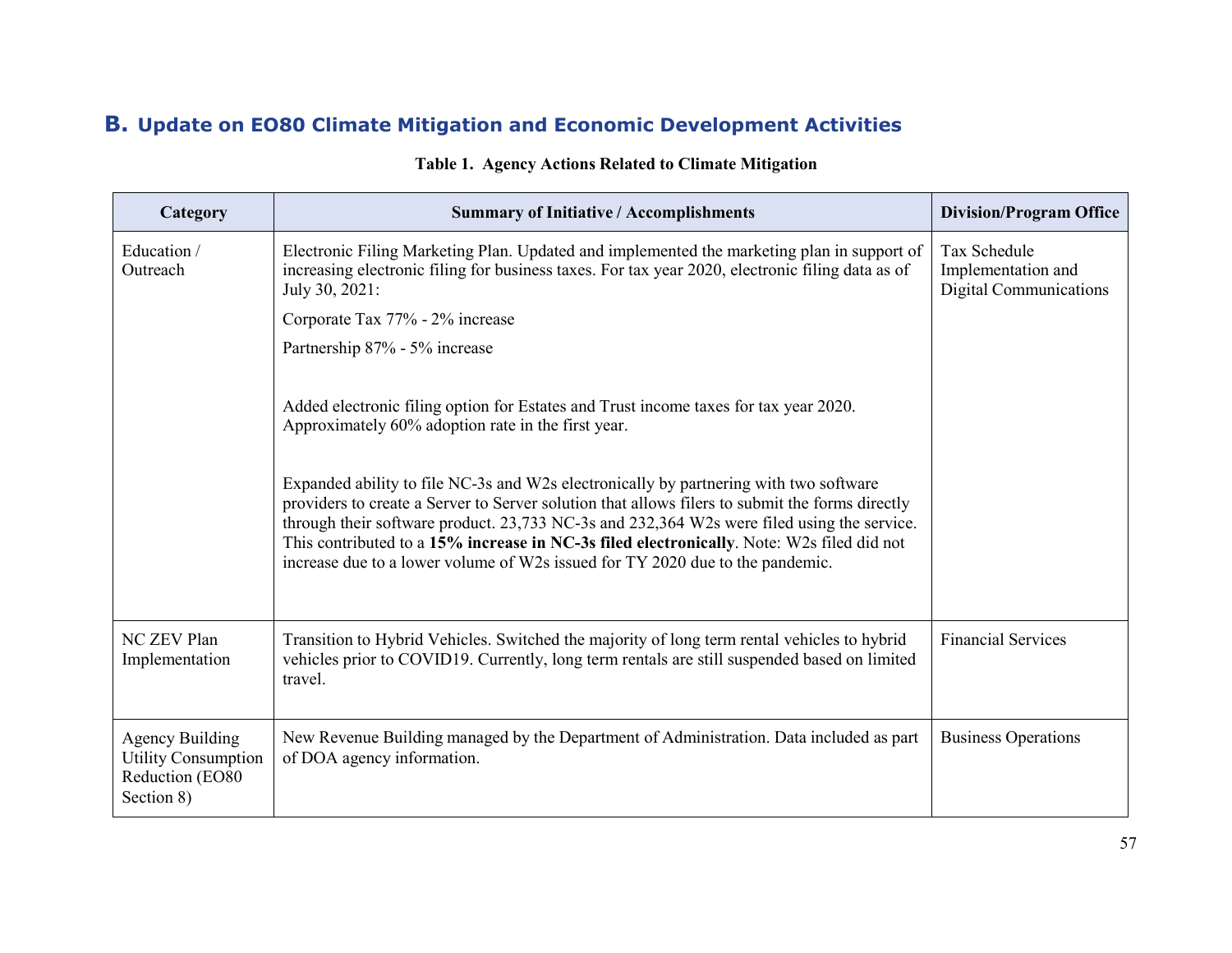| <b>Other Conversation</b>     | Remote Office Space Analysis.                                                                                                | <b>Business Services</b> |
|-------------------------------|------------------------------------------------------------------------------------------------------------------------------|--------------------------|
| and Efficiency<br>Initiatives | Reducing Charlotte office footprint by over 60% in February 2022.<br>Planning to reduce Wilmington office footprint in 2022. |                          |
|                               | Equipment Replacement/Removal                                                                                                |                          |
|                               | Actively working to replace outdated CRAC Units in our Scanner Room at the<br>Revenue Headquarters Building.                 |                          |
|                               | Working to remove server racks from our Headquarters Data Center.                                                            |                          |
|                               | Telework: Approximately 90% of employees are continuing to telework.                                                         |                          |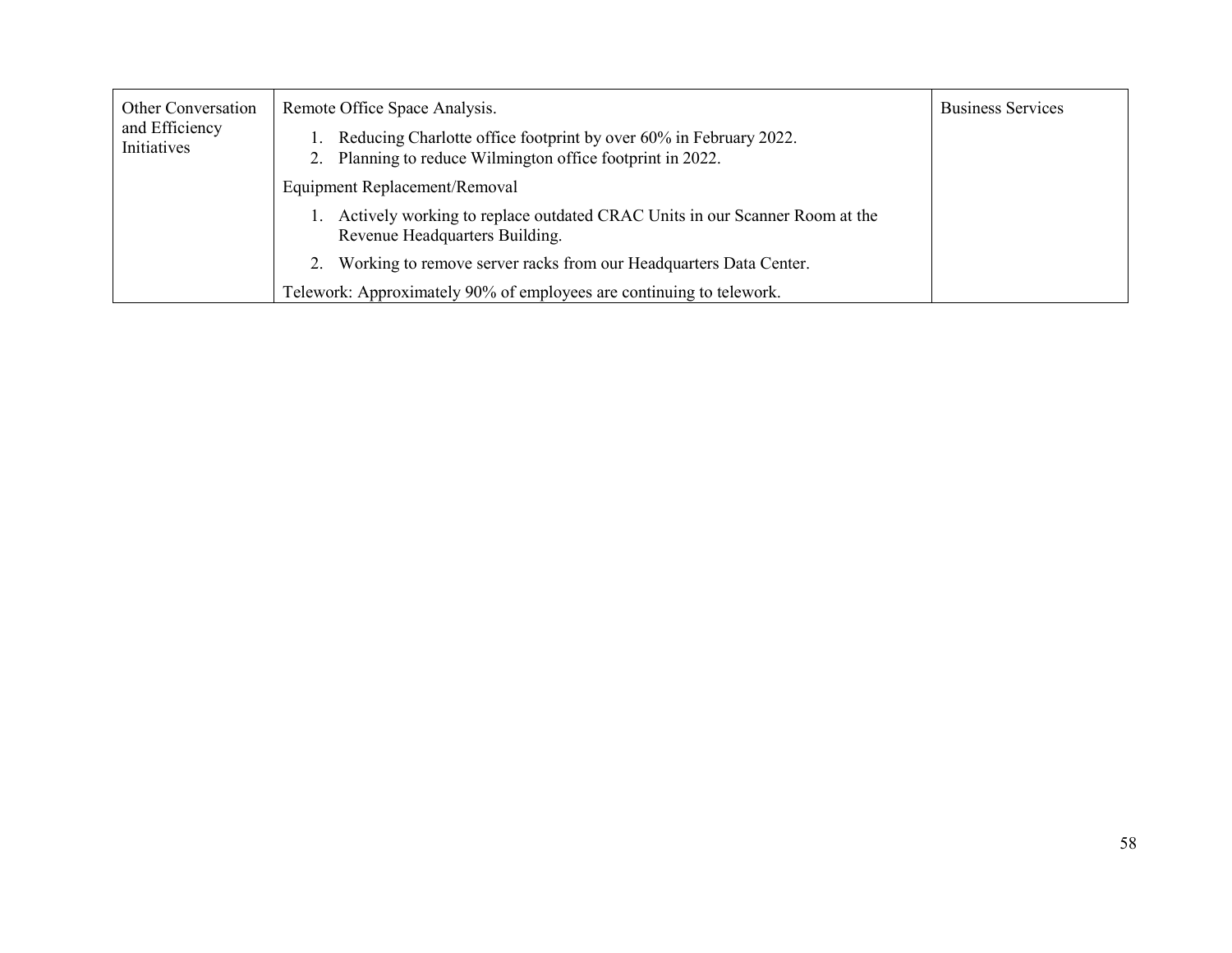**a. Hazards Identification, Vulnerability Assessments, and/or Resilience Actions Taken Since October 15, 2019**  *(Chapter 5 of theClimate Risk Assessment and Resilience Plan & Element 2 of the North Carolina Resilience Strategy)*

| <b>Initiative Title</b> | <b>Description</b>                                                                                                                                                                      | Division/Lead<br><b>Program Office</b> |
|-------------------------|-----------------------------------------------------------------------------------------------------------------------------------------------------------------------------------------|----------------------------------------|
| Telework Program        | Continuing teleworking program and updated recruitment practices to reflect employee<br>location flexibility depending on job duties. A remote workforce improves agency<br>resiliency. | Secretary's Office                     |

#### **Table 2. Agency Actions Related to Resilience**

#### **b. Actions taken or planned to take to assist communities served**

| <b>Initiative Title</b>                | <b>Description</b>                                                                                                                                                                                                                                                                                                                                                                                   | Division/Lead<br><b>Program Office</b>    |
|----------------------------------------|------------------------------------------------------------------------------------------------------------------------------------------------------------------------------------------------------------------------------------------------------------------------------------------------------------------------------------------------------------------------------------------------------|-------------------------------------------|
| Taxpayer Assistance<br>Remote Services | Continuing to follow the process for taxpayers to request appointments online. Upon<br>receipt of the request, taxpayers are contacted and assistance is provided virtually in over<br>90% of cases eliminating the need to physically visit a DOR service center. This process<br>supports continued services during weather events which in the past would have been<br>limited in impacted areas. | Taxpayer<br>Assistance and<br>Collections |

|  |  | Table 3. Agency Actions Related to Community Assistance |  |
|--|--|---------------------------------------------------------|--|
|  |  |                                                         |  |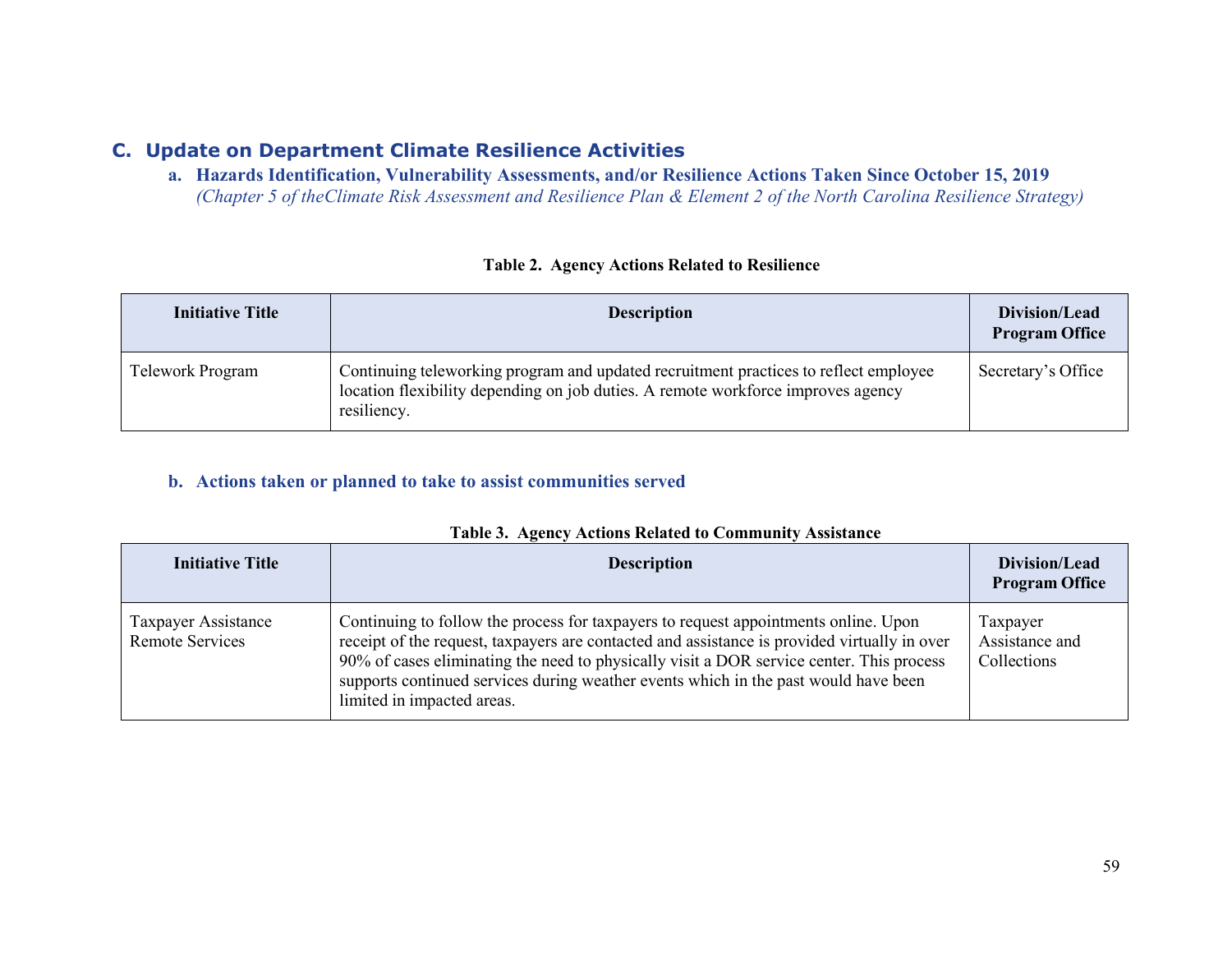# **V. Department of Information Technology**

## **A. Message from the Secretary**

This report details changes made by the North Carolina Department of Information Technology (NCDIT) in response to Governor Cooper's Executive EO-80 (EO80) on October 29, 2018, calling for integration of climate adaptation and resilience planning into NCDIT's policies, programs, and operations. NCDIT has fully engaged its staff to evaluate internal, as well as external, information technology programs in developing a resilience strategy that supports state agencies and communities in North Carolina.

NCDIT continues to evaluate information technology software and hardware solutions to reduce energy consumption, and to implement newer monitoring of energy consumption tools within our data centers. The department is presently investing funds to improve resiliency through current and long-term climate changes. NCDIT's two state data centers are the largest energy users in our agency, and we continue to invest in staff and technology to reduce any risk associated with climate change. We also want to ensure our ability to support other state agencies with their individual resiliency programs.

- 1. Our organization continues its focus on reducing global climate change by eliminating reliance on paper reports and increasing employee awareness of our role in supporting climate change impacts.
	- a. NCDIT has successfully reduced paper processing by promoting electronic distribution to state agencies. The agency closed its internal printing services, outsourcing printing services only when necessary. After meeting with agencies about their individual paper reporting requirements, NCDIT continues to minimize paper production to those agencies.
	- b. NCDIT has reduced internal environmental impacts by improving energy efficiency in our data centers and Raleigh headquarter buildings. We have accomplished this by implementing additional monitoring tools. NCDIT recently received results from the Eastern Data Center (EDC) power replacement project, allowing the agency to use the best systems to monitor, sustain, and improve power distribution.
	- c. Our organization continues to focus on identifying and procuring the most energy-efficient IT equipment and evaluate working relationships with current and future vendors to see if there are opportunities to reduce our environmental impact. The goal is to purchase from vendors that recycle products sold to state government agencies.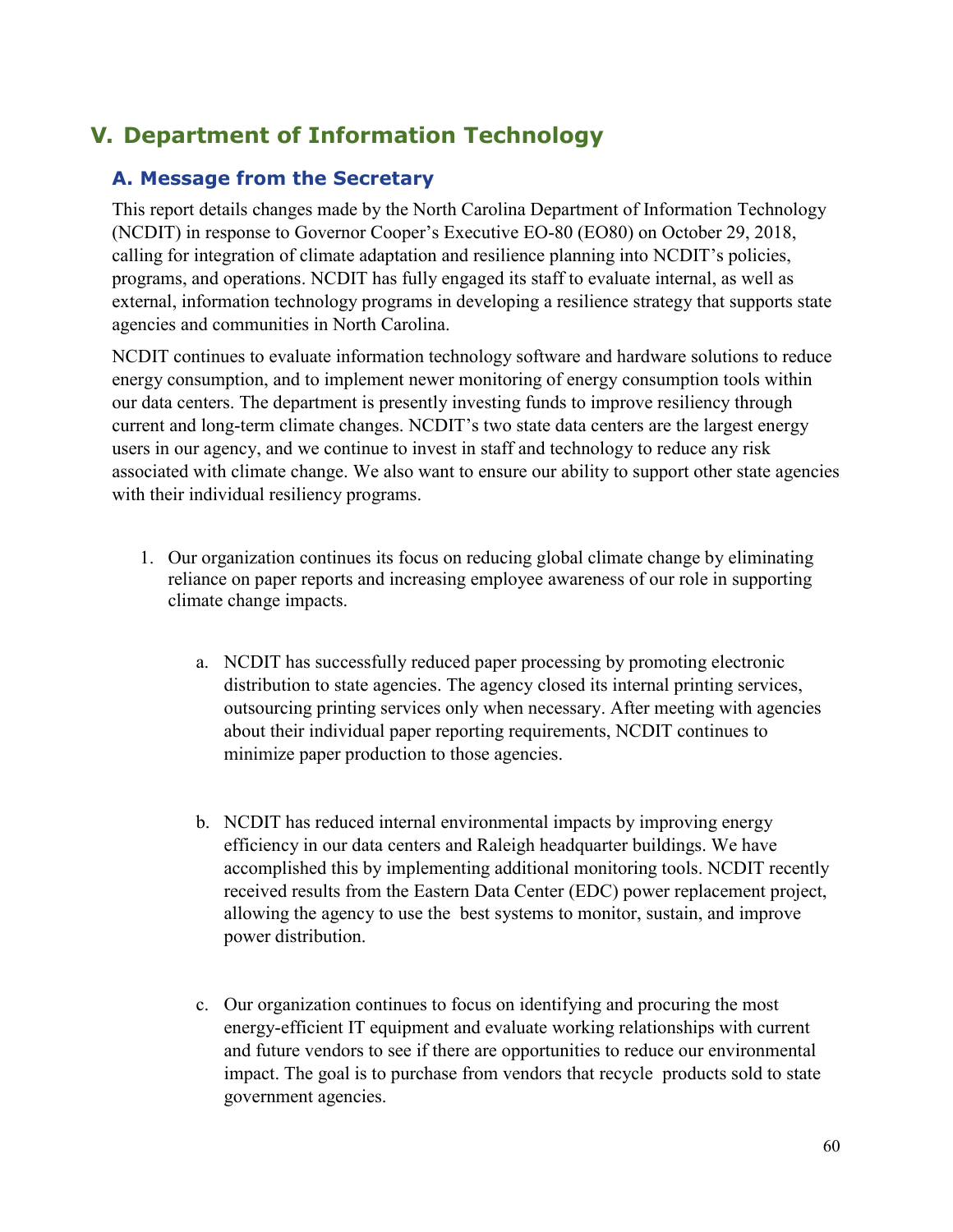- d. Our team continues to analyze its use of long-term lease and motor fleet vehicles to see if there are opportunities to improve energy efficiency by using electric vehicles. State funding was provided to build NCDIT's first EV (electric vehicle) station at the Western Data Center (WDC) in Forest City, N.C.
- e. NCDIT continues to focus on employee-centric programs that increase environmental awareness and opportunities for remote work.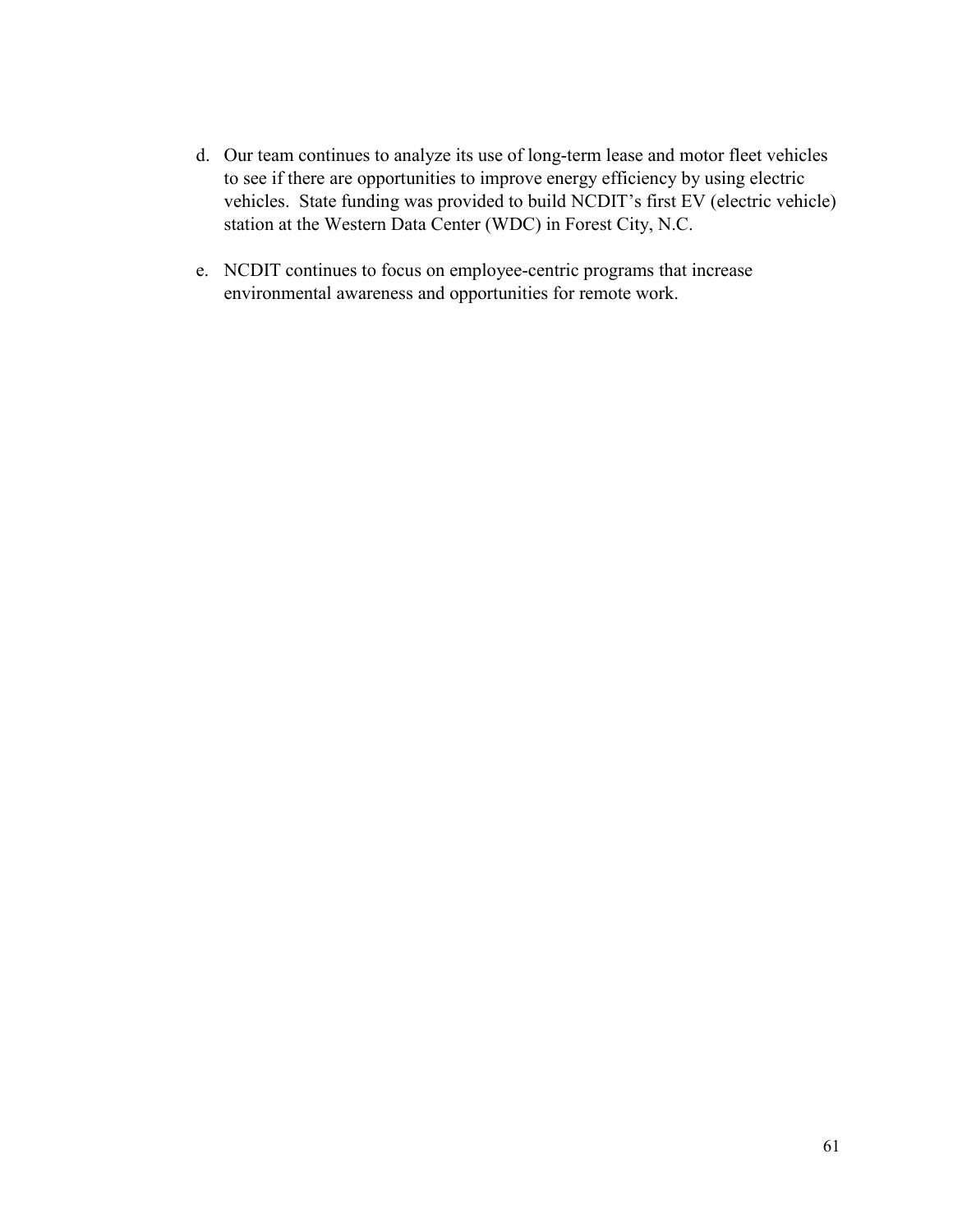| Category                               | <b>Summary of Initiative / Accomplishments</b>                                                                                                                                                                                                                                                                                                                                                                                                                                                                                                                                              | <b>Division/Program Office</b>     |
|----------------------------------------|---------------------------------------------------------------------------------------------------------------------------------------------------------------------------------------------------------------------------------------------------------------------------------------------------------------------------------------------------------------------------------------------------------------------------------------------------------------------------------------------------------------------------------------------------------------------------------------------|------------------------------------|
| Education /<br>Outreach                | Developing plans and ideas for workplace signage and staff awareness training for FY 22/23.                                                                                                                                                                                                                                                                                                                                                                                                                                                                                                 | <b>Human Resources</b>             |
|                                        | NCDIT continues to evaluate energy use at both data centers. We report that<br>$\bullet$<br>information to the N.C. Department of Environmental Quality (NCDEQ) for<br>assistance in developing opportunities to reduce energy costs, while reducing our<br>overall impact on North Carolina's climate. Our organization is improving its<br>ability to manage power and other energy-related resources, by enhancing our<br>monitoring/managing capabilities for reporting and analyzing energy use. The<br>goal is to reduce our carbon footprint. This behavior will continue each year. | Facilities/Data Center<br>Services |
|                                        | The WDC has plans to install the infrastructure needed to power two EV charging<br>$\bullet$<br>stations by June 30, 2022, with procurement of chargers thereafter. This will<br>encourage EV use and support future agency EV's. Planning is underway at the EDC<br>to determine what is needed to install EV chargers there. Based on funding<br>availability, EV Charging stations will be added to Raleigh facility.<br>Replace current gasoline-powered vehicles with EV's as leases expire and when<br>$\bullet$                                                                      | Facilities                         |
|                                        | feasible.                                                                                                                                                                                                                                                                                                                                                                                                                                                                                                                                                                                   |                                    |
| NC Clean Energy<br>Plan Implementation | Currently 62% of NCDIT's workforce have a full-time remote work agreement and 28%<br>have a part-time remote work agreement. This helps reduce power, water, and fuel<br>consumption for employees and the agency. It also improves resiliency during adverse<br>weather events.                                                                                                                                                                                                                                                                                                            | <b>Human Resources</b>             |
|                                        | The WDC has plans to install the infrastructure needed to power two EV charging<br>$\bullet$<br>stations by June 30, 2022, with procurement of chargers thereafter. This will<br>encourage EV use and support future agency EV's. Planning is underway at the EDC                                                                                                                                                                                                                                                                                                                           | Facilities                         |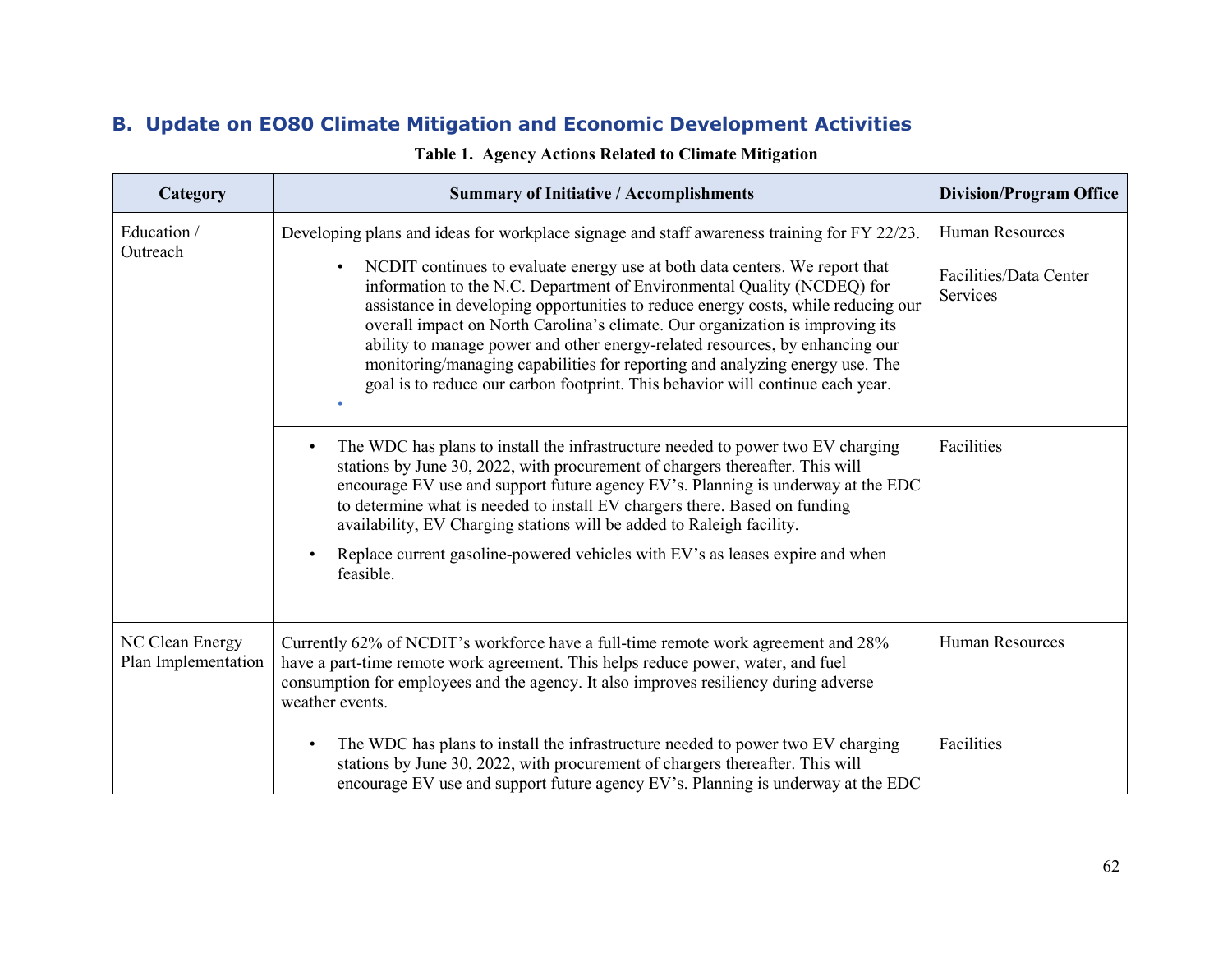| Category | <b>Summary of Initiative / Accomplishments</b>                                                                                                                                                                                                          | <b>Division/Program Office</b>                             |
|----------|---------------------------------------------------------------------------------------------------------------------------------------------------------------------------------------------------------------------------------------------------------|------------------------------------------------------------|
|          | to determine what is needed to install EV chargers there. Based on funding<br>availability, EV Charging stations will be added to Raleigh facility.                                                                                                     |                                                            |
|          | Replace current gasoline-powered vehicles with EV's as leases expire and when<br>feasible.                                                                                                                                                              |                                                            |
|          | NCDIT Hosting Services continue assisting agencies in developing electronic<br>$\bullet$<br>sharing of information and reporting capabilities.                                                                                                          | Hosting Services/Data<br><b>Center Services/Facilities</b> |
|          | NCDIT has a long-term strategy to convert the state-owned data centers to third<br>party cloud solutions (i.e., Azure, AWS, Google Cloud, etc.). This will significantly<br>reduce the state's energy consumption required to operate numerous servers. |                                                            |
|          | NCDIT continues investing in energy monitoring capable power distribution bars<br>within the server racks.                                                                                                                                              |                                                            |
|          | Increase data center server virtualization, increasing energy efficiency, while<br>reducing hosts servers, reducing energy utilization.                                                                                                                 |                                                            |
|          | Updated data center design with improved properly deployed airflow management                                                                                                                                                                           |                                                            |
|          | Data storage systems replacement include all flash storage drives. Power<br>utilization of these type of systems occurs when there is access to efficient data storage.                                                                                 |                                                            |
|          | Installed approximately 300 remaining T8 Fluorescent tubes at the WDC. This will<br>complete the replacement of nearly 1750 T8's with LED's.                                                                                                            |                                                            |
|          | Adding equipment scheduling to the Building Management system to reduce<br>consumption in the off hours.                                                                                                                                                |                                                            |
|          | Replacing parking lot lighting at the WDC with LED's as current lamps fail.                                                                                                                                                                             |                                                            |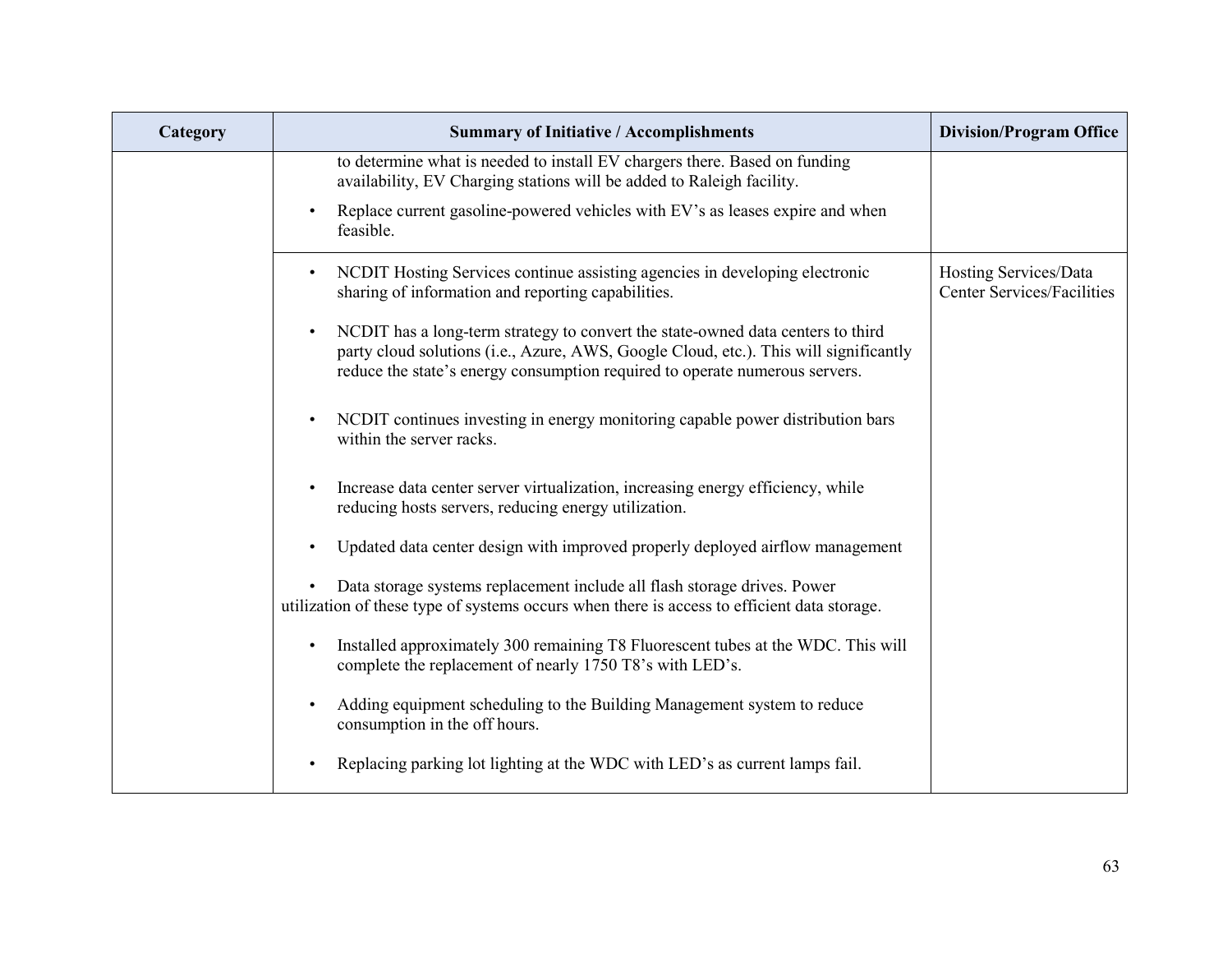| Category | <b>Summary of Initiative / Accomplishments</b>                                                                                                                        | <b>Division/Program Office</b> |
|----------|-----------------------------------------------------------------------------------------------------------------------------------------------------------------------|--------------------------------|
|          | NCDIT will conduct a space utilization assessment to determine how much its real estate<br>footprint can shrink under a long-term remote work policies for employees. |                                |
|          | Planned Electrical upgrades at the EDC and UPS replacement at the WDC.                                                                                                |                                |

### **a. Hazards Identification, Vulnerability Assessments, and/or Resilience Actions Taken Since October 15, 2019**  *(Chapter 5 of the Climate Risk Assessment and Resilience Plan & Element 2 of the North Carolina Resilience Strategy)*

### **Table 2. Agency Actions Related to Resilience**

| <b>Initiative Title</b> | <b>Description</b>                                                                                                                                                                                                                                                                                                                                                                                                                                                                                                                                                                                                                                                                                                                                                                                                                                                                                                                                                                                                                                                                            | Division/Lead<br><b>Program Office</b>    |
|-------------------------|-----------------------------------------------------------------------------------------------------------------------------------------------------------------------------------------------------------------------------------------------------------------------------------------------------------------------------------------------------------------------------------------------------------------------------------------------------------------------------------------------------------------------------------------------------------------------------------------------------------------------------------------------------------------------------------------------------------------------------------------------------------------------------------------------------------------------------------------------------------------------------------------------------------------------------------------------------------------------------------------------------------------------------------------------------------------------------------------------|-------------------------------------------|
| Data Center Resilience  | All the critical building systems, UPS, Generators, HVAC, Building<br>$\bullet$<br>Management and Fire suppression are maintained both in-house and under<br>contracted maintenance. This ensures everything is working efficiently and<br>potential issues are addressed before becoming an unexpected outage.<br>The Data Centers have onsite fuel storage for the generators and backup<br>$\bullet$<br>batteries for the UPS systems. Batteries for the EDC/WDC have been<br>replaced within the last 3-4 years and have a 10-year life.<br>Under NC Contract 405B, diesel fuel is delivered as needed within a<br>$\bullet$<br>maximum of two days.<br>The WDC has 35,000 gallons of water storage for the cooling towers in the<br>$\bullet$<br>event of an issue with water supply from the Town of Forest City. The<br>Forest City Fire dept can also deliver water in an emergency.<br>NCDIT has a long-term strategy to convert the state-owned data storage to third-<br>party cloud solutions (i.e., Azure, AWS, Google Cloud) and this will<br>significantly improve resiliency. | Facilities/Data<br><b>Center Services</b> |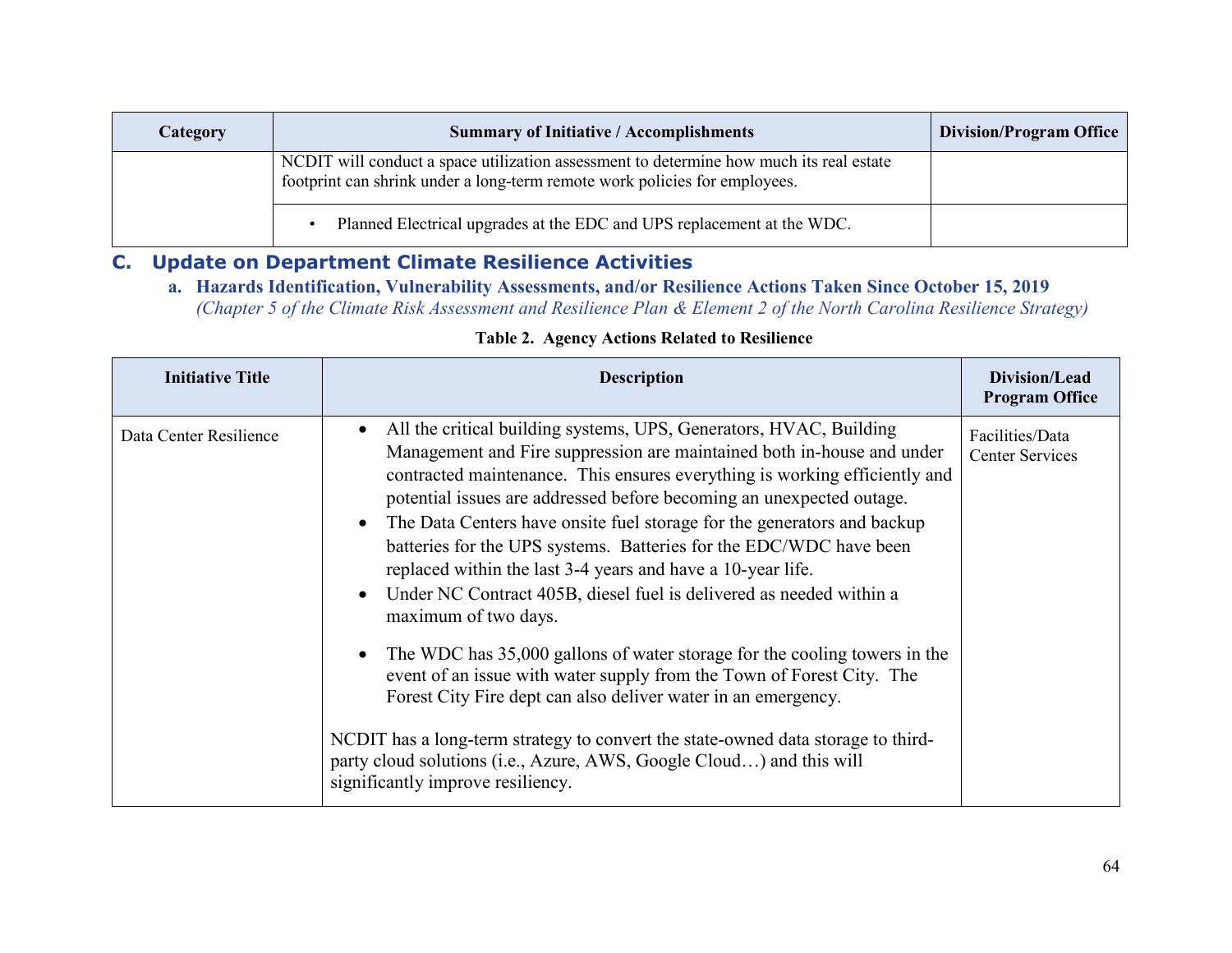| <b>Initiative Title</b>          | <b>Description</b>                                                                                                                                                                                                                                                                                                                                  | Division/Lead<br><b>Program Office</b>    |
|----------------------------------|-----------------------------------------------------------------------------------------------------------------------------------------------------------------------------------------------------------------------------------------------------------------------------------------------------------------------------------------------------|-------------------------------------------|
| Future Measures, Data<br>Centers | • A study of the EDC Electrical System upgrade has been completed and is<br>waiting on funding to implement.<br>Plans to replace the aging and obsolete WDC UPS Systems with more<br>$\bullet$<br>efficient units is waiting on funding.<br>The WDC third chiller project (adding a third chiller to increase redundancy) is<br>waiting on funding. | Facilities/Data<br><b>Center Services</b> |

## **b. Actions taken or planned to address Climate Justice and Equity**

| <b>Initiative Title</b> | <b>Description</b>                                                                                                                                                                                                                                                                                                                                                                                                                                                                                                                                                                                                                                                                                                                                                                                                                                                                               | Division/Lead<br><b>Program Office</b>         |
|-------------------------|--------------------------------------------------------------------------------------------------------------------------------------------------------------------------------------------------------------------------------------------------------------------------------------------------------------------------------------------------------------------------------------------------------------------------------------------------------------------------------------------------------------------------------------------------------------------------------------------------------------------------------------------------------------------------------------------------------------------------------------------------------------------------------------------------------------------------------------------------------------------------------------------------|------------------------------------------------|
|                         | NCDIT is working to build digital equity across North Carolina so that every community<br>and household has access to a high-speed internet connection, can afford the cost of<br>service, and has the devices and skills necessary to participate in the digital economy.<br>Closing the digital divide will benefit every walk of life – education access, employment<br>opportunities, health care services, and fuller access to government and other essential<br>services. NCDIT is using its infrastructure investments to further support equitable hiring<br>and contracting practices among its partner providers. Additionally, updated broadband<br>infrastructure can provide better data to assess energy use and efficiency, support<br>precision farming and labor opportunity, and build continuity and resiliency in the face of<br>climate change and extreme weather events. | Division of<br>Broadband and<br>Digital Equity |

### **Table 3. Agency Actions Related to Climate Justice and Equity**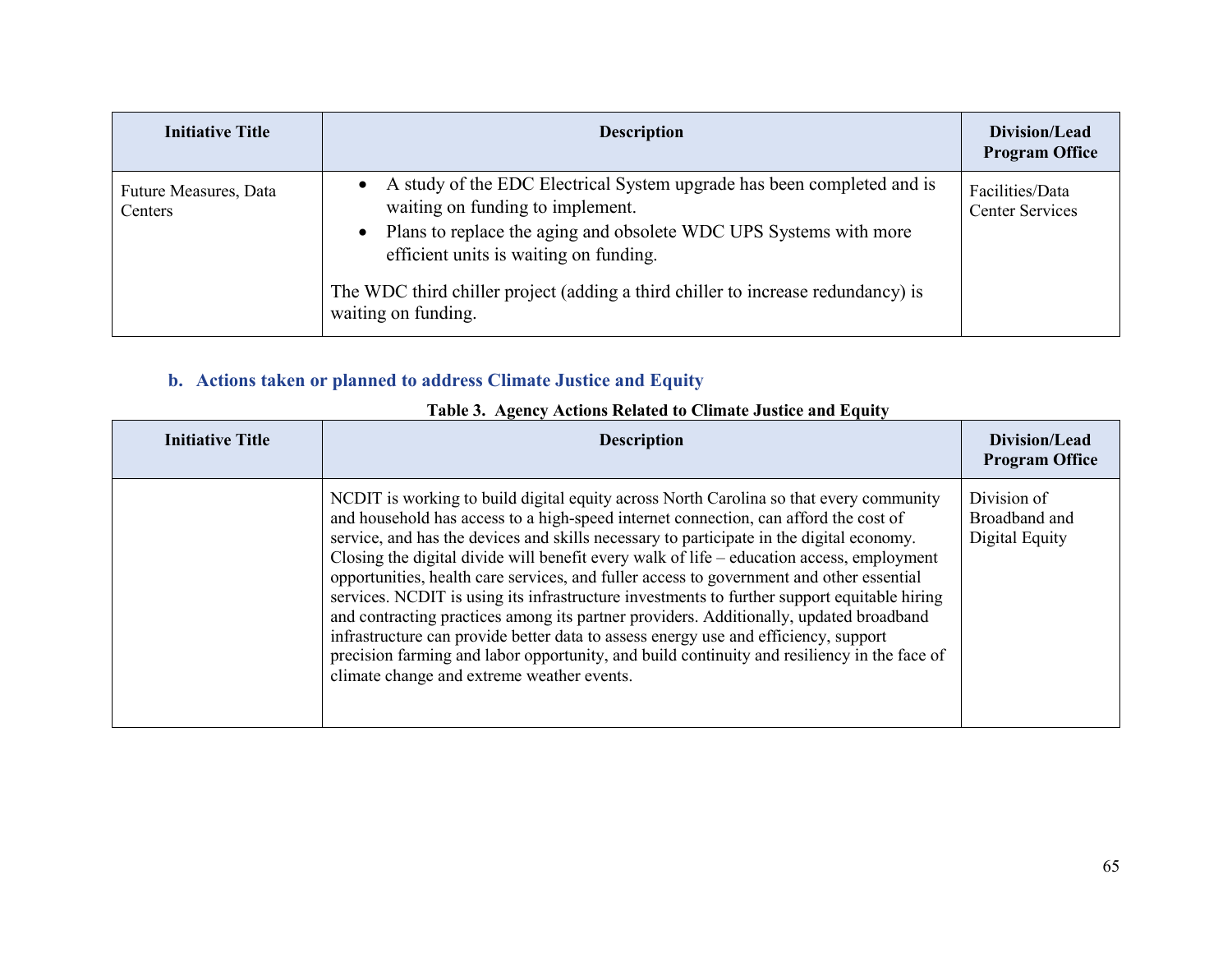# **c. Actions taken or planned to address Climate Justice and Equity**

| <b>Initiative Title</b> | <b>Description</b>                                                                                                                                                                                                                                                                                                                                                                                                                                                                                 | Division/Lead<br><b>Program Office</b>         |
|-------------------------|----------------------------------------------------------------------------------------------------------------------------------------------------------------------------------------------------------------------------------------------------------------------------------------------------------------------------------------------------------------------------------------------------------------------------------------------------------------------------------------------------|------------------------------------------------|
|                         | NCDIT is working with internet service providers, electric membership cooperatives<br>$\bullet$<br>that provide broadband and local municipalities to close the digital divide in North<br>Carolina. Through a variety of grants programs, including GREAT, CAB, pole<br>replacement and others, the agency will be spending more than \$970 million in state<br>and federal American Rescue Plan funds to build out high-speed internet access in<br>unserved and underserved areas of the state. | Division of<br>Broadband and<br>Digital Equity |

### Table 4. Agency Actions Related to Community Assistance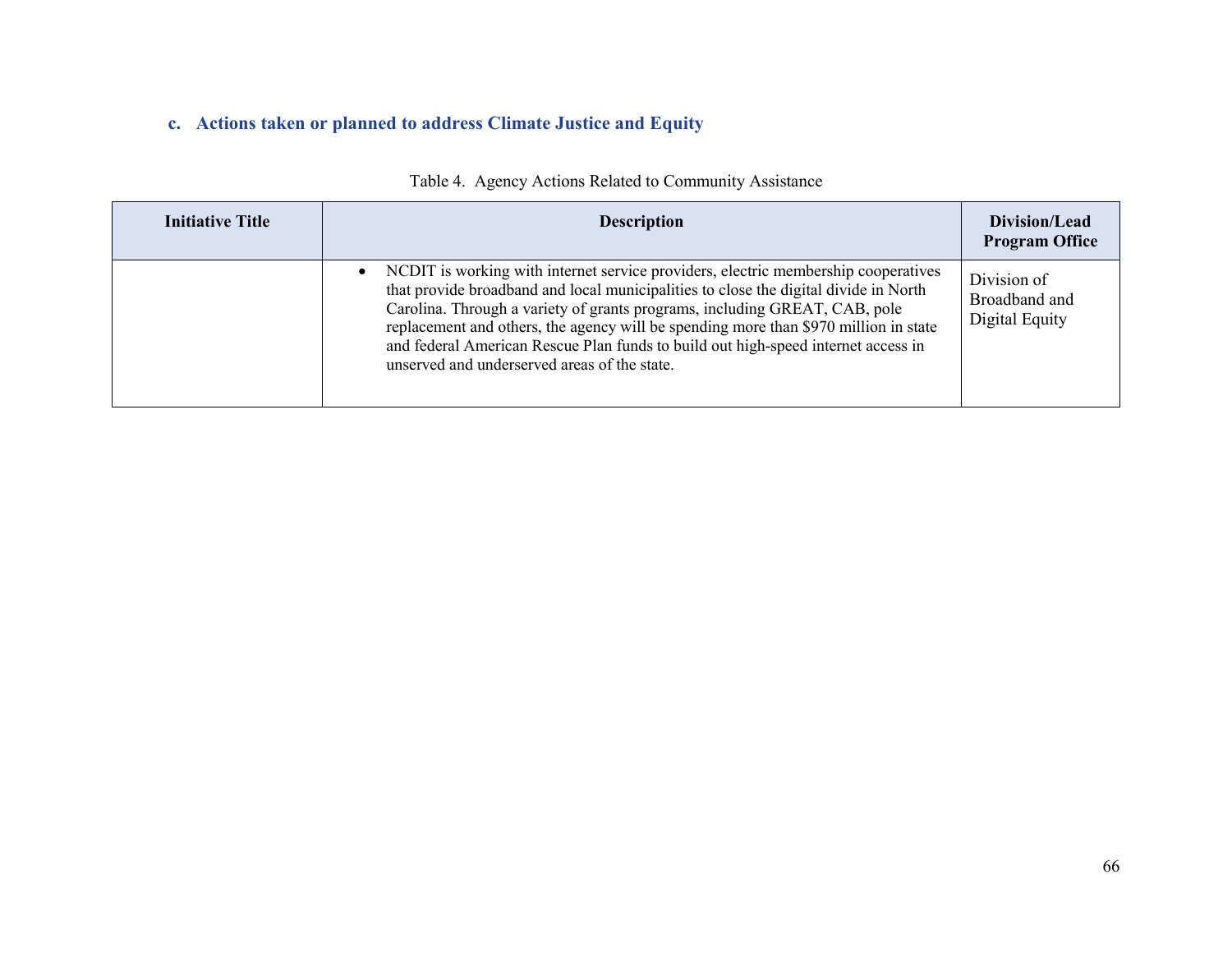# **VI. Department of Commerce**

## **A. Message from the Secretary**

The NC Department of Commerce's mission is to improve the economic well-being and quality of life for all North Carolinians, which is dependent upon the creation of good jobs, the availably of a highly skilled workforce, and the implementation of policies that support a business-friendly environment and the well-being of residents and communities. Securing economic and workforce opportunities in clean energy is a critical part of this mission.

The very premise of Executive Order 80, and the goals outlined in the order to transition to a clean energy economy, are aligned with the Department's new and ongoing initiatives to educate stakeholders about climate mitigation strategies, promote resilience, advance climate justice, and provide community assistance. The Department will continue and expand these activities in subsequent years.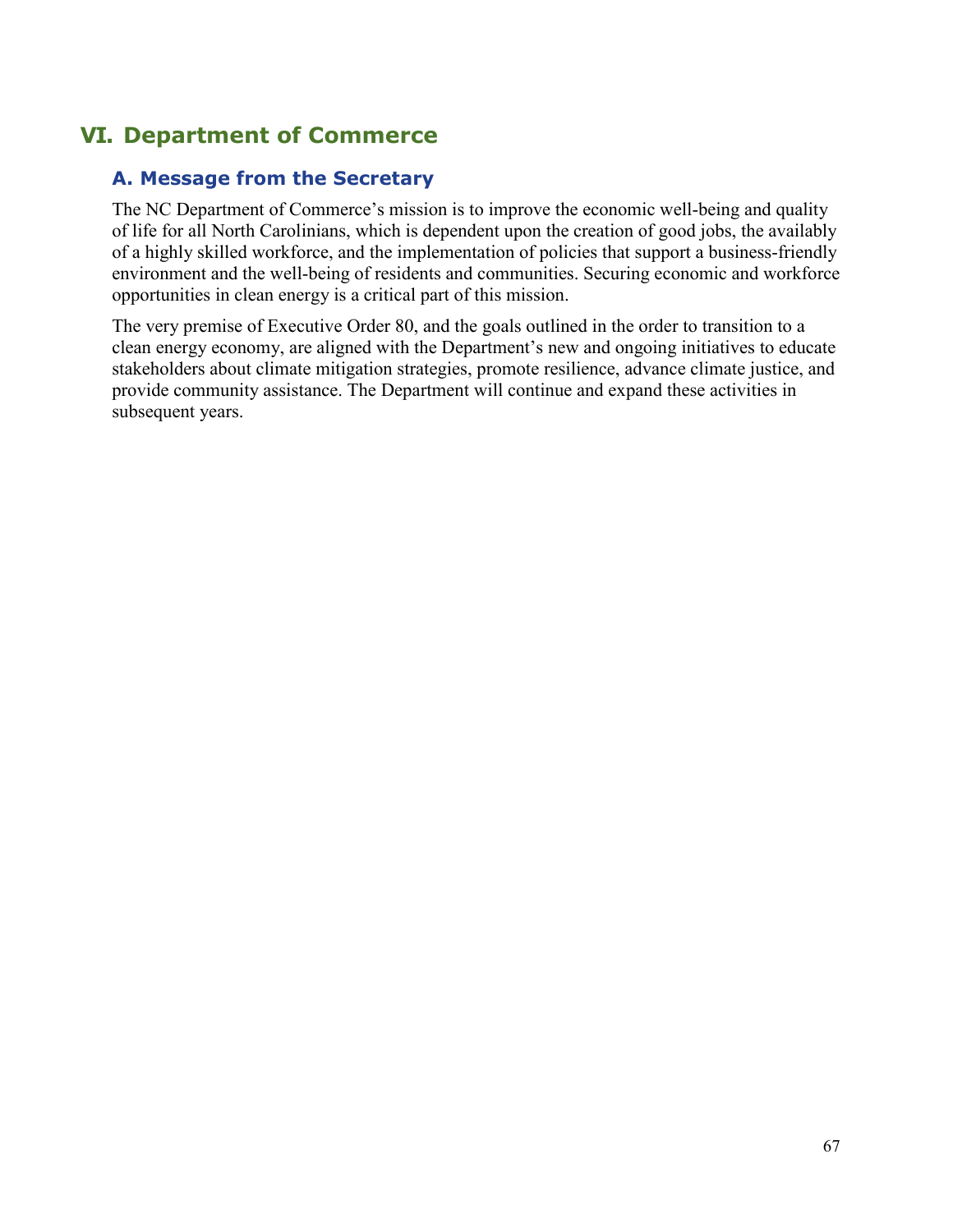| Category                | <b>Summary of Initiative / Accomplishments</b>                                                                                                                                                                                                                                                                                                                                                                                                                                                                                                                                                          | <b>Division/Program Office</b>                                       |
|-------------------------|---------------------------------------------------------------------------------------------------------------------------------------------------------------------------------------------------------------------------------------------------------------------------------------------------------------------------------------------------------------------------------------------------------------------------------------------------------------------------------------------------------------------------------------------------------------------------------------------------------|----------------------------------------------------------------------|
| Education /<br>Outreach | Rural Planning has started Phase 2 of the Community Economic Recovery and Resiliency<br>Initiative. Phase 1 had 11 communities across the state participate. Phase 2 has 16<br>communities participating in Phase 2. CERRI focusses on business resiliency in the face of a<br>pandemic, fire, flood, hurricane, sudden death of owner, and other disasters.                                                                                                                                                                                                                                            | NC Commerce Rural<br>Economic Development<br>Division Rural Planning |
|                         | OSTI staff made more than one dozen presentations focused on offshore wind and its<br>potential as a high-growth manufacturing sector and source of clean energy for North<br>Carolina. Several attendees, from organizations such as local economic develop agencies,<br>industry representatives, and state workforce officials, benefitted from the presentations.                                                                                                                                                                                                                                   | Office of Science<br>Technology & Innovation                         |
|                         | OSTI represented North Carolina and was a featured speaker at the Business Network for<br>Offshore Wind's International Partnering Conference (IPF) in Richmond, Virginia in August.<br>More than 1,000 people attended the conference.                                                                                                                                                                                                                                                                                                                                                                 |                                                                      |
|                         | The Office of Science, Technology & Innovation launched a new communications platform,<br>reaching nearly 500 policy makers and government officials. The new platform delivers<br>quarterly email messages to highlight meetings, current messaging, and advocacy for<br>programmatic efforts of the Board of Science, Technology and Innovation.                                                                                                                                                                                                                                                      | Office of Science<br>Technology & Innovation                         |
|                         | In March 2021, Arrival, the global company creating electric vehicles ("EVs") using its<br>game-changing technologies, announced that it will be building its second US Microfactory<br>in Charlotte. This Microfactory will produce electric delivery vans and is expected to bring<br>more than 250 new jobs to Mecklenburg County. The Microfactory is expected to begin<br>production by Q3 2022. In December 2021, Arrival announced it will establish a high<br>voltage battery module assembly plant, adding 150 new jobs and investing \$11.5 million in<br>its new facility off Yorkmont Road. |                                                                      |
|                         | In June 2021, the Rural Infrastructure Authority awarded a \$500,000 grant to Rowan County<br>to support the renovation of a building in Salisbury that is occupied by Agility Fuel                                                                                                                                                                                                                                                                                                                                                                                                                     |                                                                      |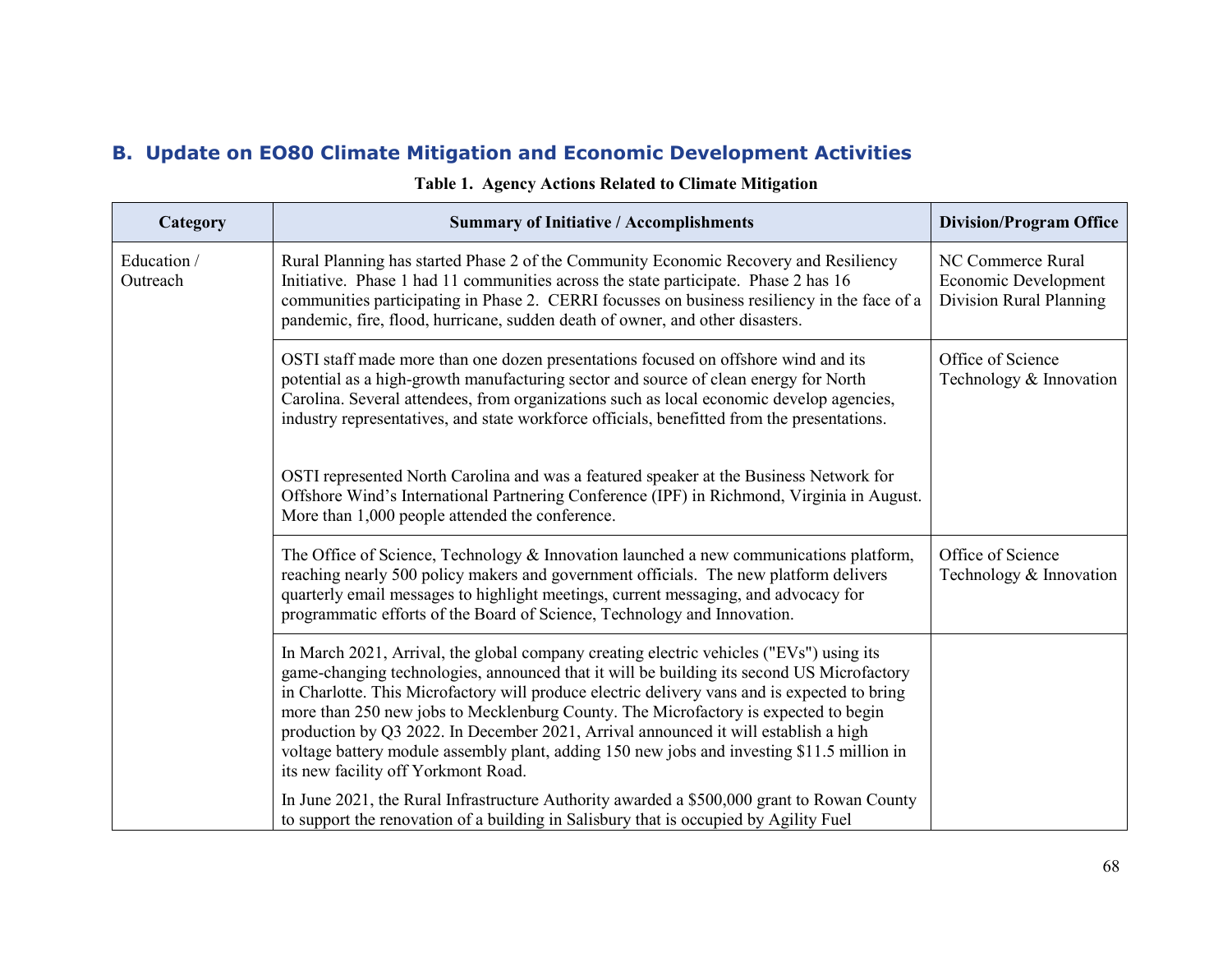| Category | <b>Summary of Initiative / Accomplishments</b>                                                                                                                                                                                                                                                                                                                                                                                                                                                                                                                                                                                                                      | <b>Division/Program Office</b>              |
|----------|---------------------------------------------------------------------------------------------------------------------------------------------------------------------------------------------------------------------------------------------------------------------------------------------------------------------------------------------------------------------------------------------------------------------------------------------------------------------------------------------------------------------------------------------------------------------------------------------------------------------------------------------------------------------|---------------------------------------------|
|          | Solutions, LLC, a manufacturer of compressed natural gas fuel systems for trucking and<br>transit vehicles. The company plans to add 113,000 square feet to the existing property, while<br>creating 75 jobs and investing \$28,562,493 in this project.                                                                                                                                                                                                                                                                                                                                                                                                            | Economic Development/<br>Secretary's Office |
|          | In July 2021, Smart Wires Inc., a global power technology company working to advance the<br>delivery of affordable, clean electricity around the world, selected Durham as the site for its<br>global headquarters, creating 250 jobs and investing \$21.5 million over five years. The<br>Economic Investment Committee awarded a \$2.8 million Job Development Investment Grant<br>to the project which is estimated to grow the state's economy by \$3.07 billion and the state<br>will see net direct revenue from the project in excess of \$106 million.                                                                                                      |                                             |
|          | In December 2021, Toyota announced plans to build its first North American battery<br>manufacturing plant for a new generation of vehicles in North Carolina, creating at least<br>1,750 jobs. Toyota will invest \$1.29 billion at the Greensboro-Randolph Megasite,<br>strengthening North Carolina's position as a leader in the nation's growing, clean energy<br>economy. Toyota's project in North Carolina will be led by a new venture between Toyota<br>and Toyota Tsusho Corporation, the trading arm of the Toyota Group. The new venture<br>company will be known as Toyota Battery Manufacturing, North Carolina (TBMNC), based<br>in Randolph County. |                                             |
|          | Governor Cooper's July 9, 2021, Executive Order 218, Advancing North Carolina's<br>Economic and Clean Energy Future with Offshore Wind, directed Commerce to establish the<br>North Carolina Taskforce for Offshore Wind and Economic Resource Strategies<br>(NCTOWERS) and designate a clean energy economic development coordinate. The<br>Department has since established NCTOWERS and plans to host the first meeting of the task<br>force in February 2022.                                                                                                                                                                                                   |                                             |
|          | The Department created a new position, the Assistant Secretary of Clean Energy Economic<br>Development, to elevate the importance of clean energy economic and workforce<br>development as described in EO218.                                                                                                                                                                                                                                                                                                                                                                                                                                                      |                                             |
|          | Assisted the Governor's Office in inviting businesses to participate in the Clean<br>Transportation Roundtable Discussion -- an opportunity for businesses to share their<br>perspective and priorities for transportation electrification as well as to learn about<br>opportunities and challenges in electrification from colleagues of diverse backgrounds. The                                                                                                                                                                                                                                                                                                 |                                             |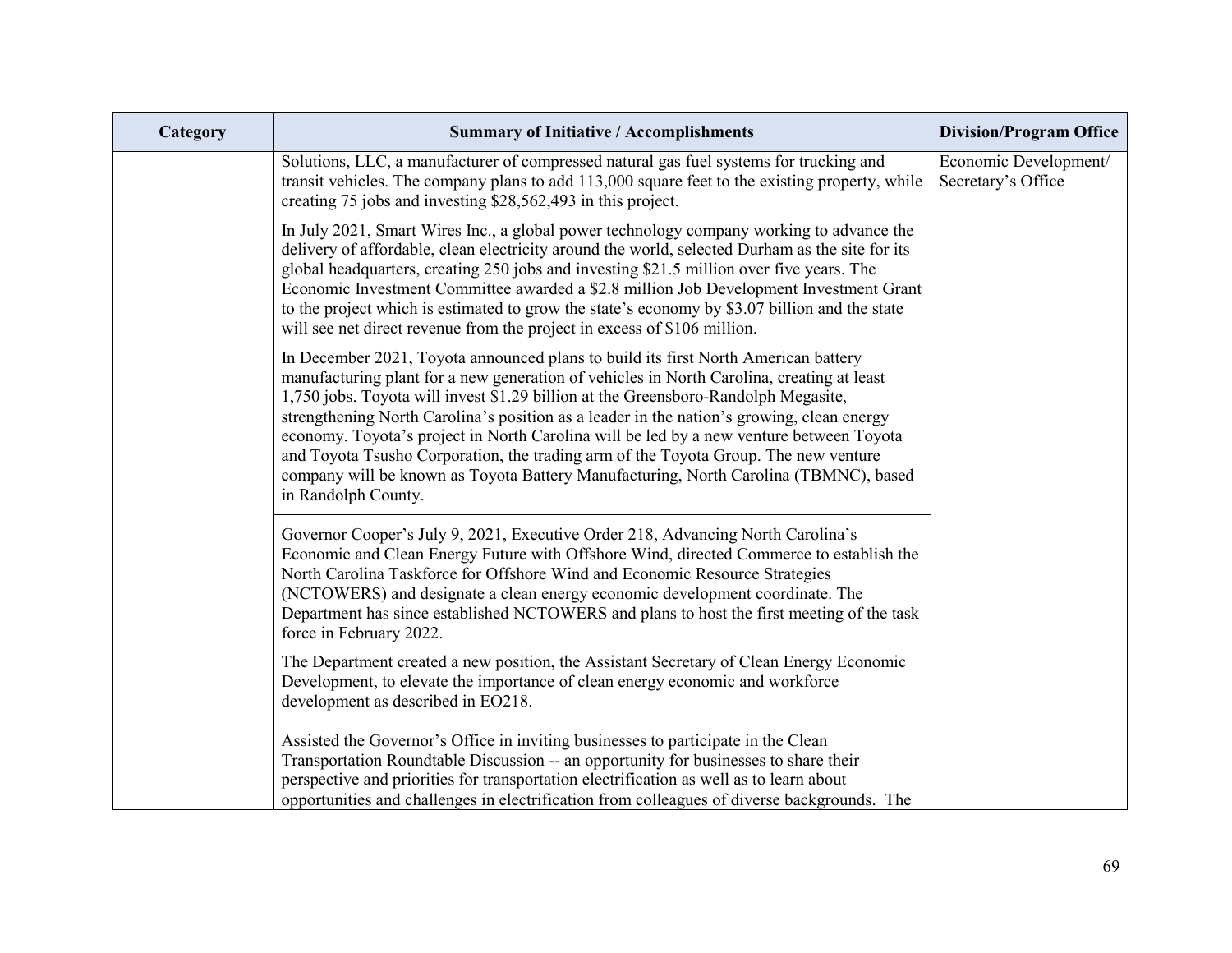| Category                      | <b>Summary of Initiative / Accomplishments</b>                                                                                                                                                                                                                                                                                                                                                                                   | <b>Division/Program Office</b>                |
|-------------------------------|----------------------------------------------------------------------------------------------------------------------------------------------------------------------------------------------------------------------------------------------------------------------------------------------------------------------------------------------------------------------------------------------------------------------------------|-----------------------------------------------|
|                               | roundtable included public and private stakeholders within the transportation sector, such as<br>state officials, automakers, fleet owners, and technology providers.                                                                                                                                                                                                                                                            |                                               |
|                               | Clean energy workforce development:                                                                                                                                                                                                                                                                                                                                                                                              | The Division of                               |
|                               | -NCWorks / Turning Point WDB is partnering with The Center for Energy Education to<br>sponsor solar training classes focused on installation, roofing, racking and OSHA 10 training.<br>Also conducing job fairs and outreach for Strata Solar.                                                                                                                                                                                  | <b>Workforce Solutions</b><br>(DWS)           |
|                               | -NCWorks / Northeastern WDB is collaborating with the Hampton Roads WDB (Virginia)<br>on a grant that will include maritime industry $\&$ off-shore wind manufacturing.                                                                                                                                                                                                                                                          |                                               |
|                               | -NCWorks / Lumber River WDB is collaborating with Hard Hats on talent acquisition<br>focused on assemblers and installers for solar farms throughout Scotland, Hoke, Robeson<br>and Richmond Counties.                                                                                                                                                                                                                           |                                               |
|                               | -NCWorks / Charlotte Works WDB is working toward greater collaboration with Duke<br>Energy to use NCWorks for talent acquisition focused on the Duke Renewable Control<br>Center (RCC) which monitors wind and solar plants across the nation.                                                                                                                                                                                   |                                               |
|                               | - NCWorks / Mountain Area WDB is collaborating with Solfarm which focuses on<br>residential and commercial solar, along with EV charging stations, on talent acquisitions.<br>Other partners include A-B Tech Cimmunity College and Apprenticeship NC.                                                                                                                                                                           |                                               |
|                               | - NCWorks / Piedmont-Triad WDB partnering with NC A&T for a clean energy grant<br>focused on Rockingham and Forsyth Counties.                                                                                                                                                                                                                                                                                                    |                                               |
|                               | Participated in the NC Pathways Analysis Interagency working group responsible for<br>developing the RFP used to hire the consultants that will analyze NC climate strategies and<br>actions to date, model 50% reduction by 2030 and net zero emissions by 2050 and analyze all<br>sectors. Commerce provided feedback on the types of modeling and stakeholder engagement<br>that should be included in the Pathways Analysis. | Economic<br>Development/Secretary's<br>Office |
| NC ZEV Plan<br>Implementation | Participated as a member of the North Carolina team in Multi-State Medium- and Heavy-<br>Duty Zero Emissions Vehicle (ZEV) Task Force working to develop an action plan to<br>accelerate the transition to zero emissions vans and trucks.                                                                                                                                                                                       | Economic<br>Development/Secretary's<br>Office |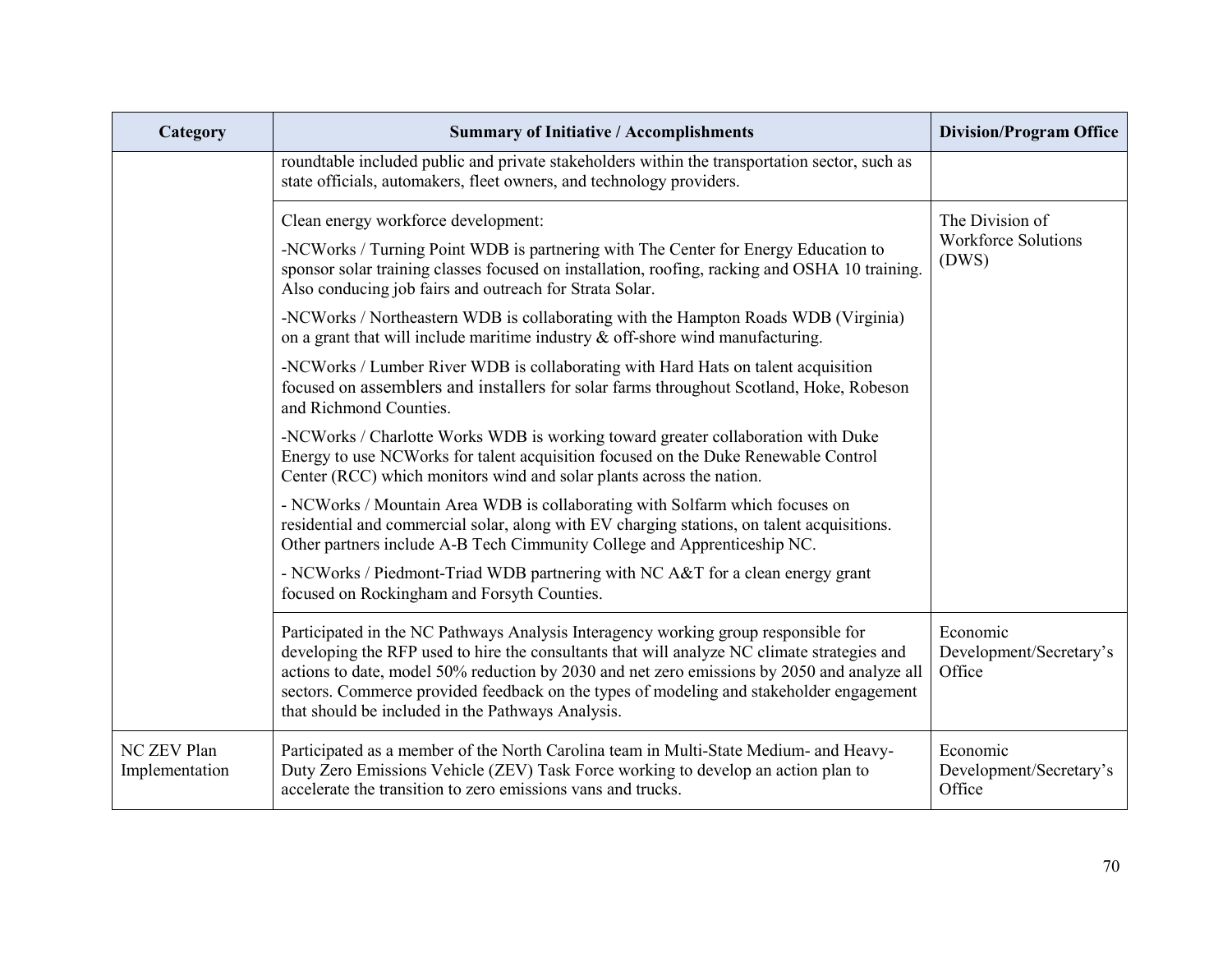| Category                                                                                  | <b>Summary of Initiative / Accomplishments</b>                                                                                                                                                                                                                                                                                                                                                                                          | <b>Division/Program Office</b>                |
|-------------------------------------------------------------------------------------------|-----------------------------------------------------------------------------------------------------------------------------------------------------------------------------------------------------------------------------------------------------------------------------------------------------------------------------------------------------------------------------------------------------------------------------------------|-----------------------------------------------|
| NC Motor Fleet<br><b>ZEV</b> Plan<br>Implementation                                       | The Department of Commerce supported the Motor Fleet ZEV Plan in 2021 by replacing two<br>vehicles with ZEVs or hybrid vehicles. One ZEV was purchased by DWS and one 2022<br>Camry Hybrid was purchased by Commerce proper.                                                                                                                                                                                                            | Secretary's Office/DWS                        |
| Agency Fleet Zero<br>Emission Vehicle /<br>Electric<br>Infrastructure (EO80<br>Section 7) | The Department of Commerce provided recommendations and advice to the Department of<br>Environmental Quality on the strategies to invest funding from the Phase 2 VW Mitigation<br>Plan.                                                                                                                                                                                                                                                | Economic<br>Development/Secretary's<br>Office |
| <b>Agency Building</b><br><b>Utility Consumption</b><br>Reduction (EO80)<br>Section 8)    | MERV 13 HVAC air filters are installed at the downtown Commerce location. By using<br>these filters it is a cost savings of \$0.01 to \$0.02 per square foot, totaling approximately<br>\$3000 to \$6000 per month in savings.                                                                                                                                                                                                          | HR/Safety                                     |
| <b>Other Conversation</b><br>and Efficiency<br>Initiatives                                | The Commerce occupied spaces in the Education Building have timers on the lights to<br>converse energy. The lights are turned off automatically for most of the evening (10:30pm-<br>6:00am) and are turned off on state holidays. The lights on the exterior of the building are<br>also on timers to conserve energy. The exterior lights do not turn on until 6 or 7pm<br>depending on the time of year and cut off at 7AM each day. | HR/Safety                                     |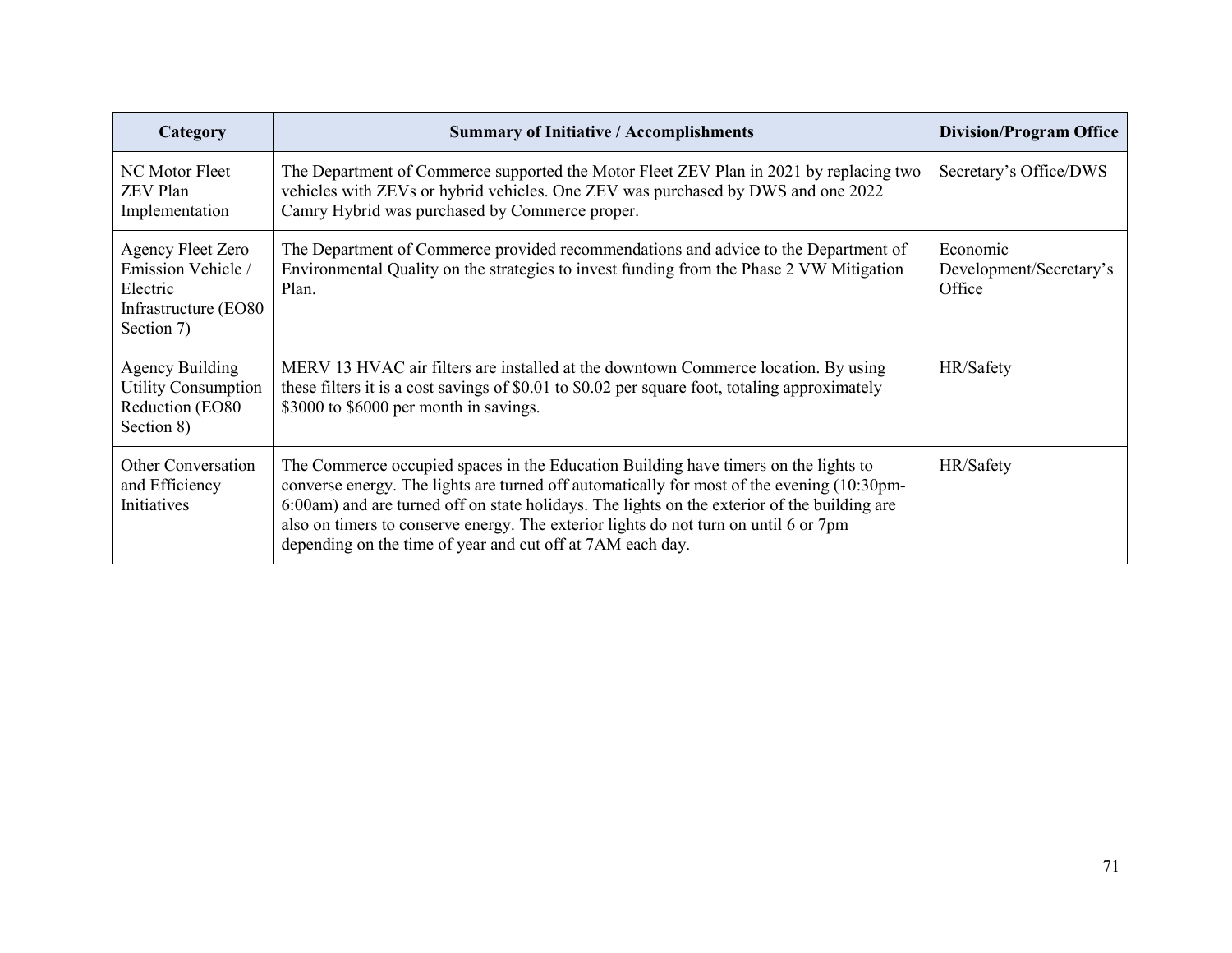**a. Hazards Identification, Vulnerability Assessments, and/or Resilience Actions Taken Since October 15, 2019**  *(Chapter 5 of the Climate Risk Assessment and Resilience Plan & Element 2 of the North Carolina Resilience Strategy)*

| <b>Initiative Title</b>         | <b>Description</b>                                                                                                                                                                                                                                                                                                                                                                                                                                                                                                                          | Division/Lead<br><b>Program Office</b>                                                    |
|---------------------------------|---------------------------------------------------------------------------------------------------------------------------------------------------------------------------------------------------------------------------------------------------------------------------------------------------------------------------------------------------------------------------------------------------------------------------------------------------------------------------------------------------------------------------------------------|-------------------------------------------------------------------------------------------|
| <b>CERRI</b>                    | Hosted "How to Avoid Negative Impacts of Natural Disasters" series with LeverageNC<br>for communities across the state – Be Prepared Before Disaster Strikes, Making Historic<br>Buildings More Resilient, and Planning for Recovery: CERRI<br>https://www.leveragenc.org/webinar-archives                                                                                                                                                                                                                                                  | Rural Economic<br>Development<br>Division NC<br>Commerce Main<br>Street/Rural<br>Planning |
| Disaster Recovery Task<br>Force | NC's Disaster Recovery Framework, a comprehensive document which offers direction to<br>the State Disaster Recovery Task Force, describes the role of State agencies and their<br>partners in assisting with recovery efforts and is designed to address the complex and<br>unique nature of disasters. The Department of Commerce is the lead agency for the<br>Workforce and Business Recovery Support Function and convenes partners quarterly to<br>discuss ways to collaborate to assist small business recovery throughout the state. | <b>Business Resiliency</b><br>(Disaster Recovery)<br>Task Force working<br>group)         |

#### **Table 2. Agency Actions Related to Resilience**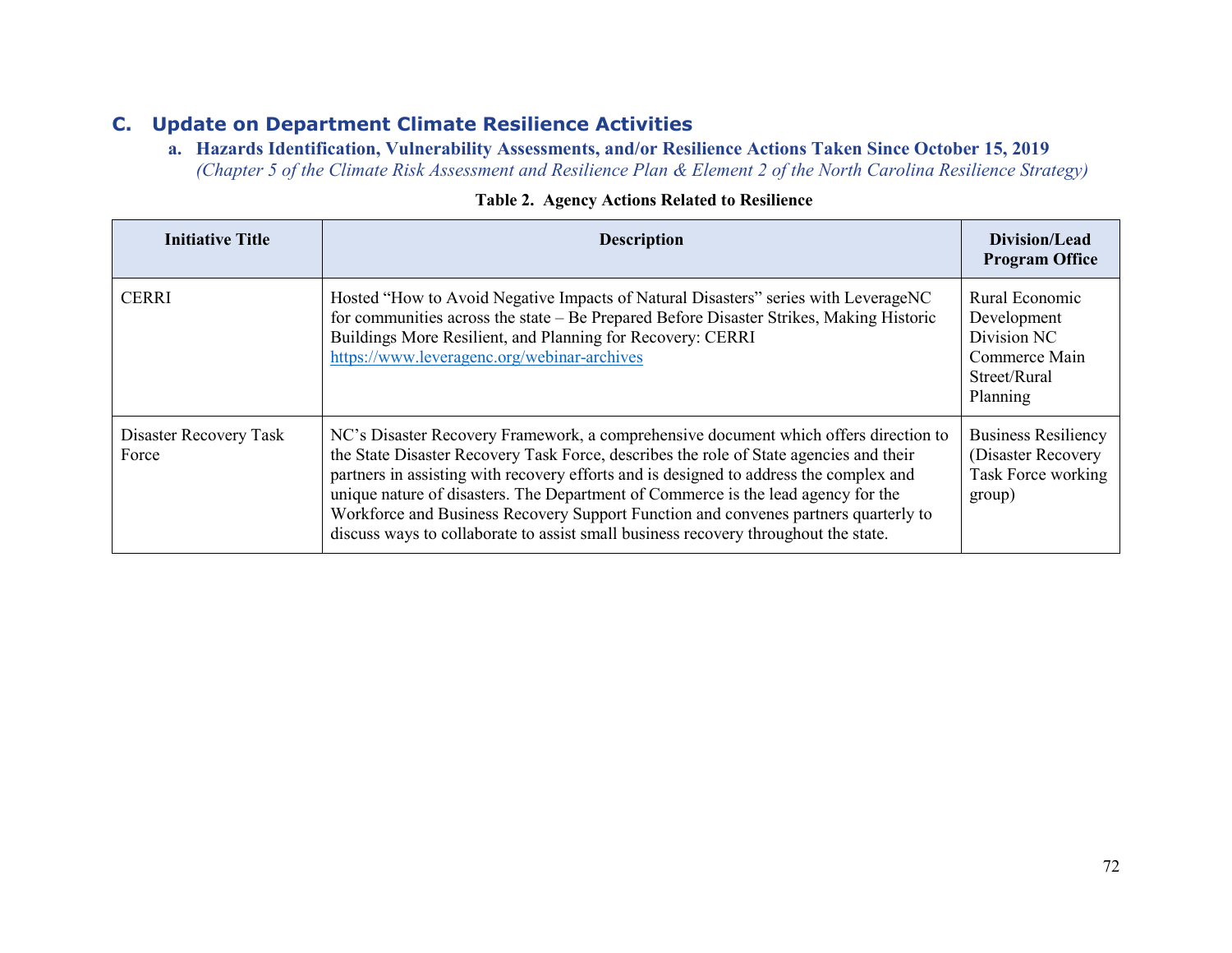# **b. Actions taken or planned to address Climate Justice and Equity**

| <b>Initiative Title</b>                 | <b>Description</b>                                                                                                                                                                                                                                                                                                                                                                                                                 | Division/Lead<br><b>Program Office</b>                   |
|-----------------------------------------|------------------------------------------------------------------------------------------------------------------------------------------------------------------------------------------------------------------------------------------------------------------------------------------------------------------------------------------------------------------------------------------------------------------------------------|----------------------------------------------------------|
| Corporate Citizenship                   | The Department of Commerce hired a strategy coordinator to identify opportunities to<br>further integrate corporate citizenship and economic development. The strategy<br>coordinator will map the economic development process and identify entry points during<br>the recruitment process to share information about policies that are of importance to the<br>state, including climate justice and equity.                      | Secretary's Office                                       |
| <b>Biomass Education</b>                | The Department met with environmental justice stakeholders that were concerned about<br>the air pollution created by some North Carolina businesses. The Department shared<br>relevant statues and processes with the environmental justice group and advised them on<br>county level decision makers that may have influence on if/when certain types of<br>businesses are provided local incentives.                             | Secretary's Office/<br>Economic<br>Development/          |
| Bias and Equity Workshop                | NCCJ 3 part workshop series on bias and equity inclusion for all of REDD June-August<br>2021 https://www.nccjtriad.org/                                                                                                                                                                                                                                                                                                            | NC Commerce<br>Rural Economic<br>Development<br>Division |
| Chief DEI Officer<br>Appointed          | Commerce named a Chief Diversity, Equity, and Inclusion (DEI) Officer to lead the<br>agency's work to view everything through an equity lens to dismantle barriers and expand<br>quality and business opportunities for all North Carolinians. The officer ensures that<br>equity is a key factor in decision making as it relates to Commerce's priorities of job<br>creation, workforce development, and post pandemic recovery. | Office of DEI                                            |
| Andrea Harris Task Force<br>Partnership | Commerce is collaborating with Dr. Jim Johnson and Jeanne Milliken Bonds of the<br>Kenean-Flager Business School, UNC Chapel Hill to address critical issues such as<br>environmentally sick schools, childcare deserts, and affordable housing.                                                                                                                                                                                   | Office of DEI                                            |
| First in Equity                         | Commerce provided a letter of support for the Durham Global Equity Project (Hytai<br>Reborn) – an initiative led by Dr. Henry McCoy to create an equity innovation hub in                                                                                                                                                                                                                                                          | Office of DEI                                            |

### **Table 3. Agency Actions Related to Climate Justice and Equity**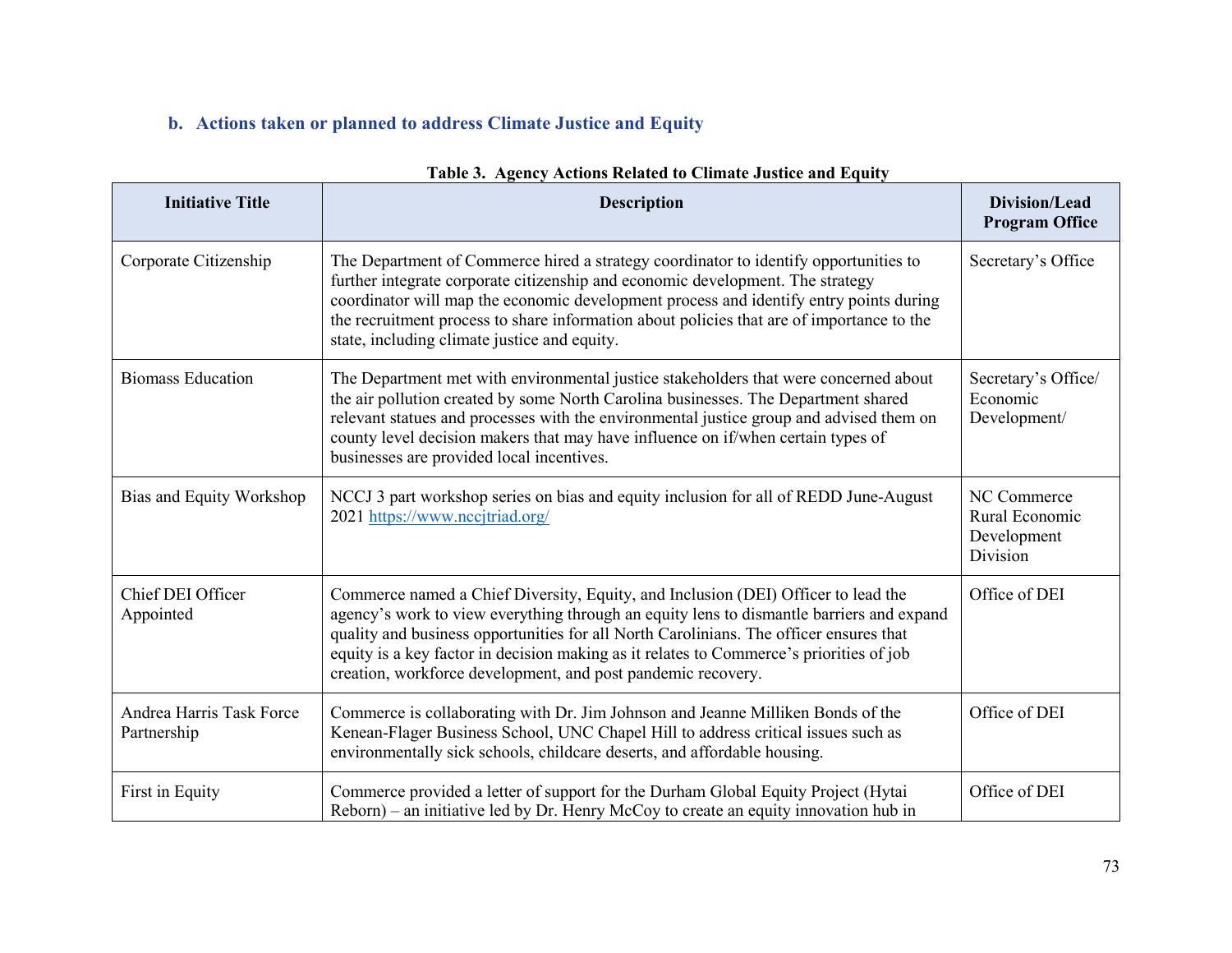| <b>Initiative Title</b> | <b>Description</b>                                                                                                                             | Division/Lead<br><b>Program Office</b> |
|-------------------------|------------------------------------------------------------------------------------------------------------------------------------------------|----------------------------------------|
|                         | Durham. Dr. McKoy's vision of the state being "First in Equity" aligns with Commerce's<br>priorities and ways to further partner are underway. |                                        |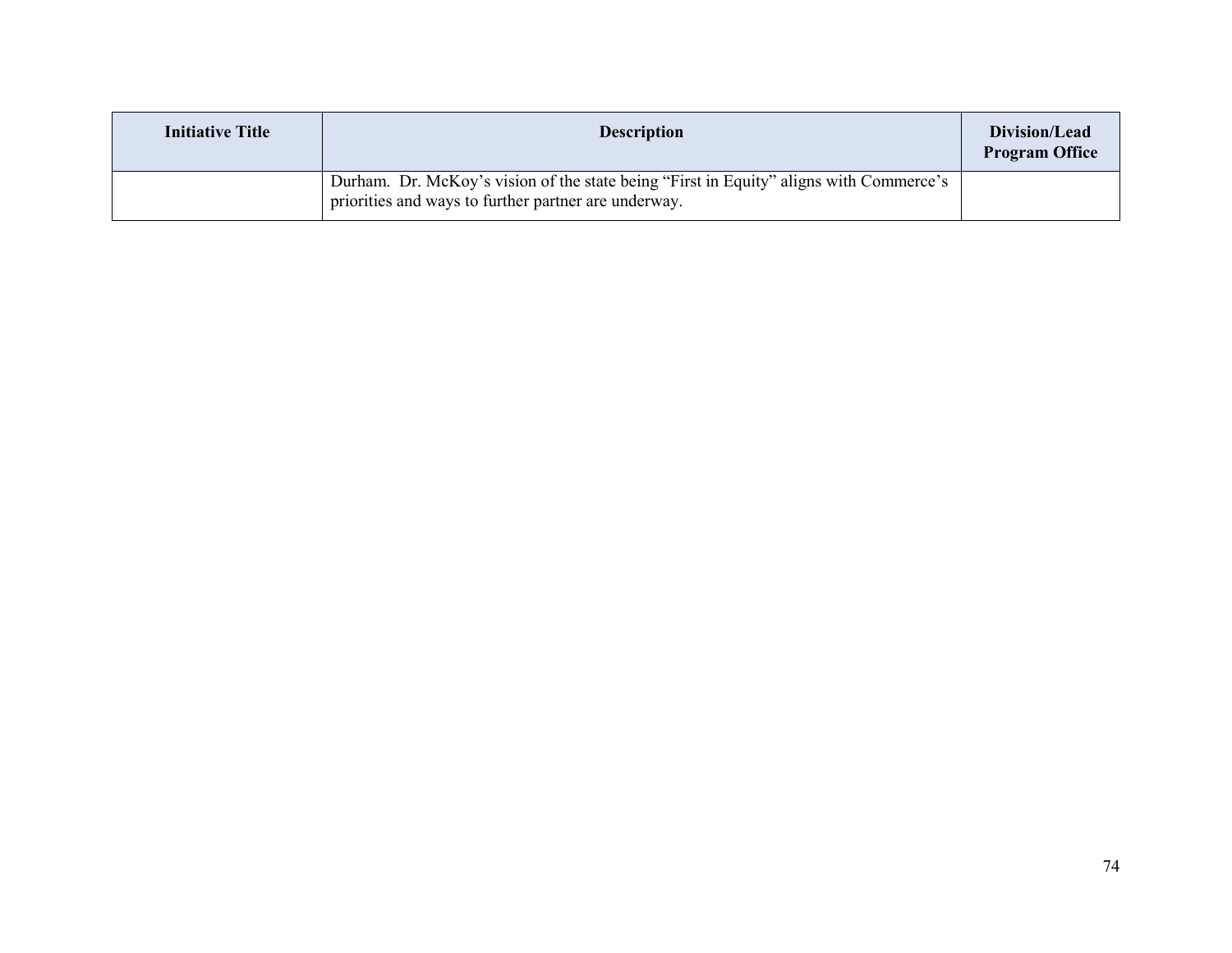### **c. Actions taken or planned to take to assist communities served**

| <b>Initiative Title</b>                    | <b>Description</b>                                                                                                                                                                                                                                                                                                                                      | Division/Lead<br><b>Program Office</b>       |
|--------------------------------------------|---------------------------------------------------------------------------------------------------------------------------------------------------------------------------------------------------------------------------------------------------------------------------------------------------------------------------------------------------------|----------------------------------------------|
|                                            | REDD representation in Healthy Environments Collaborative<br>Hosted "How to Avoid Negative Impacts of Natural Disasters" series with LeverageNC<br>for communities across the state – Be Prepared Before Disaster Strikes, Making Historic<br>Buildings More Resilient, and Planning for Recovery: CERRI<br>https://www.leveragenc.org/webinar-archives | <b>REDD</b> Main<br>Street/Rural<br>Planning |
|                                            |                                                                                                                                                                                                                                                                                                                                                         | <b>REDD ARC</b>                              |
| Rapid Response                             |                                                                                                                                                                                                                                                                                                                                                         | <b>DES</b>                                   |
| Andrea Harris Task Force<br>Representative |                                                                                                                                                                                                                                                                                                                                                         | Office of DEI                                |
| Partner w/ Dr. Johnson                     |                                                                                                                                                                                                                                                                                                                                                         |                                              |
|                                            |                                                                                                                                                                                                                                                                                                                                                         | NC Works<br>Commission                       |

#### **Table 4. Agency Actions Related to Community Assistance**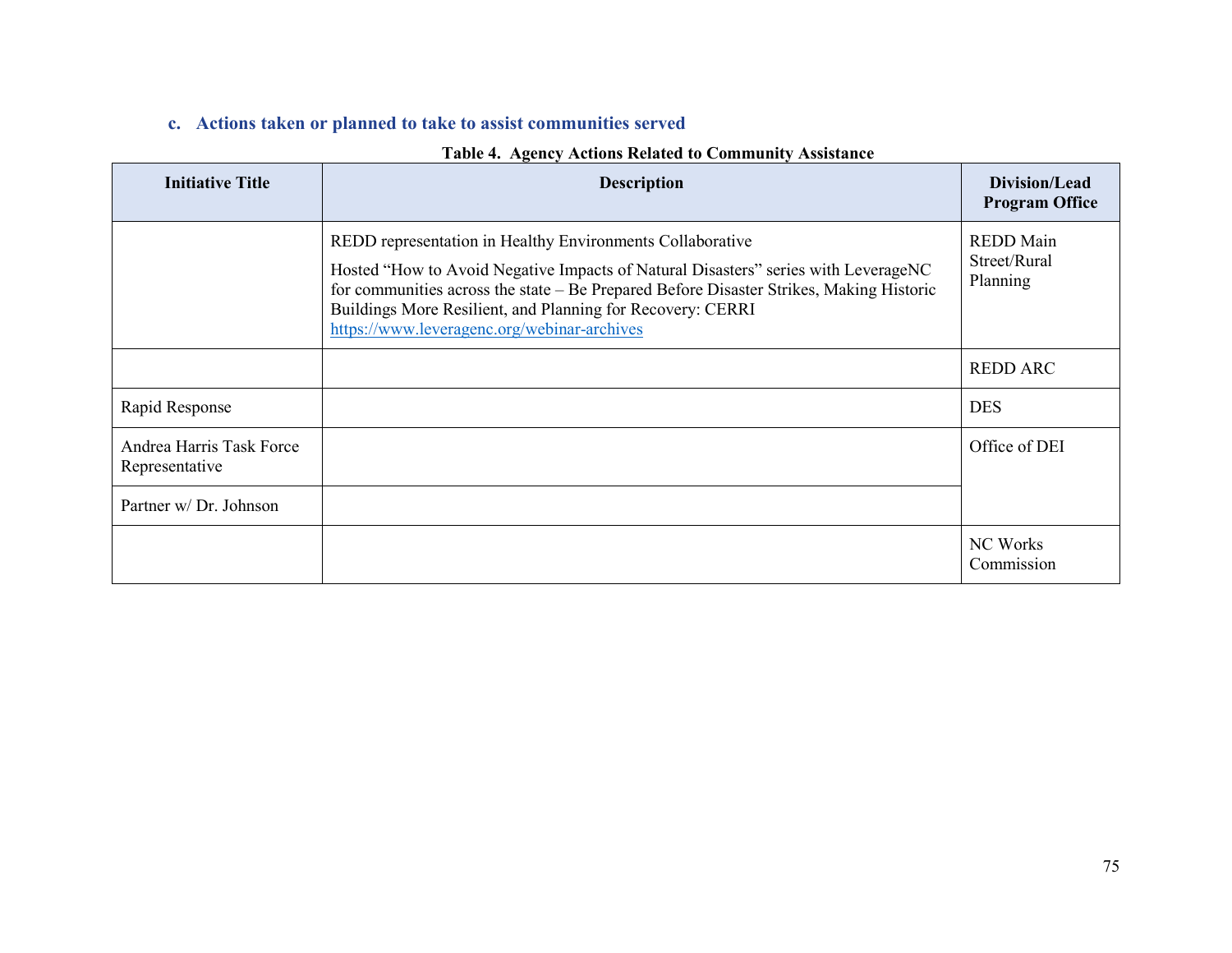# **VII. Department of Transportation**

## **A. Message from the Secretary**

The N.C. Department of Transportation kicked off 2021 by helping the state's residents remain resilient against the on-going disruption of COVID 19. In partnership with the Department of Health and Human Services, NCDOT helped provide public transportation to over 10,000 North Carolinians to vaccine appointments.

NCDOT's 2021 Resilience Strategy Report outlined the department's strategies to address the resilience of the state's transportation network. Many resilience related programs were already underway, but a concerted effort was made to collaborate and share information, to combine overlapping efforts, and to leverage existing data to achieve common goals. A year later tremendous progress has been made with a new department-wide policy in place under which all NCDOT is directed to make not only the state's transportation infrastructure, but all business practices more resilient to disruption.

The 2021 hurricane season marked another above-average tropical season for the Atlantic Ocean. There were twenty-one named systems, seven of which became hurricanes. But North Carolina did not see a land-falling hurricane in 2021. In fact, no tropical storm system made direct landfall along our coast. Yet weather related destruction and disruption, including loss of life, still played a significant role. Three tropical systems – Claudette, Elsa, and Fred – made their way across the state bringing gusty winds, heavy rainfall, and isolated tornadoes. Tropical depression Fred dropped over a foot of rain in August across areas of western North Carolina that had recently received several inches of rain. Significant flooding occurred, washing out multiple bridges and closing dozens of roads, largely in Haywood, Transylvania, Henderson, Yancey, and Buncombe counties. Six people lost their lives and millions of dollars damage occurred with some communities still trying to fully recover. NCDOT crews were able to open almost all the 100 plus roads that were closed within a week. Crews from central and eastern North Carolina helped crews in the west restore connectivity by refilling washouts, reconnecting bridges and stabilizing shoulders along damaged roads.

Light-duty Zero Emission Vehicles (ZEV - all electric and plug-in hybrid) registrations in North Carolina increased 191% from October 2019 to December 2021, representing 37,035 light-duty ZEVs on the road as of December 2021. With an increasing number of light duty ZEV models becoming available to consumers in the North Carolina market, the number of registered ZEVs in the state is projected to continue past the EO80 goal of 80,000 by 2025, and toward the ambitious new EO246 goal of 1,250,000 by 2030.

NCDOT finished out the year again in cabinet agency partnership, this time with the Department of Commerce, welcoming Toyota as they announced plans to build their first North American electric vehicle battery plant in North Carolina. The plant represents a \$1.29B investment in the state and will create 1700 new jobs. It also ensures that North Carolina is involved in the manufacture of the next generation of clean energy vehicles.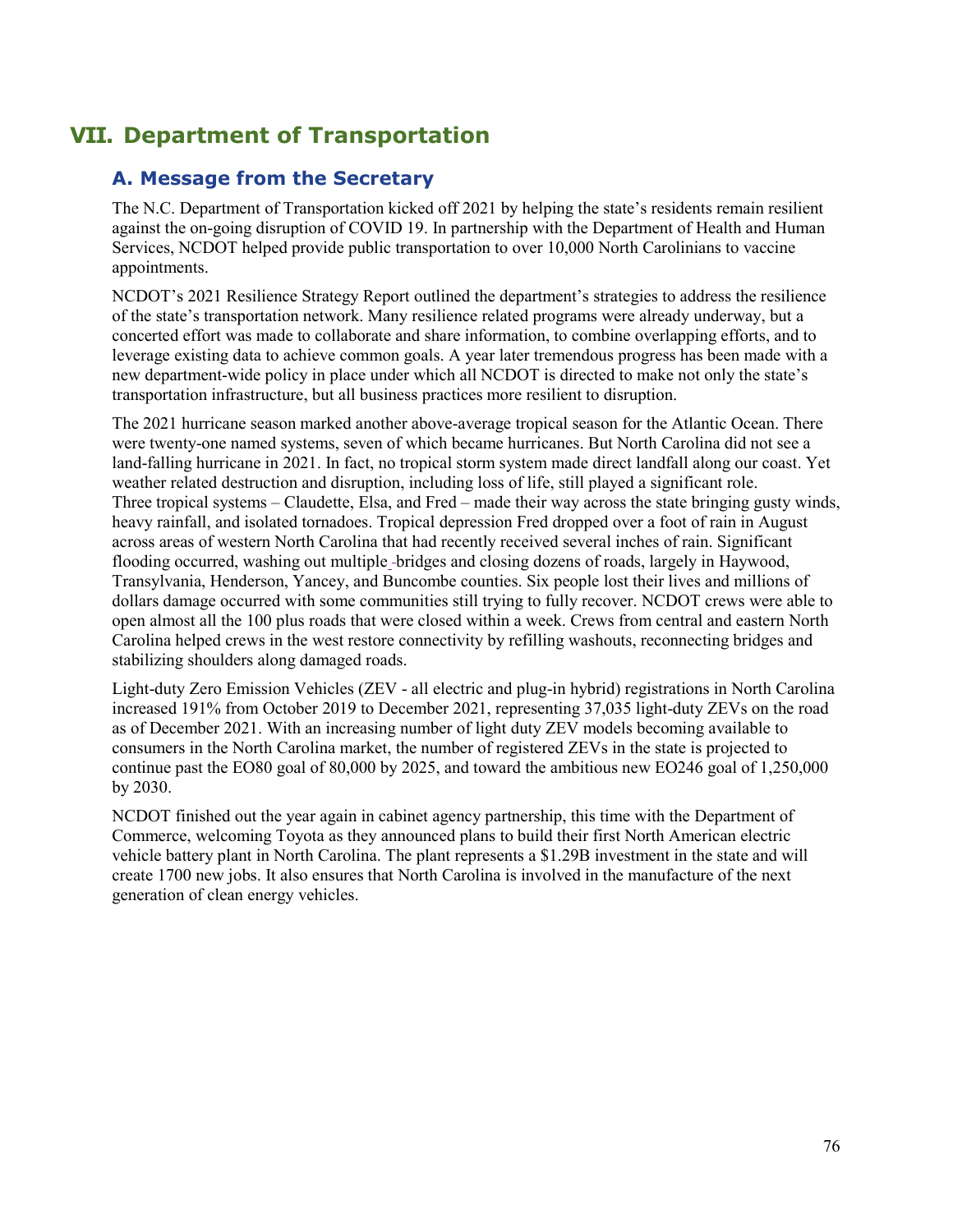# **B. Update on EO80 Climate Mitigation and Economic Development Activities**

| Category                                                                                  | <b>Summary of Initiative / Accomplishments</b>                                                                                                                                                                                                                                                                                                                                                         | <b>Division/Program Office</b>                     |
|-------------------------------------------------------------------------------------------|--------------------------------------------------------------------------------------------------------------------------------------------------------------------------------------------------------------------------------------------------------------------------------------------------------------------------------------------------------------------------------------------------------|----------------------------------------------------|
| Education /<br>Outreach                                                                   | NCDOT's Making Transportation Resilient webpage went live providing information about<br>the department's program to provide a transportation network that is more resilient to<br>weather related disruptions.                                                                                                                                                                                        | Communications                                     |
| NC ZEV Plan<br>Implementation                                                             | Monthly ZEV registration data (by county) posted on NCDOT website for public use. These<br>data will help inform investment and placement of charging infrastructure.                                                                                                                                                                                                                                  | Highways/<br>Communications and<br>Public Outreach |
|                                                                                           | Partnered with NC Clean Energy Technology Center to develop a guidance document on<br>charging infrastructure and management. Guidance will be available on NCDOT website.                                                                                                                                                                                                                             | Communications                                     |
|                                                                                           | Coordinated with partners (Clean Energy Technology Center, Clean Cities, Plug-in-NC, and<br>others) on eight ride and drive events in 2021.                                                                                                                                                                                                                                                            | Highways/Transportation<br>Planning                |
|                                                                                           | Supported the 2021 Sustainable Fleet Technology Conference, hosted by NC Clean Energy<br>Technology Center, to share fleet industry trends and strategies.                                                                                                                                                                                                                                             | Highways/Transportation<br>Planning                |
|                                                                                           | Ten additional Alternative Fuel Corridors were approved in FWHA's nomination Round 5.                                                                                                                                                                                                                                                                                                                  | Highways/Transportation<br>Planning                |
|                                                                                           | NC First report published in January 2021, offering options for addressing the disparity<br>between transportation-related taxes paid by different vehicle types. The Transit Authority is<br>looking at mileage-based solutions and will pilot a Mileage-Based User Fee (MBUF)<br>solution in 2022.                                                                                                   | Highways/Strategic<br>Initiatives                  |
| Agency Fleet Zero<br>Emission Vehicle /<br>Electric<br>Infrastructure (EO80<br>Section 7) | Electric buses are continuing to emerge in North Carolina. As of 2021, nine transit systems<br>spanning cities, organizations and universities across the state have added or will soon add<br>the technology to their fleets. This transition from diesel to electric for medium- and heavy-<br>duty vehicles comes with impactful environmental and health benefits as well as long-term<br>savings. | Multi-Modal/Public<br>Transportation               |

### **Table 1. Agency Actions Related to Climate Mitigation**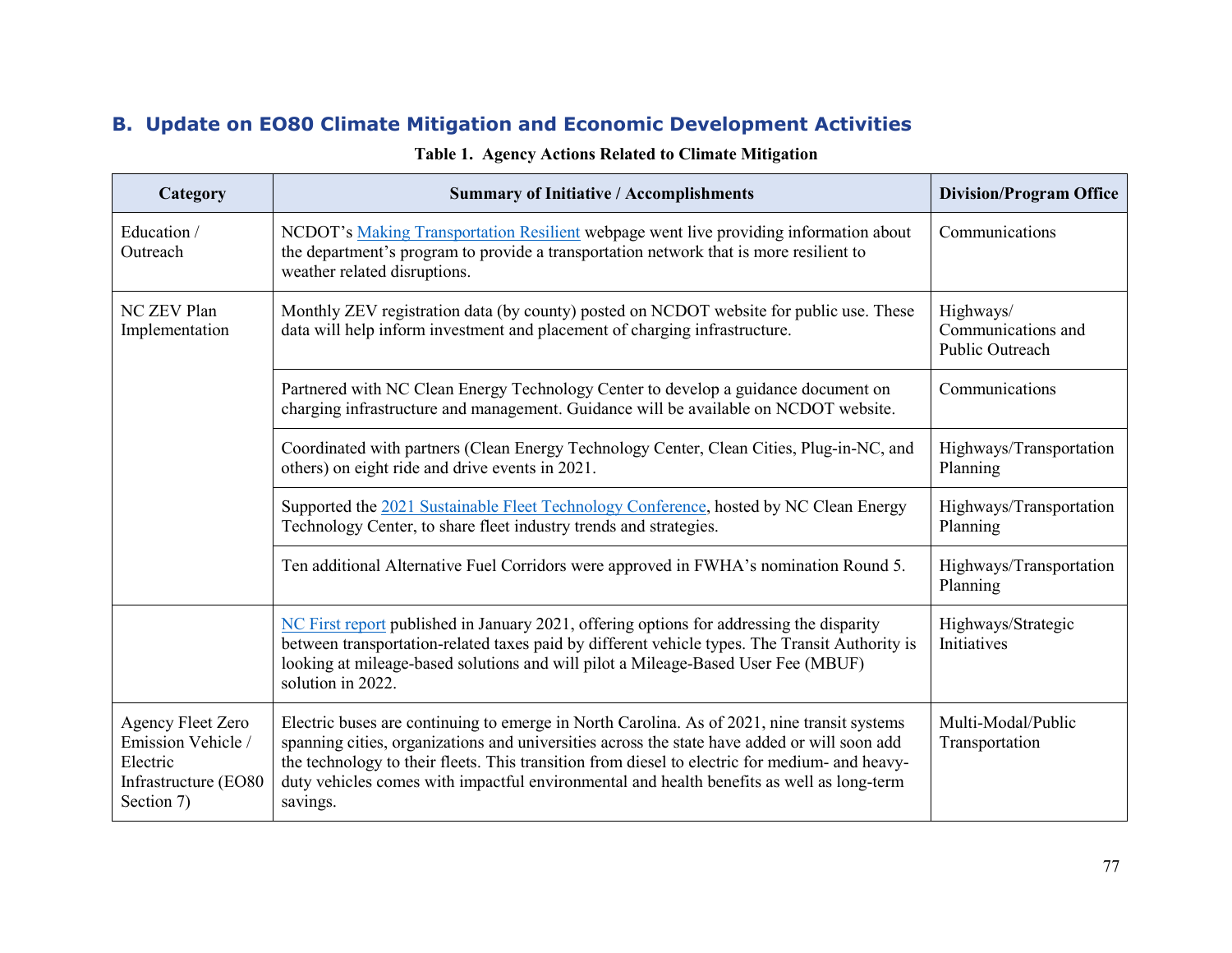| Category                                                                              | <b>Summary of Initiative / Accomplishments</b>                                                                                                                                                                                                                                                                                                                                                                                                                                                                                                                                                                                                                                                  | <b>Division/Program Office</b>                              |
|---------------------------------------------------------------------------------------|-------------------------------------------------------------------------------------------------------------------------------------------------------------------------------------------------------------------------------------------------------------------------------------------------------------------------------------------------------------------------------------------------------------------------------------------------------------------------------------------------------------------------------------------------------------------------------------------------------------------------------------------------------------------------------------------------|-------------------------------------------------------------|
|                                                                                       | In November 2021 the Integrated Mobility Division (IMD) kicked off a project to develop<br>transit fleet transition plans for two transit agencies - Hoke County and AppalCART in<br>Boone. This project is funded through the Federal Transit Administration (FTA) Helping<br>Obtain Prosperity for Everyone (HOPE) grant program.                                                                                                                                                                                                                                                                                                                                                             |                                                             |
|                                                                                       | In December 2021 IMD also initiated the development of a statewide transit vehicle fleet<br>transition plan, as required by FTA, to apply for certain discretionary grant opportunities<br>starting in 2022.                                                                                                                                                                                                                                                                                                                                                                                                                                                                                    |                                                             |
| <b>Agency Building</b><br><b>Utility Consumption</b><br>Reduction (EO80<br>Section 8) | NCDOT and NCSPA occupy 2,382 buildings totaling 9,376,737 gross square feet. FY-21<br>utility costs for those buildings totaled \$10,474,108, and energy consumption per square foot<br>is $25\%$ less than during the $2002/03$ baseline year. At the conclusion of fiscal year $2021$ ,<br>energy savings programs have resulted in a total energy cost avoidance of \$31,027,742 and a<br>water cost avoidance of \$13,892,840 - totaling \$44,920,582 over the last 17 years. By the<br>end of FY 21, cost savings measures have reduced energy and water usage per square foot in<br>NCDOT facilities by 31% and 20% respectively as measured from the baseline fiscal year of<br>2002-03. | Highways/Facilities<br>Management                           |
| <b>Other Conversation</b><br>and Efficiency<br>Initiatives                            | An NCDOT led committee completed a Vehicle Miles Traveled (VMT) Reduction Study<br>documenting trends and factors that influence VMT in North Carolina. The study also<br>analyzed and modeled packages of VMT reduction strategies. The report will be used by an<br>interdisciplinary VMT reduction task force consisting of NCDOT, MPO, RPO, local<br>government, and NGO personnel. The task force will produce a VMT reduction tool kit<br>detailing strategies available to various levels of government and potential funding sources to<br>help with implementation.                                                                                                                    | Highways/Transportation<br>Planning & Technical<br>Services |
|                                                                                       | Research project 2022-01 is underway to investigate the feasibility of vessel electrification<br>which would result in less dependency on diesel and would reduce GHG emissions.                                                                                                                                                                                                                                                                                                                                                                                                                                                                                                                | Ferry                                                       |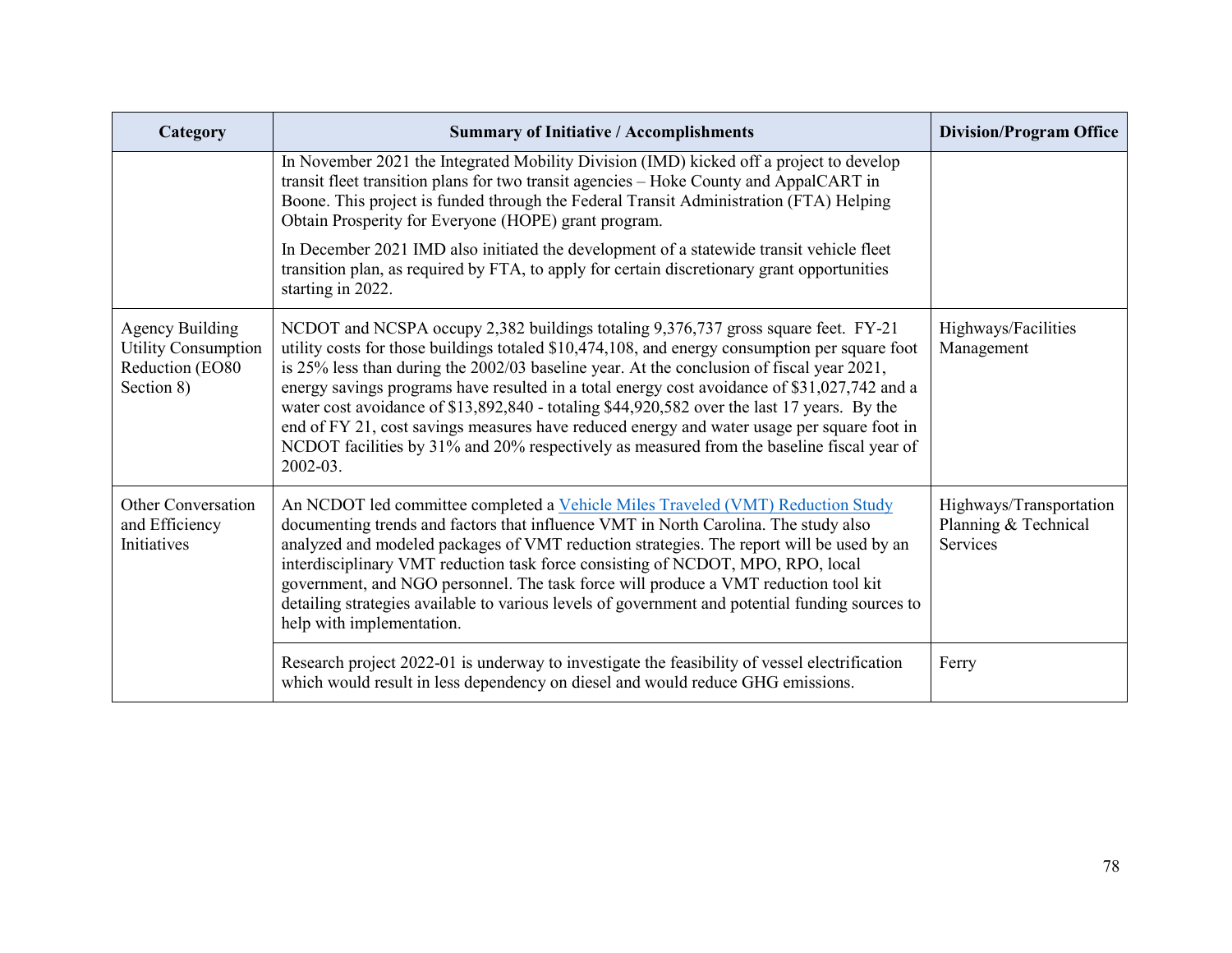## **C. Update on Department Climate Resilience Activities**

*a.* **Hazards Identification, Vulnerability Assessments, and/or Resilience Actions Taken Since October 15, 2019**  *(Chapter 5 of the Climate Risk Assessment and Resilience Plan & Element 2 of the North Carolina Resilience Strategy)*

| <b>Initiative Title</b>                    | <b>Description</b>                                                                                                                                                                                                                                                                                                                                                                                                                                                                                                                                                                                                                                                                      | <b>Division/Lead Program</b><br><b>Office</b>    |
|--------------------------------------------|-----------------------------------------------------------------------------------------------------------------------------------------------------------------------------------------------------------------------------------------------------------------------------------------------------------------------------------------------------------------------------------------------------------------------------------------------------------------------------------------------------------------------------------------------------------------------------------------------------------------------------------------------------------------------------------------|--------------------------------------------------|
| Resilience Program                         | Through the formation of a Core Management Team, a multi-disciplinary Program<br>Management Team, and an Executive Leadership Team, department-wide goals and<br>strategies were shared and aligned. Department of Transportation Resilience Policy<br>was established. Internal SharePoint page developed with a "Resilience Registry"<br>summarizing completed and ongoing work.                                                                                                                                                                                                                                                                                                      | Highways/Multiple                                |
| <b>Vulnerability Assessments</b><br>of STC | A Statewide roadway inundation analysis modeling flood levels across roadways for<br>the 10-, 25-, 50-, 100- and 500-year recurrence flood levels (where data were<br>available) was completed. Results are provided through a GIS-based Roadway<br>Inundation Tool available upon request. A similar analysis was conducted for the<br>Statewide Rail STC's and some secondary lines.                                                                                                                                                                                                                                                                                                  | Highways and Rail                                |
|                                            | Two pilot vulnerability studies to assess Strategic Transportation Corridor (STC)<br>vulnerabilities to extreme weather were initiated. One study will use a modeling tool<br>called CitySimulator to analyze US 74 from Mecklenburg County to the Port of<br>Wilmington in New Hanover County. The second study will use the Federal Highway<br>Administration's (FHWA) Vulnerability Assessment Scoring Tool (VAST) to analyze<br>the section of US 70 that runs from Wake County to its eastern terminus in Carteret<br>County. Results of the studies will be available in the Spring and Summer of 2022<br>respectively. Comparison of the two methods will inform future studies. | Highways/Transportation<br>Planning & Hydraulics |
| Geo-FRIT                                   | Research project 2022-18 is underway to develop a web-based Geospatial Analytics<br>Tool for quantifying Freight Risk In Transportation (Geo-FRIT). The tool will help<br>identify vulnerabilities in the freight network and develop resilient solutions.                                                                                                                                                                                                                                                                                                                                                                                                                              | Rail/Freight and<br>Logistics                    |

#### **Table 2. Agency Actions Related to Resilience**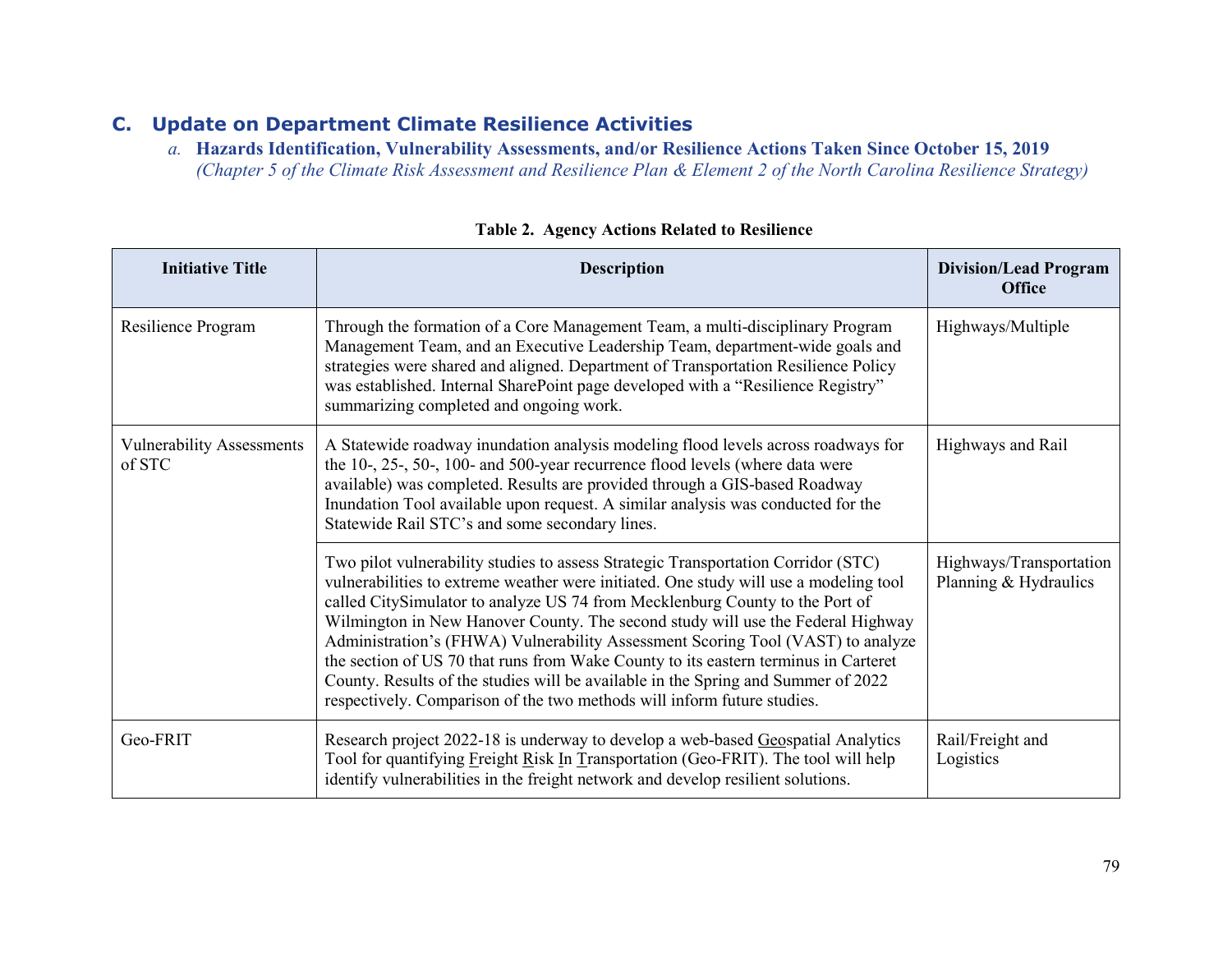| <b>Initiative Title</b>          | <b>Description</b>                                                                                                                                                                                                                                                                                                                                                                                                                                                                                                                                                                  | <b>Division/Lead Program</b><br><b>Office</b> |
|----------------------------------|-------------------------------------------------------------------------------------------------------------------------------------------------------------------------------------------------------------------------------------------------------------------------------------------------------------------------------------------------------------------------------------------------------------------------------------------------------------------------------------------------------------------------------------------------------------------------------------|-----------------------------------------------|
| Ports Resilience and<br>Planning | A new fully automated terminal gate became active at the Port of Wilmington. New<br>generators were installed at the Port of Morehead. An off-site Eastern Data Center<br>data back-up system was initiated for all Port data systems. Redundant links were<br>created through SD-WAN (a Mesh Network) to all operating locations and the off-site<br>backup Eastern Data Center. The Port of Wilmington Data Center underwent<br>resiliency upgrades with new HVAC and backup power with auto-transfer switch<br>along with 2 <sup>nd</sup> Head End back-up location at the Port. | Ports                                         |
| <b>FIMAN-T</b>                   | Work continues in coordination with N.C. Emergency Management on the installation<br>of seventy-one new gauge locations for the Flood Inundation Mapping and Alert<br>Network. Sixty-five of those locations are on NCDOT structures. Thirty more<br>locations are planned for gauge installation in late 2022. This will greatly increase the<br>area over which FIMAN-T provides real-time and predictive flood information for<br>roadways and bridges.                                                                                                                          | Highways/Hydraulics                           |
| BridgeWatch                      | Approximately fifteen thousand NCDOT structures can now be monitored by the<br>BridgeWatch program – a web based real-time structure monitoring system that alerts<br>NCDOT personnel in advance when floodwaters threaten bridges.                                                                                                                                                                                                                                                                                                                                                 | Highways/Hydraulics                           |

# **b. Actions taken or planned to address Climate Justice and Equity**

### **Table 3. Agency Actions Related to Climate Justice and Equity**

| <b>Initiative Title</b>          | <b>Description</b>                                                                        | <b>Division/Lead Program</b><br><b>Office</b> |
|----------------------------------|-------------------------------------------------------------------------------------------|-----------------------------------------------|
| <b>Vulnerability Assessments</b> | Specific consideration of equitable access to transportation during extreme weather       | Highways/Transportation                       |
| of STC                           | disruptions is being investigated in the two pilot vulnerability studies described above. | Planning & Hydraulics                         |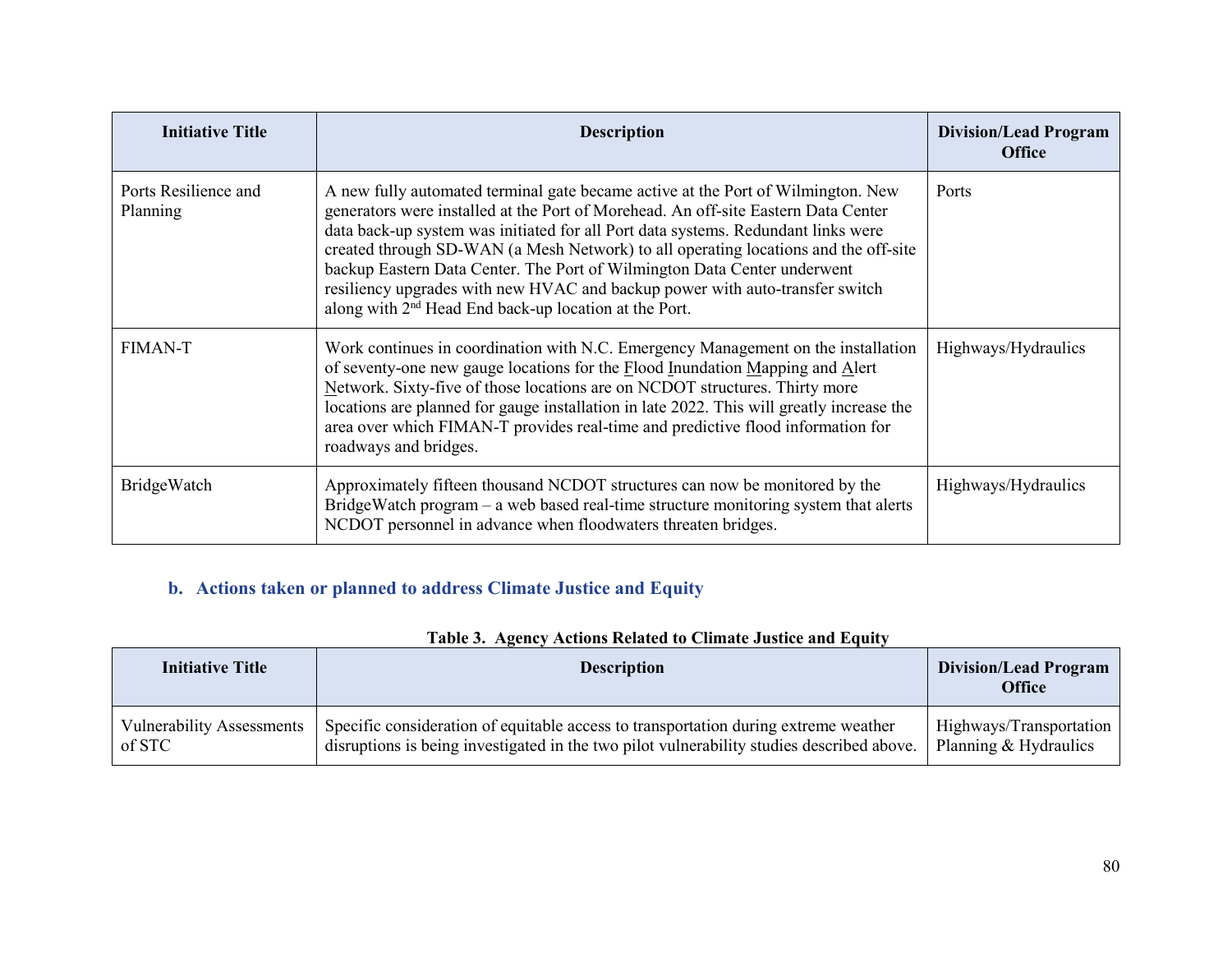# **c. Actions taken or planned to take to assist communities served**

| <b>Initiative Title</b>    | <b>Description</b>                                                                                                                                                                                                                                                                                                                                                                                                                                                                                                                                                                                                                                                              | <b>Division/Lead Program</b><br><b>Office</b>                                  |
|----------------------------|---------------------------------------------------------------------------------------------------------------------------------------------------------------------------------------------------------------------------------------------------------------------------------------------------------------------------------------------------------------------------------------------------------------------------------------------------------------------------------------------------------------------------------------------------------------------------------------------------------------------------------------------------------------------------------|--------------------------------------------------------------------------------|
| <b>Equity Plan</b>         | NCDOT created new reference guidance to describe and provide methods of<br>advertisement for transportation study public meetings including more options for<br>virtual public engagement. These, in addition to standard options for in-person<br>engagement further the department's equity goal of access to and participation in<br>public engagement opportunities by providing more flexibility and options.                                                                                                                                                                                                                                                              | Highways/Transportation<br>Planning & Technical<br>Services (PICSVIZ<br>Group) |
|                            | The guidance provides information that can be used during transportation studies to<br>help extend outreach to residents, including traditionally underserved populations. The<br>public engagement strategies will help project engineers and planners engage in<br>equitable public communication at various stages of transportation studies. The<br>guidance is intended to be flexible and is not a "one size fits all" approach. It is not<br>intended to be a "standard procedure" or a "how to" document, but rather a framework<br>to help engineers and planners to wholistically engage all members of the public<br>throughout the transportation planning process. |                                                                                |
| <b>USDOT RAISE Grant</b>   | NCDOT helped the City of High Point secure a Rebuilding American Infrastructure<br>with Sustainability and Equity (RAISE) grant. The grant provided almost \$20M to the<br>\$28M project which includes complete streets and other bicycle and pedestrian<br>infrastructure to improve access and mobility for low-income, historically<br>marginalized communities in High Point.                                                                                                                                                                                                                                                                                              | Multi-Modal/Public<br>Transportation                                           |
| NC MOVES 2050              | In February 2021, the NC Moves 2050 Plan was adopted by the N.C. Board of<br>Transportation and submitted to the Federal Highway Administration. The plan is<br>focused on creating a more responsive, diverse, and inclusive transportation system for<br>keeping people and freight moving safely and efficiently.                                                                                                                                                                                                                                                                                                                                                            | Highways/Transportation<br>Planning                                            |
| <b>DBE Outreach Events</b> | In 2021, NCDOT held a series of Disadvantaged Business Enterprise (DBE) outreach<br>events. The events covered topics such as the diversity of contracts NCDOT has                                                                                                                                                                                                                                                                                                                                                                                                                                                                                                              | Highways/Chief<br>Engineers Office &<br>Office of Civil Rights                 |

#### **Table 4. Agency Actions Related to Community Assistance**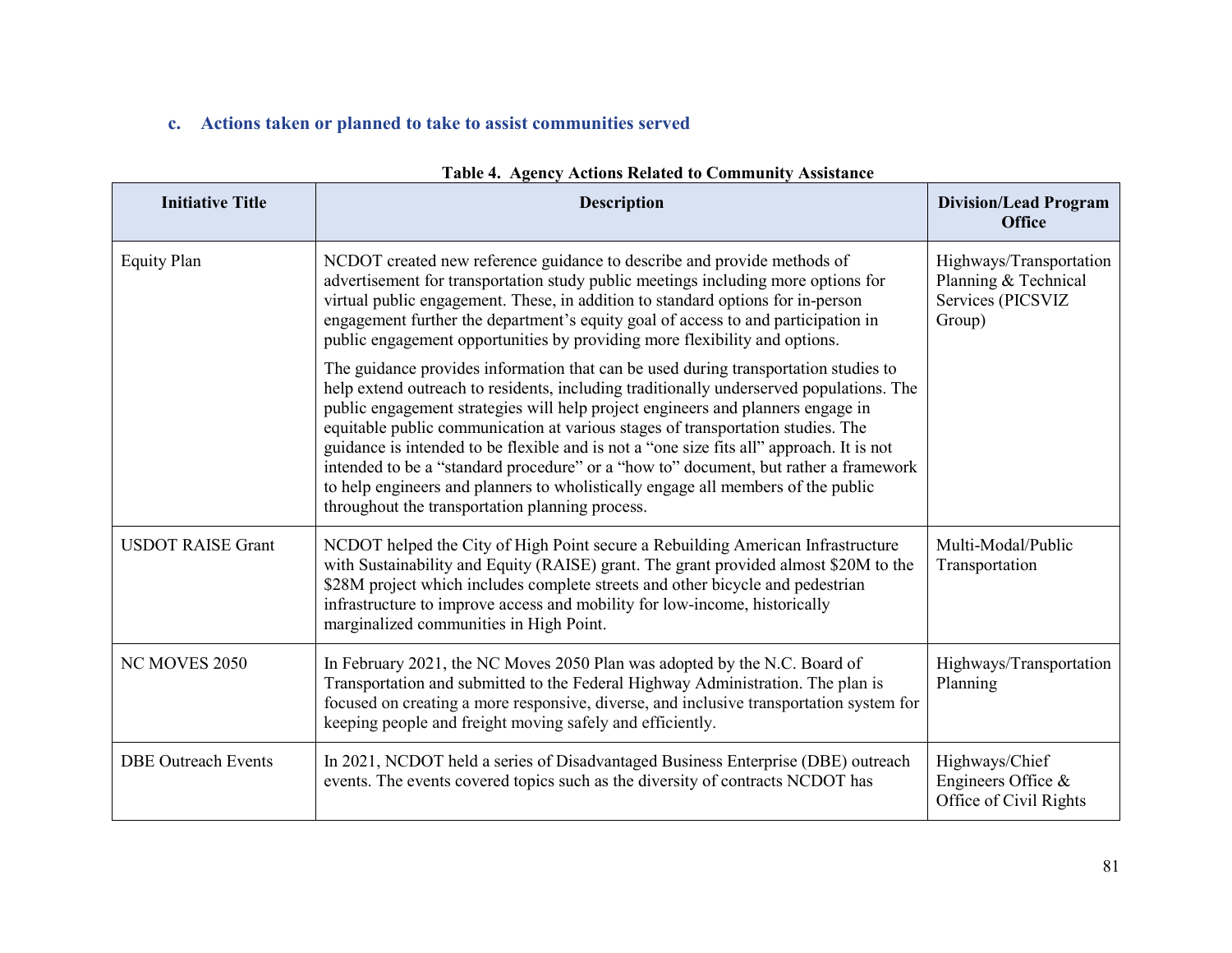| <b>Initiative Title</b> | <b>Description</b>                                                                                                                                                   | Division/Lead Program<br><b>Office</b> |
|-------------------------|----------------------------------------------------------------------------------------------------------------------------------------------------------------------|----------------------------------------|
|                         | available for bid, how NCDOT advertises, and information on how to get prequalified.<br>Hundreds of people attended representing over a hundred different DBE firms. |                                        |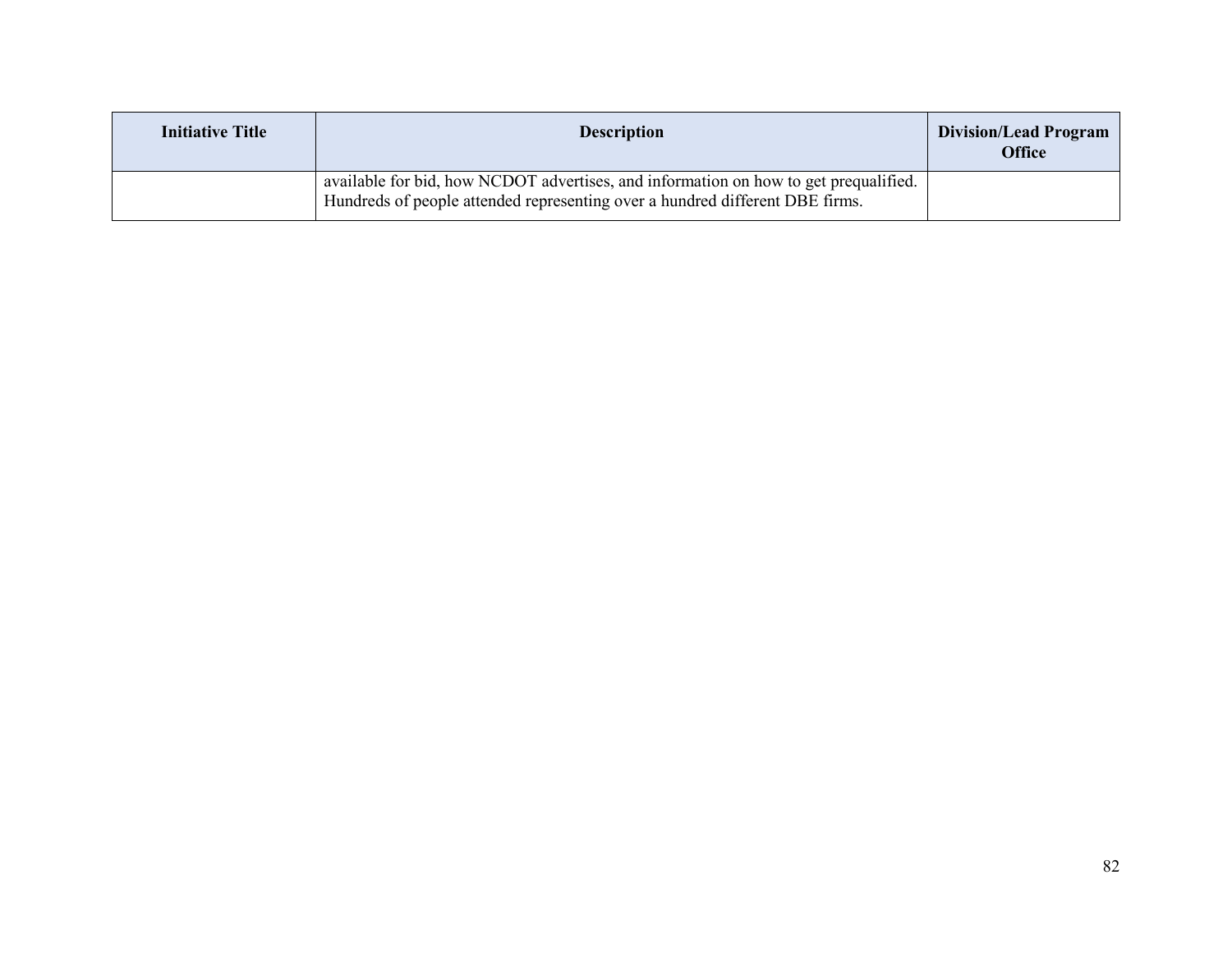# **VIII. Department of Natural and Cultural Resources**

## **A. Message from the Secretary**

I'm pleased to submit this annual report of the progress made in 2021 by the NC Department ofNatural and Cultural Resources (DNCR) toward the goals of Executive Order 80.

As stewards of some of the state's most outstanding natural and cultural resources, the divisionsin our department are viewed by state and federal agencies, local governments, and non- governmental organizations as essential partners in the development of strategies for climate change mitigation and resilience. Our divisions have adopted best practices to reduce their owngreenhouse gas footprints, while leveraging resources, public facilities, and expertise to educatethe public about both the challenges presented by climate change and ways our state can adapt for a more resilient future.

In the pages that follow, you'll find examples of significant progress toward cutting our department's greenhouse gas emissions, such as the conversion of full-sized gas-powered vehicles at the NC Zoo to fully electric, small-scale utility vehicles. Our state museums, parks, zoo, aquariums, and historic sites are now integrating climate change into their educational programs in ways that are experiential and far-reaching in scope. In addition to these site- specific programs, work is also underway to create physical and virtual climate educational materials to be used at all our sites. And DNCR is partnering with other agencies and institutionsto broaden the message about climate change, including a new series called "A State of Change" that began airing this year on PBS-NC.

While climate change mitigation and education are central to our strategy for meeting EO 80'sgoals, adapting for a more resilient future is also a major priority. Divisions such as the NC Natural Heritage Program and NC Aquariums are integrating threats from climate change and measures of ecological resilience into their surveys and reports on plants and animals. On the cultural side, the State Historic Preservation Office and the Office of State Archaeology are leading by identifying cultural resources that are vulnerable to coastal storm damage and sea level rise. Other divisions and sites are demonstrating how to adapt in the face of such threats,including the USS North Carolina Battleship's "Living with Water" flood mitigation and resiliency project, and the Division of Archives & Records' efforts to train public records custodians in flood-prone communities on "essential records protection."

Finally, a major fire at one of our state parks in November highlighted the value of our department's ongoing resiliency strategies. The fire that burned 1100 acres at Pilot Mountain State Park was a harbinger of what our state can expect in the future as our climate warms and communities experience more frequent and potentially devastating wildfires. While the Pilot Mountain fire was significant, observers noted that the permanent damage to the forested areas was limited due to NC State Parks' recent practice of prescribed burning. Periodic controlled burns at Pilot Mountain over the past decade had greatly reduced the amount of fuel on the forestfloor (which can typically accumulate in the form of downed trees and limbs), fuel that otherwisewould have led to a more intense and devastating fire.

The experience at Pilot Mountain was a reminder of the importance of everything we are doingat DNCR as part of Executive Order 80 – that through public education and our own strategic best practices in stewarding North Carolina's natural and cultural resources, we are one of thestate's leading agencies in promoting a more resilient future.

#### D. Reid WilsonSecretary

North Carolina Department of Natural and Cultural Resources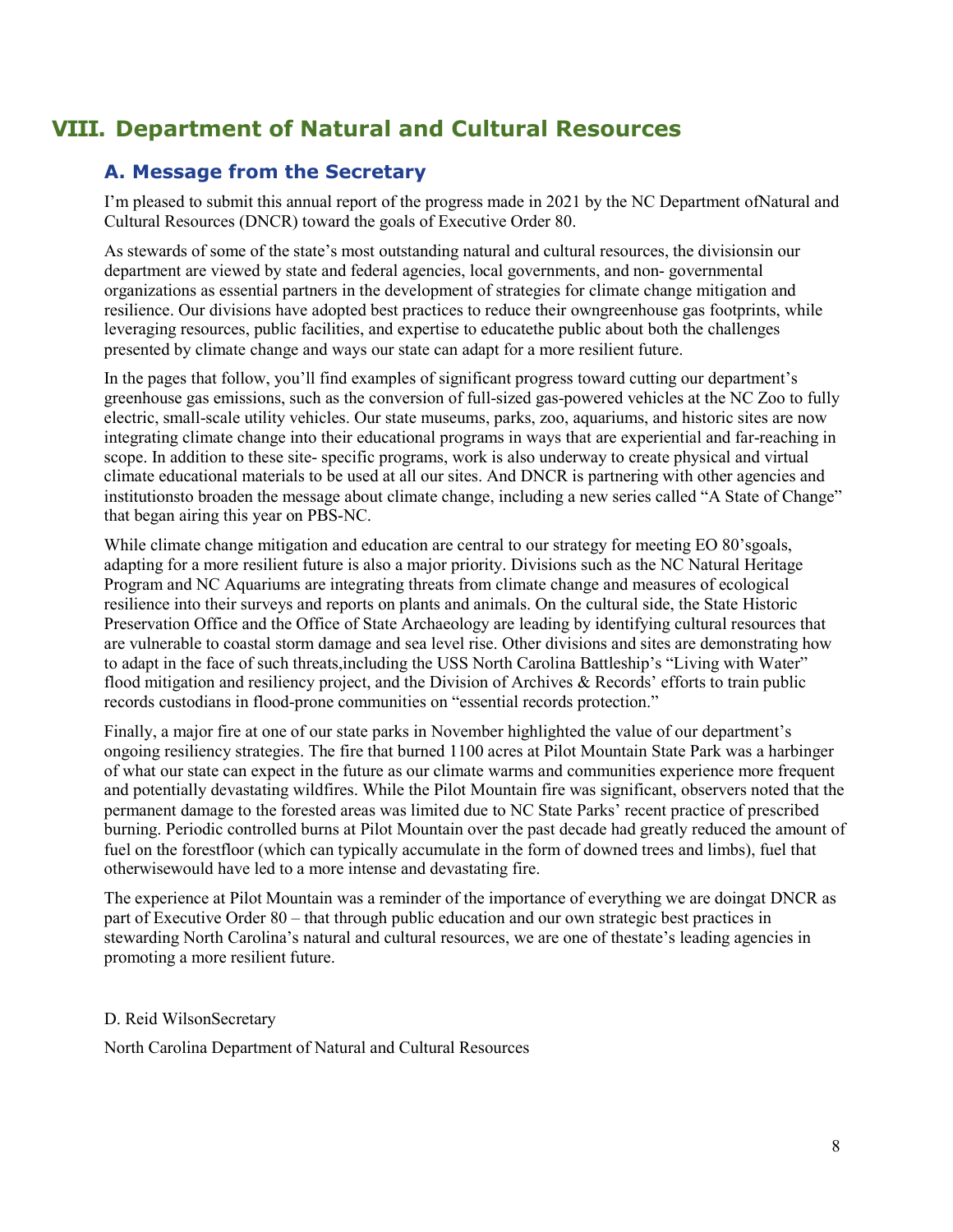# **B. Update on EO80 Climate Mitigation and Economic Development Activities**

| Category                | <b>Summary of Initiative / Accomplishments</b>                                                                                                                                                                                                                                      | <b>Division/Program</b><br><b>Office</b> |
|-------------------------|-------------------------------------------------------------------------------------------------------------------------------------------------------------------------------------------------------------------------------------------------------------------------------------|------------------------------------------|
| Education /<br>Outreach | Revamped Investigation Station at Rocky Coast to focus more on climate change<br>using explanatory metaphors and community level solutions.                                                                                                                                         | NC Zoo                                   |
|                         | Created two AmeriCorps positions focused on improving representativeness and<br>meeting the needs of under-resourced communities. The goal is to provide more<br>effective environmental education for these communities while also better meeting<br>their needs.                  | NC Zoo                                   |
|                         | Public programs include several topics related to climate change (e.g. ocean<br>acidification, temperature change and reptile impacts, wind and solar energy,<br>geothermal program, climate clues and renewable energy challenge) and its impacts<br>on ecosystems and ocean life. |                                          |
|                         | Staff training on NNOCCI (National Network for Ocean and Climate Change<br>Interpretation) to more effectively cover this topic.                                                                                                                                                    | NC Aquariums                             |
|                         | Incorporated conservation messaging in signage including specific actions people can<br>take to mitigate their use of fossil fuels and plastics.                                                                                                                                    |                                          |
|                         | Created Arts and Science minicourses for teachers as professional development<br>including emphasis on how the design of the Museum's Art Park is geared toward<br>sustainability.                                                                                                  | NC Museum of Art                         |
|                         | Implemented climate education into public events (e.g. BugFest, Science Cafes, etc.)<br>and recycling in public and staff-only areas utilizing graphics provided by DNCR.                                                                                                           | NC Museum of Natural<br>Sciences         |
|                         | Increased conservation communication to Museum members by incorporating a new<br>"Conservation Corner" section into membership e-newsletters.                                                                                                                                       | NC Museum of Natural<br>Sciences         |

## **Table 1. Agency Actions Related to Climate Mitigation**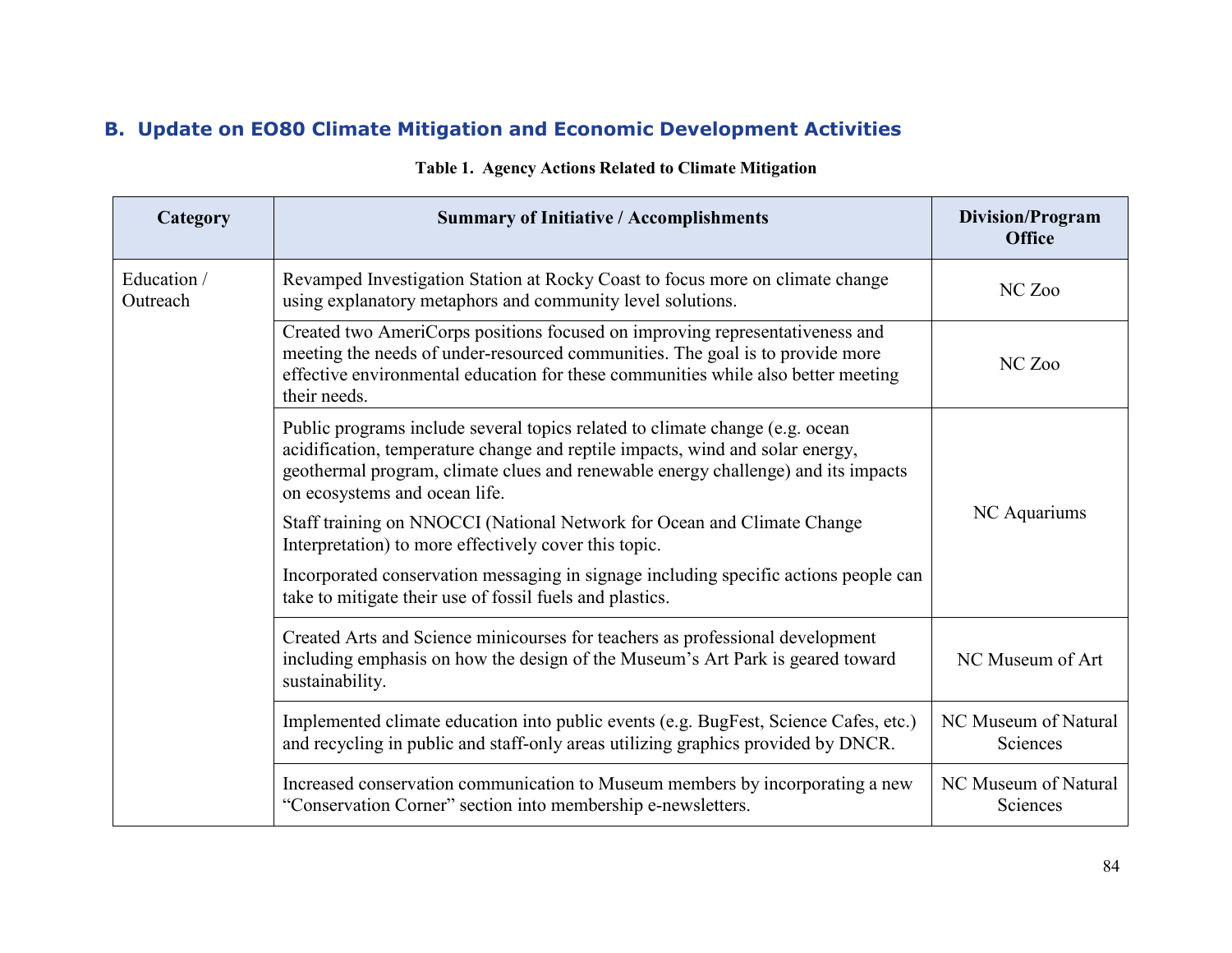| Category | <b>Summary of Initiative / Accomplishments</b>                                                                                                                                                                                                                                        | <b>Division/Program</b><br><b>Office</b> |
|----------|---------------------------------------------------------------------------------------------------------------------------------------------------------------------------------------------------------------------------------------------------------------------------------------|------------------------------------------|
|          | Managed an external program, Teen Science Ambassadors, to increase science<br>literacy among middle school and high school students.                                                                                                                                                  | NC Museum of Natural<br>Sciences         |
|          | Improved signage to increase composting and recycling in public and staff-only areas<br>utilizing graphics provided by DNCR.                                                                                                                                                          | NC Museum of Natural<br>Sciences         |
|          | Launched a series of Sustainability Lunches in the Triangle region modeled after the<br>successful Charlotte area Sustainability Lunch Bunches. These quarterly programs<br>attract corporate, NGO, and government organizations.                                                     | NC Museum of Natural<br>Sciences         |
|          | Launched Love Nature: The Biophilia Podcast, hosted by Dr. Eric Dorfman<br>(NCMNS Director and CEO) and Dr. Dan Dombrowski (NCMNS Chief<br>Veterinarian) to "understand and navigate a changing world, and to allow us to live<br>better, and more responsibly, on the planet."       | NC Museum of Natural<br>Sciences         |
|          | Lunchtime Discovery Series Webinar with presentation and public question and<br>answer session: The Other Side of Environmental Injustice: Parks and Greenspace<br>Inequity in Marginalized Communities, NC Museum of Natural Sciences Via<br>YouTube (https://youtu.be/hnqh 2R8eX4). | NC Museum of Natural<br>Sciences         |
|          | Created new, interactive conservation-focused signage at the NCMNS Whiteville<br>branch with support from an Institute of Museum and Library Services (IMLS) grant.                                                                                                                   | NC Museum of Natural<br>Sciences         |
|          | Research and Collections staff published several papers with research focused on<br>climate-change related topics.                                                                                                                                                                    | NC Museum of Natural<br>Sciences         |
|          | Working on a new environmental education center at the Prairie Ridge facility in<br>Wake County – a potential of embedding the initiative in a future facing story of<br>science engagement, which will influence many aspects of that site and the<br>Museum's story overall.        | NC Museum of Natural<br>Sciences         |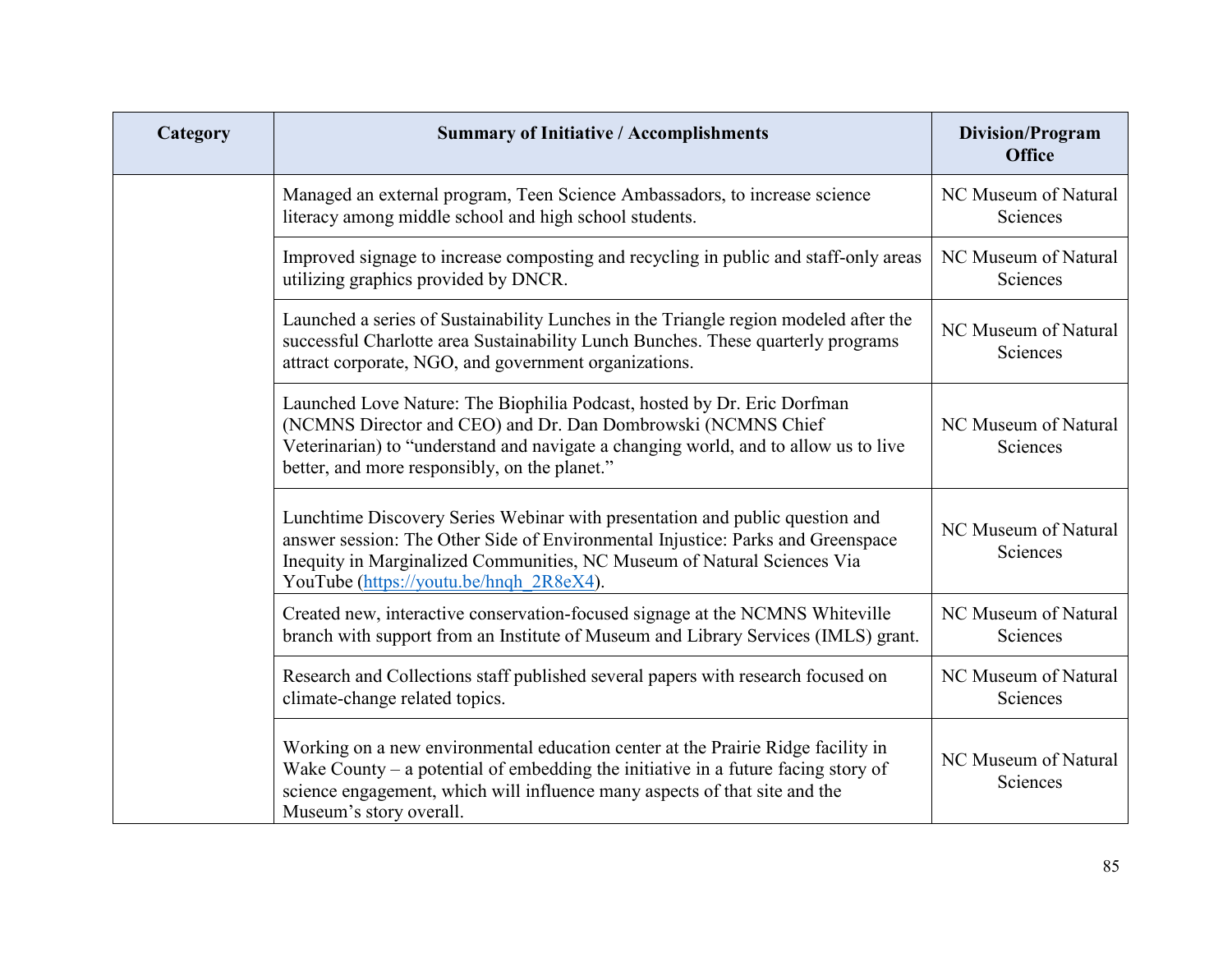| Category |                                                       |            | <b>Summary of Initiative / Accomplishments</b>                                                                                                                                                                                                                                                                                  | <b>Division/Program</b><br><b>Office</b> |
|----------|-------------------------------------------------------|------------|---------------------------------------------------------------------------------------------------------------------------------------------------------------------------------------------------------------------------------------------------------------------------------------------------------------------------------|------------------------------------------|
|          |                                                       |            | DNCR is collaborating with PBS-NC by sponsorship of "A State of Change" a series<br>on climate change in NC, to be aired on TV and internet in 2022.                                                                                                                                                                            | DNCR-wide                                |
|          | developed by the Council of State Archivists in 2011. |            | Presented training on the identification and protection of essential government<br>records, a key mitigation strategy for government offices to ensure continuity of<br>operations during an emergency. This training was based on FEMA-approved<br>curriculum (Intergovernmental Protection for Essential Records), originally |                                          |
|          |                                                       |            | Government Records Section of the Division held 9 essential records and disaster<br>preparedness workshops for 385 participants. Below is a chart with dates and if they<br>were for a local government, state government, or combined audience.                                                                                |                                          |
|          | Date                                                  | Attendance | State/Local/Mixed                                                                                                                                                                                                                                                                                                               |                                          |
|          | 2/12/21                                               | 22         | Mixed                                                                                                                                                                                                                                                                                                                           |                                          |
|          | $3/25/21 - 3/26/21$                                   | 54         | Local                                                                                                                                                                                                                                                                                                                           | Division of Archives<br>and Records      |
|          | $3/25/21 - 3/26/21$                                   | 50         | Local                                                                                                                                                                                                                                                                                                                           |                                          |
|          | $3/29/21 - 3/31/21$                                   | 43         | <b>State</b>                                                                                                                                                                                                                                                                                                                    |                                          |
|          | $3/30/21 - 4/1/21$                                    | 32         | <b>State</b>                                                                                                                                                                                                                                                                                                                    |                                          |
|          | $6/8/21 - 6/9/21$                                     | 65         | Local                                                                                                                                                                                                                                                                                                                           |                                          |
|          | $6/8/21 - 6/9/21$                                     | 48         | Local                                                                                                                                                                                                                                                                                                                           |                                          |
|          | $6/10/21 - 6/11/21$                                   | 38         | <b>State</b>                                                                                                                                                                                                                                                                                                                    |                                          |
|          | $6/10/21 - 6/11/21$                                   | 33         | <b>State</b>                                                                                                                                                                                                                                                                                                                    |                                          |
|          |                                                       |            |                                                                                                                                                                                                                                                                                                                                 |                                          |
|          |                                                       |            | Cultural Resources Emergency Support Team (CREST): the team held their annual<br>summit on August 24, 2021. 25 members attended. On September 15 the CREST                                                                                                                                                                      | Division of Archives<br>and Records      |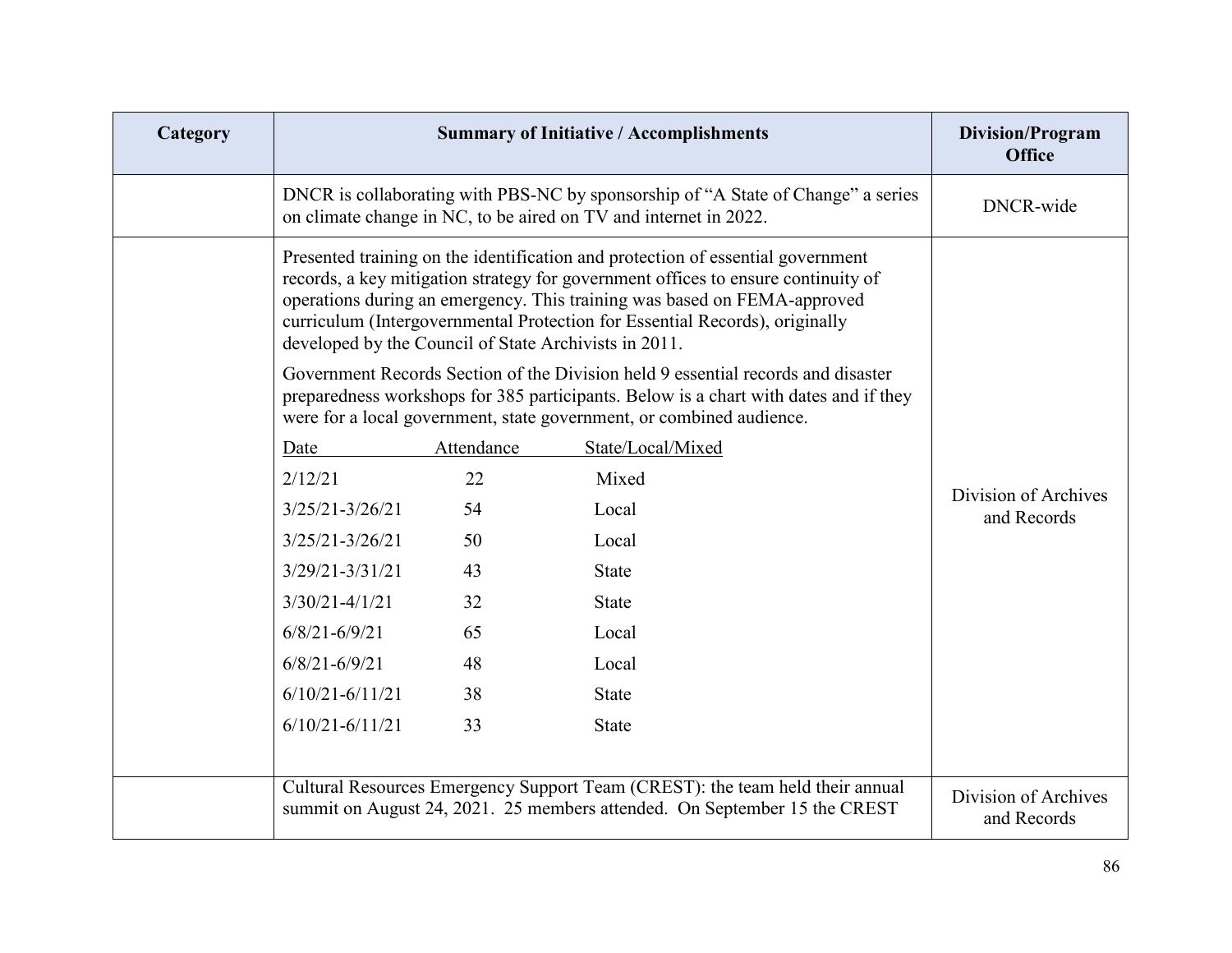| Category                                          | <b>Summary of Initiative / Accomplishments</b>                                                                                                                                                                                                                                | <b>Division/Program</b><br><b>Office</b>    |
|---------------------------------------------------|-------------------------------------------------------------------------------------------------------------------------------------------------------------------------------------------------------------------------------------------------------------------------------|---------------------------------------------|
|                                                   | team manager presented a webinar, "Establishing and Maintaining Emergency<br>Supply Caches," for the Foundation for Advancement in Conservation (national<br>audience). FAIC maintains the recording on their website.                                                        |                                             |
| Motor Fleet ZEV<br>Plan<br>Implementation         | Agency Fleet ZEV/Electric Infrastructure: Work with Motor Fleet to plan ZEV &<br>hybrid replacements whenever possible.                                                                                                                                                       |                                             |
|                                                   | The Zoo has ordered 20 fully electric vehicles to considerably expand our existing<br>electric fleet. These vehicles are all small utility vehicles and golf carts that will in<br>some cases replace full-sized gas-powered vehicles.                                        | DNCR-wide, NC Zoo,                          |
| <b>Agency Fleet ZEV</b><br>Plan<br>Implementation | Strategic Plan Milestone: DNCR will lead by example to increase state employees'<br>familiarity with Zero Emissions Vehicles (ZEV), prioritizing ZEVs and hybrids in<br>the purchase or lease of new vehicles and shall use ZEVs for agency business travel<br>when feasible. | DNCR-wide                                   |
|                                                   | Acquired two Chevy Bolts, full electric vehicles through DOA's Motorfleet<br>Division. Used for daily patrols by Park Rangers and for off-park programming by<br>the Zoo's Conservation, Education and Science Section.                                                       |                                             |
|                                                   | Added additional Zero Emission Vehicles to our fleet of off-road, small utility<br>vehicles. Two new golf carts will be used for day-long ranger patrols and as an<br>ambulance on constant standby, able to respond to emergencies anywhere on the<br>property.              | NC Zoo and NC State<br>Parks and Recreation |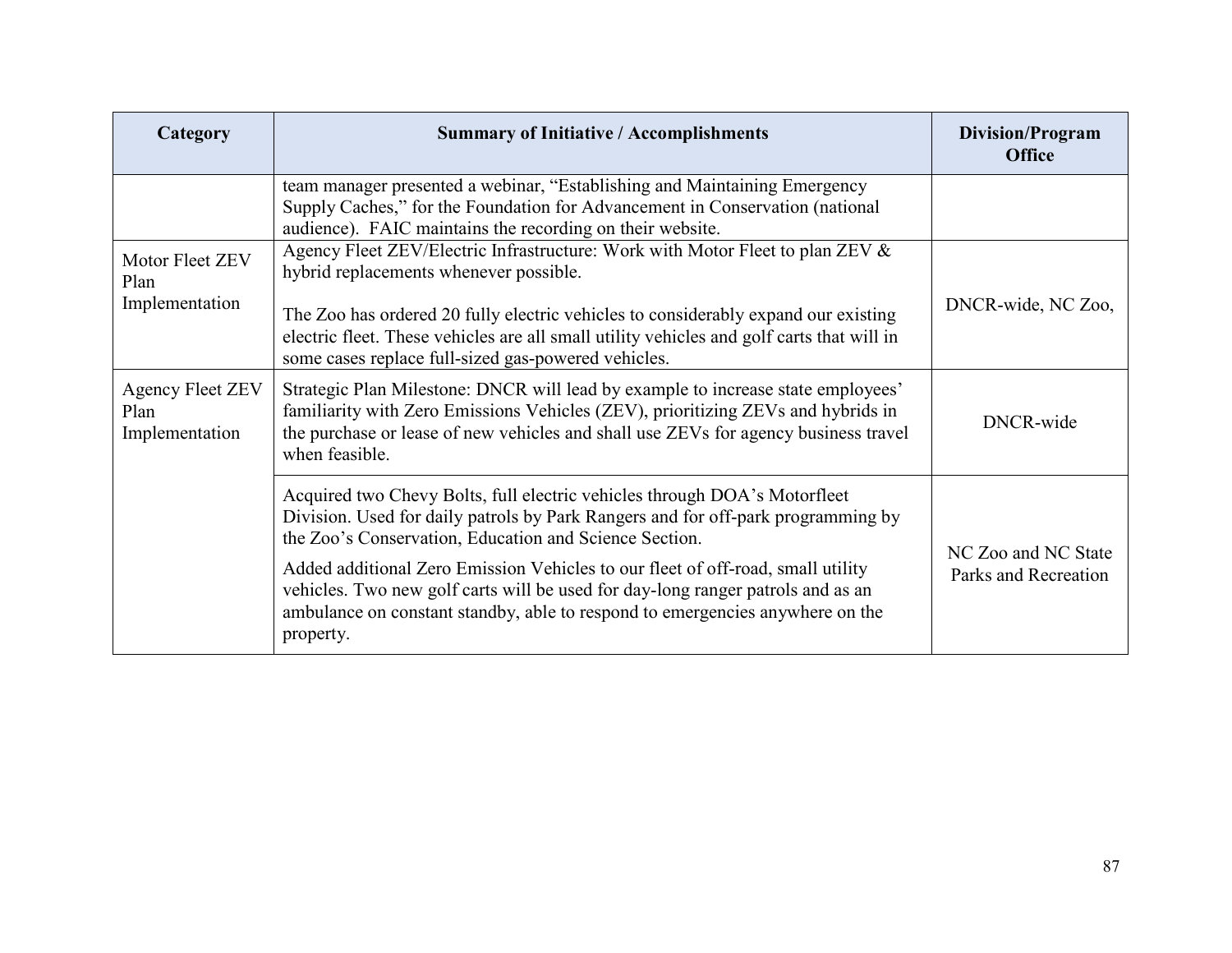| Category                                                                          | <b>Summary of Initiative / Accomplishments</b>                                                                                                                                                                                                                                                                                                                                                               | <b>Division/Program</b><br><b>Office</b> |
|-----------------------------------------------------------------------------------|--------------------------------------------------------------------------------------------------------------------------------------------------------------------------------------------------------------------------------------------------------------------------------------------------------------------------------------------------------------------------------------------------------------|------------------------------------------|
|                                                                                   | Conservation Education and Science Section purchased two electric-assist<br>tricycles. These vehicles are smaller than golf carts and ZEV capable for use inside<br>the park. In addition to their service moving educators around inside the facility, we<br>hope to be able to demonstrate how lithium-powered electric vehicles may be<br>employed to fulfill any number of service roles inside the Zoo. |                                          |
|                                                                                   | Installed electric vehicle charging stations at NC Zoo (2) and State Parks: Crowders<br>Mountain, Lake James, Lake Norman, Raven Rock, and Pilot Mountain State Parks.<br>Plans for additional vehicle chargers at two parks.                                                                                                                                                                                |                                          |
|                                                                                   | Continue to modernize the Craft Services vehicle fleet and equipment with more fuel<br>efficient and less polluting utility vans and vehicles.                                                                                                                                                                                                                                                               | <b>State Historic Sites</b>              |
| <b>Agency Building</b><br>Utility<br>Consumption<br>Reduction (EO80<br>Section 8) | Strategic Plan Objective: Incorporate best practices for state government building<br>energy efficiency to reduce energy consumption (Objective 5.1, DNCR Strategic<br>Plan 2021-2023)                                                                                                                                                                                                                       |                                          |
|                                                                                   | Milestones: Improve tracking energy use to reduce energy consumption<br>(Implementing Capturis through DNCR Budget Office – Capturis provides utility bill<br>payment administration, utility consumption reporting, cost tracking as well as other<br>utility information solutions).                                                                                                                       | DNCR-Wide                                |
|                                                                                   | Partner with Capital Projects to integrate energy efficiency measures and reduce<br>energy consumption for facility construction and upgrades.                                                                                                                                                                                                                                                               |                                          |
|                                                                                   | Completed a transition to the highest Seasonal Energy Efficiency Ratio rated HVAC<br>and the maximum LED lights that we can afford. All HVAC has been replaced and<br>upgraded and about 80% of ship lighting replaced with LED.                                                                                                                                                                             | Battleship NC                            |
|                                                                                   | FY2020-2021 goal to reduce energy consumption by 3% and reduce water use by<br>$2\%$ .                                                                                                                                                                                                                                                                                                                       | NC Aquariums                             |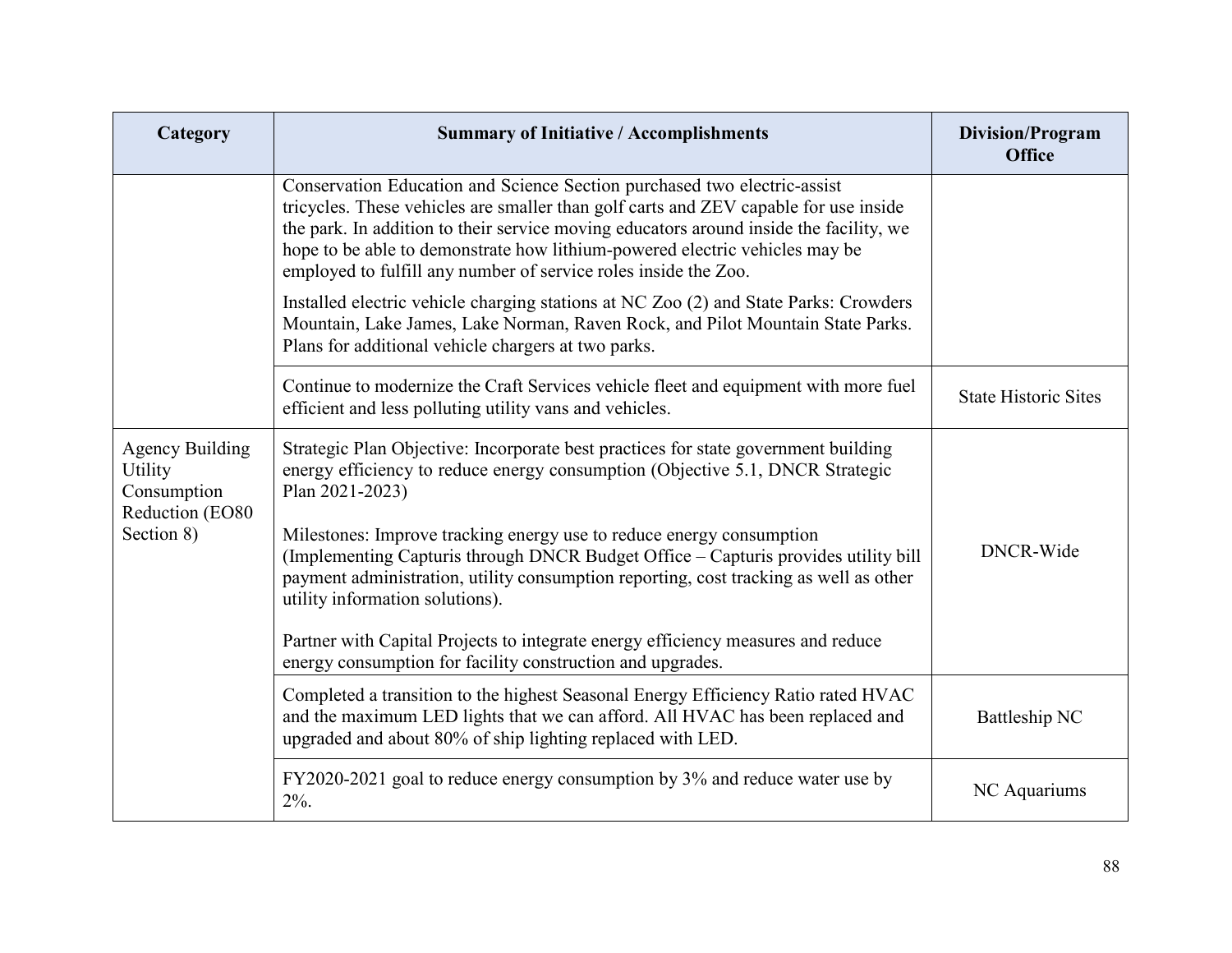| Category | <b>Summary of Initiative / Accomplishments</b>                                                                                                                                                                                                                                                                                                                                                                                                                                                                                                             | <b>Division/Program</b><br><b>Office</b> |
|----------|------------------------------------------------------------------------------------------------------------------------------------------------------------------------------------------------------------------------------------------------------------------------------------------------------------------------------------------------------------------------------------------------------------------------------------------------------------------------------------------------------------------------------------------------------------|------------------------------------------|
|          | Jennette's Pier will save energy through repairing solar panel installation and<br>improving energy efficiency of a life support system. The Pier also installed energy<br>efficient hand dryers, performed an EO80 energy efficiency audit, plans to replace<br>thirty CFL light fixtures with LED fixtures, and replaced metal halide entrance sign<br>light fixtures with solar rechargeable LED fixtures.                                                                                                                                              |                                          |
|          | Working to replace fluorescent lights in the Government & Heritage Library stacks<br>with motion-detection LED fixtures and add UV protection to all windows in the<br>Government & Heritage Library reading room. Recommend all staff turn off<br>computers in the evening to reduce energy use.                                                                                                                                                                                                                                                          | <b>State Library</b>                     |
|          | Upgraded all lighting to LED systems. Installing more efficient HVAC systems.<br>Utilizing geothermal HVAC systems when applicable during major renovations.<br>Encouraging individual sites to adjust thermostat controls to cooler heating season<br>temperatures and warmer cooling season temperatures where such changes will not<br>affect artifact preservation.                                                                                                                                                                                    | <b>State Historic Sites</b>              |
|          | "Guaranteed energy savings contract" for the evaluation, recommendation, or<br>implementation of energy conservation measures, including the design and<br>installation of equipment or the repair or replacement of existing equipment or<br>meters, in which all payments, except obligations on termination of the contract<br>before its expiration, are to be made over time, and in which energy savings are<br>guaranteed to exceed costs. A contract will be in place in early 2022 for this work at<br>multiple facilities across the Department. | NC Capital Projects                      |
|          | Pilot testing the use of a Zoo-built heat exchanger to provide supplemental heat for<br>one of our greenhouses. Heat generated by composting organic material will be used<br>to generate heat which the unit will capture and circulate into the greenhouse. If this<br>test is effective, we will expand it to the Zoo's other greenhouses to reduce our<br>propane consumption.                                                                                                                                                                         | NC Zoo                                   |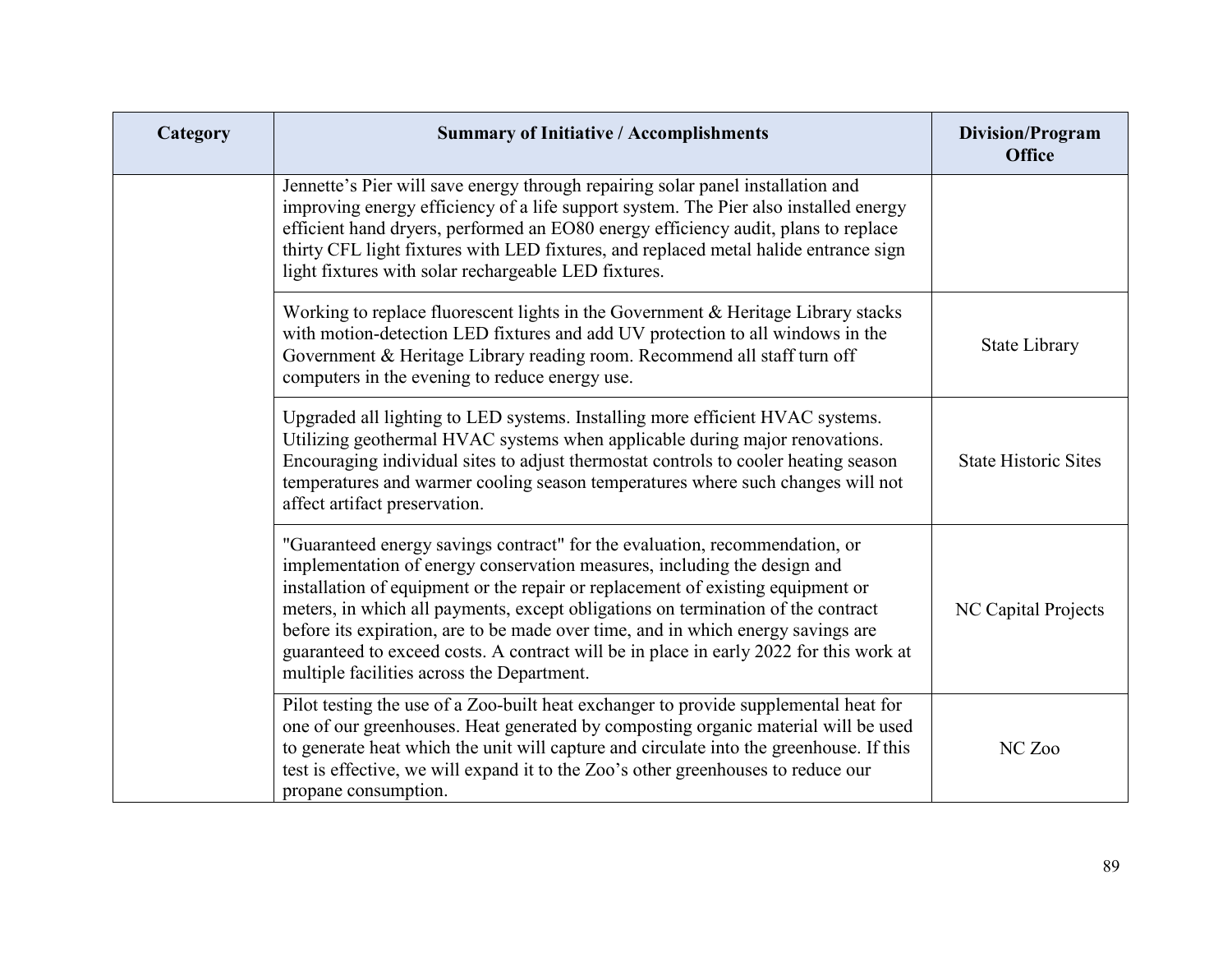| Category                                                      | <b>Summary of Initiative / Accomplishments</b>                                                                                                                                                                                                                                                                                                                                                                                                                  | <b>Division/Program</b><br><b>Office</b> |
|---------------------------------------------------------------|-----------------------------------------------------------------------------------------------------------------------------------------------------------------------------------------------------------------------------------------------------------------------------------------------------------------------------------------------------------------------------------------------------------------------------------------------------------------|------------------------------------------|
|                                                               | The Zoo's 2020-2021 energy consumption for heating and cooling of state-owned<br>buildings is 149,332 BTUs per square foot, a 30% reduction from 2002-2003 levels.<br>We are pursuing additional savings through the installation of new HVAC systems,<br>improvements to life support systems, use of alternative heating methods, and<br>replacement of fluorescent tubes with LED bulbs.                                                                     | NC Zoo                                   |
| Other<br>Conversation and<br>Efficiency<br><b>Initiatives</b> | Working to reduce the amount of plastic used for events by 50% and implementing a<br>plan to reduce the amount of paper used for administrative functions by 25%.<br>Purchasing smaller amounts of supplies to eliminate future waste as supply needs<br>change. Collaborate with DNCR and the NC Public Library Directors Association to<br>more formally recognize and support the role that libraries play in disaster<br>preparedness and recovery efforts. | <b>State Library</b>                     |
|                                                               | Eliminated all plastic bottles in park vending machines. Installing water bottle refill<br>stations in place of standard water fountains. Started a sustainability team to bring<br>together different sections from the Zoo and focus on non-organic waste, organic<br>waste, carbon footprint, and surface & environmental water.                                                                                                                             | NC Zoo                                   |
|                                                               | The Zoo has embarked on a new program to recycle disposable latex and nitrile<br>gloves. Working with our Partner Terracycle, drop off points for gloves have been<br>established around the Zoo. In the first few months of the program we have diverted<br>over 160 lbs of gloves from landfill waste.                                                                                                                                                        | NC Zoo                                   |
|                                                               | We have purchased a high-volume compost screener which will allow us to further<br>improve the Zoo's extensive compost program. The screener will allow the<br>production of hundreds of tons of high-quality compost annually from our two-acres<br>compost facility.                                                                                                                                                                                          | NC Zoo                                   |
|                                                               | Installed water fountains with the capacity to refill personal water bottles to help<br>eliminate single use plastic bottles. Encouraging sites to utilize sustainably sourced<br>materials for structural renovations and exhibit builds.                                                                                                                                                                                                                      | <b>State Historic Sites</b>              |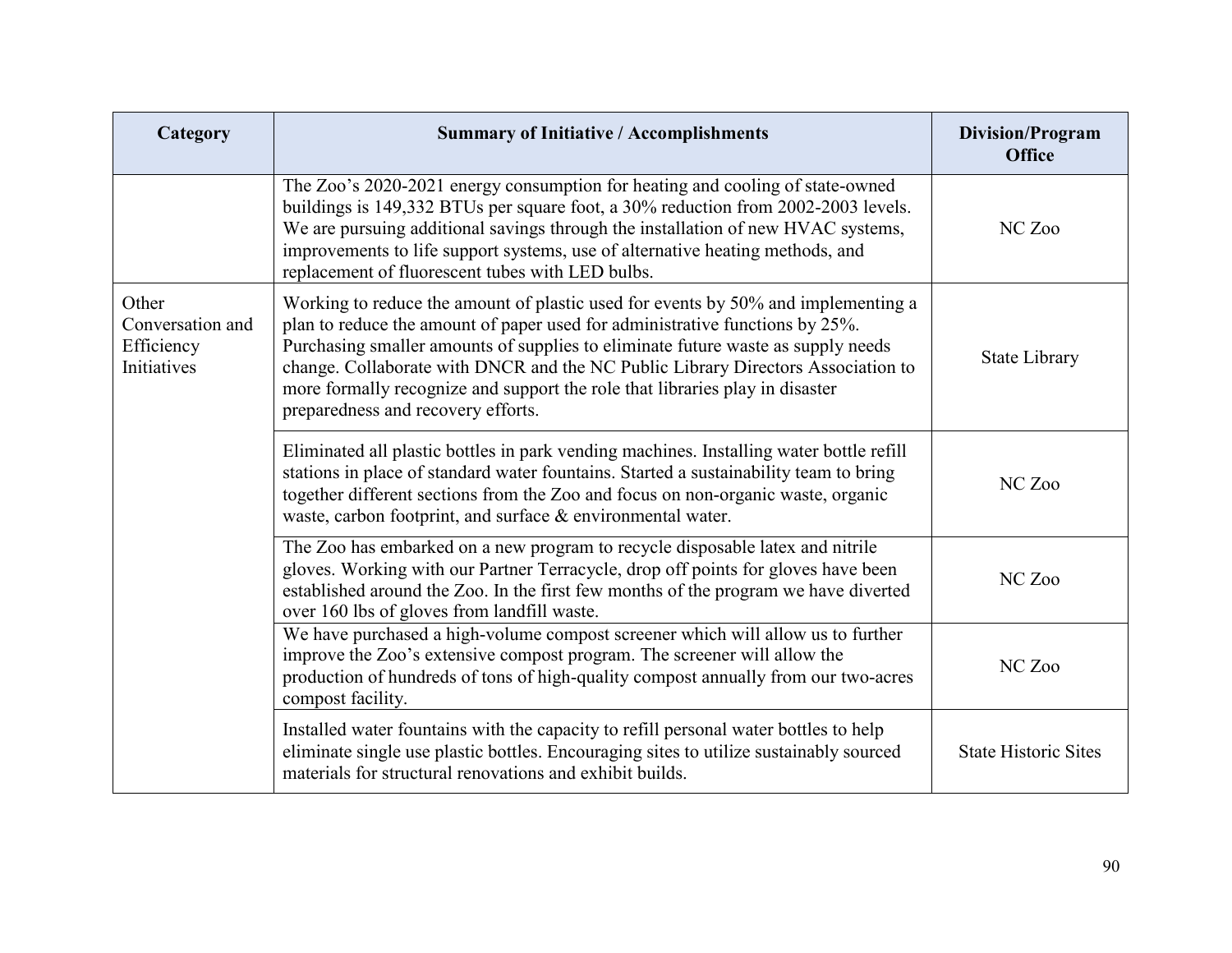| Category | <b>Summary of Initiative / Accomplishments</b>                                                                                                                                                                                                                                                                                                   | Division/Program<br><b>Office</b> |
|----------|--------------------------------------------------------------------------------------------------------------------------------------------------------------------------------------------------------------------------------------------------------------------------------------------------------------------------------------------------|-----------------------------------|
|          | Renewed contract with CompostNow to compost at public-facing cafes and internal<br>break rooms. Aiming to make future public events zero-waste. Writing an institution-<br>wide environmental policy to reflect our values and goals related to conservation and<br>climate change. Seeking certification from DEQ's NC Green Travel Initiative. | NC Museum of natural<br>Sciences  |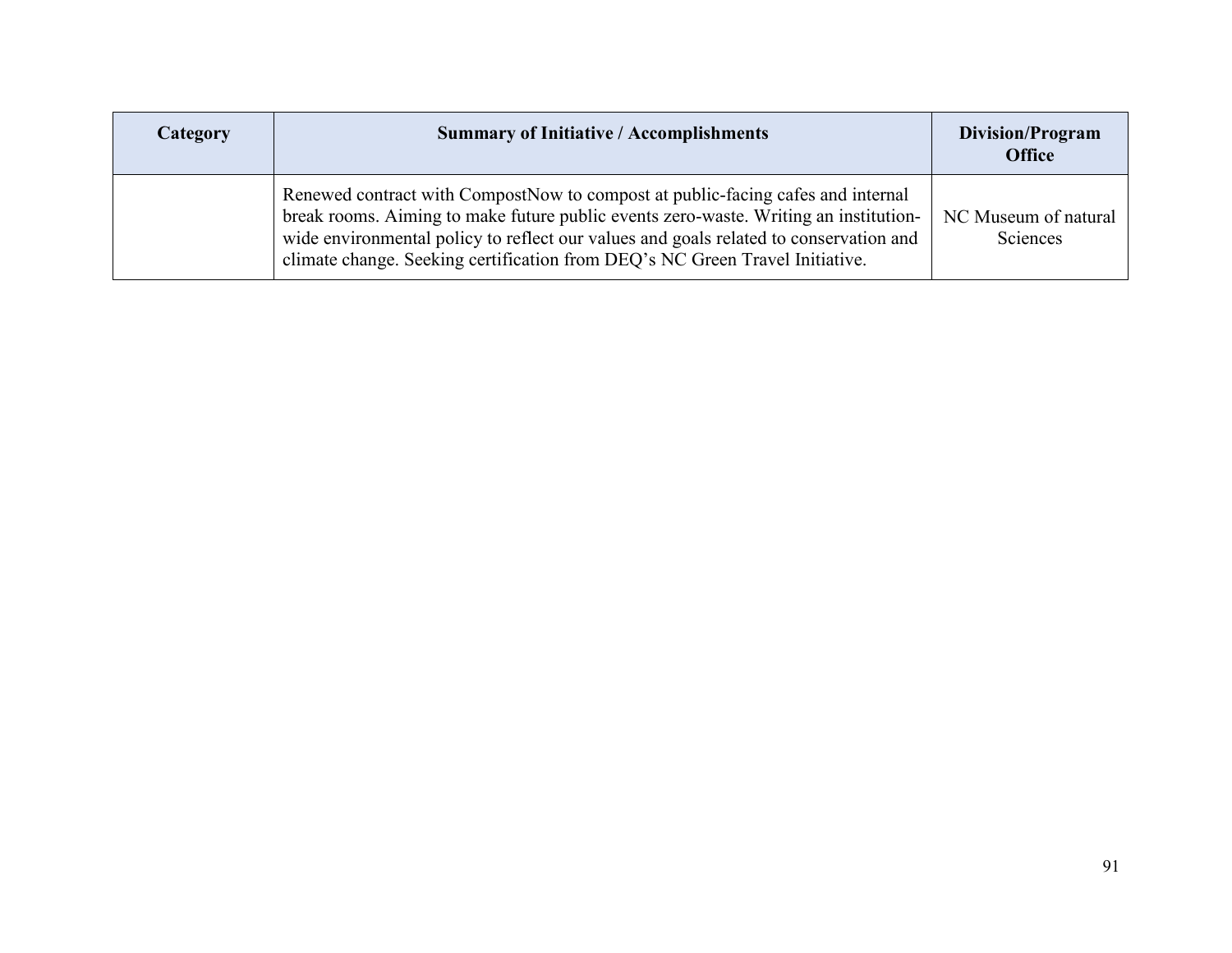# **C. Update on Department Climate Resilience Activities**

*a.* **Hazards Identification, Vulnerability Assessments, and/or Resilience Actions Taken Since October 15, 2019** *(Chapter 5 of theClimate Risk Assessment and Resilience Plan & Element 2 of the North Carolina Resilience Strategy)*

| <b>Initiative Title</b>                                   | <b>Description</b>                                                                                                                                                                                                                                                                                               | Division/Lead<br><b>Program Office</b> |
|-----------------------------------------------------------|------------------------------------------------------------------------------------------------------------------------------------------------------------------------------------------------------------------------------------------------------------------------------------------------------------------|----------------------------------------|
| Climate Change<br>Evaluation                              | Evaluate the impact of climate change and integrate climate change mitigation,<br>adaptation, education, and resiliency practices into DNCR programs and operations – See<br>Goal 5 of DNCR Strategic Plan 2021-2023.                                                                                            | DNCR-wide                              |
| Objective 5.2,<br><b>DNCR</b> Strategic<br>Plan 2021-2023 | Milestone 5.2.1 Renovate and expand the North Carolina Aquarium at Fort Fisher<br>Milestone 5.2.2 Floodplain and wetland acquisition and restoration                                                                                                                                                             |                                        |
|                                                           | Milestone 5.2.4 Complete repairs at State Parks related to storm damage                                                                                                                                                                                                                                          |                                        |
|                                                           | Milestone 5.2.5 Complete repairs at Museum of Natural Sciences Whiteville<br>Milestone 5.2.6 Develop on-demand training for public records custodians, cultural<br>heritage practitioners, and the public around disaster preparedness and recovery for public<br>records and documentary heritage of the state. | DNCR-wide                              |
|                                                           | Milestone 5.2.7 Protect historic structures and artifacts                                                                                                                                                                                                                                                        |                                        |
|                                                           | Milestone 5.2.8 Complete the relocation of Underwater Archaeology artifacts                                                                                                                                                                                                                                      |                                        |
|                                                           | Milestone 5.2.9-10 Conduct environmental reviews and provide assistance to constituents<br>for disaster recovery, response, and mitigation for future events                                                                                                                                                     |                                        |

#### **Table 2. Agency Actions Related to Resilience**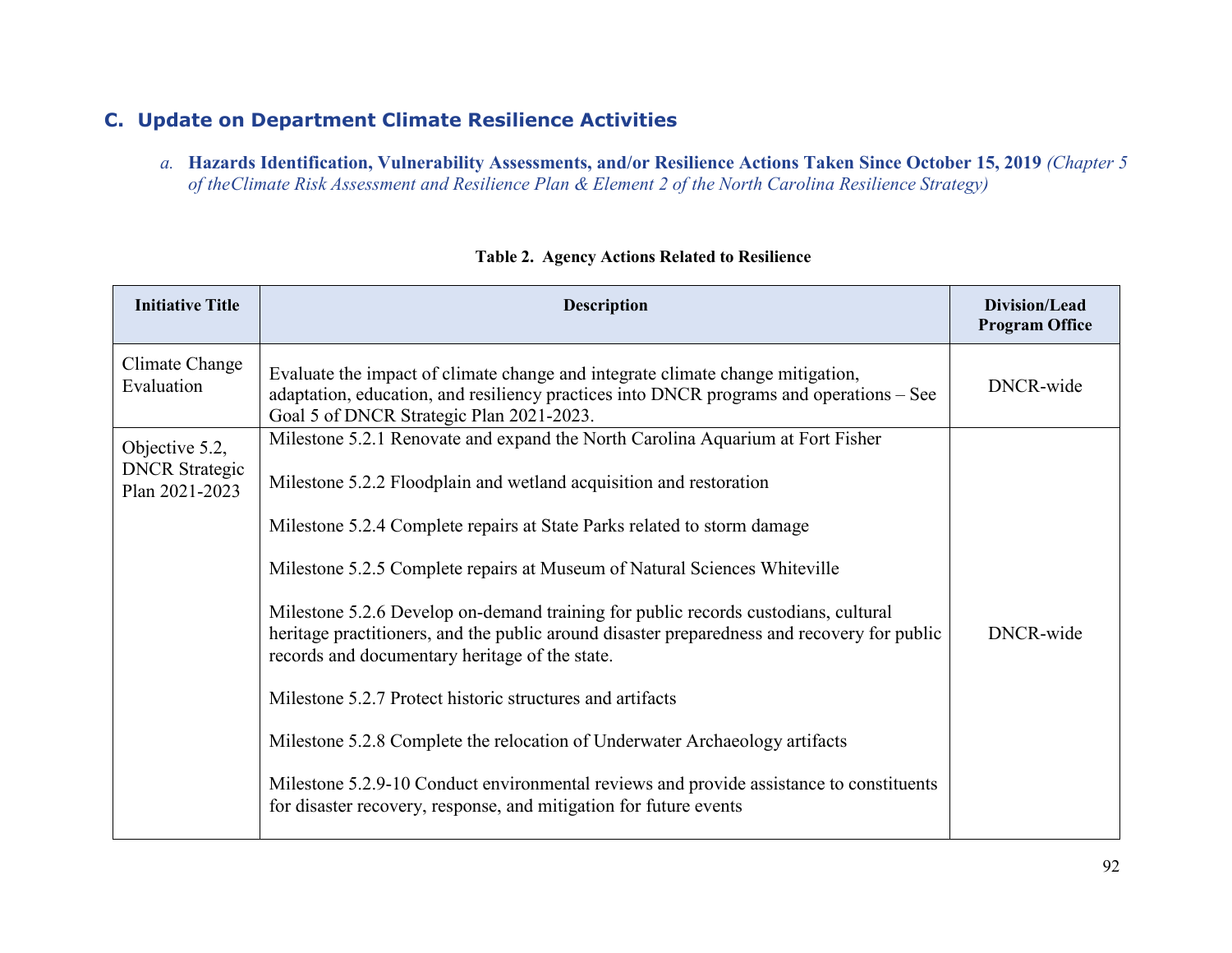| <b>Initiative Title</b>       | <b>Description</b>                                                                                                                                                                                                                                                                                                                                                                                                                                                                                                                                                                                                                                                                                                                                                                                                                                        | Division/Lead<br><b>Program Office</b>                                   |
|-------------------------------|-----------------------------------------------------------------------------------------------------------------------------------------------------------------------------------------------------------------------------------------------------------------------------------------------------------------------------------------------------------------------------------------------------------------------------------------------------------------------------------------------------------------------------------------------------------------------------------------------------------------------------------------------------------------------------------------------------------------------------------------------------------------------------------------------------------------------------------------------------------|--------------------------------------------------------------------------|
|                               | Milestone 5.2.11 NC Museum of Art: Complete bridge, culvert, path repairs and<br>replacement and stream restoration                                                                                                                                                                                                                                                                                                                                                                                                                                                                                                                                                                                                                                                                                                                                       |                                                                          |
|                               | Milestone 5.2.12 Evaluate off site storage solutions for collections at risk from the triple<br>threats of flooding, heavy precipitation, and sea level rise climate risks                                                                                                                                                                                                                                                                                                                                                                                                                                                                                                                                                                                                                                                                                |                                                                          |
|                               | Milestone 5.2.13 Introduce and promote land management practices to restore long-term<br>resilience and mitigate climate change, such as prescribed fire, hydrologic restoration,<br>reforestation, and natural riparian vegetation.                                                                                                                                                                                                                                                                                                                                                                                                                                                                                                                                                                                                                      |                                                                          |
|                               | Milestone 5.2.14 Consider climate-related hazards when developing master plans for<br>natural areas, parks, and nature preserves.                                                                                                                                                                                                                                                                                                                                                                                                                                                                                                                                                                                                                                                                                                                         |                                                                          |
| Natural Heritage<br>Inventory | Working to update the NHP Lists of Rare Plant and Animal Species of North Carolina.<br>These reports, which are updated every two years, provide a list of all the species that are<br>listed as Endangered, Threatened, or of Special Concern as well as all species that are not<br>formally protected but are imperiled enough to warrant tracking and monitoring to<br>prevent extirpation. In 2022, the Natural Heritage Program will coordinate with partners<br>in the NC Wildlife Resources Commission and NC Plant Conservation Program to<br>review the plant and animal species listed as Significantly Rare and determine if any<br>species are considered stable enough to be down-listed to Watch List; they will also<br>review the Watch Lists to determine if any species have declined enough to be up-listed<br>to Significantly Rare. | Division of Land<br>and Water<br>Stewardship/Natural<br>Heritage Program |
|                               | In 2021, with funding from US Fish and Wildlife Service, the Natural Heritage Program<br>conducted rangewide status surveys of 4 species under consideration for federal listing<br>(Wireleaf Dropseed, Georgia Indigo-Bush, Thinwalled Quillwort, and Venus Flytrap<br>Cutworm Moth). As part of these inventories, threats from climate change and overall<br>ecological resilience were reported.                                                                                                                                                                                                                                                                                                                                                                                                                                                      |                                                                          |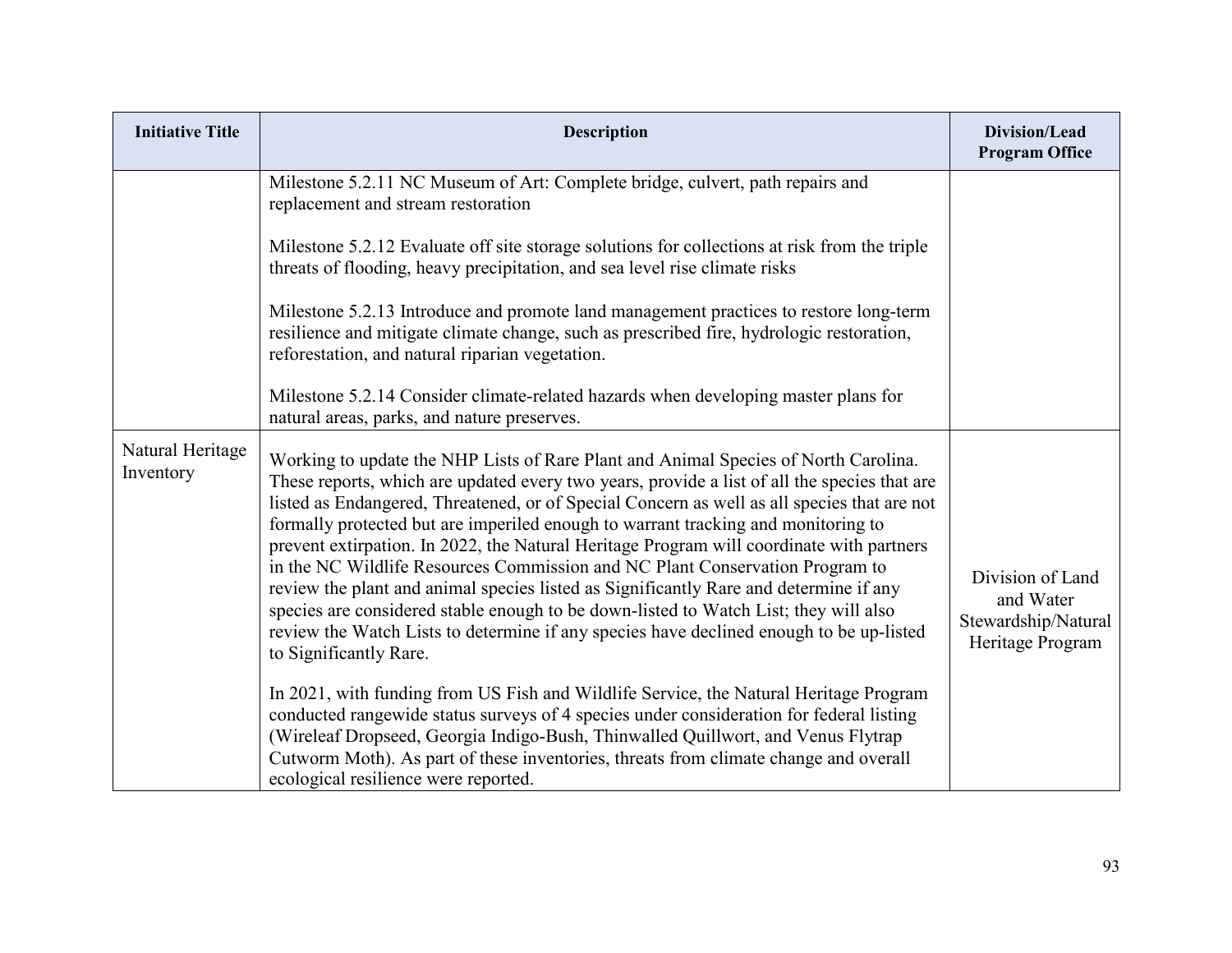| <b>Initiative Title</b>                                                                                                                                     | <b>Description</b>                                                                                                                                                                                                                                                                                                                                                                                                                                                                                                                                | <b>Division/Lead</b><br><b>Program Office</b>                                                             |
|-------------------------------------------------------------------------------------------------------------------------------------------------------------|---------------------------------------------------------------------------------------------------------------------------------------------------------------------------------------------------------------------------------------------------------------------------------------------------------------------------------------------------------------------------------------------------------------------------------------------------------------------------------------------------------------------------------------------------|-----------------------------------------------------------------------------------------------------------|
|                                                                                                                                                             | In 2022, the Natural Heritage Program will launch a rangewide status survey of Carolina<br>Hemlock, assessing threats from all sources including climate change.                                                                                                                                                                                                                                                                                                                                                                                  |                                                                                                           |
| Climate Risk<br>Assessment and<br>Resilience Plan-<br>Ecosystems<br>Chapter                                                                                 | Field Biologists monitor rare species as they conduct biological inventories of lands<br>under consideration for protection as state nature preserves. Special attention is paid to<br>species and habitats that are most vulnerable to a changing climate and natural disasters<br>such as hurricanes, floods, and landslides.                                                                                                                                                                                                                   | Division of Land<br>and Water<br>Stewardship/Natural<br>Heritage Program                                  |
| Recovery<br>Support<br>Functions of the<br><b>State Disaster</b><br>Recovery Task<br>Force                                                                  | NC Natural Heritage Program and NC Land and Water Fund staff participate in the<br>Environmental Recovery Support Function of the State Disaster Recovery Task Force, as<br>does the State Historic Preservation Office in the Cultural Resources Recovery Support<br>Function, contributing map data and recommendations for the upcoming Disaster<br>Recovery Framework update.                                                                                                                                                                 | Division of Land<br>and Water<br>Stewardship and<br><b>State Historic</b><br>Preservation Office<br>(HPO) |
| <b>United States</b><br>Army Corps Of<br>Engineers<br>(USACE) South<br><b>Atlantic Coastal</b><br><b>Study At-Risk</b><br>Cultural<br>Resources<br>Analysis | Consulting with USACE to identify cultural resources (historic and archaeological sites,<br>historic districts, and other historic resources) vulnerable to coastal storm damage and sea<br>level rise. This analysis is part of a multi-state effort throughout the southeastern United<br>States and Caribbean. GIS and archaeological and architectural survey data along with<br>staff expertise are all proving crucial to informing this effort. Many of the places<br>identified are federal and state historic assets open to the public. | <b>State Historic</b><br>Preservation Office<br>(HPO) and Office<br>of State<br>Archaeology (OSA)         |
| NC Shorescape<br>Archaeological<br>Survey                                                                                                                   | In FY2022-2023, OSA will undertake a North Carolina Shorescape Survey to identify<br>and document archeological resources associated with coastal communities that are most<br>at risk of being damaged by storm events. Focus is on identifying and documenting sites<br>within 200 ft (60 meters) of the shoreline.                                                                                                                                                                                                                             | Office of State<br>Archaeology (OSA)                                                                      |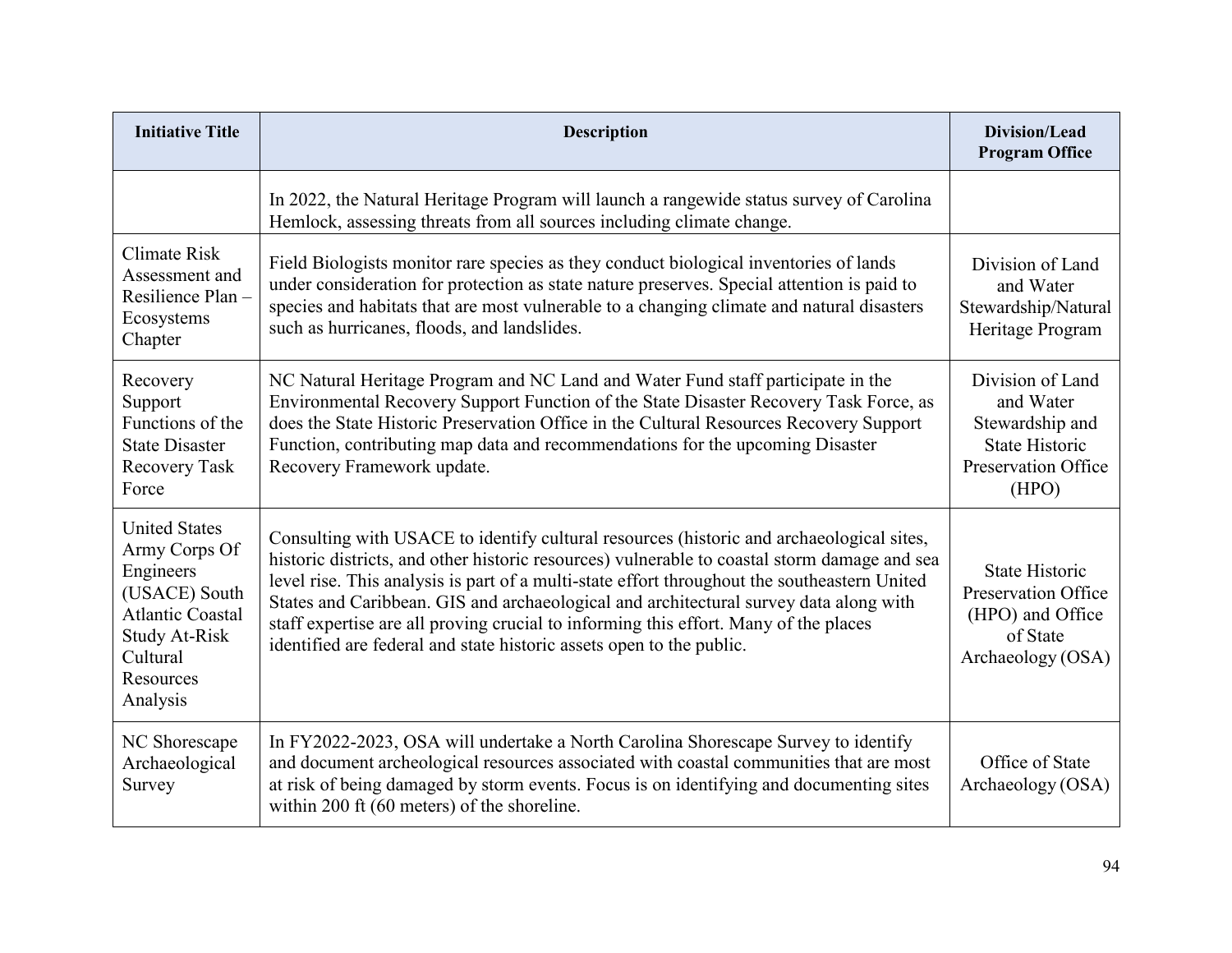| <b>Initiative Title</b>                                                | <b>Description</b>                                                                                                                                                                                                                                                                                                               | <b>Division/Lead</b><br><b>Program Office</b> |
|------------------------------------------------------------------------|----------------------------------------------------------------------------------------------------------------------------------------------------------------------------------------------------------------------------------------------------------------------------------------------------------------------------------|-----------------------------------------------|
| Libraries in<br><b>Disaster</b><br>Preparedness                        | Collaborate with DNCR and the NC Public Library Directors Association to more<br>formally recognize and support the role that libraries play in disaster preparedness and<br>recovery efforts.                                                                                                                                   | <b>State Library</b>                          |
| Wildlife<br>Monitoring                                                 | Identifying potential impacts of climate change on plants and animals. Over time,<br>scientists will be able to correlate data with changes in weather patterns and sea levels.                                                                                                                                                  |                                               |
|                                                                        | We are monitoring the following species and animal groups:<br>Sand tiger sharks                                                                                                                                                                                                                                                  |                                               |
|                                                                        | Sea turtles (all species)<br>Crystal skipper butterfly<br>Gopher frogs - two populations at Pine Knoll Shores<br>Least tern colony at Pine Knoll Shores<br>Stranded marine mammals (all species) along the northern NC coastline<br>Lionfish on offshore shipwrecks                                                              | NC Aquariums                                  |
| <b>Teddy Roosevelt</b><br>Natural Area<br>Biodiversity<br>Surveys      | NC Aquariums has conducted two biodiversity surveys in the Teddy Roosevelt Natural<br>Area, 40 years apart. This good data for long-term monitoring that could be tied to<br>climate change.                                                                                                                                     | NC Aquariums                                  |
| Prescribed Fire<br>as Method to<br>Increase<br>Ecosystem<br>Resilience | Active prescribed fire program to maintain natural communities in an ecologically<br>healthy condition. A healthy habitat is one better suited to adapting to whatever climatic<br>condition it faces. The Division has performed 70 separate prescribed fires on 15 of its<br>properties in the past year totaling 5,708 acres. | NC State Parks and<br>Recreation              |
| Land Restoration<br>and Management                                     | Actively restoring lands and waters that have been damaged from past land activities.<br>Actions on lands include conversion of pine plantations and abandoned agricultural fields                                                                                                                                               | NC State Parks and<br>Recreation              |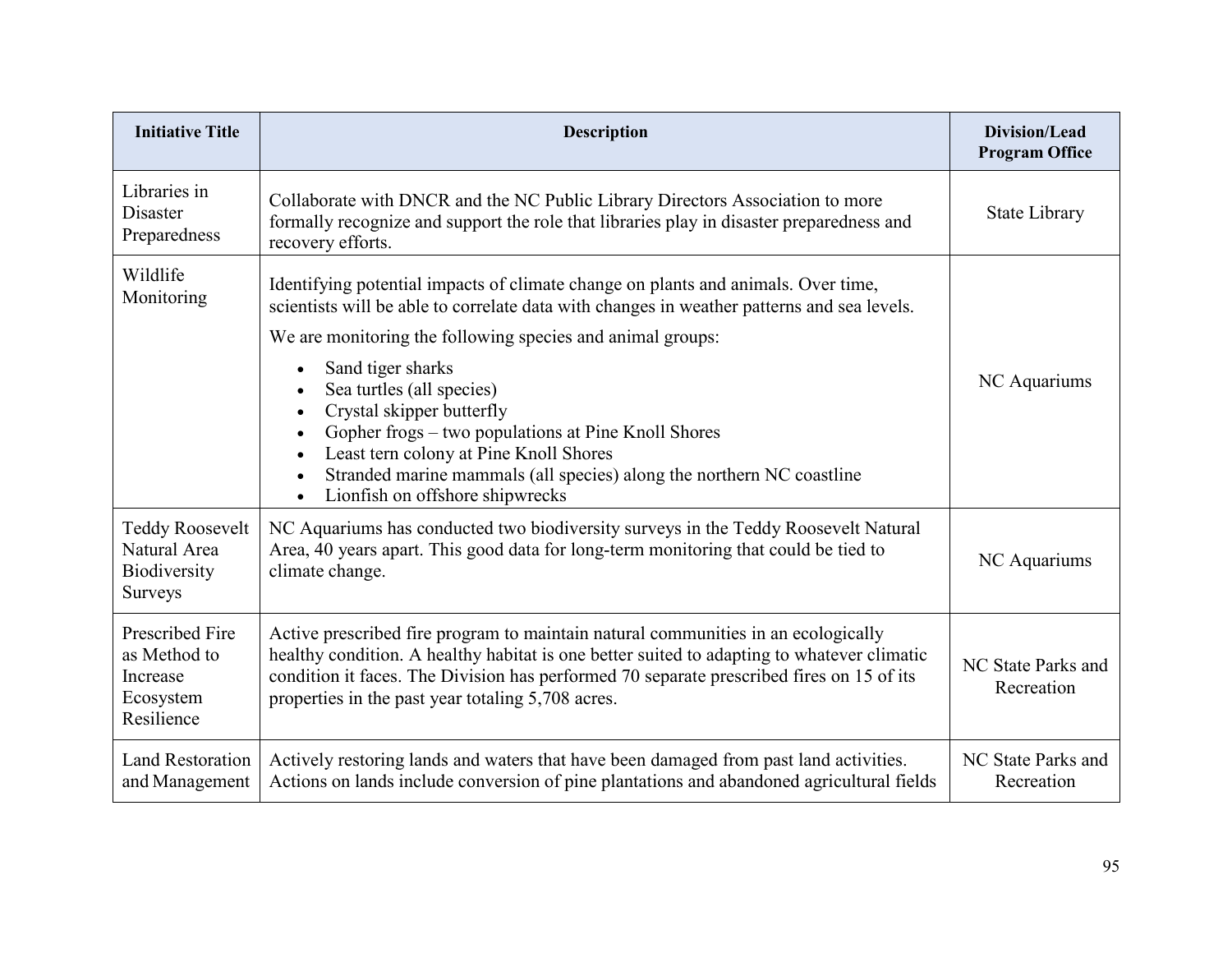| <b>Initiative Title</b>                                                    | <b>Description</b>                                                                                                                                                                                                                                                                                                                                                                                                                         | <b>Division/Lead</b><br><b>Program Office</b>                                                                                                            |
|----------------------------------------------------------------------------|--------------------------------------------------------------------------------------------------------------------------------------------------------------------------------------------------------------------------------------------------------------------------------------------------------------------------------------------------------------------------------------------------------------------------------------------|----------------------------------------------------------------------------------------------------------------------------------------------------------|
|                                                                            | to a more natural condition. Streams and wetlands are being restored by re-creating<br>natural channels and removing artificial structures such as dams and culverts.                                                                                                                                                                                                                                                                      |                                                                                                                                                          |
| <b>Climate Risk</b><br>Assessment and<br>Resilience Plan                   | Field Biologists monitor rare species as they conduct biological inventories of lands<br>under consideration for protection as state nature preserves. Special attention is paid to<br>species and habitats that are most vulnerable to a changing climate and natural disasters<br>such as hurricanes, floods, and landslides.                                                                                                            | Division of Land<br>and Water<br>Stewardship/Natural<br>Heritage Program                                                                                 |
| Natural and<br><b>Working Lands</b><br><b>Action Plan</b>                  | Collaborated with researchers at Duke University Nicholas Institute for Environmental<br>Policy Solutions to analyze and summarize the resilience and carbon benefits of lands<br>purchased and restored with funding from the NC Land and Water Fund since the Fund's<br>inception as the Clean Water Management Trust Fund in 1996. The NHP and Duke also<br>recently completed a similar study of NC Department of Public Safety lands. | Division of Land<br>and Water<br>Stewardship/Natural<br>Heritage<br>Program/Land and<br>Water Fund                                                       |
| Statewide<br>Historic<br>Preservation<br>Plan Update                       | Preliminary planning for the 2023 10-year update cycle of the state will be initiated in<br>FY2022-2023. The update will include specific measures to be taken toward<br>strengthening disaster mitigation and resiliency for historic resources throughout the<br>state.                                                                                                                                                                  | <b>State Historic</b><br>Preservation Office<br>(HPO)                                                                                                    |
| Environmental<br>Stewardship                                               | Environmental Steward/EMS Certification - a continued DEQ "Environmental<br>Steward," and maintenance of Environmental Management System certification                                                                                                                                                                                                                                                                                     | NC Zoo                                                                                                                                                   |
| Resiliency<br>Projects for<br>State-Owned<br>Historic Sites'<br>Properties | Several state-owned historic properties have received federal and/or state funding to<br>address Hurricane Florence / Michael damage and provide greater resiliency and projects<br>underway:<br>1. Battleship USS North Carolina. Address resiliency for the storm-damaged mast<br>superstructure using newly developed marine coatings that are more resistant to<br>wind-driven rain and resultant scouring and corrosion of the steel. | Division Of State<br>Historic Sites,<br><b>Battleship North</b><br>Carolina Memorial,<br>Tryon Palace,<br>Division Of<br>Historical<br>Resources / State |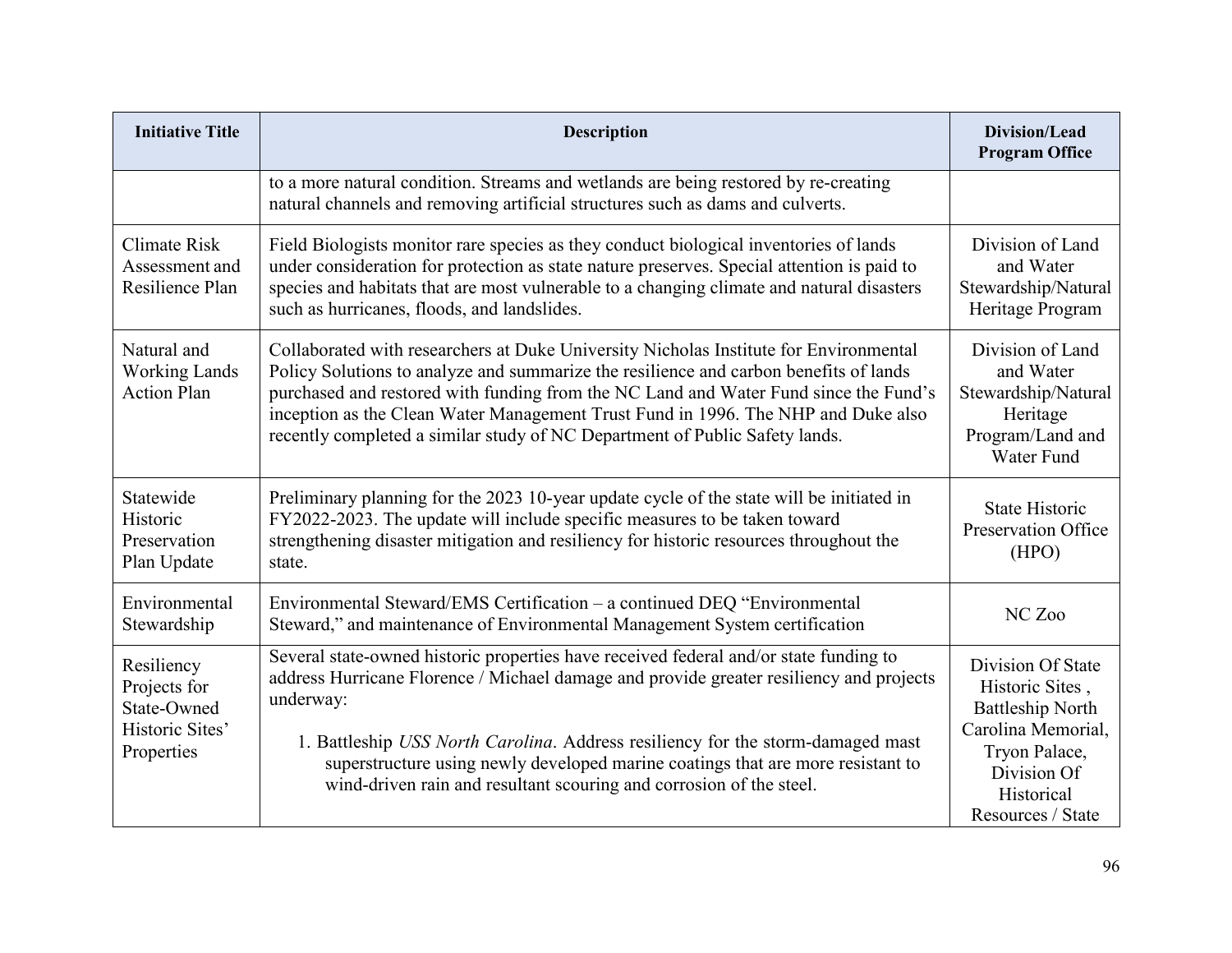| <b>Initiative Title</b>                                                           | <b>Description</b>                                                                                                                                                                                                                                                                                                                                                                                                                                                                                                                                                                                                                                                                                                                                                                                                                                                                                                                                                                                                                                                                                                                                                                                                                                         | Division/Lead<br><b>Program Office</b>                                                                                                                                  |
|-----------------------------------------------------------------------------------|------------------------------------------------------------------------------------------------------------------------------------------------------------------------------------------------------------------------------------------------------------------------------------------------------------------------------------------------------------------------------------------------------------------------------------------------------------------------------------------------------------------------------------------------------------------------------------------------------------------------------------------------------------------------------------------------------------------------------------------------------------------------------------------------------------------------------------------------------------------------------------------------------------------------------------------------------------------------------------------------------------------------------------------------------------------------------------------------------------------------------------------------------------------------------------------------------------------------------------------------------------|-------------------------------------------------------------------------------------------------------------------------------------------------------------------------|
|                                                                                   | 2. Galen Stone Hall @ Charlotte Hawkins Brown State Historic Site. Design and<br>construction of building and foundation drainage systems to prevent basement<br>flooding that the building experienced during Hurricane Florence.<br>Douglas Complex @ Tryon Palace. Address damaged flooring and brick<br>3.<br>sheathing, mold eradication, and water runoff control.<br>4. Harper House @ Bentonville Battlefield State Historic Site. Installation of a state<br>funded emergency generator to maintain power to the HVAC system during<br>severe wind-driven rainstorm events will avoid future problems like the week-<br>long period post-Hurricane Florence where the building could not be adequately<br>dried out and developed mold and plaster issues.                                                                                                                                                                                                                                                                                                                                                                                                                                                                                        | Historic<br>Preservation Office<br>(HPO) And Office<br>Of State<br>Archaeology                                                                                          |
| <b>Brunswick</b><br>Town/Fort<br>Anderson<br>(BFTA) Wave<br>Attenuator<br>Project | Continued installation of wave attenuators in the Cape Fear River to protect more of the<br>sensitive, in situ Colonial-era archaeological resources and Civil War earthworks present<br>along the shoreline from wave action and hurricane storm surge.<br>a. of the approximately 5,000 feet of shoreline in need of protection, two phases of<br>wave attenuators have been installed for a total of 460 feet, with an additional two<br>phases (1,775 more feet of protection) to be completed by December 2021.<br>b. The excellent performance of previously installed sections during Hurricane<br>Florence in protecting those segments of shoreline was in stark contrast to the loss<br>of and damage to the largely non-protected stretches at Brunswick Town, which<br>has been the subject of study through monitoring by the Coastal and Estuarine<br>Studies Lab of the University of North Carolina-Wilmington.<br>c. A new phase will be under construction in FY 2022-2023, funded with federal<br>historic preservation fund hurricane grant monies.<br>The agency believes this system is a demonstration project nationally for protection of<br>vulnerable shorelines, particularly in the context of threatened cultural resources. | Division of State<br>Historic Sites &<br>Division of<br>Historical<br>Resources/State<br>Historic<br>Preservation Office<br>(HPO) and Office<br>of State<br>Archaeology |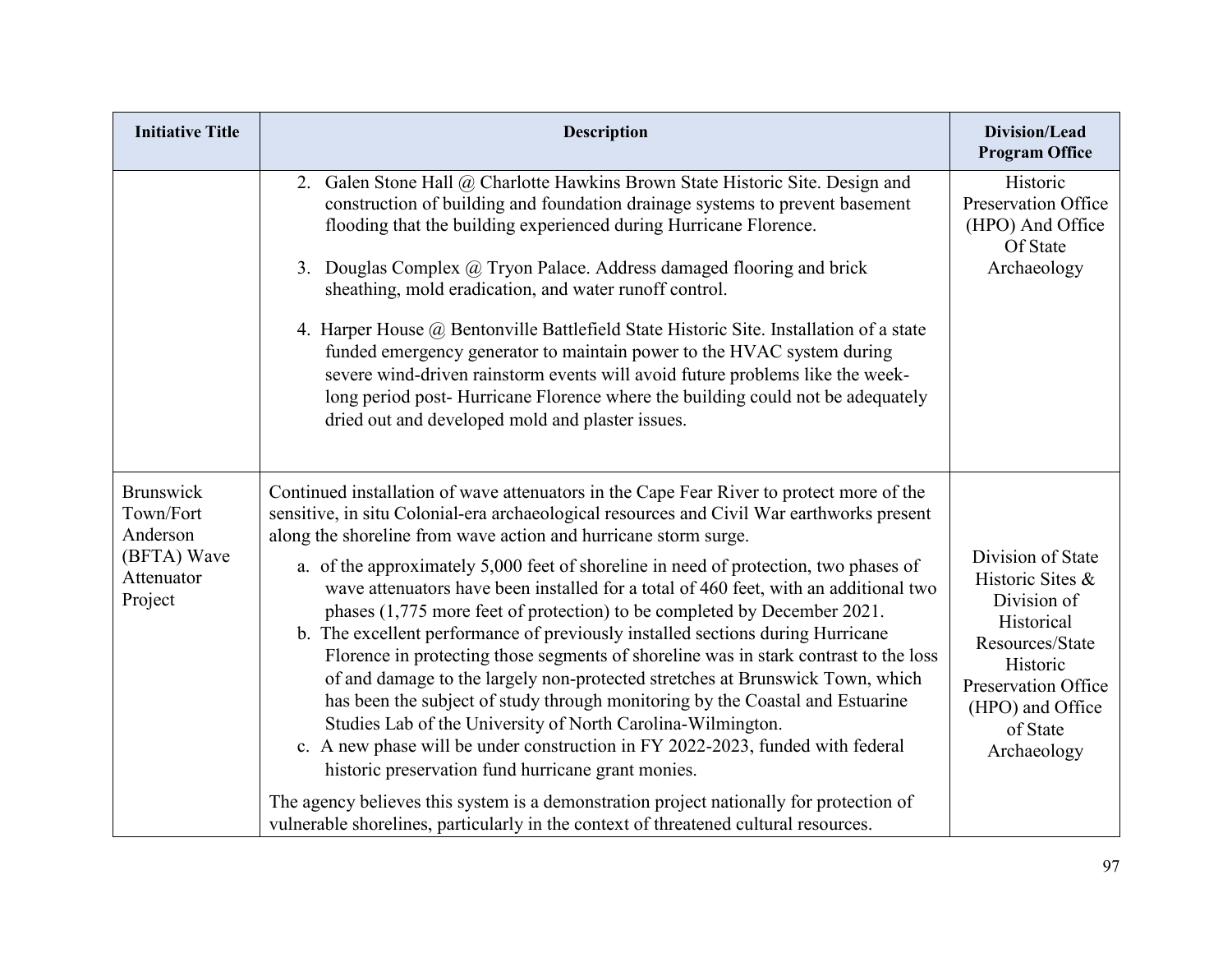# **b. Actions taken or planned to address Climate Justice and Equity**

| <b>Initiative Title</b>                         | <b>Description</b>                                                                                                                                                                                                                                                                                                                                                   | Division/Lead<br><b>Program Office</b> |
|-------------------------------------------------|----------------------------------------------------------------------------------------------------------------------------------------------------------------------------------------------------------------------------------------------------------------------------------------------------------------------------------------------------------------------|----------------------------------------|
| Objective 5.3, DNCR<br>Strategic Plan 2021-2023 | Evaluate the impacts of climate change on DNCR programs and operations to<br>ensure meaningful engagement with communities (Objective 5.3, DNCR Strategic<br>Plan 2021-2023)<br>Milestone 5.3.1 Increase outreach efforts in impacted communities. Implement a                                                                                                       |                                        |
|                                                 | coordinated, strategic approach to increase communication and interaction, with an<br>emphasis on vulnerable and historically marginalized communities.                                                                                                                                                                                                              |                                        |
|                                                 | Milestone 5.3.2 Publish clear percentages of newly established jobs or contracts<br>that should go to vulnerable communities and for which historically marginalized<br>businesses receive priority bidding.                                                                                                                                                         | DNCR-wide                              |
|                                                 | Milestone 5.3.3 Increase outreach efforts for hiring in communities where work<br>will be completed. Continue to partner with the DOA Office of Historically<br>Underutilized Businesses, NC Institute of Minority Economic Development, and<br>other entities to increase outreach efforts of bidding and contracting opportunities<br>for underserved communities. |                                        |
|                                                 | Milestone 5.3.4 Leverage disaster recovery funds and other sources of capital to<br>promote equitable job creation and inclusive business development in communities<br>most vulnerable to climate change.                                                                                                                                                           |                                        |
|                                                 | Milestone 5.3.5 Develop a statewide science trail of venues to offer unique science<br>experiences with the natural world for visitors and citizens.                                                                                                                                                                                                                 |                                        |

## **Table 3. Agency Actions Related to Climate Justice and Equity**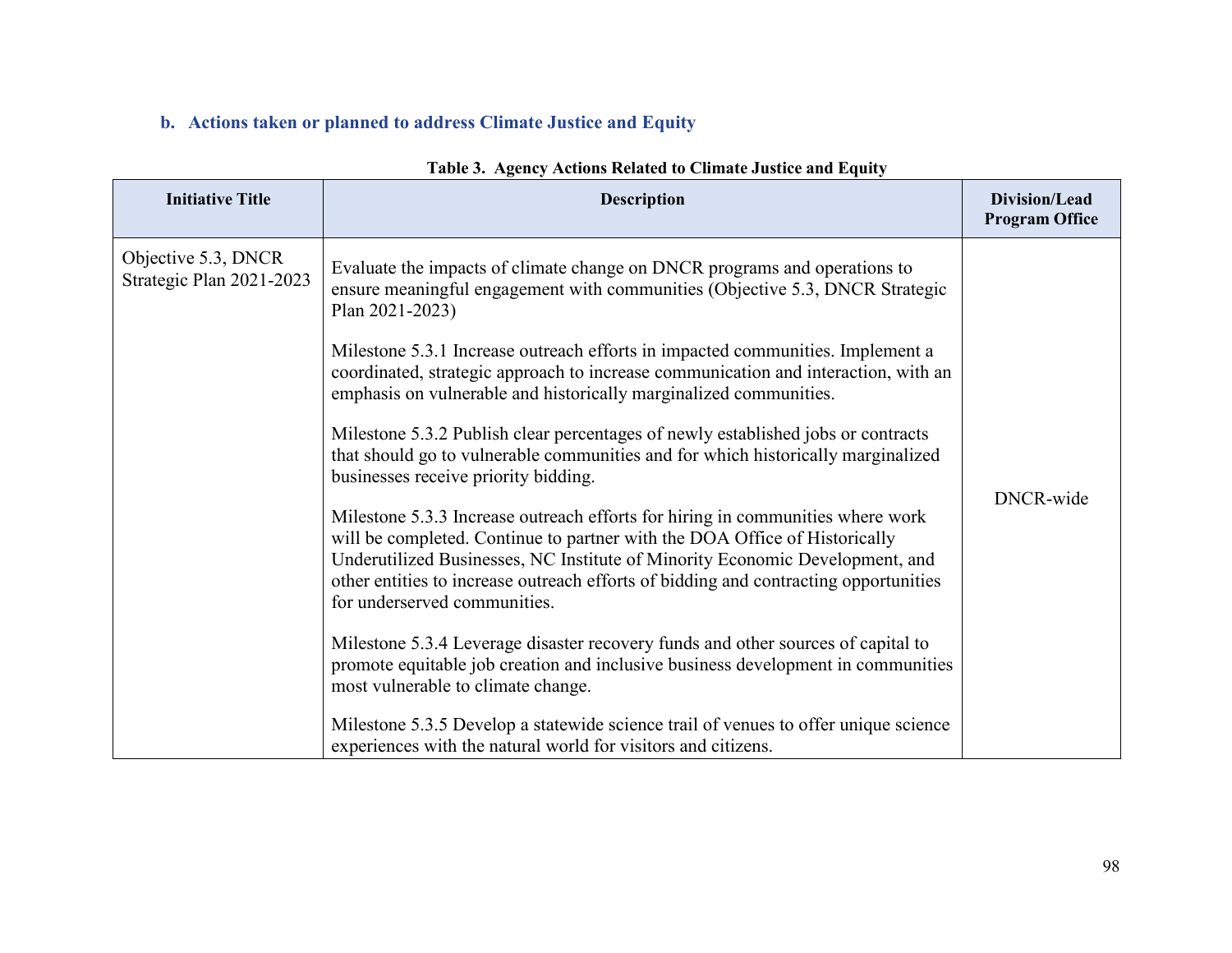| <b>Initiative Title</b>               | <b>Description</b>                                                                                                                                                                                                                                                                                                                                                                                                            | Division/Lead<br><b>Program Office</b>       |
|---------------------------------------|-------------------------------------------------------------------------------------------------------------------------------------------------------------------------------------------------------------------------------------------------------------------------------------------------------------------------------------------------------------------------------------------------------------------------------|----------------------------------------------|
|                                       | Milestone 5.3.6 Environmental Justice and Inclusion – Promote Environmental<br>Justice and Inclusion through collaboration with DNCR environmental,<br>conservation, and preservation programs to ensure appropriate and fair uses of<br>natural resources.<br>Milestone 5.3.7 Promote equal access for communities of all backgrounds to parks,<br>trails, greenways and other open spaces, and make recommendations through |                                              |
|                                       | DNCR divisions to improve outcomes.                                                                                                                                                                                                                                                                                                                                                                                           |                                              |
| Public lands/open space<br>investment | Plan to work with DEQ & the Andrea Harris Social, Economic, Environmental,<br>and Health Equity Task Force to incorporate park and trail investment in<br>underserved communities into the State's environmental justice work.                                                                                                                                                                                                | State Parks/Land<br>and Water<br>Stewardship |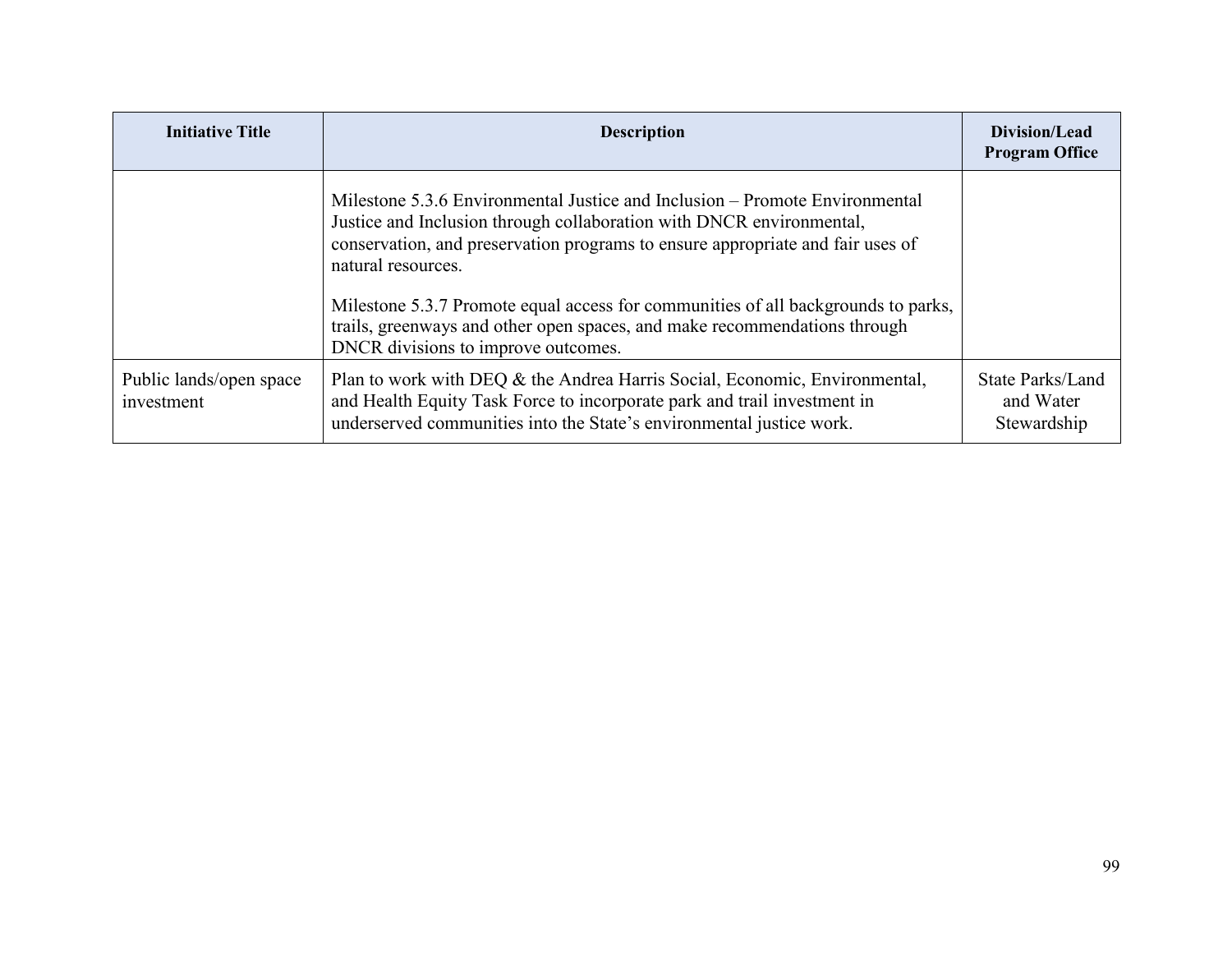## **c. Actions taken or planned to take to assist communities served**

| Table 4. Agency Actions Related to Community Assistance |                                                                                                                                                                      |                                        |
|---------------------------------------------------------|----------------------------------------------------------------------------------------------------------------------------------------------------------------------|----------------------------------------|
| <b>Initiative Title</b>                                 | <b>Description</b>                                                                                                                                                   | Division/Lead<br><b>Program Office</b> |
| Objective 5.4, DNCR<br>Strategic Plan 2021-2023         | Foster resiliency through local and statewide planning efforts, education, and grant<br>opportunities to constituents (Objective 5.4, DNCR Strategic Plan 2021-2023) |                                        |
|                                                         | Milestone 5.4.1 Complete the statewide historic resilience project through<br>cooperative agreement between the Historic Preservation Office and the UNC             |                                        |

### **Table 4. Agency Actions Related to Community Assistance**

| Strategic Plan 2021-2023              | opportunities to constituents (Objective 5.4, DNCR Strategic Plan 2021-2023)                                                                                                                                                                                                                                                                                                                                       |                                                               |
|---------------------------------------|--------------------------------------------------------------------------------------------------------------------------------------------------------------------------------------------------------------------------------------------------------------------------------------------------------------------------------------------------------------------------------------------------------------------|---------------------------------------------------------------|
|                                       | Milestone 5.4.1 Complete the statewide historic resilience project through<br>cooperative agreement between the Historic Preservation Office and the UNC<br>School of Government by September 2023                                                                                                                                                                                                                 |                                                               |
|                                       | Milestone 5.4.2 Broaden constituent outreach and education for resiliency<br>measures, such as restoration workshops on how to floodproof or dry out<br>buildings, CREST-led disaster planning training, and Register of Deeds training, to<br>aid in better statewide preparation for flooding events.                                                                                                            |                                                               |
|                                       | Milestone 5.4.3 Bring resiliency-oriented grant projects (constituent and internal)<br>to completion through the State Historic Preservation Office hurricane grant<br>program for Hurricanes Florence and Michael recovery.                                                                                                                                                                                       | DNCR-wide                                                     |
|                                       | Milestone 5.4.4 Provide greater services such as resiliency-oriented technical<br>assistance to locally- owned cultural resources.                                                                                                                                                                                                                                                                                 |                                                               |
|                                       | Milestone 5.4.5 Increase funding for the Parks and Recreation Trust Fund and NC<br>Land and Water Fund.                                                                                                                                                                                                                                                                                                            |                                                               |
|                                       | Milestone 5.4.6 Incorporate climate change and resilience information into DNCR<br>educational materials, campaigns, and social media feeds.                                                                                                                                                                                                                                                                       |                                                               |
| 2021 Grant Cycle<br>Projects – NC LWF | Lands conserved and restored with funding from the NC Land and Water Fund<br>(formerly Clean Water Management Trust Fund) preserve resilient landscapes,<br>provide flood abatement for nearby communities by helping store and slow the<br>flow of water during storm events, protect natural streambank vegetation to<br>stabilize shorelines, and provide habitat for rare species. In total, over 51,000 acres | Division of Land<br>and Water<br>Stewardship/NC<br><b>LWF</b> |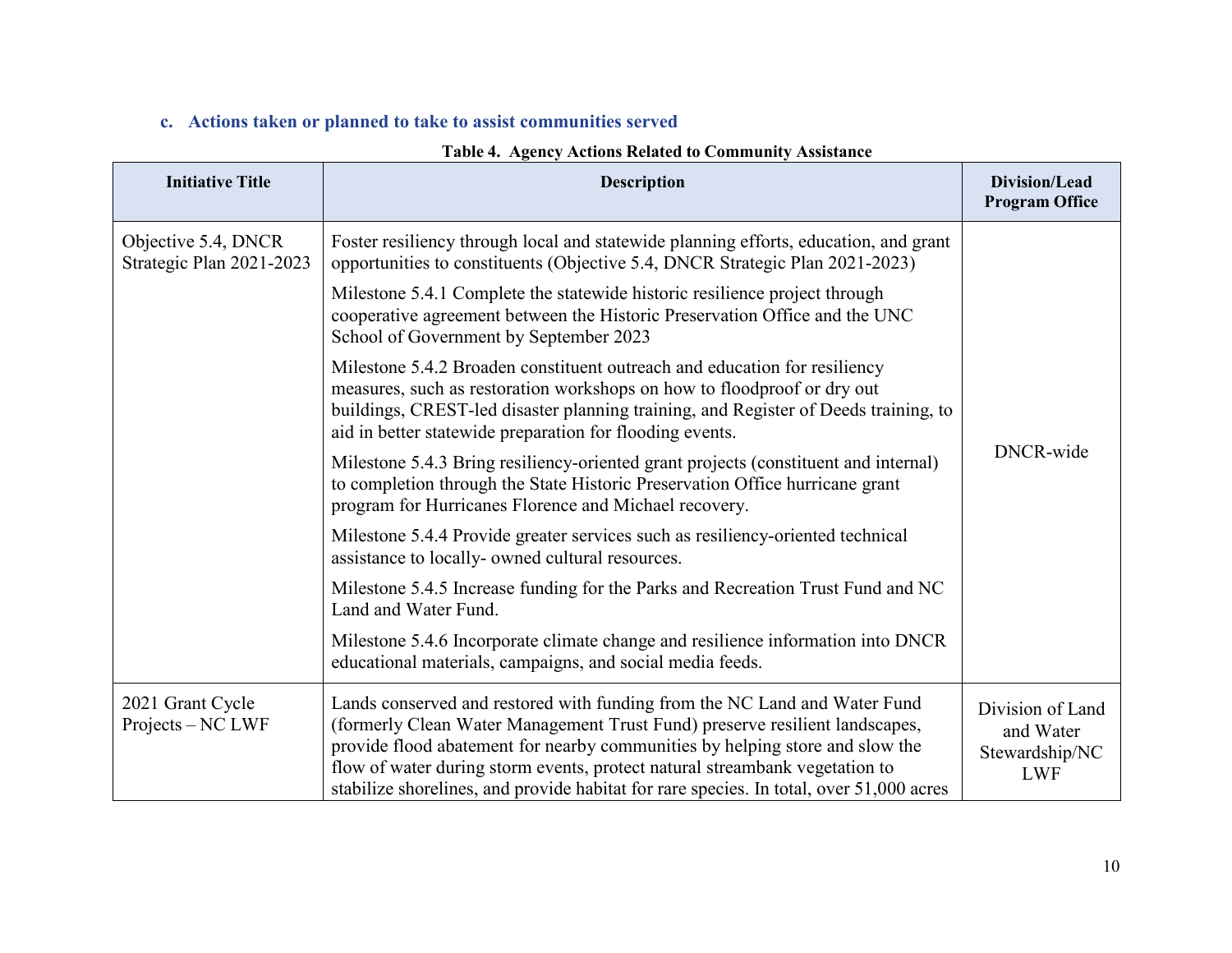| <b>Initiative Title</b>                                    | <b>Description</b>                                                                                                                                                                                                                                                                                                                                                                                                                                                                                                                                                                               | Division/Lead<br><b>Program Office</b>       |
|------------------------------------------------------------|--------------------------------------------------------------------------------------------------------------------------------------------------------------------------------------------------------------------------------------------------------------------------------------------------------------------------------------------------------------------------------------------------------------------------------------------------------------------------------------------------------------------------------------------------------------------------------------------------|----------------------------------------------|
|                                                            | will be protected, including over 33 miles of waterways, as a result of the 2021<br>grant awards. This includes Game Lands, State Parks, Historic Sites, and local<br>parks, and 71 Endangered, Threatened, and Special Concern species.                                                                                                                                                                                                                                                                                                                                                         |                                              |
| <b>Grant Writing Support</b>                               | Technical assistance is provided to local governments applying for PARTF grants<br>through a contract with Recreation Resources Service (RRS) at NC State<br>University                                                                                                                                                                                                                                                                                                                                                                                                                          | <b>NC State Parks</b><br>and Recreation      |
| Constituent<br>Consultations and<br><b>Training Videos</b> | The Restoration Branch of the State Historic Preservation Office (HPO) provides<br>technical advice for restorations, rehabilitations, and building maintenance to<br>owners of historic buildings at no cost or obligation.                                                                                                                                                                                                                                                                                                                                                                     |                                              |
|                                                            | Professional Development and Training. The Branch has sought professional<br>development opportunities regarding building adaptations for greater resiliency,<br>including attendance at the national biennial Keeping History Above Water<br>conferences and National Park Service training for historically sensitive building<br>elevations where flooding is an issue. Several staff members have successfully<br>completed floodplain management training with North Carolina Emergency<br>Management.                                                                                      | Division of<br>Historical<br>Resources/State |
|                                                            | Constituent training videos. The Branch continues to produce and release<br>constituent videos available on YouTube, including review of federal disaster<br>recovery assistance available for property owners in historic districts; how to use<br>GIS mapping and data to prepare for and respond to natural disasters; case studies<br>of building elevations for better resiliency; and how to dry out a flooded historic<br>building. To date, we have quantified several thousand YouTube views of the<br>videos, and released a new series in summer 2021 after an inaugural 2020 series. | Historic<br>Preservation<br>Office (HPO)     |
|                                                            | Constituent consultations. The Branch provides expedited and on-site assistance<br>to historic property owners following natural disasters and fires and conducts<br>consultations regarding damaged historic buildings and best practices for repair<br>and recovery.                                                                                                                                                                                                                                                                                                                           |                                              |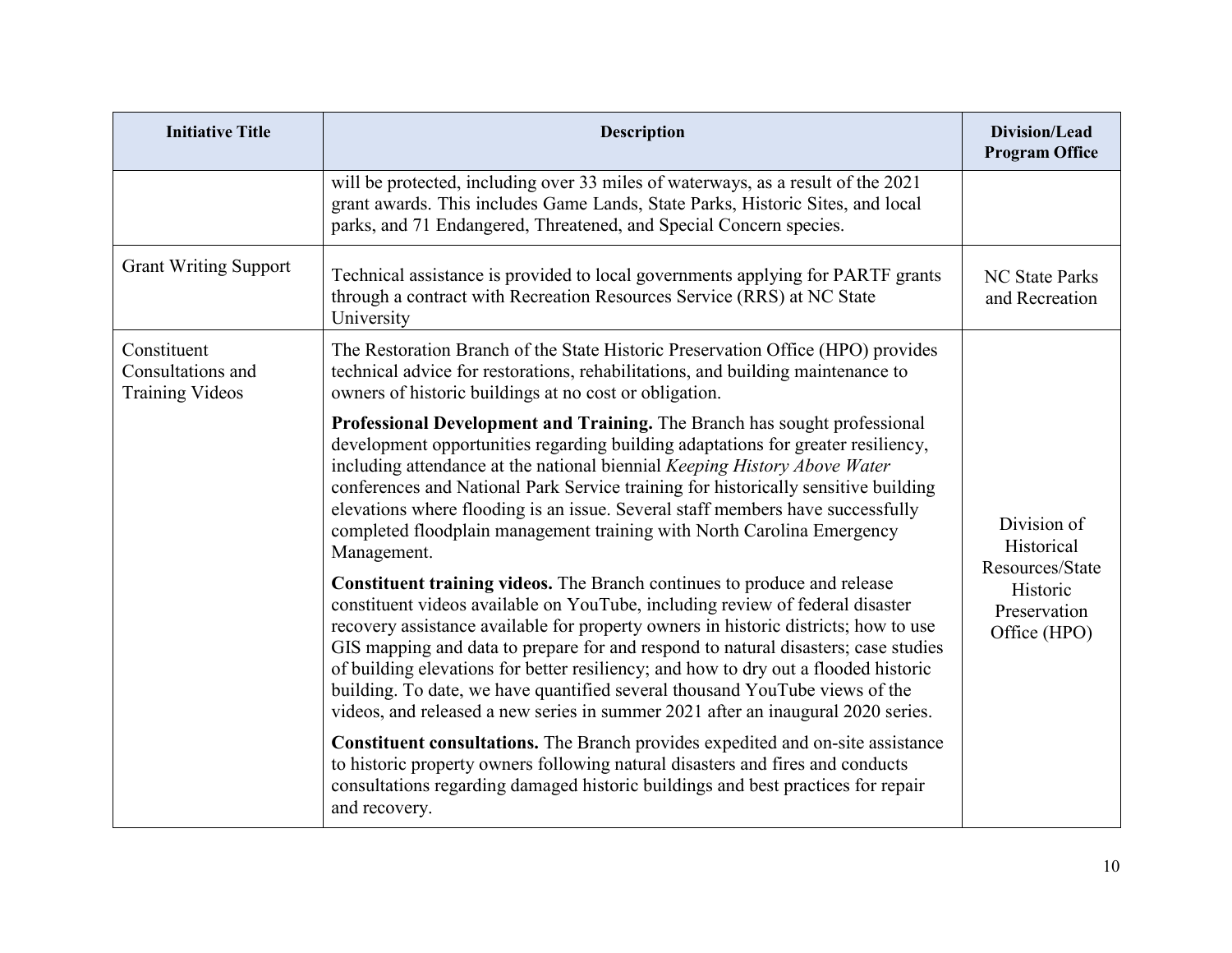| <b>Initiative Title</b>                                                                                            | <b>Description</b>                                                                                                                                                                                                                                                                                                                                                                                                                                                                                                                                                                                                                                                                                                                                                                                                                                                                                                                                                                                                                                                  | <b>Division/Lead</b><br><b>Program Office</b>                                            |
|--------------------------------------------------------------------------------------------------------------------|---------------------------------------------------------------------------------------------------------------------------------------------------------------------------------------------------------------------------------------------------------------------------------------------------------------------------------------------------------------------------------------------------------------------------------------------------------------------------------------------------------------------------------------------------------------------------------------------------------------------------------------------------------------------------------------------------------------------------------------------------------------------------------------------------------------------------------------------------------------------------------------------------------------------------------------------------------------------------------------------------------------------------------------------------------------------|------------------------------------------------------------------------------------------|
| Hurricanes Florence and<br>Michael Constituent<br>Subgrant Program for<br><b>Historic Preservation</b><br>Recovery | In December 2019, the National Park Service (NPS) awarded the North Carolina<br>State Historic Preservation Office (HPO) approximately \$17 million in federal<br>grant funding to provide recovery assistance to historic resources damaged by<br>Hurricanes Florence and/or Michael that are listed in or eligible for listing in the<br>National Register of Historic Places.<br>The award allowed the HPO to make available up to \$9.25 million in grants for<br>historic resources located in the 61 eligible counties in North Carolina designated<br>by FEMA for disaster assistance.<br>In September 2020 following a successful subgrant solicitation period, the HPO<br>submitted 22 constituent subgrant proposals to the National Park Service for<br>funding approval totaling \$9.25 million in cumulative assistance. These projects<br>include three planning projects, and nineteen brick and mortar projects, and were<br>approved by NPS in 2021. Subgrant work is currently underway with individual<br>recipients from FY2021 through FY2023. | Division of<br>Historical<br>Resources/State<br>Historic<br>Preservation<br>Office (HPO) |
| Historic Resilience<br>Planning Project for<br><b>Local Governments</b>                                            | In collaboration with the NC Impact Initiative at the UNC School of Government<br>and NC State University, working to better link local disaster planning to historic<br>resource resiliency planning, and create and provide training for state agency<br>personnel, local governments, and non-profit historic sites in best practices for<br>disaster preparedness and response.                                                                                                                                                                                                                                                                                                                                                                                                                                                                                                                                                                                                                                                                                 | Division of<br>Historical<br>Resources/State<br>Historic<br>Preservation<br>Office (HPO) |
| <b>Cultural Resources</b><br><b>Emergency Support</b><br>Team (CREST) - Post-                                      | DNCR staff have worked on multiple fronts to address storm recovery and climate<br>resilience in two historically marginalized communities with frequent flooding—<br>Princeville and Pembroke.                                                                                                                                                                                                                                                                                                                                                                                                                                                                                                                                                                                                                                                                                                                                                                                                                                                                     | Division of<br>Historical<br>Resources, State<br>Historic                                |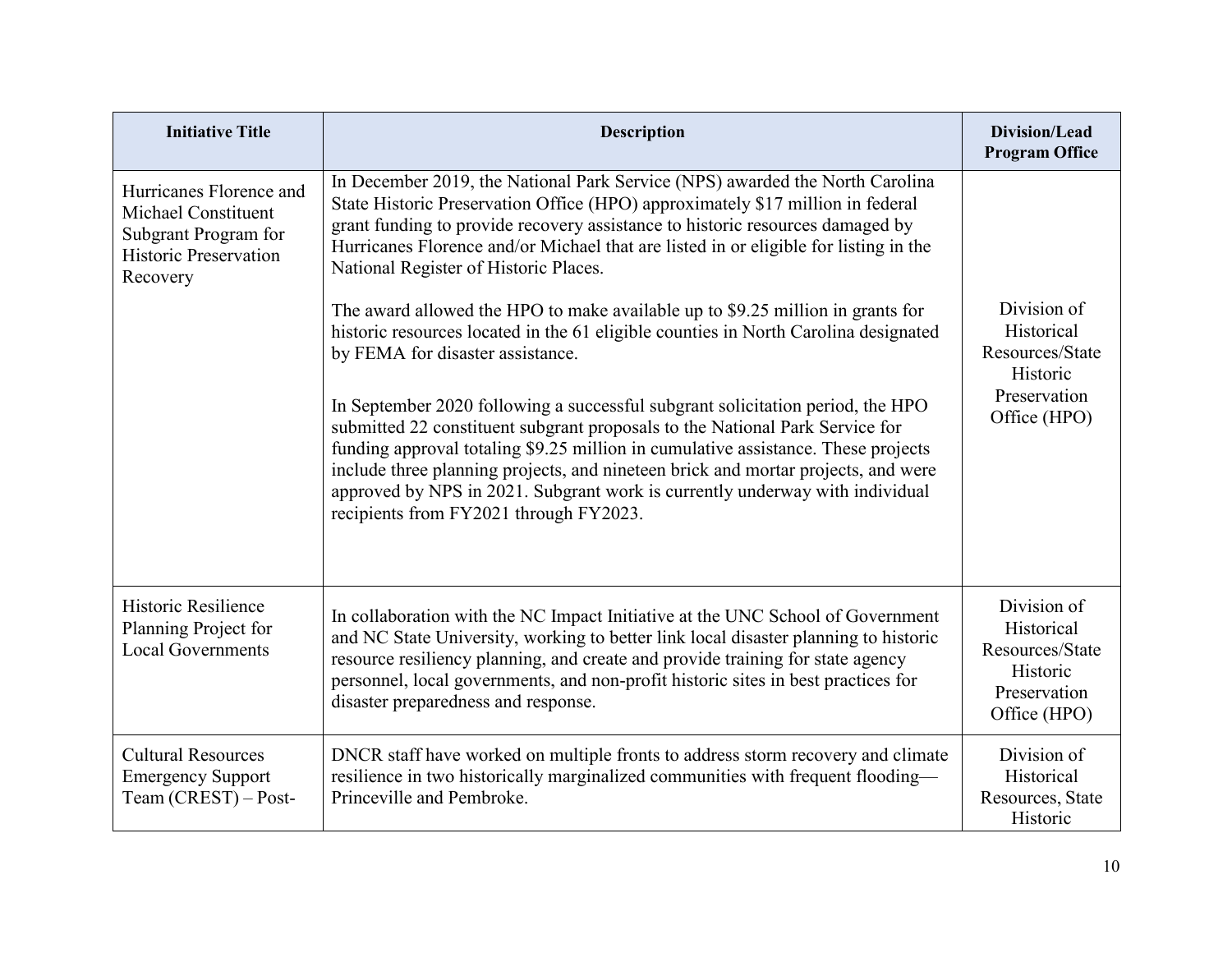| <b>Initiative Title</b>                                                     | <b>Description</b>                                                                                                                                                                                                                                                                                                                                                                                                                                                                 | Division/Lead<br><b>Program Office</b>                                      |
|-----------------------------------------------------------------------------|------------------------------------------------------------------------------------------------------------------------------------------------------------------------------------------------------------------------------------------------------------------------------------------------------------------------------------------------------------------------------------------------------------------------------------------------------------------------------------|-----------------------------------------------------------------------------|
| storm Constituent<br>Consultations                                          | Princeville: Consulted with town leaders to preserve buildings and artifacts<br>associated with the historic Princeville School and the Matthewson House.<br>Although, after careful consideration, the c.1870 Matthewson House was<br>demolished in 2020, HPO and OAH staff continue to consult with town leaders to<br>plan storage for the salvaged architectural elements and to assist with plans for a<br>future Princeville Museum.                                         | Preservation<br>Office (HPO),<br>Office of Archives<br>and History<br>(OAH) |
|                                                                             | Pembroke: Consultations have led to recommendations for federal resiliency<br>funding to address structural needs at The Indian Education Program Museum in<br>the historic Pembroke High School, and a federally funded historic preservation<br>project, currently underway, for this historic building. In addition, CREST directed<br>federal funds earmarked for Hurricane Florence recovery to upgrade storage<br>supplies for the museum's cultural heritage collection.    |                                                                             |
| NC Coastal Cemetery<br>Survey (post-Hurricanes<br>Florence and Michael)     | Undertaking a North Carolina Coastal Cemetery Survey to identify, document, and<br>assess the condition of historical cemeteries on state lands in the nine coastal<br>counties (Dare, Hyde, Beaufort, Pamlico, Carteret, Onslow, Pender, New Hanover,<br>and Brunswick) likely to have been impacted by storm damage. Particular<br>attention to recording cemeteries traditionally associated with African American<br>communities, which are underrepresented in state records. | Office of State<br>Archaeology<br>(OSA)                                     |
| Historic Architectural<br>Surveys (post-Hurricanes<br>Florence and Michael) | Identified multiple counties that received FEMA disaster declarations from<br>hurricanes Florence and Michael currently lacking historic architectural survey<br>information. Undertaking these needed surveys in Cumberland, Hoke, McDowell,<br>Montgomery, Person, Polk, and Vance counties, and Mount Pleasant in Cabarrus<br>County in FY 2021-FY2023.                                                                                                                         | <b>State Historic</b><br>Preservation<br>Office (HPO)                       |
| <b>Battleship Resilience</b><br><b>Demonstration Project</b>                | The Battleship's Living with Water flood mitigation and resiliency project will: 1)<br>install an intertidal living shoreline at an actively eroding section of the berth, 2)<br>create an estuarine wetland and tidal creek in a portion of the parking lot most<br>subject to chronic flooding, 3) elevate the remaining parking area above the                                                                                                                                  | Battleship USS<br>North Carolina                                            |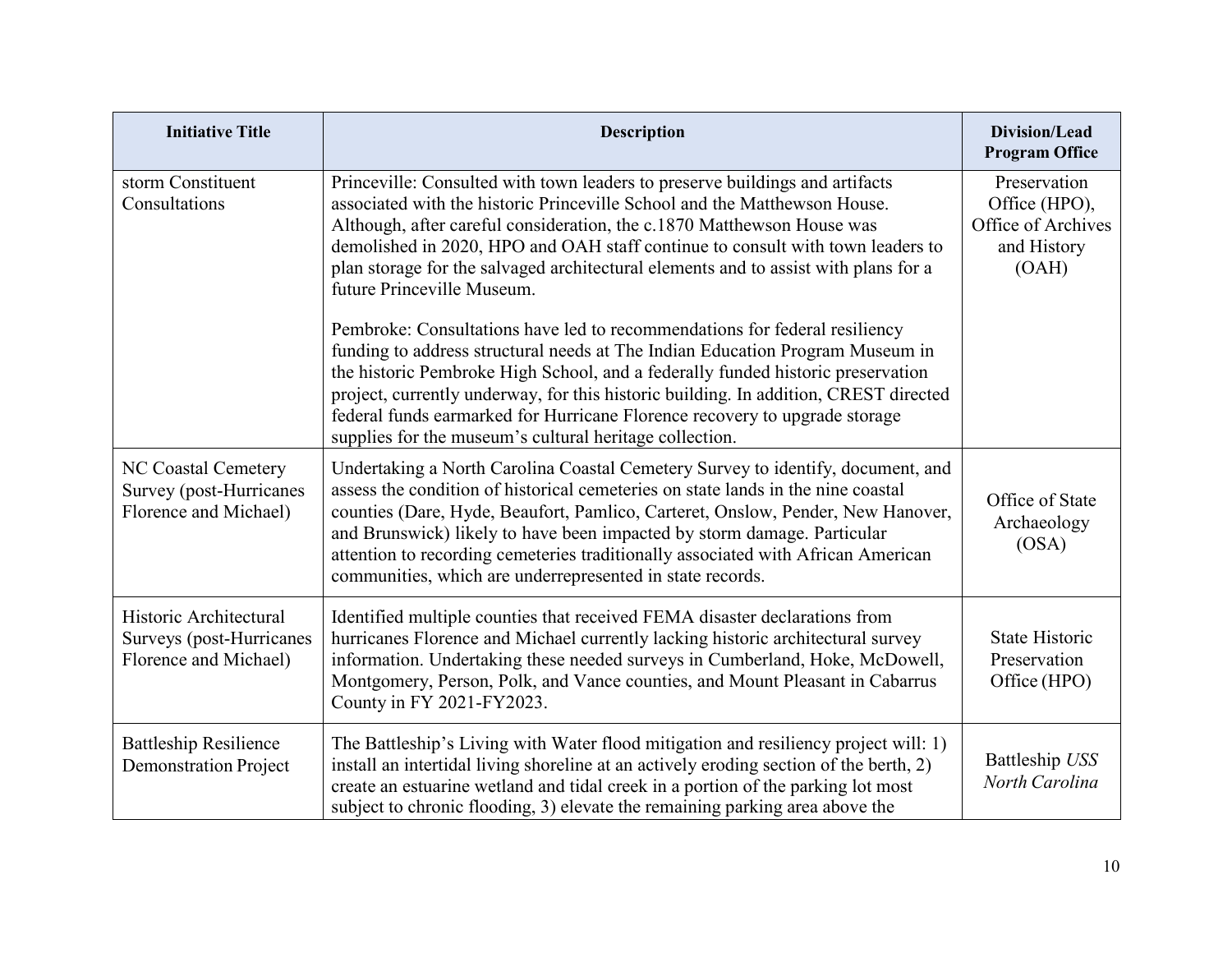| <b>Initiative Title</b>                                                  | <b>Description</b>                                                                                                                                                                                                                                                                                                                                                                                                                                                                                                                                                                                   | <b>Division/Lead</b><br><b>Program Office</b> |
|--------------------------------------------------------------------------|------------------------------------------------------------------------------------------------------------------------------------------------------------------------------------------------------------------------------------------------------------------------------------------------------------------------------------------------------------------------------------------------------------------------------------------------------------------------------------------------------------------------------------------------------------------------------------------------------|-----------------------------------------------|
|                                                                          | measured tide flood level, and 4) deliver public education messages on building<br>climate change resiliency in response to coastal conditions. Living with Water, a<br>\$4M engineered solution to rising sea levels, is supported by \$2.3M in state and<br>federal grants and a \$700K contribution in Battleship revenues.                                                                                                                                                                                                                                                                       |                                               |
| <b>CREST</b> Assistances for<br>Tropical Storm Fred in<br>Town of Canton | Tropical Storm Fred flooded the Town of Canton on August 18. Floodwaters<br>filled the basement level of the town-operated museum. Its director requested<br>CREST assistance and team members provided consultations remotely and onsite<br>assessments and artifact relocation assistance in late August and early September.                                                                                                                                                                                                                                                                      | Division of<br>Archives and<br>Records        |
| <b>Records Analyst Position</b>                                          | The department's goal of adding a records analyst based in the eastern portion of<br>the state to focus on supporting counties and municipalities that have faced recent<br>flooding during severe weather events was funded in the 2021-2022 budget. The<br>position description has been written the planning has started for the position. It<br>will be based in New Bern and primarily responsible for local government records<br>consultations, training on essential records protection, and the coordination of<br>back-up imaging of archival records in the eastern portion of the state. | Division of<br>Archives and<br>Records        |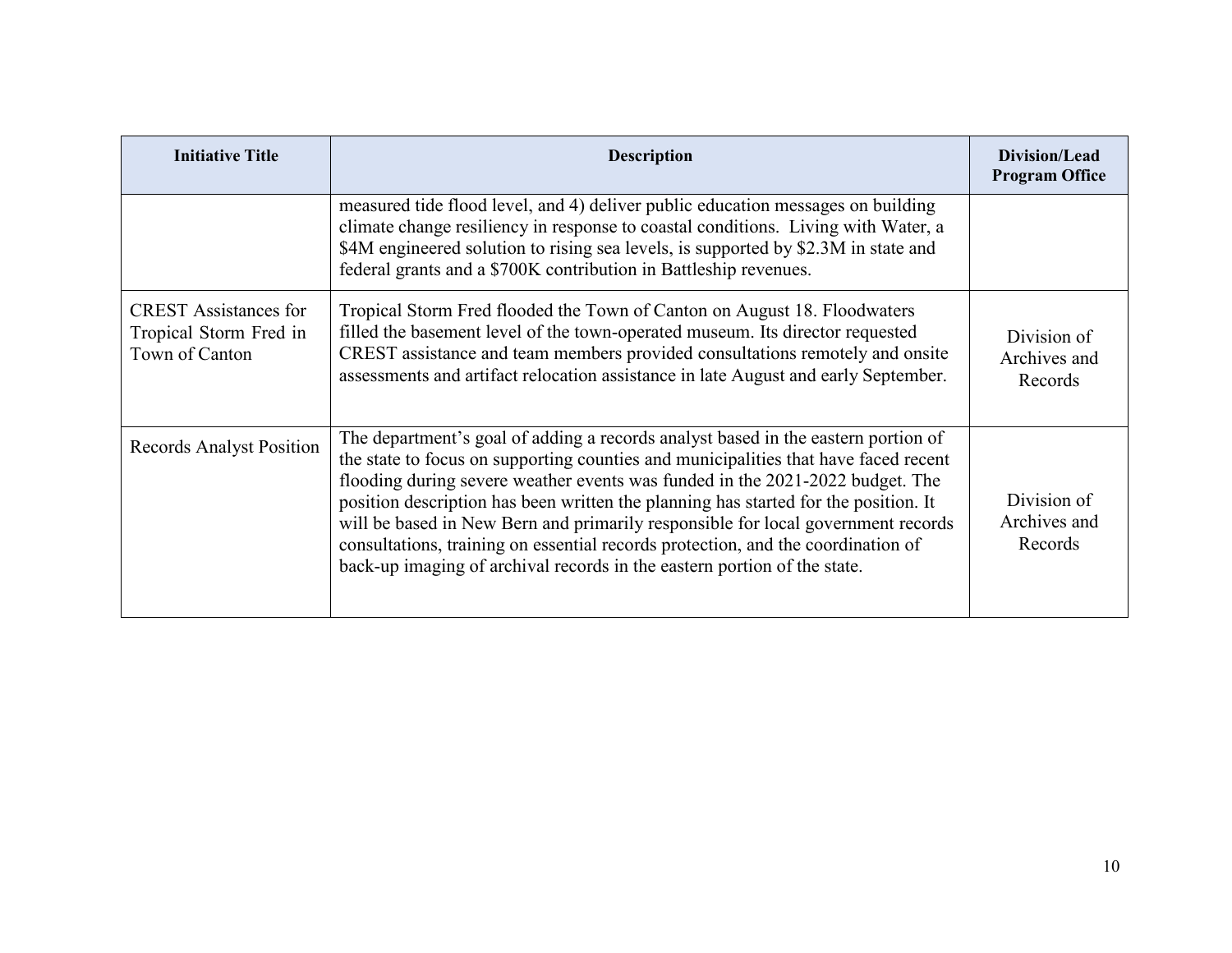# **IX. Department of Administration**

# **A. Message from the Secretary**

The North Carolina Department of Administration (DOA) is committed to addressing climate change and transitioning to a clean energy economy by developing sustainable practices and implementing progressive measures. As an agency, we prioritized the directives of Executive Order 80 to encourage and institutionalize energy efficiency in the workplace and our operations. Working collaboratively and independently, several DOA agencies embodied the passion of the Governor's priorities in creating a cleaner North Carolina.

Significant Initiatives include:

- The ongoing steam trap maintenance program started in 2019 has saved \$36,896 in utility costs.
- The State Construction Office and Facilities Management Division continually collaborate with state agencies to bring attention and awareness to energy-saving measures.
- The Division of Motor Fleet Management implemented a new vehicle acquisition process to reduce the cost of vehicle purchases while focusing on increasing the use of zero to low emissions vehicles.
- The fiscal year (FY) 2021-2022 MFM replacement list identified 143 vehicles eligible for ZEV replacement in the next fiscal year and 330 vehicles as eligible for hybrid replacement in the next fiscal year. The annual replacement list is supplied to each agency, encouraging their adoption of ZEVs for agency operations.

The directives of EO80 are a priority for the entire department. Notwithstanding the hurdles caused by the ongoing pandemic, the lead divisions within DOA are making significant headway on EO80 implementation.

The Department of Administration is excited to continue the work of a cleaner NC, and I am honored to collaborate with brilliant minds on a brighter, more energy-efficient future for the people of our state.

Secretary,

Pamela Cashwell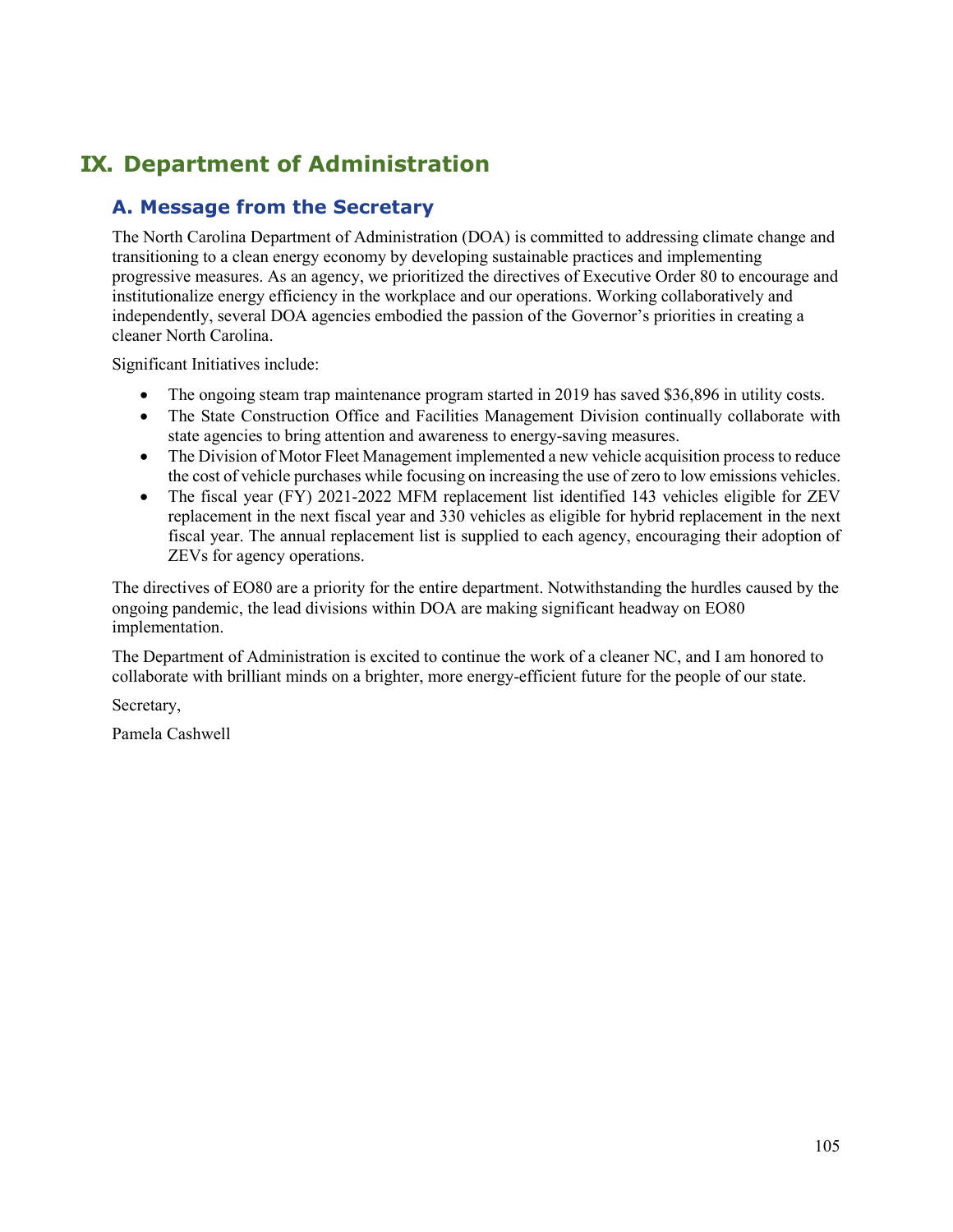# **B. Update on EO80 Climate Mitigation and Economic Development Activities**

| Category                                                   | <b>Summary of Initiative / Accomplishments</b>                                                                                                                                                                                                                                                                                                                                                                                                                                                                                                                                                                                                                                                                                                                                                                                                                        | <b>Division/Program Office</b>                                                                 |
|------------------------------------------------------------|-----------------------------------------------------------------------------------------------------------------------------------------------------------------------------------------------------------------------------------------------------------------------------------------------------------------------------------------------------------------------------------------------------------------------------------------------------------------------------------------------------------------------------------------------------------------------------------------------------------------------------------------------------------------------------------------------------------------------------------------------------------------------------------------------------------------------------------------------------------------------|------------------------------------------------------------------------------------------------|
| <b>Education Outreach</b>                                  | The SCO and FMD offices communicate energy savings opportunities internally and<br>between agencies through collaborations such as DEQ's Energy Managers meetings, DPS's<br>LED in '23, and Maintenance Driven Commission round table.                                                                                                                                                                                                                                                                                                                                                                                                                                                                                                                                                                                                                                | <b>State Construction Office</b><br>(SCO)<br><b>Facilities Management</b><br>Division (FMD)    |
| NC Motor Fleet<br><b>ZEV Plan</b><br>Implementation        | NCDOA provided the North Carolina Motor Fleet Zero-Emission Vehicle (ZEV)Plan<br>implementation to update DEQ Oct/Nov 2021. The report included steps taken by DOA to<br>increase zero to low emissions vehicles in state agency fleets.                                                                                                                                                                                                                                                                                                                                                                                                                                                                                                                                                                                                                              | <b>FMD</b>                                                                                     |
|                                                            | The October 2021 Motor Fleet ZEV Plan highlights significant headway in converting the<br>NC Motor to Zero-Emission vehicles in the coming years. The National Renewable Energy<br>Laboratory and Sawatch Labs report, outlined in more detail below, identified 3,049 state<br>vehicles that may be suitable for replacement with a ZEV at the end of their life cycles,<br>potentially saving the state \$14 million in total cost of ownership over the life of those<br>vehicles. Using this data, several DOA divisions are partnering to identify the best locations<br>to implement charging infrastructure across the state for motor fleet vehicles. DOA continues<br>to search for creative solutions to the limited number of ZEV offerings, supply chain<br>shortages, the upgrading of parking infrastructure, and the acquisition of charging stations. | Motor Fleet Management<br>(MFM)<br><b>State Parking</b><br><b>State Property</b><br><b>SCO</b> |
|                                                            | MFM has ordered six small electric cargo vans to replace six of the MSC minivans to deliver<br>mail for agencies in the Raleigh area. To provide mail longer distances throughout the state,<br>MFM is looking for hybrid minivans to replace the other 18. MFM currently has an option<br>available, but the van is not available until further notice due to a shortage in vehicle<br>production. Once we receive the first six electric vans, our fleet will be 23% compliant with<br>executive order EO80, and as soon as the hybrid vans are available, we will be 81%<br>compliant.                                                                                                                                                                                                                                                                             | Mail Service Center<br>(MSC)                                                                   |
| <b>Agency Fleet Zero</b><br>Emission Vehicle /<br>Electric | Agency Fleet Zero Emission Vehicle/Electric Infrastructure issues will be addressed by the<br>Motor Fleet Management Office, in partnership with the North Carolina Department of<br>Transportation.                                                                                                                                                                                                                                                                                                                                                                                                                                                                                                                                                                                                                                                                  | <b>FMD</b><br>SCO                                                                              |

### **Table 1. Agency Actions Related to Climate Mitigation**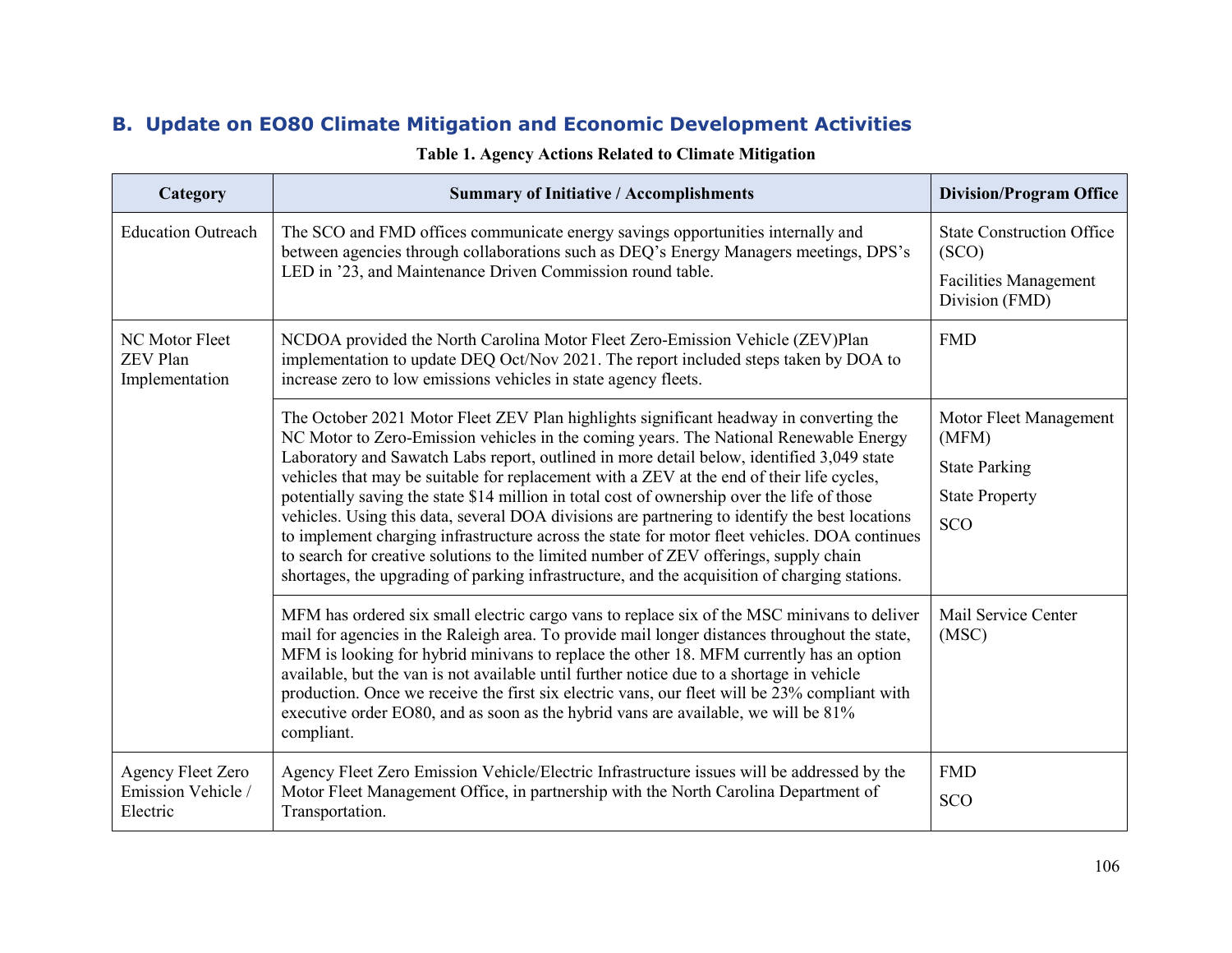| Category                                      | <b>Summary of Initiative / Accomplishments</b>                                                                                                                                                                                                          | <b>Division/Program Office</b> |
|-----------------------------------------------|---------------------------------------------------------------------------------------------------------------------------------------------------------------------------------------------------------------------------------------------------------|--------------------------------|
| Infrastructure (EO80                          | FMD has requested EV charging stations for the facility management parking lot.                                                                                                                                                                         |                                |
| Section 7)                                    | SCO collaborated with FMD, Parking Services, and other DOA representatives to propose an<br>R&R project to add ZEV infrastructure to a few downtown parking areas.                                                                                      |                                |
| Agency Building<br><b>Utility Consumption</b> | Data management: FMD implemented Capturis for utility data tracking; consistent data<br>tracking facilitates energy usage analysis and strategic energy efficiency planning.                                                                            | <b>FMD</b>                     |
| Reduction (EO80<br>Section 8)                 | Energy efficiency - steam: The ongoing steam trap maintenance program that began in 2019<br>has saved \$36,896 in utility costs so far and mitigated an estimated steam loss of 8,940,000<br>lbs./year, saving an estimated 1,609,000 lbs. of CO2/year. |                                |
|                                               | Energy Efficiency – EUI: Combined EUI decreased from 109,273 in FY 19-20 to 100,475 in<br>FY 20-21.                                                                                                                                                     |                                |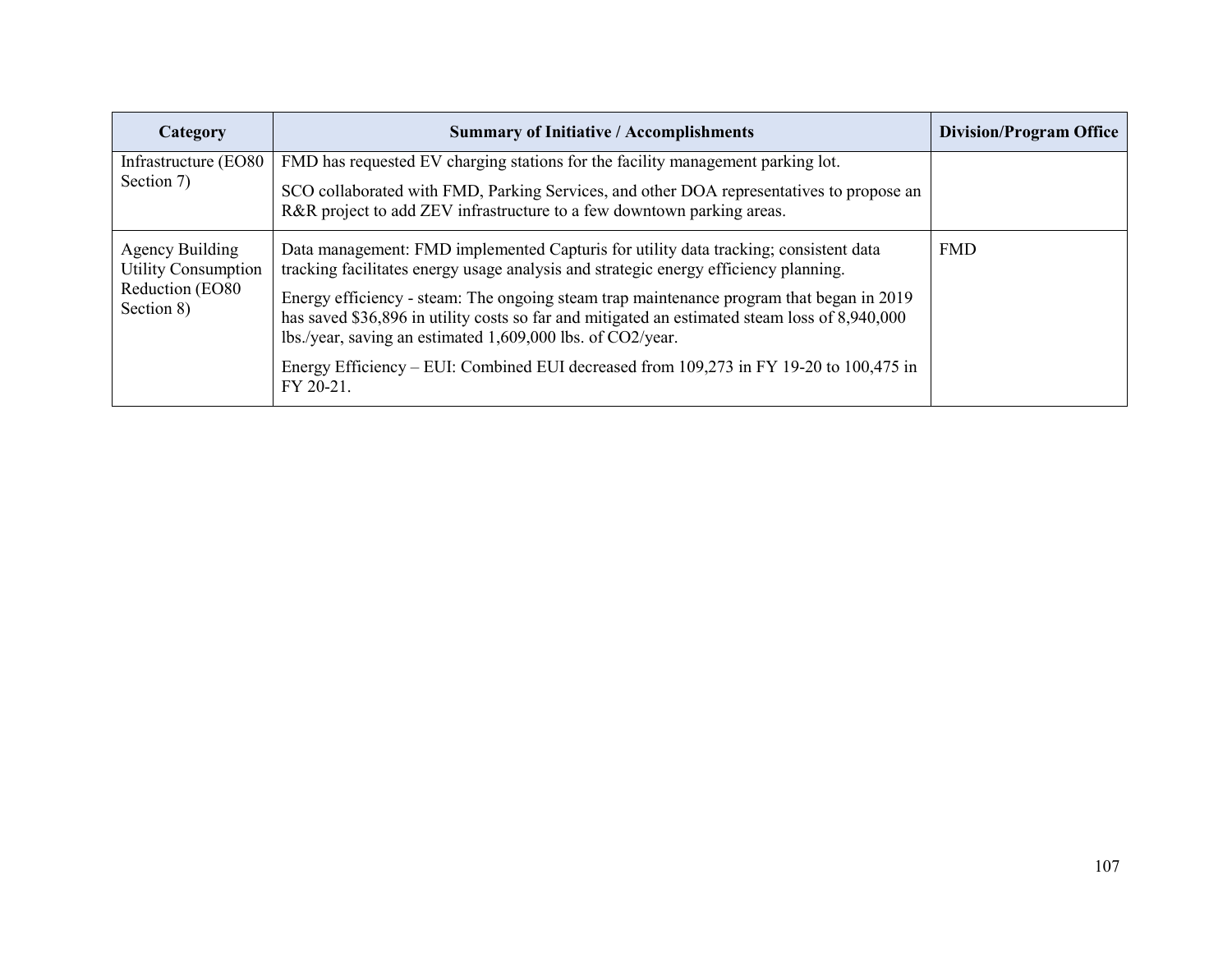# **C. Update on Department Climate Resilience Activities**

**a. Hazards Identification, Vulnerability Assessments, and/or Resilience Actions Taken Since October 15, 2019**  *(Chapter 5 of the Climate Risk Assessment and Resilience Plan & Element 2 of the North Carolina Resilience Strategy)*

| Initiative Title               | <b>Description</b>                                                                                                                                                                                                                                                                                                             | Division/Lead<br><b>Program Office</b> |
|--------------------------------|--------------------------------------------------------------------------------------------------------------------------------------------------------------------------------------------------------------------------------------------------------------------------------------------------------------------------------|----------------------------------------|
| Chiller Plant Resilience       | Facilities Management Division (FMD) provides chilled water to many State-owned<br>buildings in the downtown Raleigh complex. Chilled water from DOA's two chilled<br>water plants is piped through numerous air handling units in the downtown complex<br>buildings to cool the buildings in spring, summer and fall seasons. | <b>FMD</b>                             |
|                                | Ongoing maintenance of the chilled water infrastructure, principally cooling towers,<br>piping, and primary and secondary chilled water pumps is required to maintain the<br>resilience of the chilled water system.                                                                                                           |                                        |
|                                | FMD is replacing one failed chiller at Chiller Plant 2 and rebuilding the second chiller.<br>Both chillers will receive an internal epoxy coating to protect the equipment.                                                                                                                                                    |                                        |
| <b>Boiler Plant Resilience</b> | The 2021 fund for Boiler Plant modifications is scheduled to provide the addition of a<br>"summer boiler" in the existing HEQ plant to allow the service of the main boiler plant<br>during the summer season. Ultimately this modification will allow better and safer<br>maintenance activities and fewer steam outages.     | <b>FMD</b>                             |

#### **Table 2. Agency Actions Related to Resilience**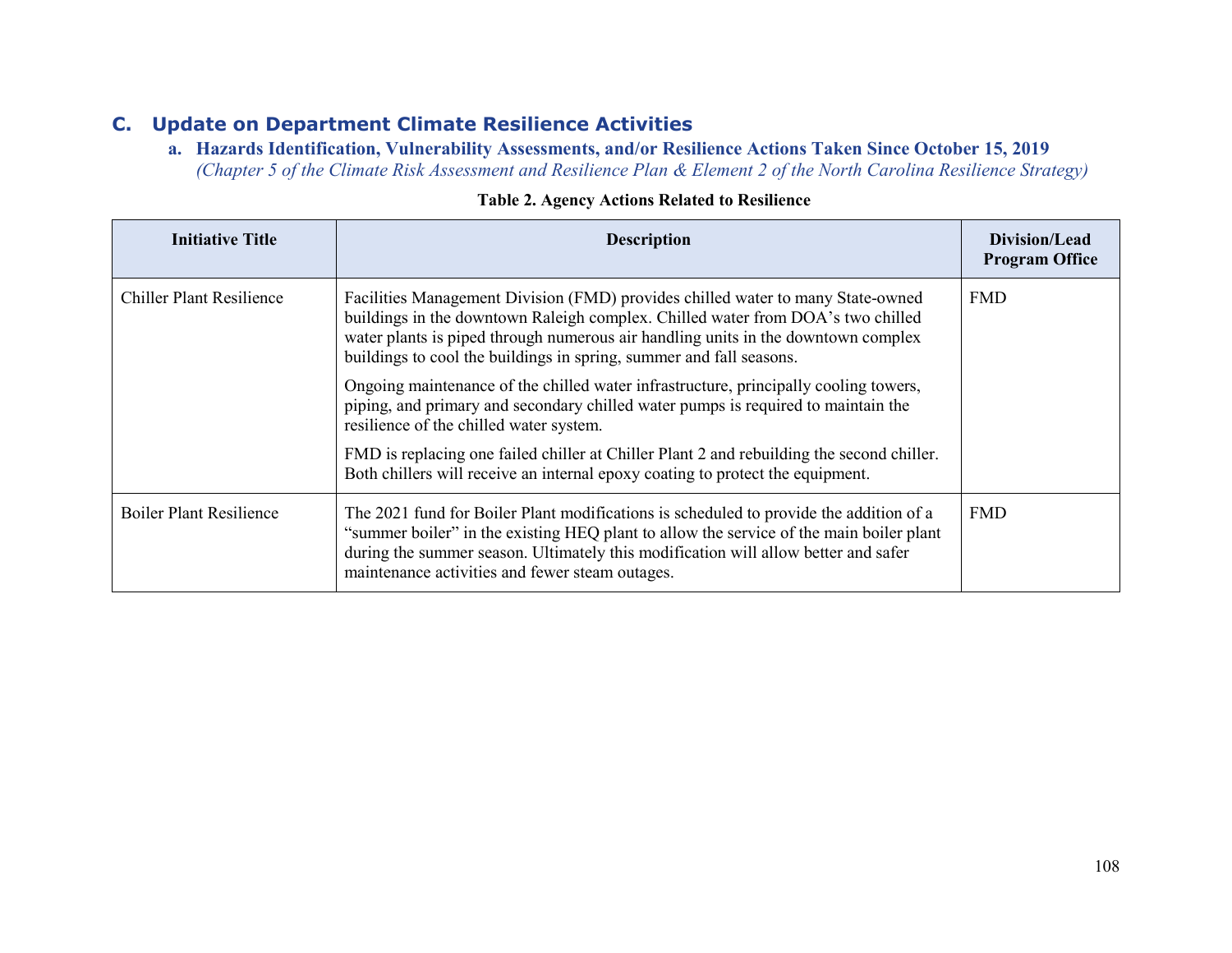### **b. Actions taken or planned to take to assist communities served**

| <b>Initiative Title</b>    | <b>Description</b>                                                                                                                                                                                                                                    | Division/Lead<br><b>Program Office</b> |
|----------------------------|-------------------------------------------------------------------------------------------------------------------------------------------------------------------------------------------------------------------------------------------------------|----------------------------------------|
| Increase Energy Efficiency | Essentially all DOA allocated buildings are in the State Government Complex in Raleigh.<br>The Department of Administration assists building occupants by providing reliable<br>heating, cooling, electricity, and water utilities to that community. | <b>FMD</b>                             |

#### **Table 3. Agency Actions Related to Community Assistance**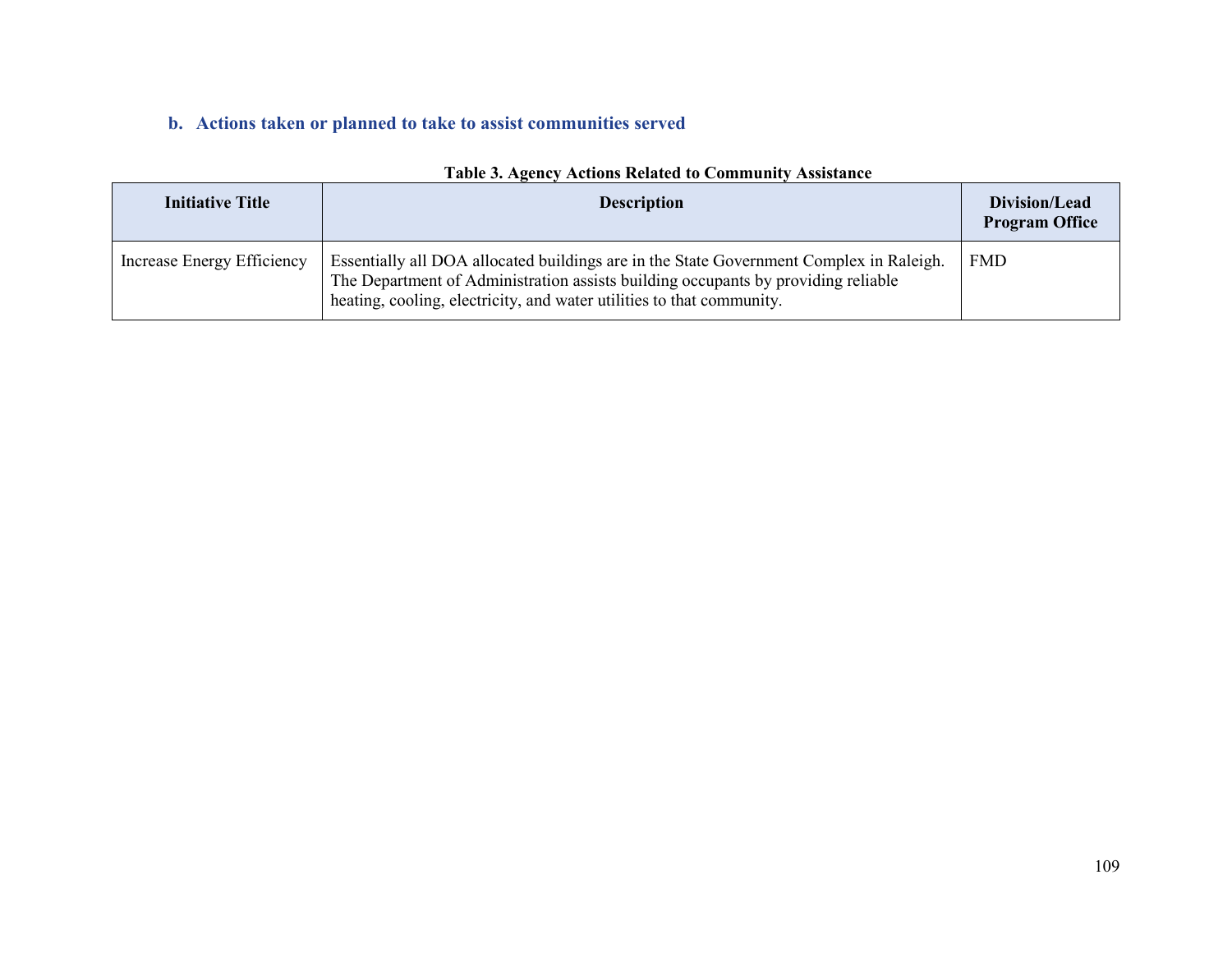# **X. Department of Military and Veterans' Affairs**

### **A. Message from the Secretary**

The Department continues to be focused on providing advocacy for veterans' and their families as they apply for and receive benefits they have earned, supporting the transition of retiring military members and their families to a civilian life to be lived in North Carolina, and supporting the unique socioeconomical environment that exists between active-duty military installations in North Carolina and the surrounding communities to these installations. Implementation of EO80 initiatives is part of the above advocacy. My staff is committed to support the implementation of EO80 initiatives at all DMVA facilities around the state.

Walter E. Gaskin Secretary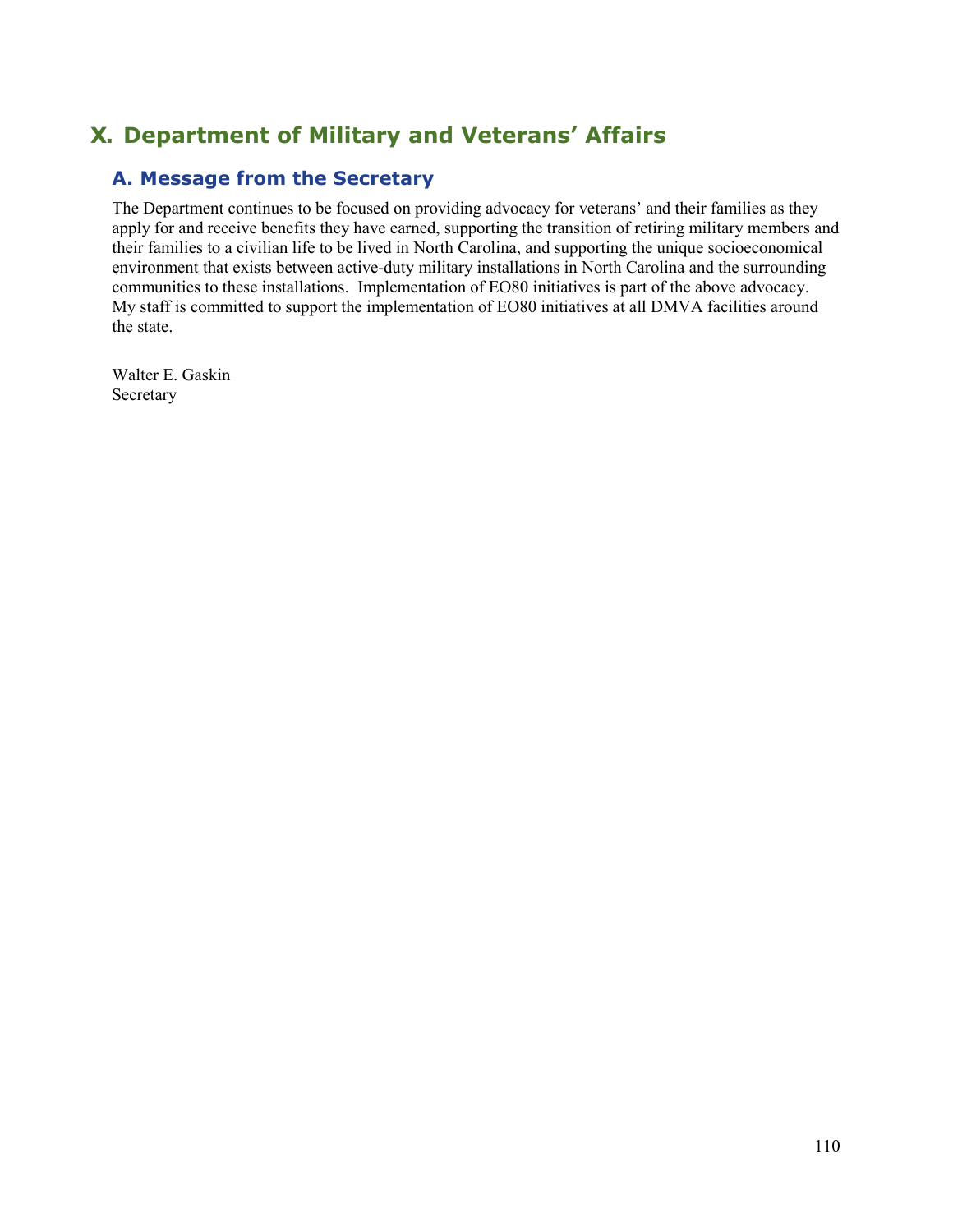### **B. Update on EO80 Climate Mitigation and Economic Development Activities**

| Category                               | <b>Summary of Initiative / Accomplishments</b>                                                                                                                                                                                                                                                                                                                                                                                                                              | <b>Division/Program Office</b>                                     |
|----------------------------------------|-----------------------------------------------------------------------------------------------------------------------------------------------------------------------------------------------------------------------------------------------------------------------------------------------------------------------------------------------------------------------------------------------------------------------------------------------------------------------------|--------------------------------------------------------------------|
| Education /<br>Outreach                | The Department currently operates four skilled nursing facilities. A 5 <sup>th</sup> facility is scheduled<br>to open in Spring, 2022. We are upgrading the HVAC systems in these facilities for a more<br>energy efficient footprint. We are completing roof repairs and replacements on these<br>facilities to provide a more energy efficient solution. We continually evaluate each facility to<br>determine any other initiative that could improve energy efficiency. | State Veterans' Homes /<br>Division of Veterans'<br>Affairs        |
|                                        | The Department currently operates four State Veterans Cemeteries. Each facility is<br>continually evaluated to determine any other initiative that could improve energy efficiency.                                                                                                                                                                                                                                                                                         | State Veterans'<br>Cemeteries / Division of<br>Veterans' Affairs   |
|                                        | The Department has in excess of 25 vehicles through Motor Fleet Management and/or<br>private purchase. Each vehicle is evaluated for possible trade in for a more energy efficient<br>replacement as they reach their likely life-cycle replacement date.                                                                                                                                                                                                                   | Department of Military<br>and Veterans' Affairs                    |
|                                        | The Department liaisons with all the active-duty military installations in North Carolina to<br>determine any energy efficiencies these installations are developing, how North Carolina as a<br>state can support this, and what effects are passed on to the surrounding communities                                                                                                                                                                                      | Division of Military<br><b>Affairs</b>                             |
| NC Clean Energy<br>Plan Implementation | The Department will consider various Clean Energy Plan initiatives in the design of a new<br>skilled nursing facility projected in Wake County. At a minimum, incorporation of solar<br>power and a "Green Roof" system are under considerations, and any other initiatives that can<br>be considered will be included.                                                                                                                                                     | State Veterans' Homes /<br>Division of Veterans'<br><b>Affairs</b> |
|                                        | The Department will evaluate options to provide Clean Energy Upgrades to the existing<br>skilled nursing facilities in Buncombe, Cumberland, Rowan, and Lenoir counties.                                                                                                                                                                                                                                                                                                    | State Veterans' Homes /<br>Division of Veterans'<br>Affairs        |
|                                        | The Department will evaluate options to provide Clean Energy Upgrades to the existing<br>cemeteries in Buncombe, Cumberland, Wayne, and Onslow counties.                                                                                                                                                                                                                                                                                                                    | State Veterans'<br>Cemeteries / Division of<br>Veterans' Affairs   |

#### **Table 1. Agency Actions Related to Climate Mitigation**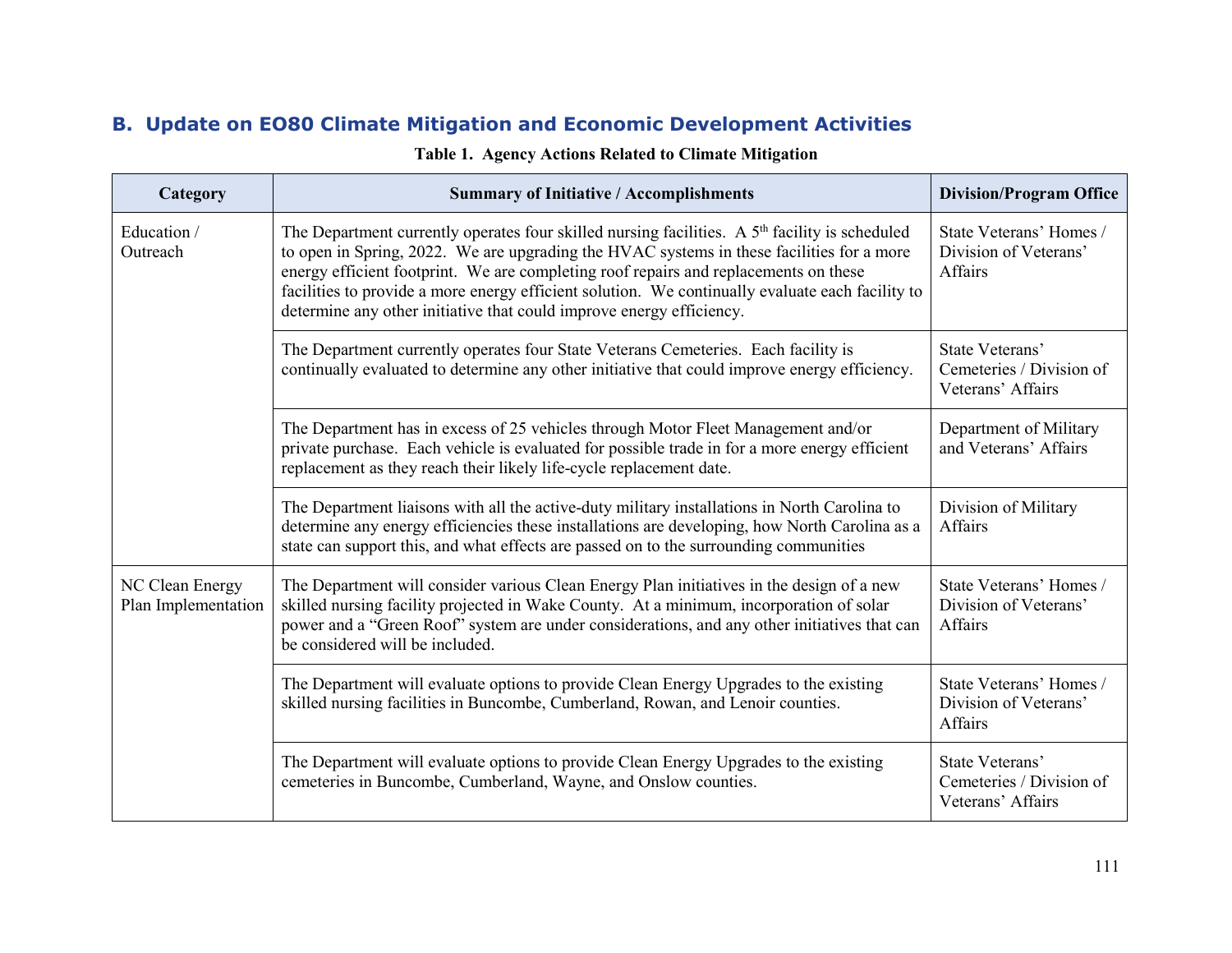| Category                                                                                         | <b>Summary of Initiative / Accomplishments</b>                                                                                                                                                                                                                                                                                                                                                                   | <b>Division/Program Office</b>                  |
|--------------------------------------------------------------------------------------------------|------------------------------------------------------------------------------------------------------------------------------------------------------------------------------------------------------------------------------------------------------------------------------------------------------------------------------------------------------------------------------------------------------------------|-------------------------------------------------|
| <b>NC ZEV Plan</b><br>Implementation                                                             | The Department will request conversion to electric vehicles for any vehicle identified for<br>trade in by NC Motor Fleet Management                                                                                                                                                                                                                                                                              | Department of Military<br>and Veterans' Affairs |
|                                                                                                  | The Department will request assigned parking spaces for any assigned electric vehicles that<br>facilitate access to a vehicle charging station, upon incorporating electric vehicles into the<br>Department Motor Fleet                                                                                                                                                                                          | Department of Military<br>and Veterans' Affairs |
| NC Motor Fleet<br><b>ZEV</b> Plan<br>Implementation                                              | The Department will comply with the NC Motor Fleet ZEV Implementation Plan                                                                                                                                                                                                                                                                                                                                       | Department of Military<br>and Veterans' Affairs |
| Workforce<br>Assessment<br>Implementation                                                        | The Department has not completed a workforce assessment                                                                                                                                                                                                                                                                                                                                                          | Department of Military<br>and Veterans' Affairs |
| <b>Agency Fleet Zero</b><br>Emission Vehicle /<br>Electric<br>Infrastructure (EO80<br>Section 7) | The Department does not currently have any electric vehicles assigned. We are prepared to<br>accept electric vehicles as replacement for directed trade in by Motor Fleet Management.<br>However, due to the location of our facility, we will need new parking places assigned for<br>our vehicles that are accessible to charging stations, or we will need a charging station<br>installed in parking lot 37. | Department of Military<br>and Veterans' Affairs |
| <b>Agency Building</b><br><b>Utility Consumption</b><br>Reduction (EO80<br>Section 8)            | The Department does not have a copy of the report on the Seaboard Building's possible<br>utility consumption reduction actions. The Department is evaluating opportunities to create a<br>utility consumption reduction at the existing skilled nursing facilities, and at the State<br>Veterans' Cemeteries                                                                                                     | Department of Military<br>and Veterans' Affairs |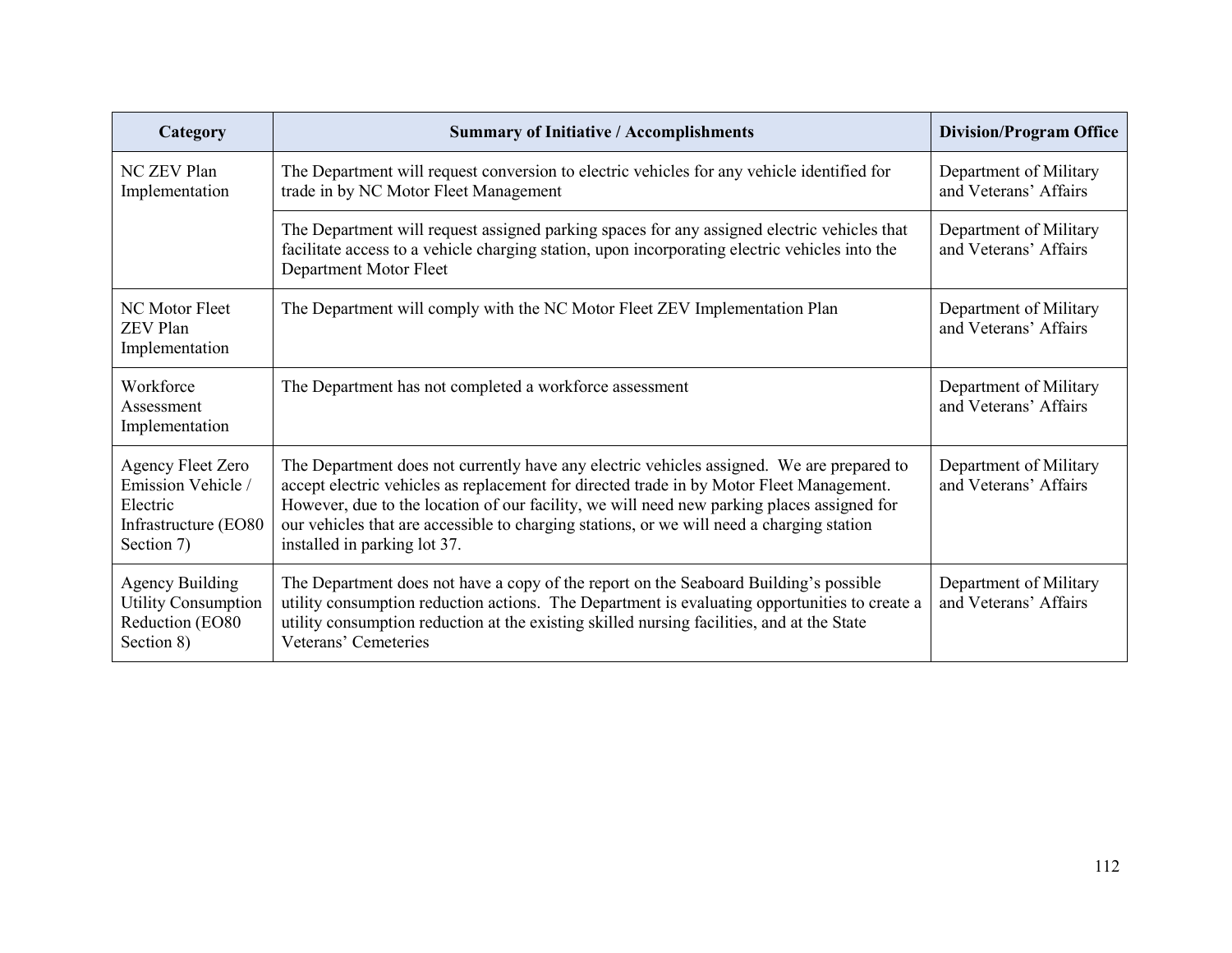## **XI. Department of Agriculture & Consumer Services**

The North Carolina Department of Agriculture & Consumer Services (NCDA&CS) is pleased to provide this update to the 2021 EO80 Status Report. We look forward to working with other agencies in dealing with resiliency and climate change issues.

Farmland preservation is one of the, if not the highest, priority for the department. The Farmland Preservation Division works with counties and nonprofits to record conservation easements on privately-owned farms and forests throughout North Carolina. These agricultural conservation easements restrict the residential, commercial, and industrial development of land to maintain its agricultural and forestry production capability. Agricultural conservation easements are key components in the department's climate resilient strategy because working lands are actively managed by farmers, providing essential benefits such as erosion control, carbon sequestration, rainwater percolation, waterway buffer protection, and permeable surfaces.

In 2021, the Agricultural Development and Farmland Preservation (ADFP) Trust Fund conserved 6,743 acres of working farms and forests across North Carolina. This is the most conservation easement acres recorded in one calendar year since the establishment of the program in 2005. In October 2021, the first partnership conservation easement between the Department of the Navy and the North Carolina Department of Agriculture and Consumer Services was recorded. This conservation easement met several objectives for compatible use, most notably military readiness for Marine Corps Installations East and the continued production of agriculture and timber products.

The Research Stations Division (RSD) feel the effects of climate change intimately. Just like a private farmer, RSD deals with weather extremes that impact planting, growing seasons, harvesting, crop yields, quality, etc. Learning to mitigate the adverse effects of weather extremes comes in the form of Precision Agriculture. With the use of satellite guidance technology, RSD can make precise applications of fertilizer and chemical, reducing the number of trips across a field in a tractor. This technology enables the reduction of inputs because there is less overlap. Precise GPS guided application translates into optimum yields with less input costs, potential runoff, and gallons of fuel.

The NC Forest Service has been dedicated to the protection, conservation, and stewardship of North Carolina's forests for over a century. It offers a wide variety of forest management programs and services that help landowners become more knowledgeable about their woods as well as their options. NC Forest Service Foresters and Rangers work one-on-one with landowners to prepare woodland plans tailored to the landowner's unique management goals and the features of the property. In 2021, 4,662 Woodland Management Plans were prepared, providing landowners with sound forest management recommendations on 227,964 acres. Through the Forest Development Program, Florence Restoration Fund, and other forestry costshare programs, the NC Forest Service allocated \$5.8 million in funding and over 62,000 acres of forest tree planting on private lands were completed. Agency staff continued to work with forest stakeholders to ensure the protection of the State's water resources, with 7,128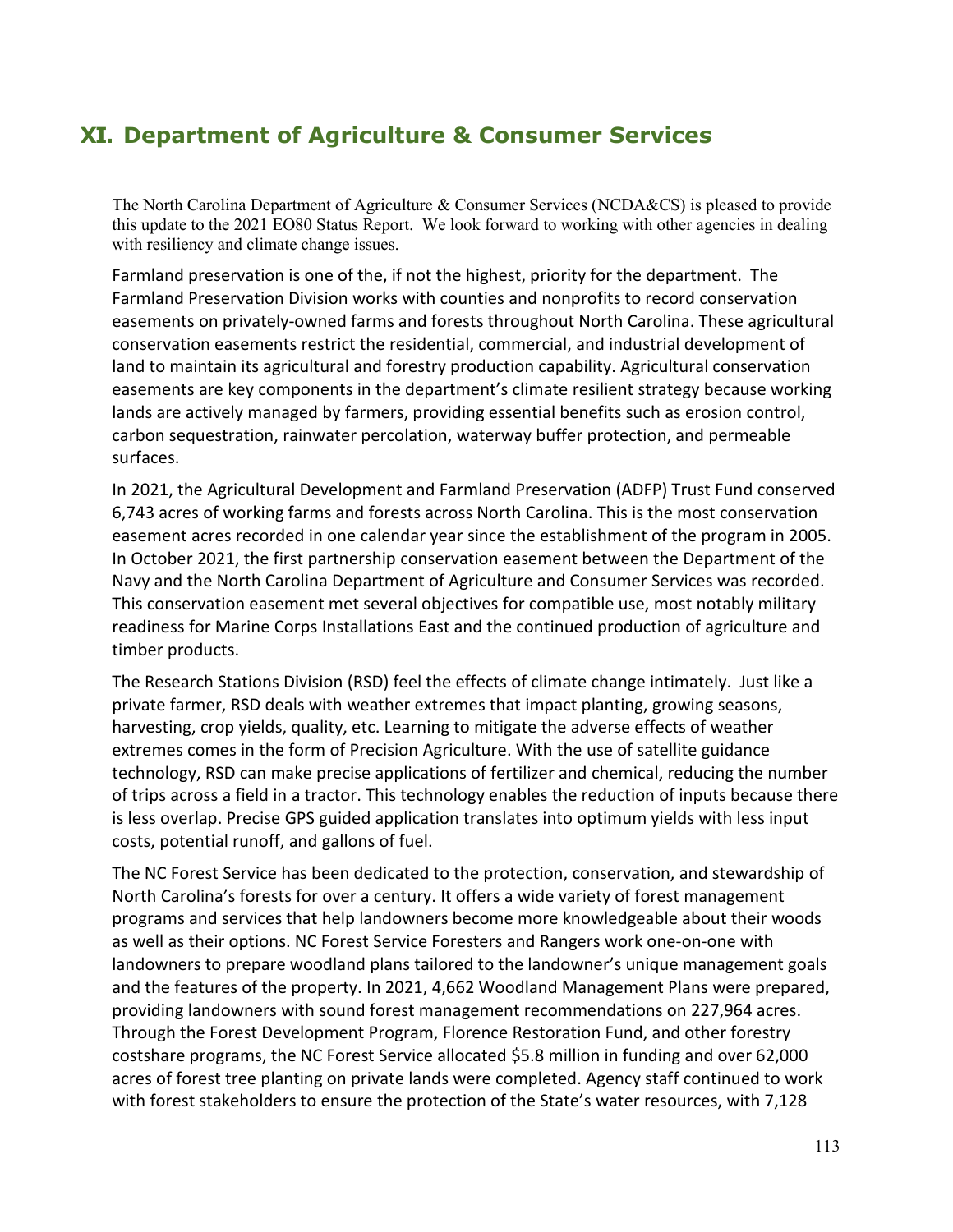water quality inspections occurring statewide. The NC Forest Service partnered with the NC Urban Forest Council and North Carolina State University Extension to provide education and technical assistance to homeowners and municipalities in storm preparedness, response, and recovery. Three municipal training webinars drew 173 attendees, and two homeowner webinars drew 333 attendees. A new series of publications focusing on urban forest resiliency has also been released and should be a helpful guide for communities and homeowners.

For the NC Forest Service, calendar year 2021 will go down as an above normal occurrence year for North Carolina with 4,970 wildfires. Even though occurrence levels where up, the acres burned was below the 10-year average at 14,896 acres. This was the direct result of aggressive initial attack on wildfires and thorough suppression of wildfires. Occurrence levels were up as a result of two periods of drought, one in late spring and the other in late fall. Two burns bans (one statewide) were put in place in 2021 to mitigate ignition sources during these drought periods.

One of the most effective tools to mitigate wildfire risk is to conduct prescribed fires that remove excessive fuels and maintain healthy ecosystems. Prescribed fire is also an important habitat management tool at many of the Plant Conservation Preserves, used for the benefit of endangered and threated plant species. However, at a time when more prescribed burns are needed for habitat restoration and to mitigate increasing wildfire risks, fewer burns are possible in part due to challenging weather patterns with wet winters moving quickly into dry and droughty springs. These weather patterns have effectively shortened the traditional prescribed burning season on both ends and are negatively impacting wildfire mitigation efforts across North Carolina. Despite these challenges it was a good year for prescribed burning with 894 projects completed for 93,691 acres. The Grindstone Fire on Pilot Mountain was a great example of the benefits of prescribed burning. Fuel loading in the area was lower due to previous burning and fire breaks were already in place. This made suppression of the wildfire timelier and more cost effective. Even though it was categorized as a wildfire, the impacts on the landscape are minimal and more in line with the results normally seen on a prescribed burn.

The Plant Conservation Program continues to view flood damage at the Plant Conservation Preserves and risk of wildfire as its two biggest climate change hazards throughout the state. In 2021, floods from heavy rain events continued to cause new damage on Plant Conservation Preserves. New in 2021, the Plant Conservation Program partnered with the Division of Water Resources (DEQ) at a Plant Conservation Preserve in Sampson County to install monitoring wells to measure ground water salinity as part of a state-wide program to track saltwater intrusion related to climate change. This information will help inform management of this preserve as well as provide important data for a state-wide analysis.

The Division of Soil and Water Conservation through its Stream Debris Removal program works with 103 local sponsors to remove debris that is blocking stream flow and potentially contributing to flooding of adjacent and/or upstream cropland and communities. In 2021, local sponsors have completed nearly 632 miles of debris removal and stream repair. These same local sponsors are currently contracted to complete another 1,190 miles of debris removal and streambank restoration activities to further protect farm land, forest land and communities.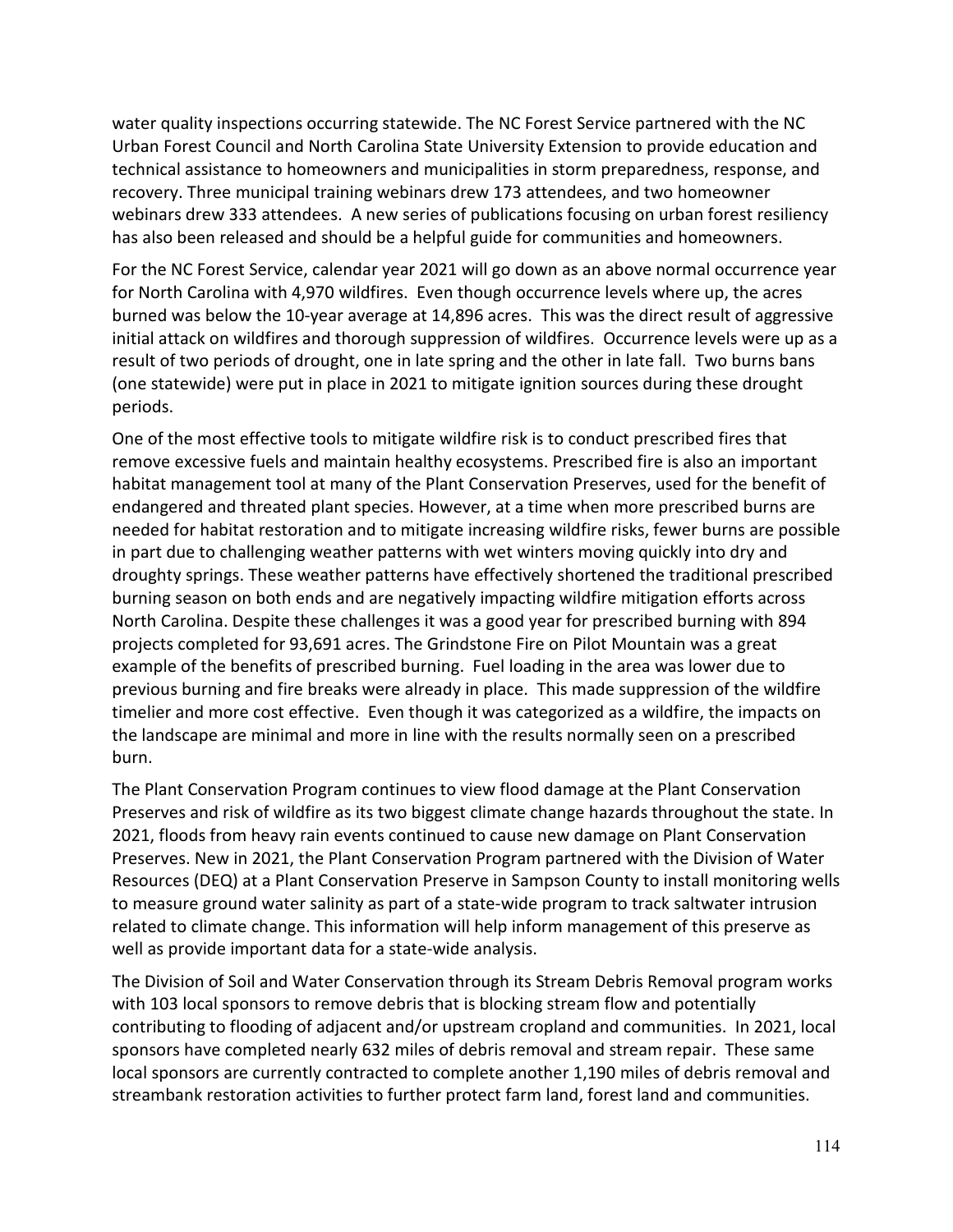The newly authorized Streamflow Rehabilitation Assistance Program will accelerate work to restore streamflow and drainage across the state.

A continuing goal is increasing on-farm water storage through the Agricultural Water Resources Assistance Program (AgWRAP) to assist agricultural producers and landowners in constructing and enhancing ponds and water collection. On-farm storage of water flattens the runoff hydrograph to reduce peak runoff, which lessens downstream flood potential. On-farm storage also increases water available for irrigation when needed. In 2021, the Division assisted in the construction of 21 new ponds, restored storage capacity of 5 existing ponds, and repaired or reconstructed 10 ponds. The Division has agreements in place to install, repair or replace an additional 114 ponds.

In 2021 the Division assisted 12 agricultural producers in upgrading their existing irrigation systems with agreements in place to assist an additional 17 producers to implement conservation irrigation conversion. Upgrading existing irrigation systems improves the efficiency of irrigation methods, thereby reducing the demand on water resources for agricultural production.

The Division oversees education and implementation of cover crop, conservation tillage and cropland conversion programs. These practices result in many climate resiliency benefits, including:

- Improved water quality from increased nutrient scavenging and cycling leading to a reduction in sedimentation and agricultural chemical inputs.
- Stormwater management leading to increased rainfall infiltration and decreased soil erosion and runoff.
- Drought resilience from improved efficiency in soil moisture use and increased soil water holding capacity.
- Increasing plant biomass and soil carbon storage leads to an improved means for carbon sequestration.

It is noted that in 2021, through the Agriculture Cost Share Program (ACSP), the Division has assisted producers to implement these beneficial climate conservation practices on 17,574 acres of cropland. ACSP agreements are currently in place to assist producers with 22,836 additional acres.

The Department is sponsoring several Biofuels Research Initiatives (BRI) funded through the Research Stations Division. Below is a summary of each.

- Two projects were entitled the *Pellets for Pullets* and *Pellets for Plants*. Their purpose was to show that wood pellets from wood waste can become a convenient, affordable, clean-burning, and climate-friendly source of heat for farmers in WNC. This project was particularly important because it strengthened regional economies while demonstrating that convenient and affordable wood pellet fuel can displace non-renewable alternatives while supporting the State of North Carolina goal to be carbon neutral by 2050.
- The BRI funded project entitled *"American sycamore: Sustainable bioenergy-improved soil health"* addresses the issue of climate change by researching the potential to store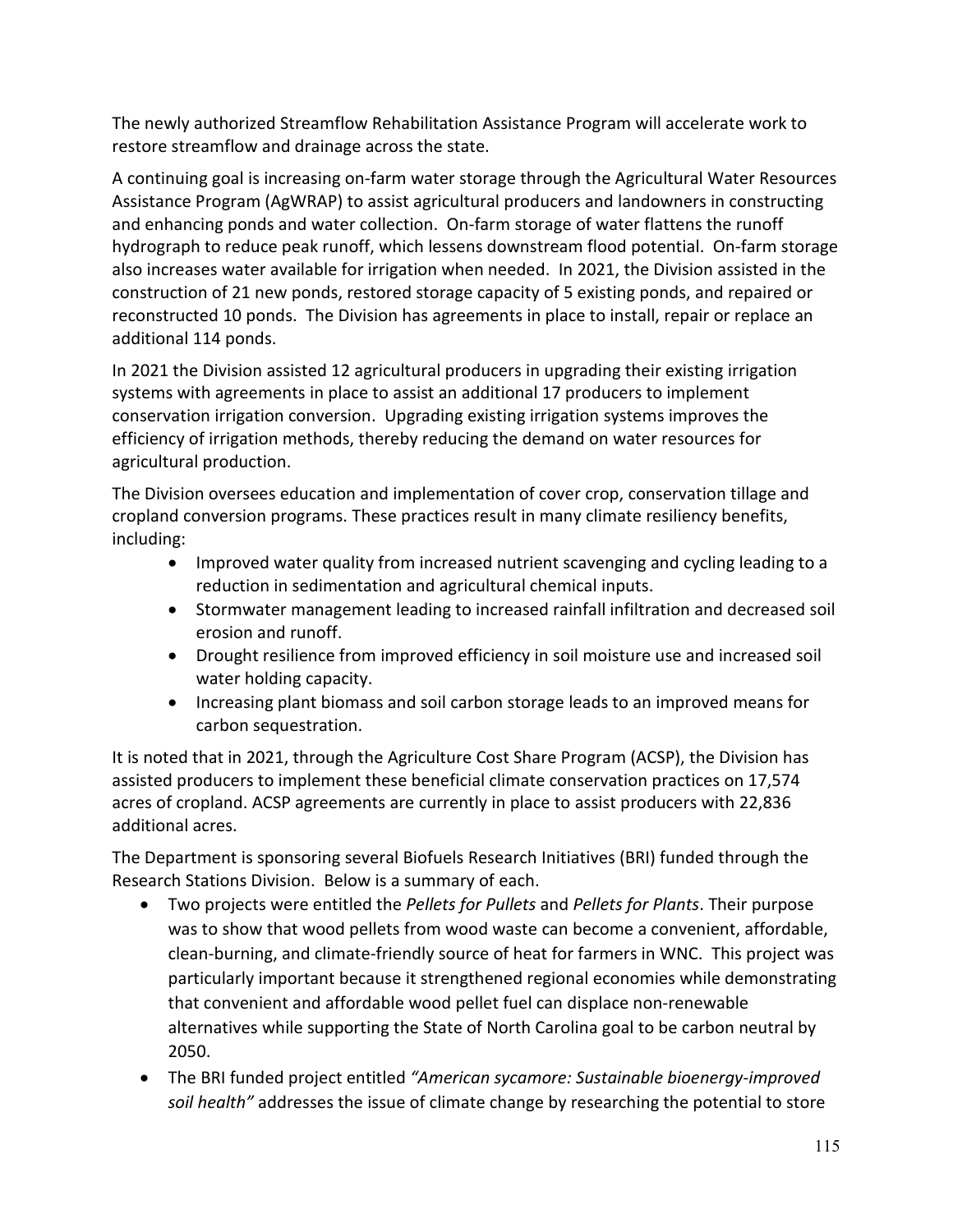atmospheric carbon in agricultural soils, offset fossil fuel emissions, and improve landscape scale energy balance, all while benefitting the economies of rural communities. The hypothesis is that by growing American sycamore in short-rotation coppice (SRC) systems on North Carolina farms in rotation with conventional crops such as corn and soybeans, carbon will be removed from the atmosphere by tree photosynthesis and transferred to the soil in leaf and root litter, and coarse woody debris from root systems. Applied statewide, this system has potential to remove vast quantities of carbon from the atmosphere while improving agricultural soil health.

- Through the BRI project, entitled "*Miscanthus Biochar Potential as a Poultry Litter Amendment*", the researchers started [1] collecting greenhouse gas (GHG) emission potential for broiler house litter, and [2] developing designer biochar derived from miscanthus to reduce ammonia (NH3) as well as GHG emissions. The findings of this project will provide better quality data on GHG emissions from poultry sector, evaluate performance of plant-based product to offset these emissions and increase carbon sequestration potential through litter-biochar land application, and create a valueadded application for herbaceous biomass to reduce risk associated with its wider cultivation for biofuel/bioenergy production.
- Perennial grasses such as *Miscanthus*, *Tripidium* and *Saccharum*, all belonging to the sugarcane complex have been recognized for their potential as bioenergy crops. As a bioenergy source, these high biomass grasses have been shown to have low greenhouse gas outputs. In addition, these grasses can sequester carbon, have low inputs and can grow in marginal areas and have been touted as having potential to mitigate greenhouse gas emissions and climate change. The Bioenergy Research Initiative has supported research and breeding within this complex to maximize yields and adaptability to North Carolina. In recent efforts research has focused on adaptability of energycanes to North Carolina. Closely related to sugarcanes, energycanes accessions are showing high yields in some areas of North Carolina. The diversity of bioenergy feedstocks will allow for optimizing crops to suitable areas and maximizing outputs with reduced climate impacts.
- Projects for the development of Populous (hybrid poplar) for veneer and fiber in Western North Carolina are climate-mitigation or alternative climate wood crops for high value wood products in WNC. Warming trends for WNC, particularly at night, and negative feedback loops for increased pest, disease, and pathogen expansion from lower elevations pose threats to valued woody crops in WNC. Hybrid poplars for veneer offer potential alternative crops that are more resilient to warming trends for mid-century mountain climates.
- A BRI project with the on-going objective to extend growing seasons for farmers in rural Appalachia utilizing controlled-environment agriculture powered by renewable energy while producing useful by-products for improving soil quality (biochar and anaerobic digester effluent). All of these measures help mitigate climate change. More local